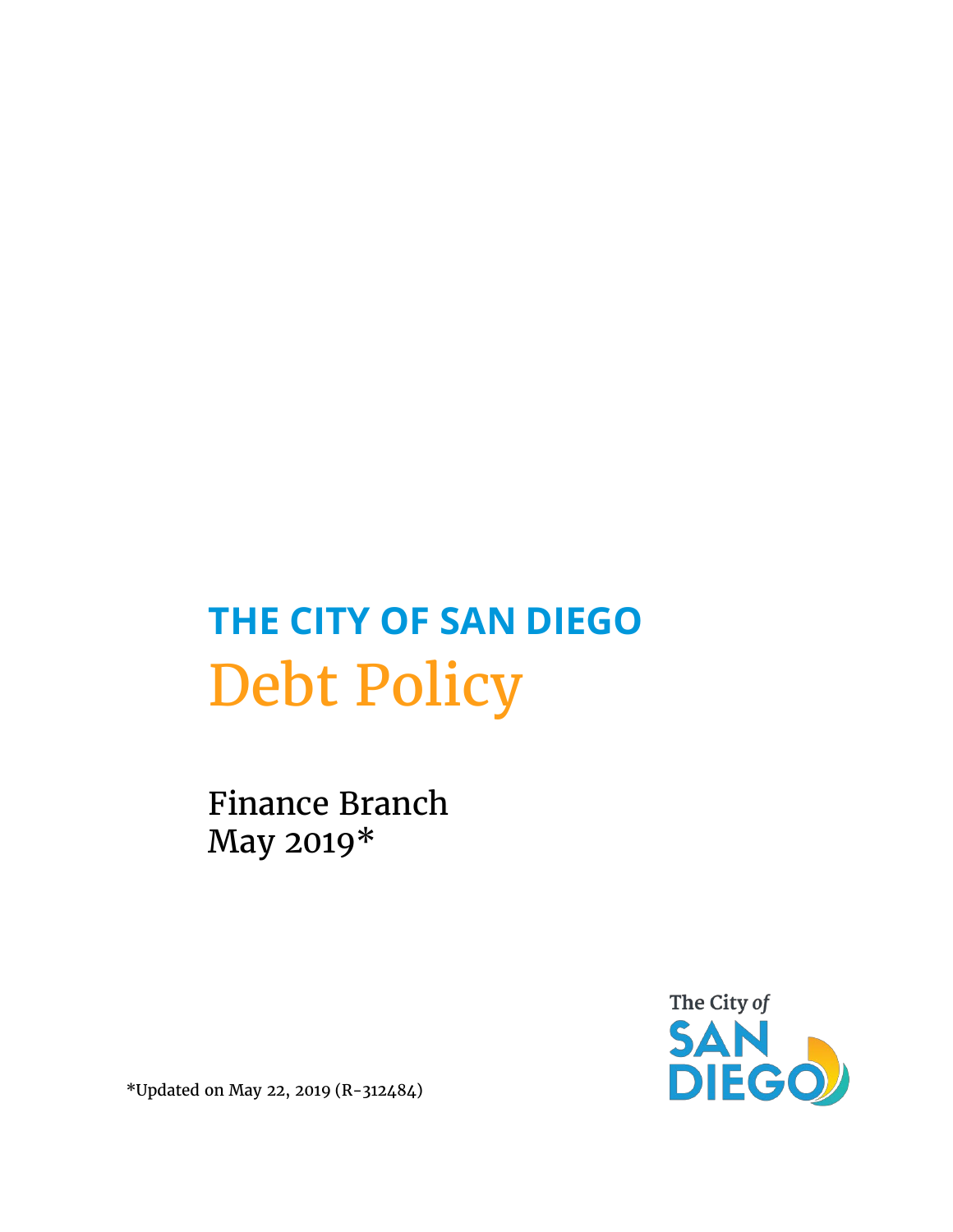# TABLE OF CONTENTS

| <b>OVERVIEW</b>                                                    |                                                           |           |  |
|--------------------------------------------------------------------|-----------------------------------------------------------|-----------|--|
|                                                                    | <b>CHAPTER I - PURPOSE &amp; NEED FOR FINANCING</b>       | 6         |  |
| 1.1                                                                |                                                           |           |  |
| 1.2                                                                |                                                           |           |  |
| 1.3                                                                |                                                           |           |  |
| <b>CHAPTER II - CREDIT RATINGS</b>                                 |                                                           |           |  |
| 2.1                                                                |                                                           |           |  |
|                                                                    | <b>CHAPTER III - TYPES OF FINANCING INSTRUMENTS</b>       | <i>10</i> |  |
|                                                                    |                                                           |           |  |
| 3.1                                                                |                                                           |           |  |
| 3.2                                                                | Certificates of Participation / Lease Revenue Bonds10     |           |  |
| 3.3                                                                |                                                           |           |  |
|                                                                    |                                                           |           |  |
| 3.4                                                                |                                                           |           |  |
| 3.5                                                                |                                                           |           |  |
|                                                                    |                                                           |           |  |
| 3.6                                                                |                                                           |           |  |
|                                                                    |                                                           |           |  |
| 3.7                                                                |                                                           |           |  |
| 3.8                                                                |                                                           |           |  |
| 3.9                                                                | Enhanced Infrastructure Financing District (EIFD) Bonds13 |           |  |
| 3.10                                                               |                                                           |           |  |
|                                                                    |                                                           |           |  |
| 3.11                                                               |                                                           |           |  |
|                                                                    |                                                           |           |  |
| 3.12                                                               |                                                           |           |  |
| 3.13                                                               |                                                           |           |  |
| 3.14                                                               |                                                           |           |  |
| 3.15                                                               |                                                           |           |  |
| 3.16                                                               |                                                           |           |  |
|                                                                    |                                                           |           |  |
| 3.17                                                               |                                                           |           |  |
| 3.18                                                               |                                                           |           |  |
|                                                                    | <b>CHAPTER IV - DEBT RATIO GUIDELINES</b>                 | 18        |  |
| 4.1                                                                |                                                           |           |  |
| 4.2                                                                |                                                           |           |  |
| 4.3                                                                |                                                           |           |  |
| <b>CHAPTER V - STRUCTURE &amp; TERM OF CITY INDEBTEDNESS</b><br>20 |                                                           |           |  |

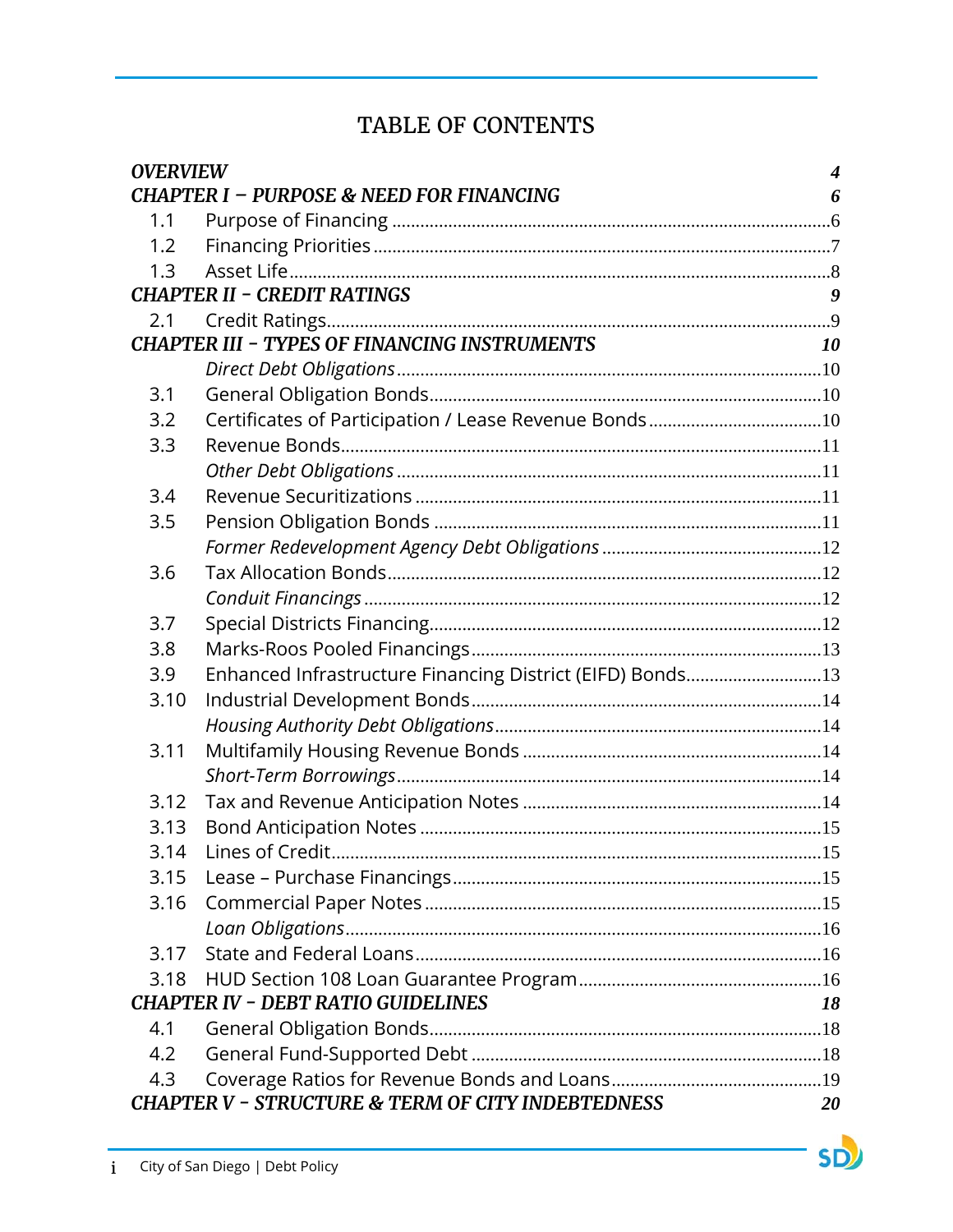| 5.1                                            |                                                                                                              |    |  |
|------------------------------------------------|--------------------------------------------------------------------------------------------------------------|----|--|
| 5.2                                            |                                                                                                              |    |  |
| 5.3                                            | Serial Bonds, Term Bonds, and Capital Appreciation Bonds20                                                   |    |  |
| 5.4                                            |                                                                                                              |    |  |
| 5.5                                            |                                                                                                              |    |  |
| 5.6                                            |                                                                                                              |    |  |
| 5.7                                            |                                                                                                              |    |  |
| 5.8                                            |                                                                                                              |    |  |
| 5.9                                            |                                                                                                              |    |  |
|                                                | <b>CHAPTER VI - METHOD OF ISSUANCE &amp; SALE</b>                                                            | 24 |  |
| 6.1                                            |                                                                                                              |    |  |
| 6.2                                            |                                                                                                              |    |  |
| 6.3                                            |                                                                                                              |    |  |
| 6.4                                            |                                                                                                              |    |  |
|                                                | <b>CHAPTER VII - FINANCING TEAM - ROLES AND SELECTION PROCESS</b>                                            | 27 |  |
| 7.1                                            |                                                                                                              |    |  |
| 7.2                                            |                                                                                                              |    |  |
|                                                | <b>CHAPTER VIII - REFUNDING OF CITY INDEBTEDNESS</b>                                                         | 30 |  |
|                                                | CHAPTER IX - POST ISSUANCE COMPLIANCE & ADMINISTRATION                                                       | 31 |  |
| 9.1                                            |                                                                                                              |    |  |
| 9.2                                            |                                                                                                              |    |  |
| 9.3                                            |                                                                                                              |    |  |
| 9.4                                            |                                                                                                              |    |  |
| 9.5                                            | Compliance with State and Federal Reporting Requirements 32                                                  |    |  |
|                                                | CHAPTER X - COMPLIANCE WITH CITY DEBT POLICY<br>APPENDIX A - SPECIAL DISTRICT FORMATION AND FINANCING POLICY | 33 |  |
|                                                | Overview                                                                                                     | 35 |  |
|                                                |                                                                                                              |    |  |
| A <sub>1</sub><br>A2                           |                                                                                                              |    |  |
| A <sub>3</sub>                                 | Considerations for Authorization of Special District Financing37                                             |    |  |
| A4                                             |                                                                                                              |    |  |
| A <sub>5</sub>                                 |                                                                                                              |    |  |
| A <sub>6</sub>                                 |                                                                                                              |    |  |
| A7                                             |                                                                                                              |    |  |
| A <sub>8</sub>                                 |                                                                                                              |    |  |
| A <sub>9</sub>                                 |                                                                                                              |    |  |
| A10                                            |                                                                                                              |    |  |
| A11                                            |                                                                                                              |    |  |
|                                                | APPENDIX B - COUNCIL POLICY 800-14 "PRIORITIZING CIP PROJECTS"                                               |    |  |
| 51<br>APPENDIX C - BASIC LEGAL DOCUMENTS<br>65 |                                                                                                              |    |  |
|                                                |                                                                                                              |    |  |

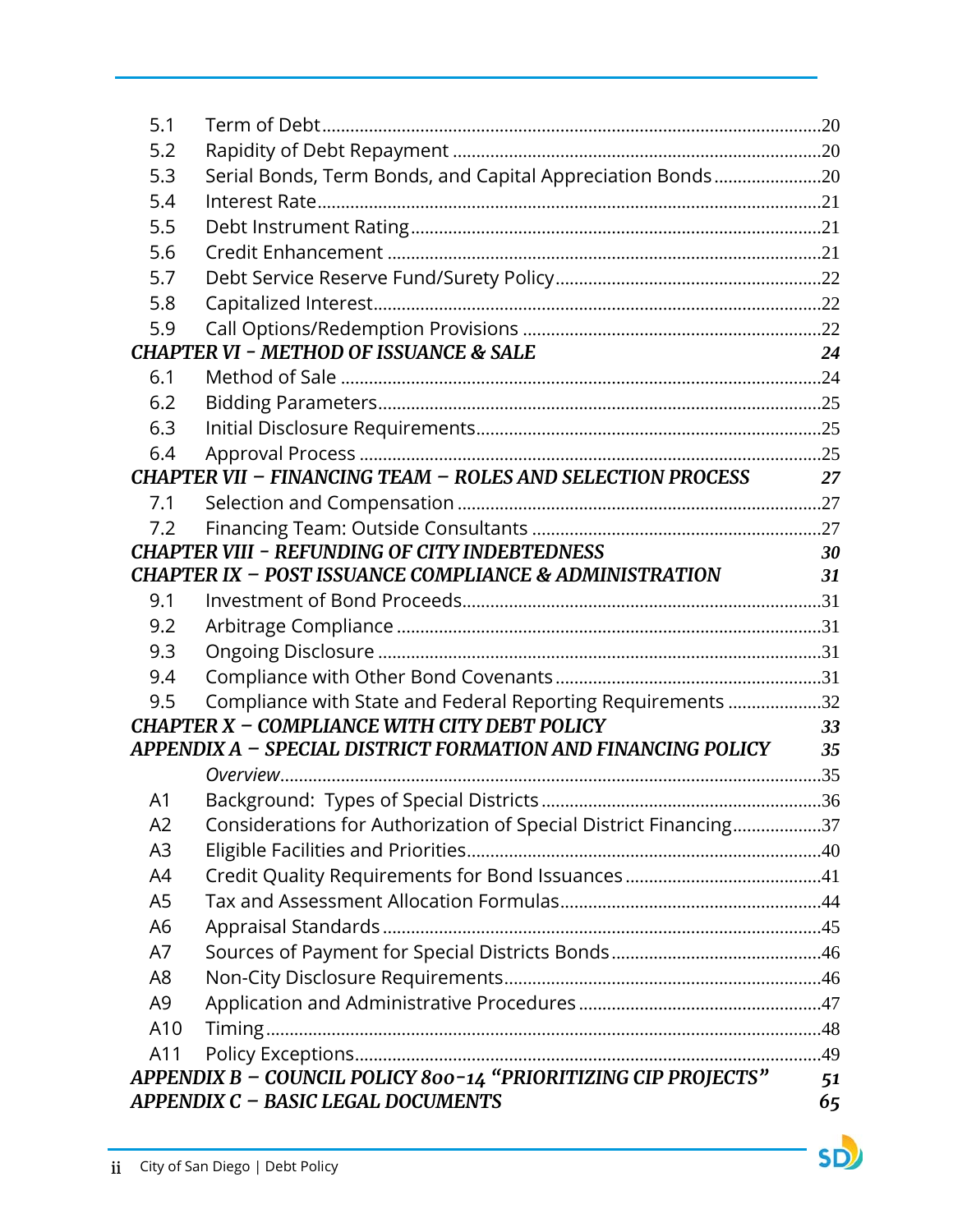| C <sub>1</sub>                                    |                                                      |    |
|---------------------------------------------------|------------------------------------------------------|----|
| C <sub>2</sub>                                    | Bond/Note Purchase Agreement/Broker-Dealer Agreement |    |
| C <sub>3</sub>                                    |                                                      |    |
| C <sub>4</sub>                                    |                                                      |    |
| C <sub>5</sub>                                    |                                                      |    |
| C <sub>6</sub>                                    |                                                      |    |
| C <sub>7</sub>                                    |                                                      |    |
| C <sub>8</sub>                                    |                                                      |    |
| C9                                                |                                                      |    |
| APPENDIX D - DISCLOSURE PRACTICES WORKING GROUP - |                                                      | 70 |
| <b>DISCLOSURE CONTROLS AND PROCEDURES</b>         |                                                      | 70 |
|                                                   |                                                      |    |
|                                                   |                                                      |    |
|                                                   |                                                      |    |
|                                                   |                                                      |    |
|                                                   |                                                      |    |
|                                                   |                                                      |    |
|                                                   |                                                      |    |
|                                                   |                                                      |    |
|                                                   |                                                      |    |
|                                                   |                                                      | 81 |
| <b>APPENDIX E - GLOSSARY</b>                      |                                                      |    |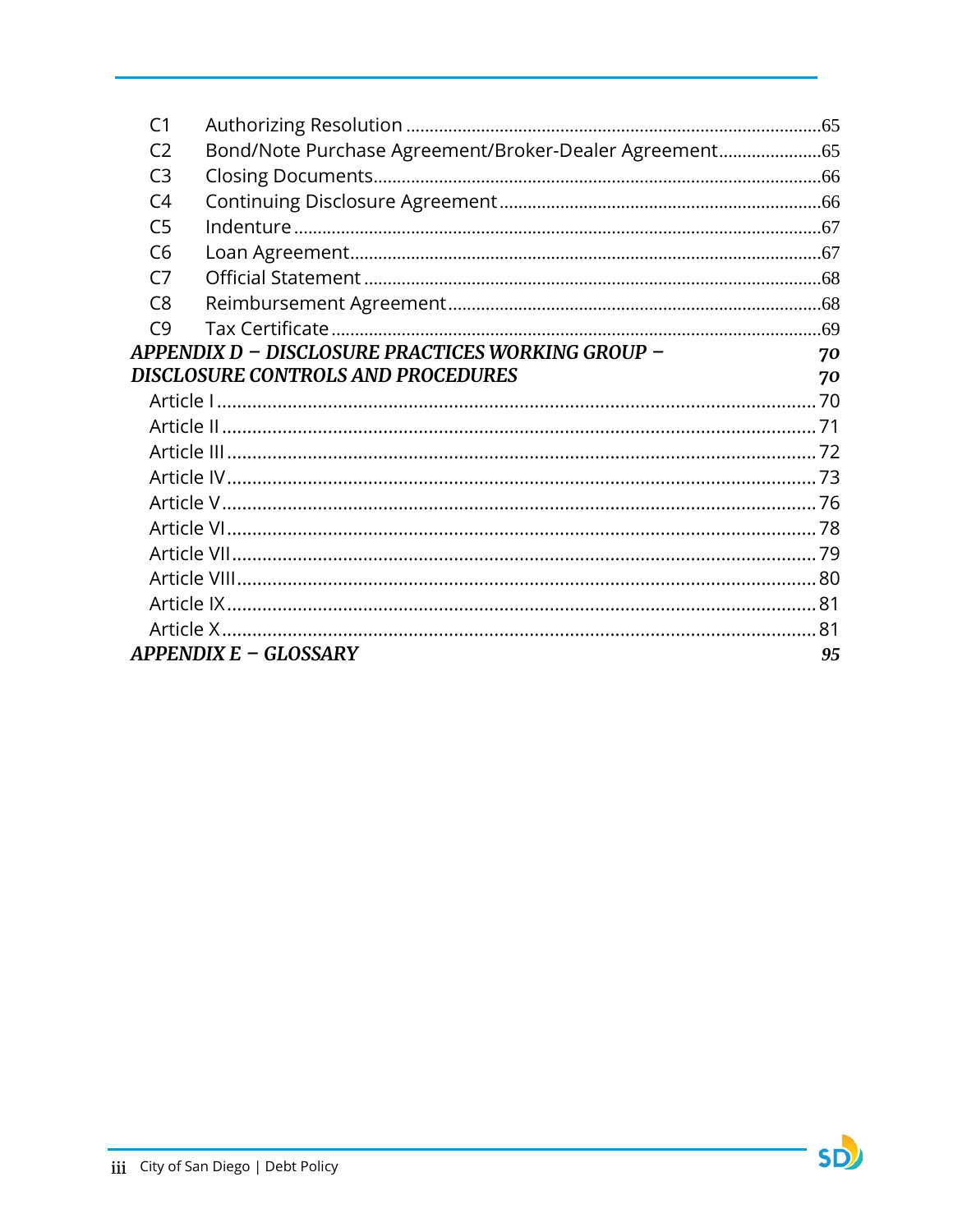# *OVERVIEW*

<span id="page-4-0"></span>The City of San Diego (the City), through the Chief Financial Officer, executes debt instruments, administers debt proceeds, manages ongoing disclosure and debt compliance, and makes debt service payments, acting with prudence and diligence and with attention to prevailing economic conditions. The City believes that debt is an equitable means of financing projects and represents an important means of meeting fiscal responsibilities.

The Debt Policy primarily addresses debt instruments/securities issued by the City in public or private bond markets. This is consistent with examples of debt policies of other comparable municipalities, GFOA guidelines, and rating agency guidelines. The Debt Policy pertains to debt that is typically incurred when capital is raised in the public or private markets, including borrowings from sophisticated qualified institutional buyers, to meet the City's funding needs (the purpose and need for financings is discussed in Chapter 1). Such debt constitutes obligations whereby a third-party has provided funds, which is evidenced by the formal execution of a bond or certificate (or a similar instrument), and is held by the third-party until it is repaid.

The policy does not cover other obligations like contracts payable, notes payable, loans payable (e.g., HUD section 108 loans, SANDAG loans), arbitrage liability, and net pension obligation (NPO) and/or pension Unfunded Actuarial Liability (UAL) and Other Post-Employment Benefits (OPEB) UAL. The City's Comprehensive Annual Financial Reports (CAFRs) provide a complete list of the outstanding long-term liabilities. The sections in the CAFR listing the long-term liabilities are: Governmental Activities Long-Term Liabilities; Business Type Activities Long-Term Liabilities; and Discretely Presented Component Units Long-Term Debt. Consistent with GASB standards, the NPO is reflected in the Governmental Activities Note 5 of the CAFR as a long-term liability. Since Fiscal Year 2008, OPEB-related NPO has been captured in the same section as the NPO. The pension UAL and OPEB UAL are reflected in Notes 12 (Pension) and 13 (OPEB) of the CAFR.

The policy documents the City's procedures and goals for the use of debt to finance City needs. A regularly updated debt policy, in conjunction with the Five-Year Capital Infrastructure Planning Outlook, City's Capital Improvements Program budget, the Five-Year Financial Outlook, the Investment Policy, and the Reserve Policy, serves as an important tool that supports the use of the City's resources to meet its financial commitments and to maintain sound financial management practices. This policy is enacted in an effort to standardize and plan the issuance and management of debt by the City. While the Debt Policy serves as a guideline for general use, it allows for exceptions in extraordinary conditions.

Appendices of this Debt Policy consist of: Appendix A, which provides policy direction on Special Districts Formation and Financing; Appendix B, Council Policy 800-14 (Prioritizing CIP Projects); Appendix C, Basic Legal Documents; Appendix D, Disclosure Practices Working Group – Disclosure Controls and Procedures; and Appendix E, the Glossary.

The primary objectives of this Debt Policy are to establish guidelines for the use of various categories of debt; create procedures and policies that minimize the City's debt service and issuance costs; retain the highest practical credit ratings; and to provide full and complete financial disclosure and reporting. In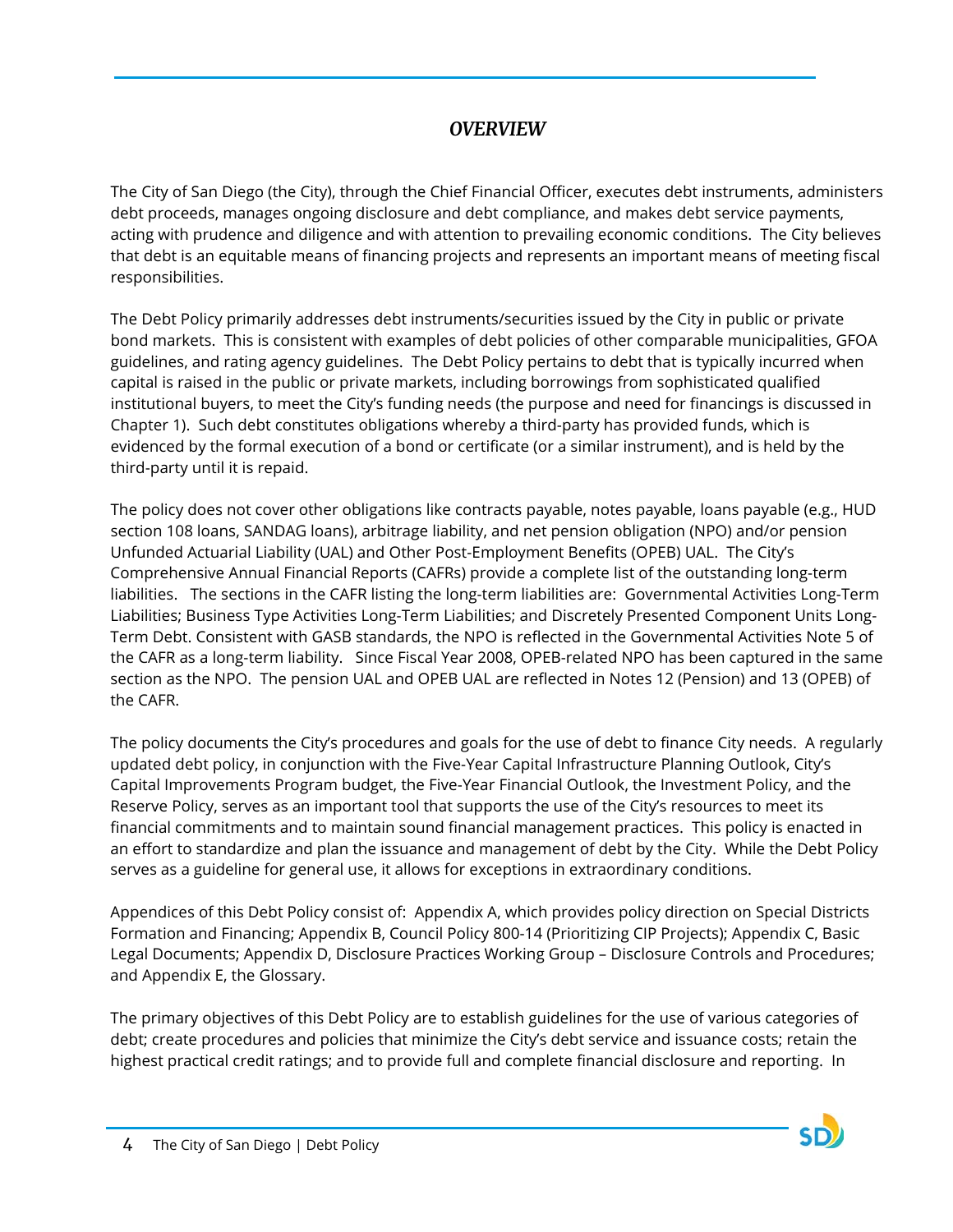meeting these objectives, the City also fulfills the requirements of California Government Code 8855 with respect to local debt policies.

The City's Debt Policy is also designed to:

- **E** Establish parameters for issuing and managing debt;
- Provide guidance to decision makers related to debt affordability standards;
- Document the pre- and post-issuance objectives to be achieved by staff;
- **Promote objectivity in the debt approval decision making process; and**
- Facilitate the actual financing process by establishing important policy decisions in advance.

A biennial review of the Debt Policy will be performed and any changes to the Debt Policy will be brought forward for City Council consideration and approval. Further, in the event there are any deviations or exceptions from the Debt Policy when a certain bond issue is structured, those exceptions will be discussed in the staff reports when the bond issue is docketed for City Council's consideration.

# *California Debt and Investment Advisory Commission (CDIAC) Reporting/Debt Policy Requirements*

Effective January 1, 2017, Government Code Section 8855 was amended to require reporting to CDIAC both before and after the issuance of debt by or on behalf of local governments, including the City. Section 8855 also requires local governments to have a debt policy that includes the following (locations in this policy are identified parenthetically):

- The purposes for which the debt proceeds may be used (Section 1.1).
- The types of debt that may be issued (Chapter 3).
- The relationship of the debt to, and integration with, the issuer's capital improvement program or budget, if applicable (Section 1.1).
- Policy goals related to the issuer's planning goals and objectives (Chapters 4-6).
- The internal control policies that the issuer has implemented, or will implement, to ensure that the proceeds of the proposed debt issuance will be directed to the intended use (Section 9.5).

In addition to the Formal Centralized Monitoring Program (FCMP) requirements related to post-issuance compliance (See Section 9.4), the Policy and Procedures to Document and Retain Records for Expenditure of Bond Proceeds (Bond Proceeds Expenditure Policy) ensures that bond proceeds are appropriately expended and that records of such expenditures are maintained. The Bond Proceeds Expenditure Policy is incorporated by reference to this Policy and can be found on the City's website at: [http://www.sandiego.gov/debtmanagement.](http://www.sandiego.gov/debtmanagement)

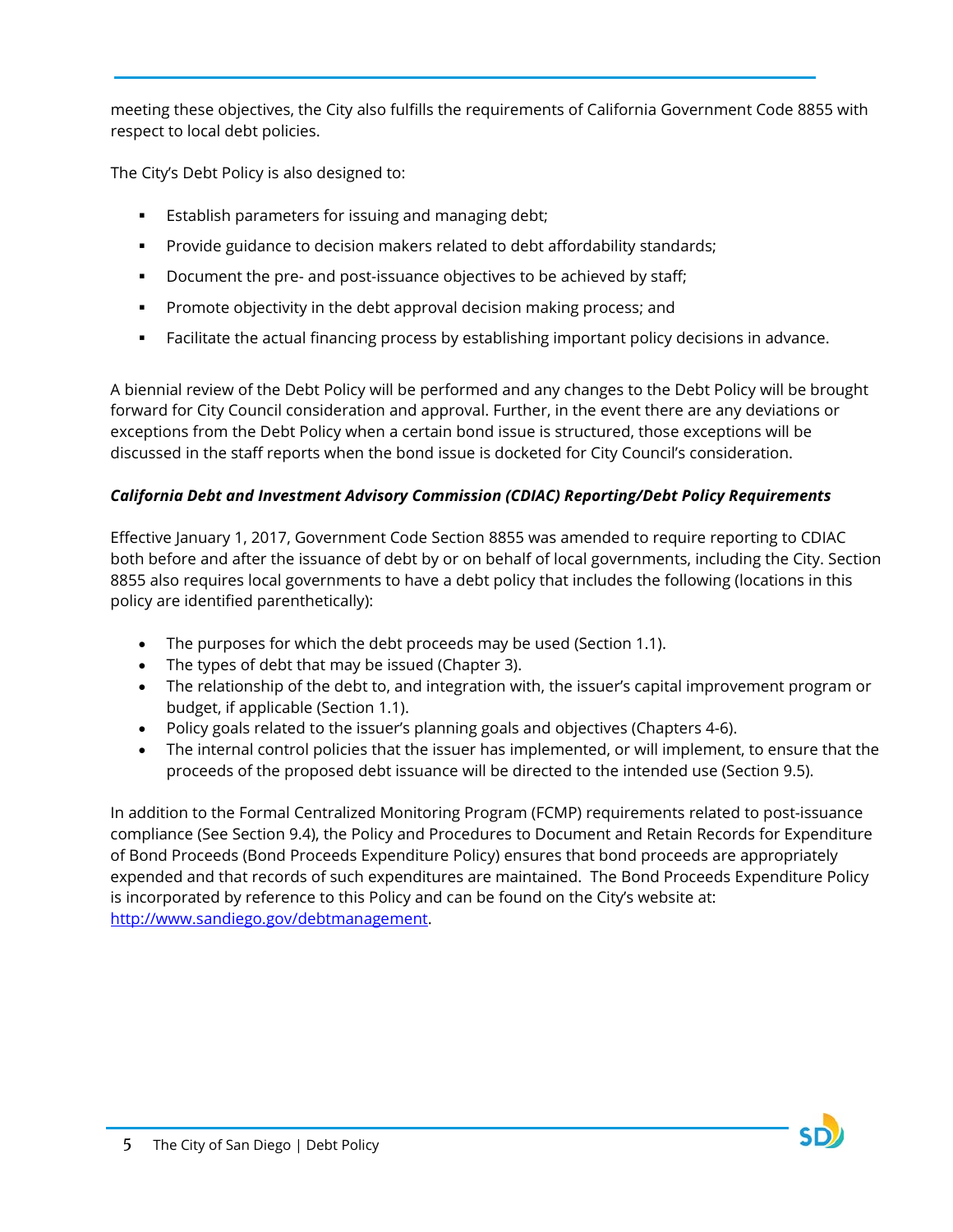# *CHAPTER I – PURPOSE & NEED FOR FINANCING*

#### <span id="page-6-1"></span><span id="page-6-0"></span>*1.1 Purpose of Financing*

The City borrows money primarily to fund long-term capital improvement projects, essential equipment and vehicle needs, and to refinance existing debt. The issuance of debt to fund operating deficits is not permitted, with the exception of Tax and Revenue Anticipation Notes (See Section 3.13). Debt will be used to finance eligible projects only if it is the most cost-effective means available to the City.

While the "pay-go" means of using current revenues to pay for capital projects is often considered the preferred means of financing because it avoids interest payments, it may not be entirely equitable. The "pay- go" funding option requires current citizens to pay taxes over long periods of time in order to accumulate reserves sufficient to pay for capital projects. The City would be able to undertake capital projects under this method only if sufficient cash accumulates. Prudent use of debt financing rather than pay-go funding of capital projects can facilitate better allocation of resources and increased financial flexibility.

The three primary borrowing purposes for which debt proceeds may be used are summarized below:

#### A. Long-Term Capital Improvements

The City prepares a multi-year Capital Improvements Program (CIP) budget working with asset managing departments in accordance with Council Policy 800-14, "Prioritizing CIP Projects" (see Appendix B). The CIP budget includes projections for upcoming fiscal years and is updated during each Annual Budget process or if there are significant changes to the scope and/or cost of projects. In accordance with Council Policy 800-14, future operations and maintenance costs associated with capital improvement projects are developed and identified prior to submission of the project for approval. The Department of Finance works with the Public Works Department to ensure that accurate and complete budgeting of the CIP is prepared as part of the Annual Budget process.

Since the aggregate cost of desired capital projects generally exceeds available funds, the capital planning process prioritizes projects and identifies the funding needs. The City will initially rely on internally-generated funds and/or grants and contributions from other governments to finance its capital needs. Debt is issued for a capital project only when it is an appropriate means to achieve a fair allocation of costs between current and future beneficiaries and if a secure revenue source is identified to repay the debt.

The Debt Management Department, working with City departments within the context of the Capital Improvements Program budget and the City's Five-Year Financial Outlook, oversees and coordinates the timing, processing, and marketing of the City's borrowing and capital funding activities. Close coordination of capital planning and debt planning ensures that the maximum benefit is achieved with the limited capital funds. The debt management process determines the availability of funds which can be raised through debt based upon the debt capacity/affordability analysis.

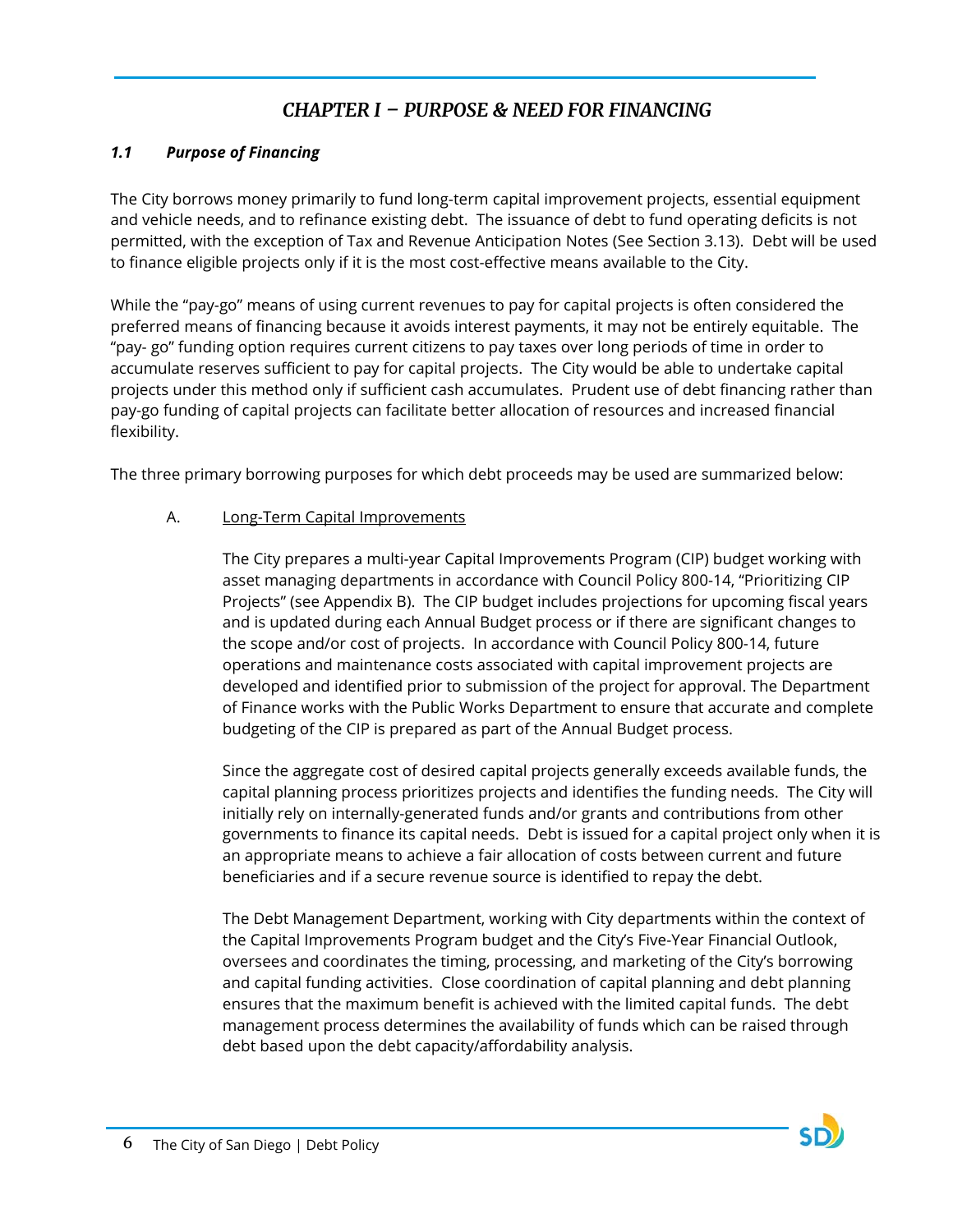#### B. Essential Vehicle and Equipment Needs

In addition to capital projects, the City regularly finances certain essential equipment and vehicles. These assets range from public safety vehicles and garbage trucks to information technology systems. The underlying asset must have a minimum useful life of three years. Short-term financings, including loans and capital lease purchase agreements, are executed to meet such needs.

# C. Refinancings/Refunding of Existing Debt

The Chief Financial Officer working with the Debt Management Department periodically evaluates the City's existing debt and executes refinancings when economically beneficial. A refinancing may include the issuance of bonds to refund existing bonds or the issuance of bonds in order to refund other obligations, such as pension obligations. See Chapter VIII for refunding considerations.

# <span id="page-7-0"></span>*1.2 Financing Priorities*

All borrowing requests or debt refunding proposals shall be reviewed by the Chief Financial Officer. The Finance Branch shall be responsible for analyzing the proposal to determine if it is beneficial to the City and complies with the City's long-term financial planning objectives. Borrowing requests include any debt or refunding proposals made to the City involving a pledge or other extension of the City's credit through the sale of securities, execution of loans or leases, or making of guarantees or otherwise involving directly or indirectly the lending or pledging of the City's credit.

For each financing proposal related to a new capital improvement project, the Finance Branch will work with the Public Works Department or other client department to assess the feasibility and the impact of debt to fund the project based on the following assessments:

A. Nature of Project and Use of Funds

Each proposal is evaluated by comparing the nature of the project and use of funds with competing proposals on the basis of the benefits derived and how it furthers the City's policy objectives as laid out in the City's Annual Budget, Five-Year Financial Outlook, Capital Improvement Program budget, and Five-Year Capital Infrastructure Planning Outlook.

B. Cost-Benefit Analysis of Project:

A cost-benefit analysis is required for each project.

1. The benefits of a proposed project must be defined and, where appropriate, quantified in monetary terms. The funding sources are identified and estimated. Where revenues are part of the benefits, all assumptions made in deriving the revenues are documented. The validity of the assumptions and the risk associated with the revenue streams are assessed.

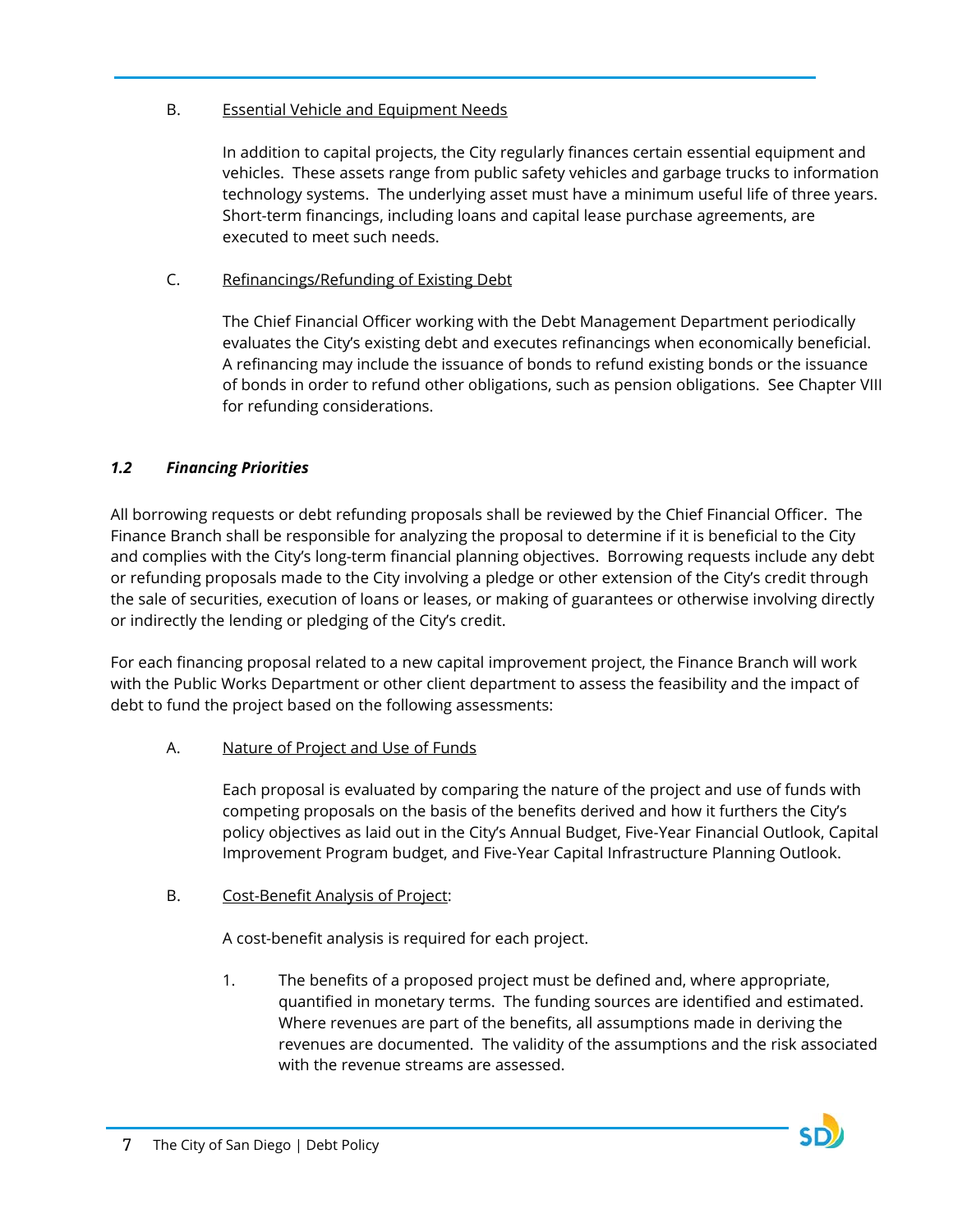- 2. The costs of the project are estimated, with the basis documented and the risk associated with the estimates assessed. The uses of funds are identified and estimated.
- 3. The project's increases or reductions in ongoing operation and maintenance expenses are identified.

### C. Expenditure Plan

A detailed plan for the expenditure of funds is developed for each project. The underlying assumptions of the project cost expenditure plan are documented and the risk associated with these projections are analyzed.

D. Revenue for Debt Service Payment

A detailed plan for the debt repayment is developed for each project. The underlying assumptions of revenue cash flow estimates are documented and the risk associated with these revenue streams is analyzed. Where general fund revenues are proposed to service debt, the impact upon budgets is assessed.

All requests are prioritized based upon this evaluation. If the Debt Management Director recommends the financing proposal and the Chief Financial Officer is in concurrence, the Debt Management Department will prepare the financing proposal for the City Council's authorization.

# <span id="page-8-0"></span>*1.3 Asset Life*

Consistent with its philosophy of keeping its capital facilities and infrastructure systems in good condition and to maximize a capital asset's useful life, the City makes every effort to set aside sufficient current revenues to finance ongoing maintenance needs and to provide reserves for periodic replacement and renewal. Generally, no debt will be issued for periods exceeding the useful life or average useful lives of projects to be financed.

The City will consider short or long-term financing for the acquisition, maintenance, replacement, or expansion of capital assets, including land. For short-term financing, the capital asset must have a minimum useful life of three years; for long-term financing, the physical asset must have a minimum useful life of ten years.

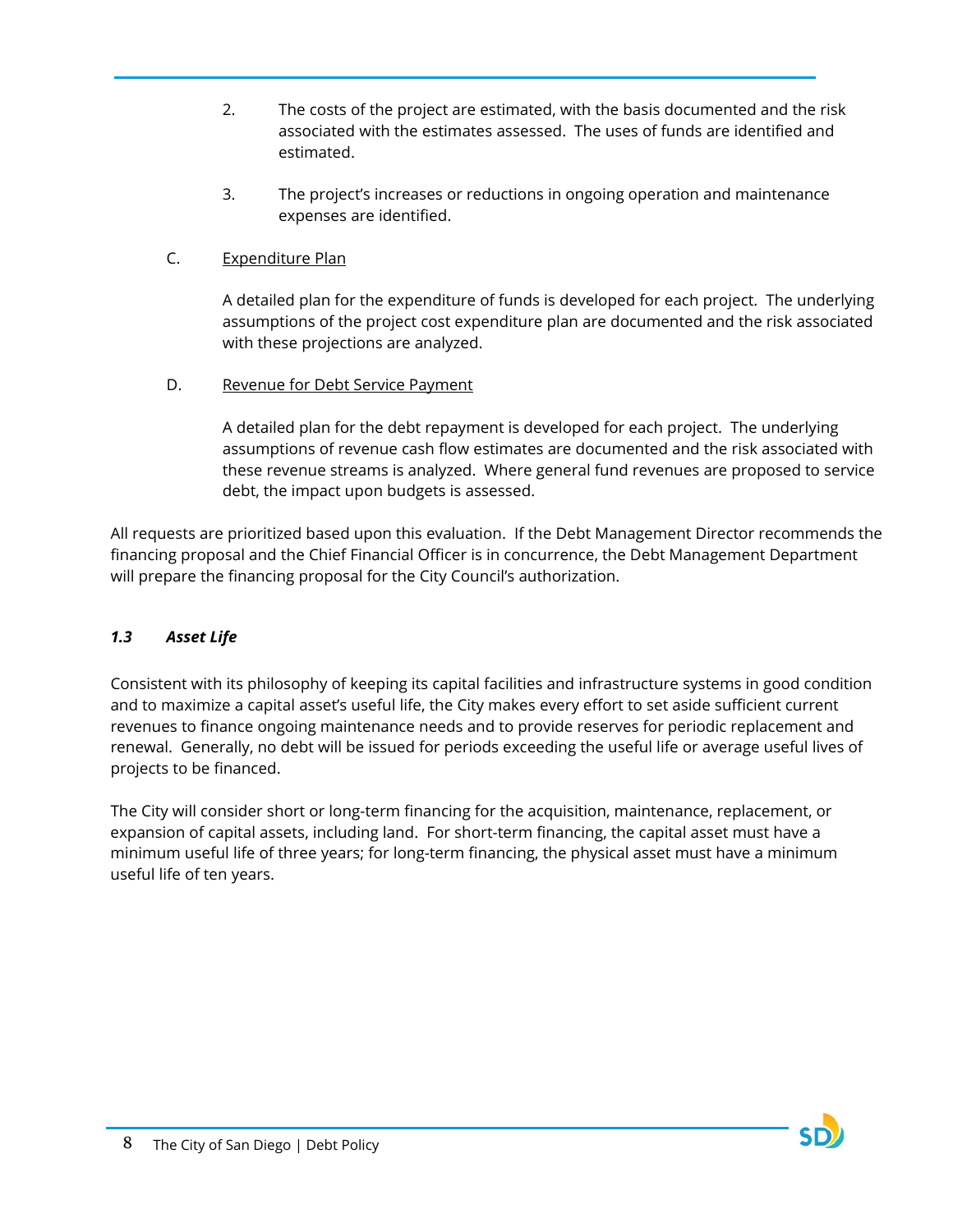# *CHAPTER II - CREDIT RATINGS*

### <span id="page-9-1"></span><span id="page-9-0"></span>*2.1 Credit Ratings*

The City seeks to maintain the highest possible credit ratings that can be achieved for debt instruments without compromising the City's policy objectives. Ratings are a reflection of the general fiscal soundness of the City, the local economy and other regional economic factors, and the capabilities of City management. By maintaining the highest possible credit ratings, the City can issue its debt at a lower interest cost. To enhance creditworthiness, the City is committed to prudent financial management, systematic capital planning, interdepartmental cooperation and coordination, and long-term financial planning.

Rating agencies consider various factors in issuing a credit rating; these typically include:

- City's fiscal status
- City's financial and general management capabilities
- Economic conditions that may impact the stability and reliability of debt repayment sources
- **City's general reserve levels**
- City's debt history and current debt structure
- **The capital improvement project that is being funded**
- Covenants and conditions in the governing legal documents

The City recognizes that external economic, natural, or other events may from time to time affect the creditworthiness of its debt. Each proposal for additional debt will be analyzed for its impact upon the City's credit rating on outstanding debt. There are no predetermined credit rating formulas available from the rating agencies, although recent updates to rating methodologies from certain rating agencies have added transparency to their credit evaluation processes. This information provides a better understanding of how key quantitative and qualitative factors and risk factors are likely to affect rating outcomes. The City will monitor rating agency guidelines and methodologies regularly to stay informed of changes to the rating metrics and processes.

The Chief Financial Officer is responsible for managing the rating reviews associated with the City's various debt obligations. This effort includes providing periodic updates, both formal and informal, on the City's general financial condition and coordinating meetings and presentations in conjunction with a new debt issuance when determined necessary. Credit material provided to the Rating Agencies shall be approved by the City's Disclosure Practices Working Group<sup>[1](#page-9-2)</sup> (DPWG).

The Chief Financial Officer, working with the Debt Management Department and, if applicable, a Municipal Advisor, shall be responsible for determining whether a rating shall be requested on a particular financing, and which of the major rating agencies shall be asked to provide such a rating. Obtaining ratings and credit enhancements for new issuances is discussed in Chapter V.

<span id="page-9-2"></span><sup>1</sup> The role of the DPWG in review and approval of disclosure documents is further discussed in Sections 6.3 and 6.4.



 $\overline{a}$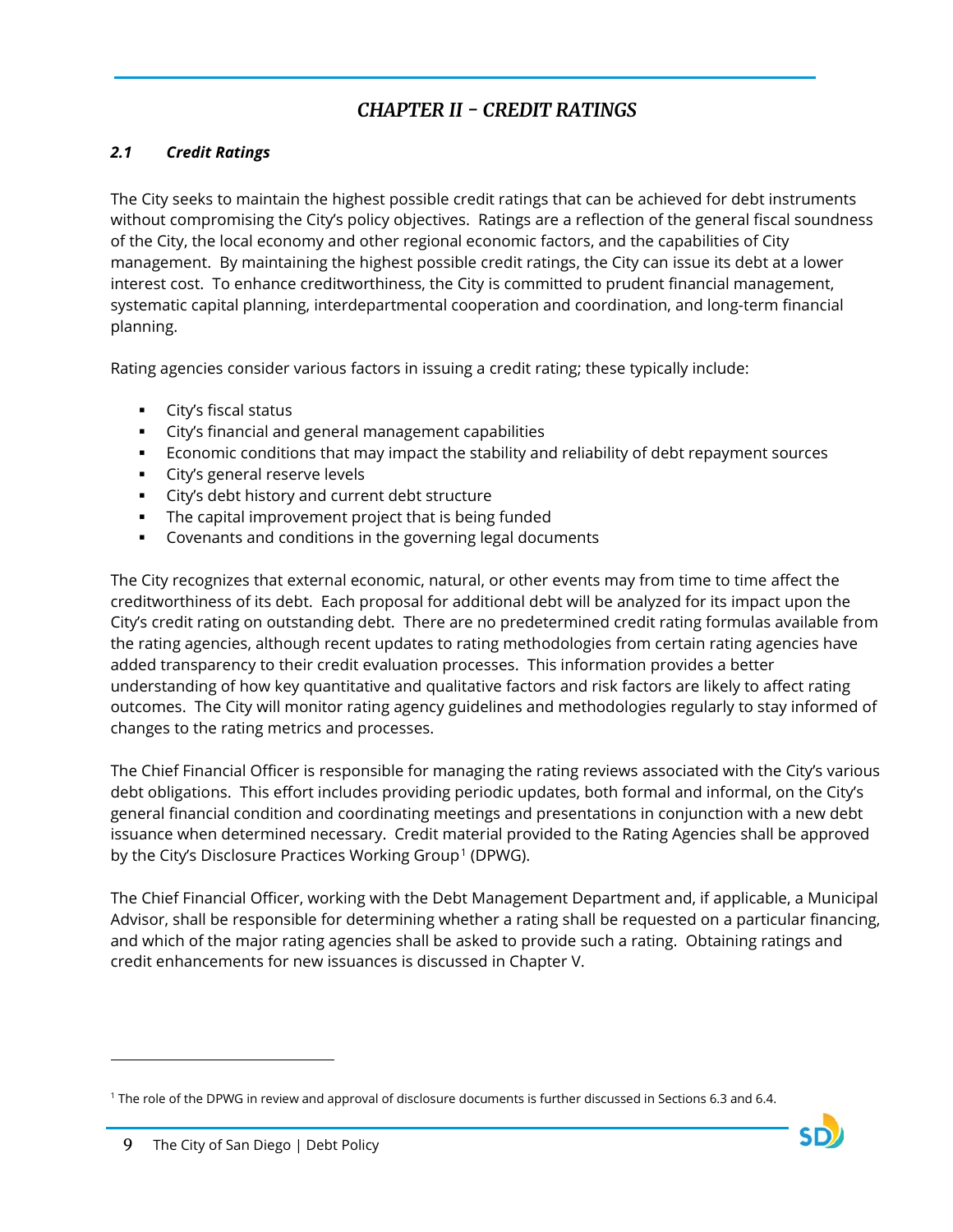# *CHAPTER III - TYPES OF FINANCING INSTRUMENTS*

<span id="page-10-0"></span>There are many different types of financing instruments available to the City; long-term financing debt obligations like General Obligation Bonds, Lease Revenue Bonds and Revenue Bonds would typically constitute direct debt of the City. Lease Revenue Bonds and Revenue Bonds are not considered debt for purposes of the Charter or California Constitution and therefore do not require a vote of the public. The City issues conduit financings to benefit third parties where public benefit can be achieved. The following are brief summaries of different types of long and short-term financing instruments that the City may consider.

#### <span id="page-10-1"></span>*DIRECT DEBT OBLIGATIONS*

# <span id="page-10-2"></span>*3.1 General Obligation Bonds*

General Obligation (GO) Bonds, which are addressed in Section 90 of the City Charter, are secured either by a pledge of full faith and credit of an issuer or by a promise to levy taxes in an unlimited amount as necessary to pay debt service, or both. GO Bonds usually achieve lower rates of interest than other financing instruments since they are considered to be a lower risk. Uses of Bond proceeds are limited to the acquisition and improvement of real property.

California State Constitution, Article 16 - Public Finance, Section 18, requires that the issuance of a GO Bond must be approved by a two-thirds majority of those voting on the Bond proposition.

# <span id="page-10-3"></span>*3.2 Certificates of Participation / Lease Revenue Bonds*

Certificates of Participation (COPs) and Lease Revenue Bonds (LRBs) are lease obligations secured by an installment sale or by a lease-back arrangement between the City and another public entity (such as a Joint Powers Authority<sup>2</sup>), where the general operating revenues of the City are used to make lease payments, which are, in turn, used to pay debt service on the bonds or Certificates of Participation. As noted above, these obligations do not constitute indebtedness under the state constitutional debt limitation and, therefore, are not subject to voter approval.

Payments to be made under valid leases are payable only in the year in which use and occupancy of the leased property is available, and lease payments may not be accelerated. Lease financing requires the annual fair market rental value of the leased property to be equal to or greater than the lease payment. The governmental lessee is obligated to place in its Annual Budget the rental payments that are due and payable during each fiscal year that the lessee has use of the leased property.

 $\overline{a}$ 

<span id="page-10-4"></span> $<sup>2</sup>$  The City utilizes Joint Powers Authorities such as the Public Facilities Financing Authority (PFFA) of the City of San Diego and the</sup> Convention Center Expansion Financing Authority to issue LRBs.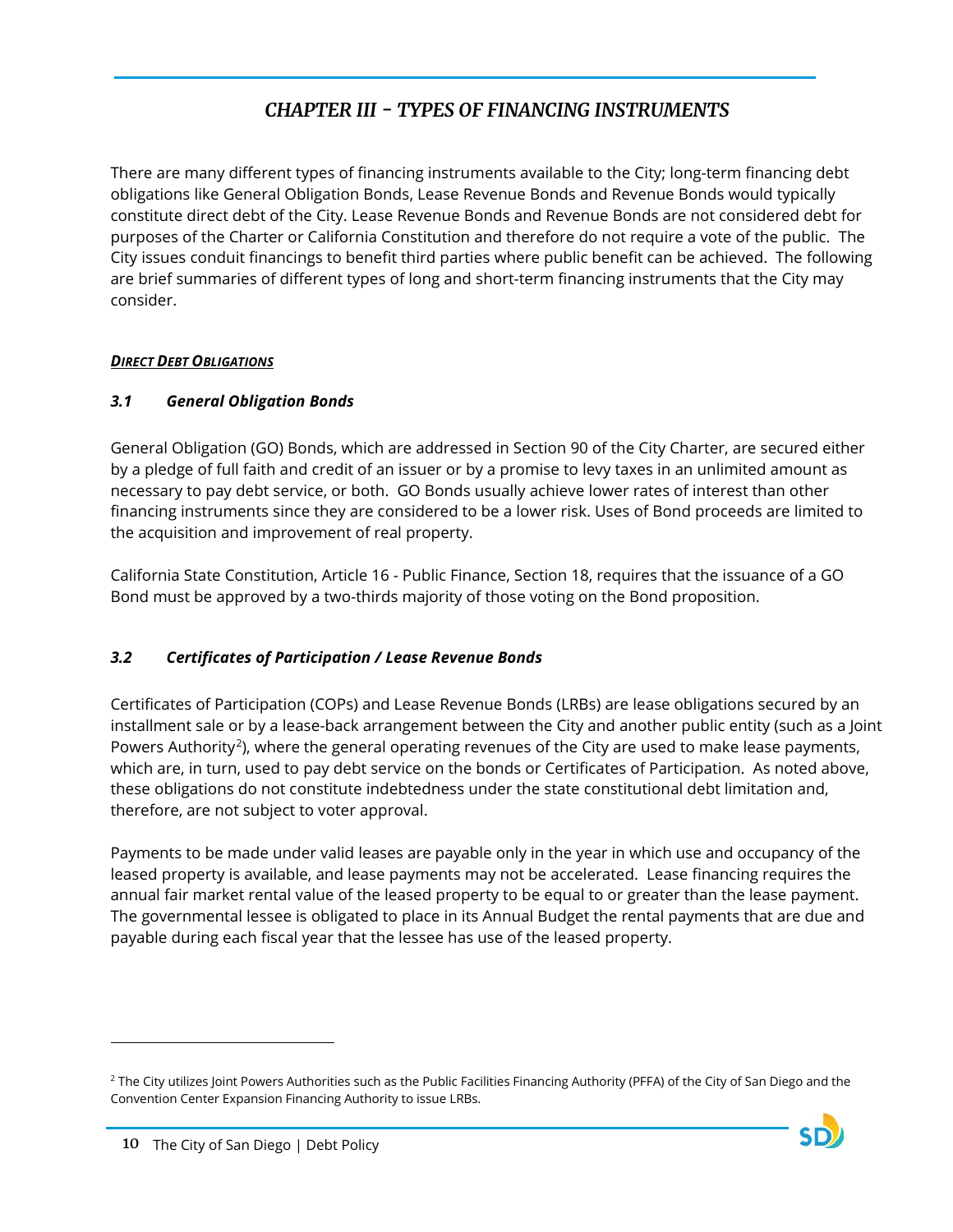#### <span id="page-11-0"></span>*3.3 Revenue Bonds*

Revenue Bonds are obligations payable from revenues generated by an enterprise, such as water or wastewater utilities, public golf courses or parking facilities.

The City's utility Revenue Bonds are issued by a Joint Powers Authority and are payable solely from the City's Water or Wastewater Enterprise Funds and are not secured by any pledge of ad valorem taxes or general fund revenues of the City. In accordance with the agreed upon bond covenants, the revenues generated by these Enterprise Funds must be sufficient to maintain required coverage levels, or the rates of the enterprise have to be raised to maintain the revenue coverages (see Section 4.3). The issuance of utility revenue bonds does not require voter approval.

Pursuant to Section 90.1 of the City Charter, the Council may authorize the issuance of revenue bonds by a two-thirds vote of the Council provided the bonds are not secured by or payable from the general fund or any fund other than an enterprise fund and that the purpose of the bond issue is to provide for the construction, reconstruction or replacement of water facilities, wastewater facilities, or storm water facilities. All revenue bonds may be issued and sold in accordance with state law or any procedure established by ordinance.

#### <span id="page-11-1"></span>*OTHER DEBT OBLIGATIONS*

#### <span id="page-11-2"></span>*3.4 Revenue Securitizations*

Revenues are said to be securitized when the right to receive the revenues is sold to investors at a discounted price in exchange for an upfront lump sum payment. The current value of the receivable is determined by applying a discount rate to the projected receivable and the buyer of the revenue will offer to buy the receivable at the agreed discount rate.

Revenue securitization may be used as a mechanism to raise monies when the City is able to identify suitable revenue streams. Voter approval is not required. However, a legal validation of the financing may be necessary.

#### <span id="page-11-3"></span>*3.5 Pension Obligation Bonds*

Pension Obligation Bonds (POBs) are financing instruments used to pay some or all of the unfunded pension liability of a pension plan. POBs are issued as taxable instruments over a 30-40 year term or by matching the term with the amortization period of the outstanding unfunded actuarial accrued liability. The purpose of the pension obligation bond, its structure, and the use of the proceeds will go through a judicial validation process prior to the sale of the bonds. POBs are not typically subject to voter approval.

In California, municipal and county POBs have traditionally been issued under the local agency refunding law and considered valid without a vote under a judicially created exception to the State Constitution: Article XVI, Section 18, is a debt limitation exception referred to as "obligations imposed by law." If issued, POBs are treated as a general obligation of the City.

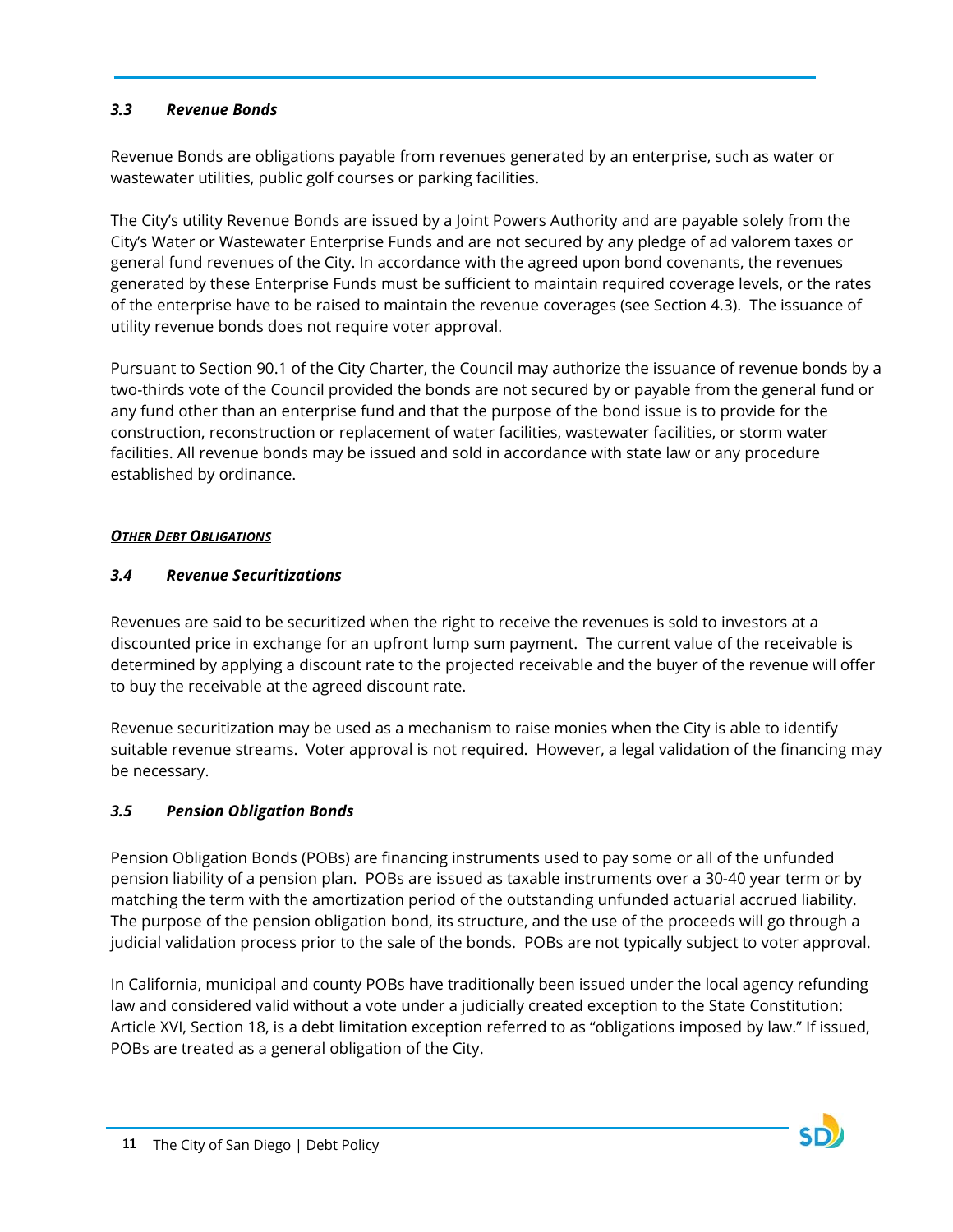POBs may allow municipal governments to borrow at a rate that is lower than the assumed actuarial rate that is built into the unfunded actuarially accrued liability (UAAL). Such assumed actuarial rate is used to project the investment rate to be earned on the proceeds of the POBs and the investment rate payable on the UAAL. The City may consider the issuance of POBs if they are cost effective and in the City's overall best financial interest.

#### <span id="page-12-0"></span>*FORMER REDEVELOPMENT AGENCY DEBT OBLIGATIONS*

#### <span id="page-12-1"></span>*3.6 Tax Allocation Bonds*

Tax Allocation Bonds are special obligations secured by the allocation of tax increment revenues from the former project areas of a redevelopment agency. Tax Allocation Bonds are not a debt of the City, the State, or any of their political subdivisions.

The Redevelopment Agency of the City of San Diego (RDA) was dissolved pursuant to state law on February 1, 2012. The RDA's operations were substantially eliminated but for the continuation of certain enforceable RDA obligations administered by the City as the Successor Agency to the RDA. The Successor Agency continues to make debt service payments and perform all other obligations of the former RDA under the bond indentures (or similar documents) governing the issuance of the former RDA's outstanding Tax Allocation Bonds. Pursuant to state law, the Successor Agency can only issue new bonds, either to refund the former RDA's outstanding Tax Allocation bonds to achieve debt service savings, or to satisfy prior obligations of the RDA. Any refunding bonds issued must satisfy strict state law guidelines and are subject to both the Oversight Board to the Successor Agency and the California State Department of Finance's approval. Any refunding bonds issued are also subject to the guidelines in Chapter VIII and the Successor Agency Board approvals.

#### <span id="page-12-2"></span>*CONDUIT FINANCINGS*

#### <span id="page-12-3"></span>*3.7 Special Districts Financing*

The City's Special Districts primarily consist of Community Facilities Districts (CFDs) and 1913/1915 Act Assessment Districts (Assessment Districts). Special Districts are typically developer initiated, whereby a developer seeks a public financing mechanism to fund public infrastructure required by the City in connection with development permits or agreements, and/or tentative subdivision maps. Special District formation may also be initiated by an established community. Subject to voter approval, once a district is formed special taxes or assessments may be levied upon properties within the district to pay for facilities and services directly, or to repay bonds issued to finance public improvements.

The City will consider requests for Special District formation and debt issuance when such requests address a public need or provide a public benefit. Each application will be considered on a case by case basis, and the Chief Financial Officer may not recommend a financing if it is determined that the financing could be detrimental to the debt position or the best interests of the City.

Refer to Appendix A – Special District Formation and Financing Policy for additional information.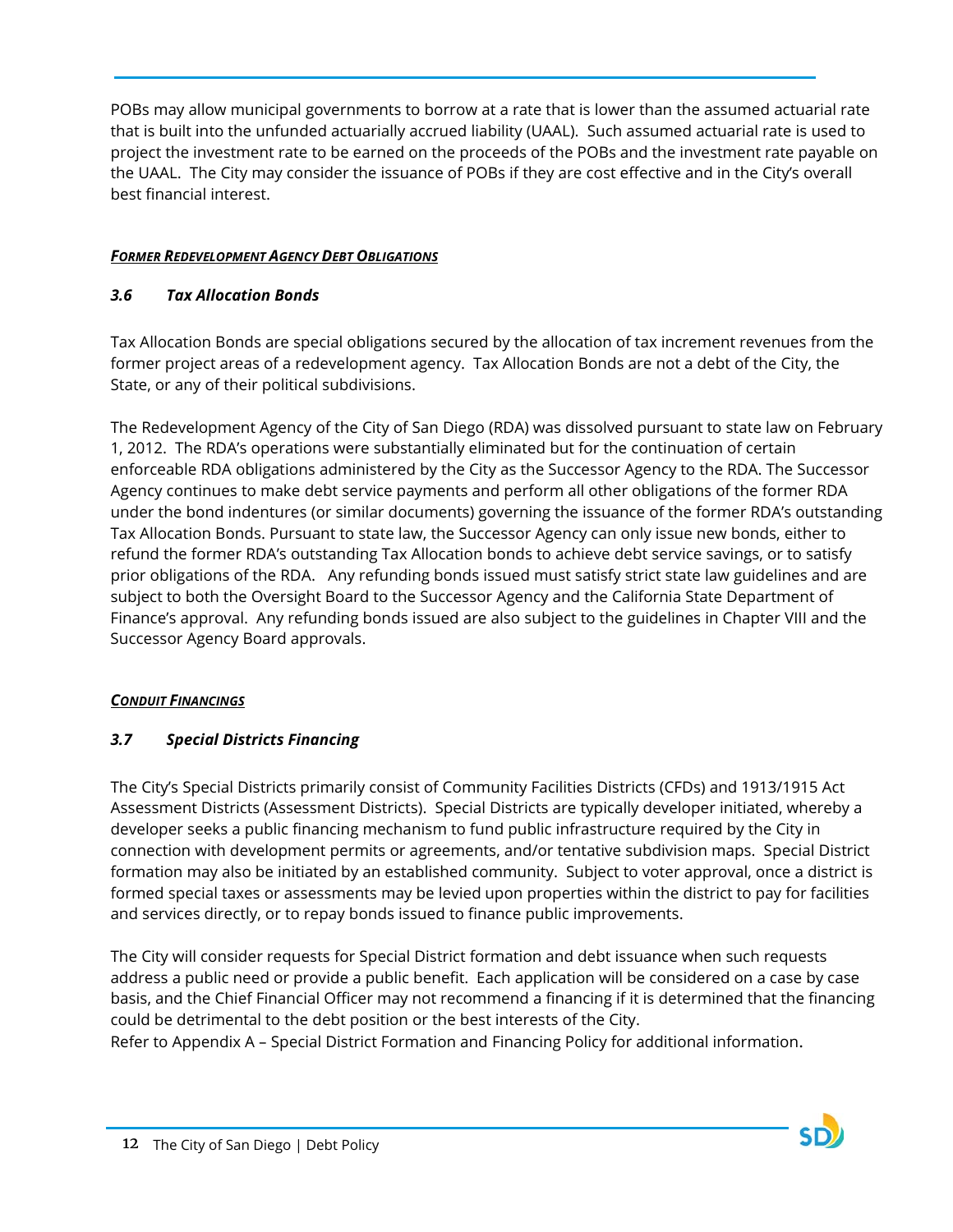#### <span id="page-13-0"></span>*3.8 Marks-Roos Pooled Financings*

The Marks-Roos Local Bond Pooling Act of 1985 permits two or more public agencies to form a jointpowers authority (JPA) to facilitate the financing of public capital improvements, working capital, or other projects when use of these provisions results in savings in effective interest rate, bond underwriting and issuance costs, or any other significant public benefit can be realized. Once established, the JPA can purchase the bonds of local agencies with the proceeds of the Mark-Roos bonds.

# <span id="page-13-1"></span>*3.9 Enhanced Infrastructure Financing District (EIFD) Bonds*

Enhanced Infrastructure Financing Districts (EIFDs) are authorized under state law to aid local government entities in funding public capital facilities, or other specified projects of communitywide significance, by capturing property tax increment revenue and certain other revenues of participating forming entities. The amount and duration of property tax increment revenue allocated to the district, that otherwise would flow to the City's General Fund, is decided by the City during the formation process. While property tax increment is currently the main source of revenue, an EIFD is not precluded from utilizing additional revenues such as special taxes and impact fees. An EIFD may finance the purchase, construction, expansion, or improvement of projects with a useful life of 15 years or longer. Among the eligible projects are transportation improvements, public facilities, and affordable housing. The property tax increment generated within the EIFD can be used to cash fund projects and/or pay debt service on bonds issued to finance the projects.

An EIFD is a governmental entity, separate and distinct from the agency that establishes it, and is governed by a Public Financing Authority (PFA). The formation of an EIFD involves numerous legislative actions by the agency forming the district and the PFA, the development and adoption of an EIFD Infrastructure Financing Plan, and extensive noticing. In addition, although tax increment flows to the EIFD once formed, bonds may only be issued following a successful bond issue election requiring 55% approval of registered voters voting in the election (if there are fewer than 12 registered voters, a landowner election is required). EIFD bonds are an obligation of the EIFD, and not the agency forming the district.

An EIFD is an important financing mechanism to fund public infrastructure, formation of a new EIFD and debt authorization by the voters in an EIFD will be considered on a case by case basis, upon evaluating feasibility, cost benefit, and a review of financing tools to complement an EIFD measure. Generally, because tax increment revenue is the result of increases in assessed value within the district, an EIFD will be most effective in areas with significant portions of undeveloped or underdeveloped land.

Amendments to EIFD law (SB961 and SB1145) were enacted in September 2018. SB961 allows EIFD forming entities (Cities, Counties, etc.) to allocate any portion of their existing sales and use tax revenue (in addition to property tax increment) to an EIFD (whether new or already formed) for use on affordable housing projects and to issue bonds without a vote upon meeting certain conditions including proximity to major transit centers, 40% of total revenue allocation must be allocated to housing for occupants at less than 60% median income and the district boundaries must be coterminous with the City. SB1145 amends EIFD law to allow EIFDs to fund ongoing, capitalized maintenance costs for public infrastructure that was originally funded by the EIFD.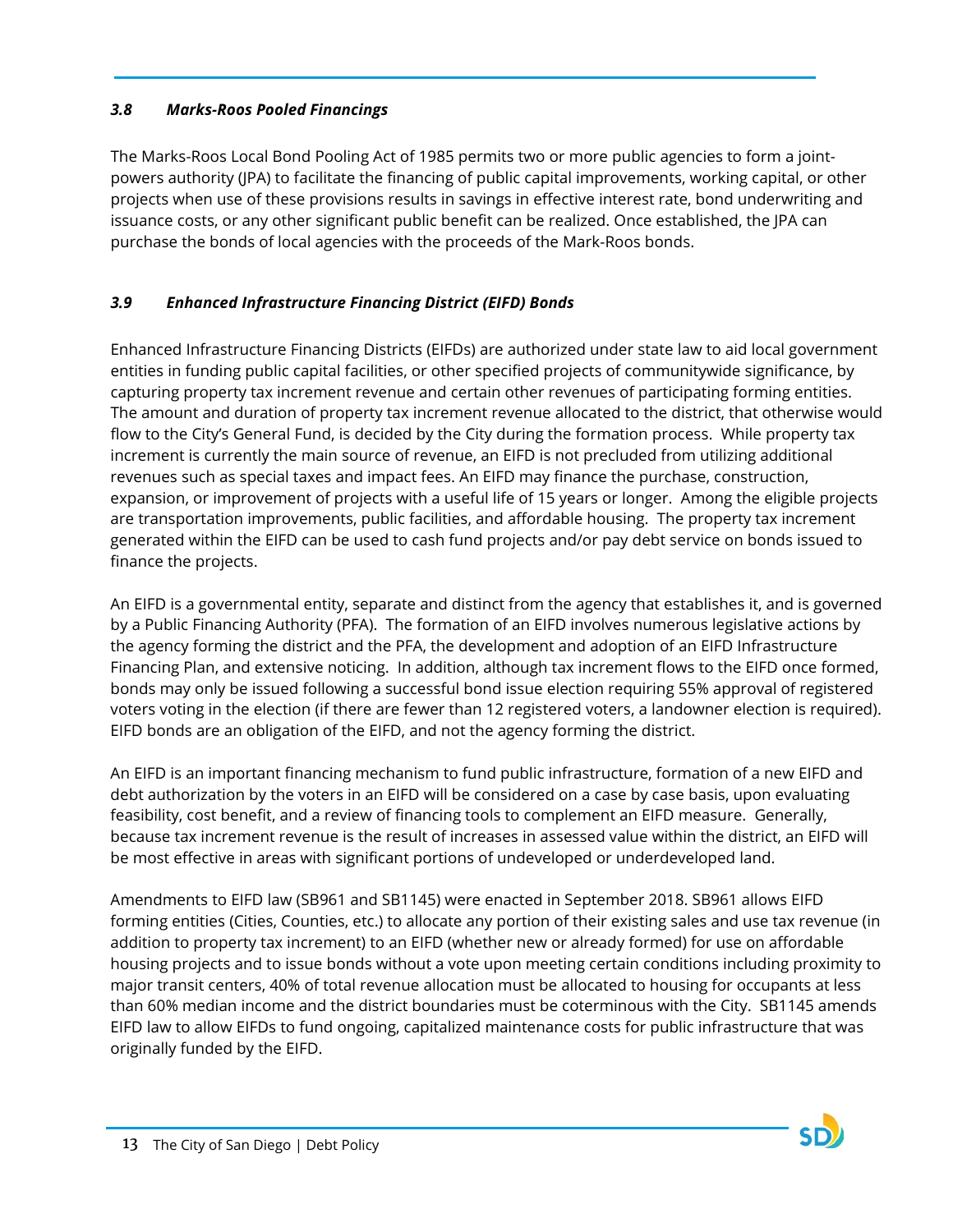#### <span id="page-14-0"></span>*3.10 Industrial Development Bonds*

Industrial Development Bonds (IDBs) are tax-exempt private activity bonds that provide manufacturing and processing companies financing for capital expenditures. While the authorization to issue IDBs is provided by a state statute (the Industrial Development Financing Act of 1980 (Act), the tax-exempt status of these bonds is derived from federal law (Internal Revenue Code Section 103(b) (2)). Under state law, IDBs are issued by a local government agency, which can be a city, county, economic development authority, redevelopment agency or a joint powers authority. The California Industrial Development Financing Advisory Commission (CIDFAC), a state agency within the California State Treasurer's Office, approves the issuance of IDBs.

The local government agency is required to schedule a Tax Equity and Fiscal Responsibility Act (TEFRA) hearing prior to an IDB issuance, to provide the public with an opportunity to comment on the use of taxexempt funds to finance capital needs. The City, through membership in two joint powers authorities, has the ability to provide a TEFRA hearing. Interested parties may apply for bonds to be issued by the California Statewide Communities Development Authority (CSCDA) or the California Municipal Finance Authority (CMFA), both joint powers authorities, in which the City holds membership.

Since IDBs are tax-exempt municipal bonds, interest rates are substantially lower than commercial financing rates. The bonds also allow long-term amortization periods up to 30 years (depending on the useful life of the assets financed), so a growing company will also devote less cash-flow to service loan principal repayment.

#### <span id="page-14-1"></span>*HOUSING AUTHORITY DEBT OBLIGATIONS*

# <span id="page-14-2"></span>*3.11 Multifamily Housing Revenue Bonds*

The Multifamily Housing Bond Program provides tax exempt financing for developers willing to set aside a portion of the units in their projects as affordable housing. The issuer of these bonds is the San Diego Housing Authority. The authority to issue bonds is limited under the Internal Revenue Code. The San Diego Housing Commission administers the Housing Authority's Multifamily Mortgage Revenue Bond Program and has a bond issuance and post-issuance compliance policy specific to the program.

#### <span id="page-14-3"></span>*SHORT-TERM BORROWINGS*

# <span id="page-14-4"></span>*3.12 Tax and Revenue Anticipation Notes*

Tax and Revenue Anticipation Notes (TRANs) are short-term notes, proceeds of which allow a municipality to cover the periods of cash shortfalls resulting from a mismatch between timing of revenues and timing of expenditures.

The City may issue TRANs, if necessary, to meet General Fund cash flow needs in the upcoming fiscal year, in anticipation of the receipt of property tax and other revenues later in the fiscal year. The issuance of TRANs is authorized pursuant to Section 92 of the City Charter, together with article 7.6 (commencing with section 53850) of Chapter 4, Part 1, Division 2, Title 5 of the California Government Code. The cash flow needs are determined by projections prepared by the Department of Finance Director, working with the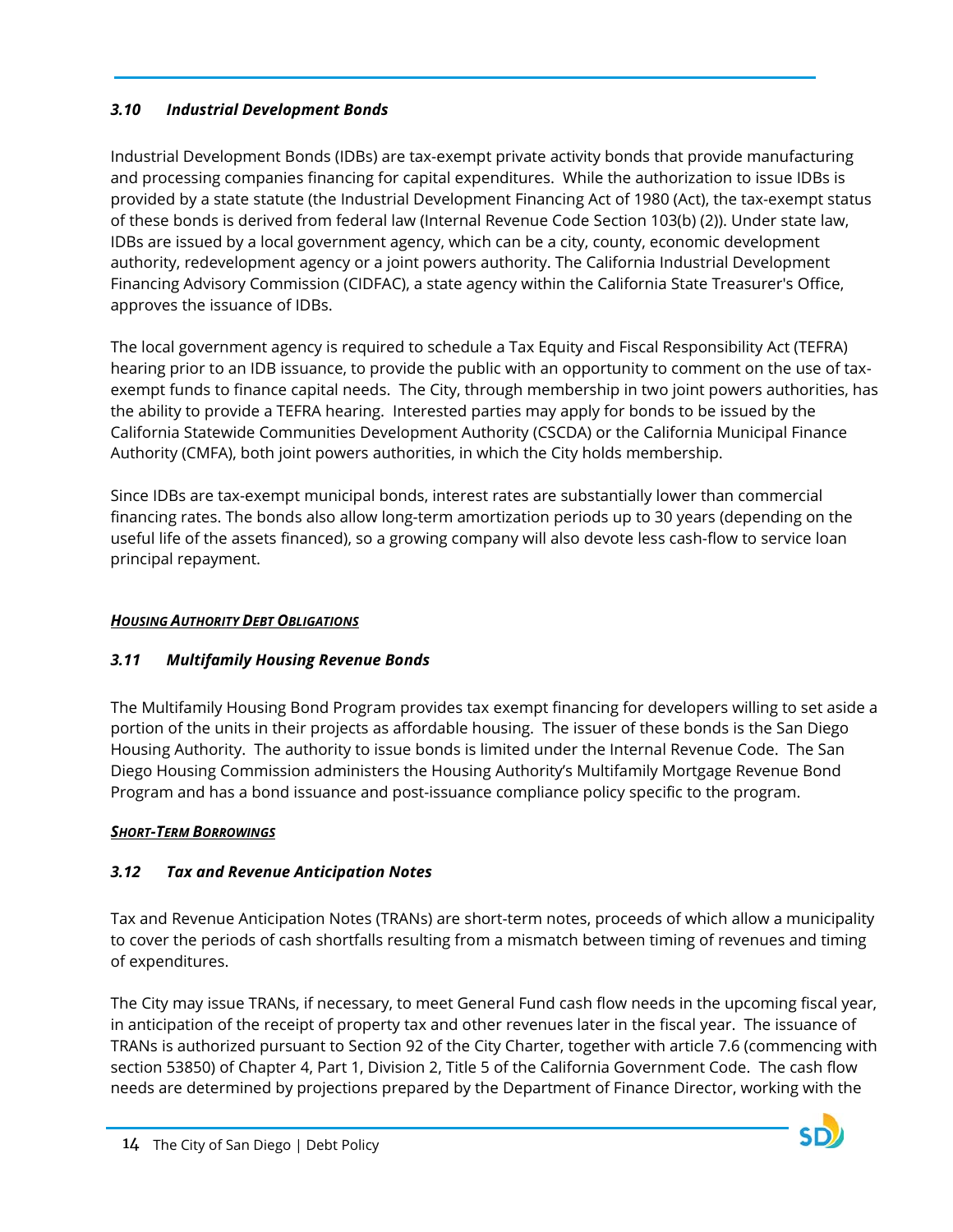City Treasurer, and reviewed by the Chief Financial Officer. The timing of the note sale, the notes' due date, and the timing and structuring of repayment will be components of the cash flow and cash management analysis performed by the Finance Branch. As tax payments and other revenues are received, they are used in part to repay the TRANs. Voter approval is not required.

# <span id="page-15-0"></span>*3.13 Bond Anticipation Notes*

Bond Anticipation Notes (BANs) are short-term interest-bearing bonds issued in the anticipation of longterm future bond issuances. The City may choose to issue BANs as a source of interim financing when it is considered by the Chief Financial Officer to be prudent and advantageous to the City. Voter approval is not required.

# <span id="page-15-1"></span>*3.14 Lines of Credit*

A Line of Credit is a contract between the issuer and a bank that provides a source of borrowed monies to the issuer in the event that monies available to pay debt service or to purchase a demand bond are insufficient for that purpose.

In the event that a Line of Credit is under consideration as an interim financing mechanism for a long-term capital need, before entering into any such agreements, takeout financing for such lines of credit must be planned for and determined to be feasible by the Chief Financial Officer.

When it is considered by the Chief Financial Officer to be prudent and advantageous to the City, the City may enter into agreements with commercial banks or other financial entities for purposes of acquiring a Line of Credit. Voter approval is not required.

# <span id="page-15-2"></span>*3.15 Lease – Purchase Financings*

The City's Equipment and Vehicle Financing Program (EVFP) provides a mechanism for the short-term financing of essential equipment through a lease-purchase mechanism. The lease purchase terms are typically five to ten years. Under this program, the City enters into a master lease agreement with a lessor to finance the lease purchase of essential equipment up to a certain amount. Equipment is funded on an as needed basis through that fiscal year under this master lease agreement. The City may enter into other standalone operating leases and lease purchase agreements on an as-needed basis without voter approval.

# <span id="page-15-3"></span>*3.16 Commercial Paper Notes*

Commercial paper notes (notes) serve as a cash management tool that is primarily used to provide interim funding for capital expenditures that will ultimately be funded from another source such as a long-term bond. The notes will be used as a short-term financing tool for only capital projects. As described in Chapter 1 (section 1.2A) projects will be prioritized in accordance with City Council Policy No. 800-14 titled *Prioritizing Capital Improvement Program Projects*.

Commercial paper notes allow for borrowing smaller amounts as needed based on short-term rates in place of issuing large amounts in the form of long-term bonds at long-term interest rates. The notes will

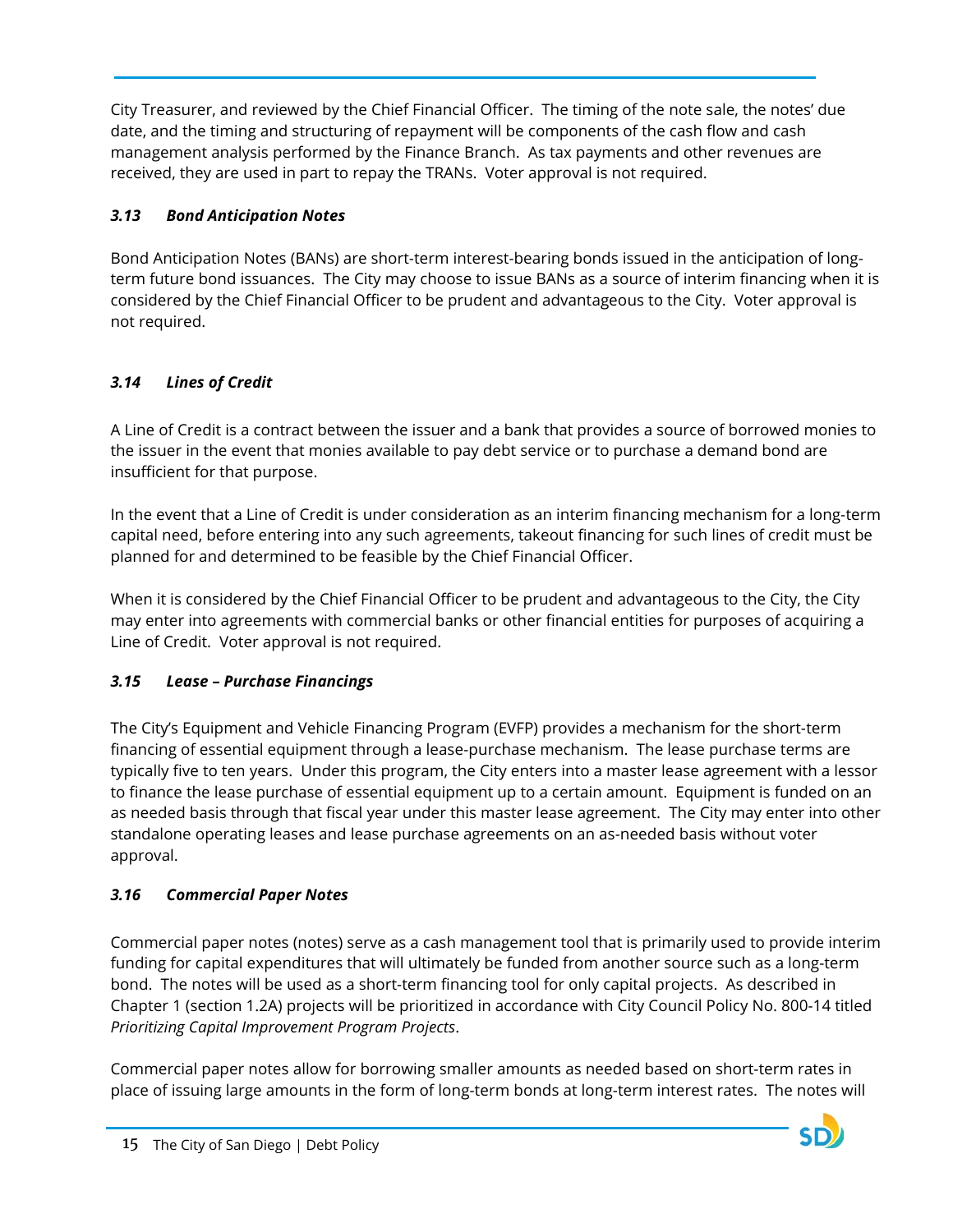typically be structured as revenue obligations for the City enterprises or lease revenue obligations for City General Fund's capital needs, similar to the long-term Revenue Bonds and the Lease Revenue Bonds. Notes have a maturity of up to 270 days and thus bear short-term interest rates. Upon maturity, the notes can be rolled over for additional intervals of up to 270 days with new short-term interest rates until the notes are refinanced using long-term financings or cash repayment option.

Depending on the term of a note and the timing of the long-term financings that will ultimately be used to retire it, notes may need to be remarketed more than once before they are replaced with long-term financing. This means that notes are subject to rollover remarketing risk – the risk that the note can be reissued timely to a buyer at a reasonable rate of interest. Additional risk that will need to be considered is that interest rates on long-term financings can change between the time notes are originally issued and the time at which long-term financings will retire the notes. If interest rates rise, the total debt service paid using commercial paper and the long-term financings to take out the notes will increase, although near term debt service cost differential may still be achieved. The Chief Financial Officer will evaluate these risks in light of capital market conditions before proceeding with any issuance of commercial paper.

Establishing a new Commercial Paper Program, further installments to an existing program, or increasing the maximum principal amount of an existing program requires City Council approval. Any resolution approving same will include both the maximum principal amount of notes that may be outstanding at any time and the not-to-exceed cap on the interest rate to be paid on the notes.

In the course of seeking Council approval of the program, the Chief Financial Officer and/or Debt Management Director will provide the Council, with their rationale for the recommendation, an overview of current capital market conditions, including potential risk considerations, and a comprehensive plan to use the notes to finance specific capital improvements. The Council may periodically request information update presentations at either Committee or Council meetings.

# <span id="page-16-0"></span>*LOAN OBLIGATIONS*

# <span id="page-16-1"></span>*3.17 State and Federal Loans*

State and federal loan proceeds are an important source of funds for capital projects in addition to the bond proceeds. State Revolving Funds (SRFs) and the Water Infrastructure Finance and Innovation Act (WIFIA) program make low cost loans available to local agencies to fund certain public infrastructure projects. Through these programs, various state agencies, such as the California State Water Resources Control Board, California Infrastructure and Economic Development Bank (IBank), and California Department of Resources Recycling and Recovery, as well as federal agencies such as the Department of Transportation and Environmental Protection Agency, offer local agencies loans to fund qualifying public infrastructure projects. Benefiting departments within the City will evaluate such programs in conjunction with Debt Management on a case by case basis.

# <span id="page-16-2"></span>*3.18 HUD Section 108 Loan Guarantee Program*

The U. S. Department of Housing and Urban Development (HUD) Section 108 Loan Guarantee Program allows cities to leverage their annual Community Development Block Grant (CDBG) entitlement grants to

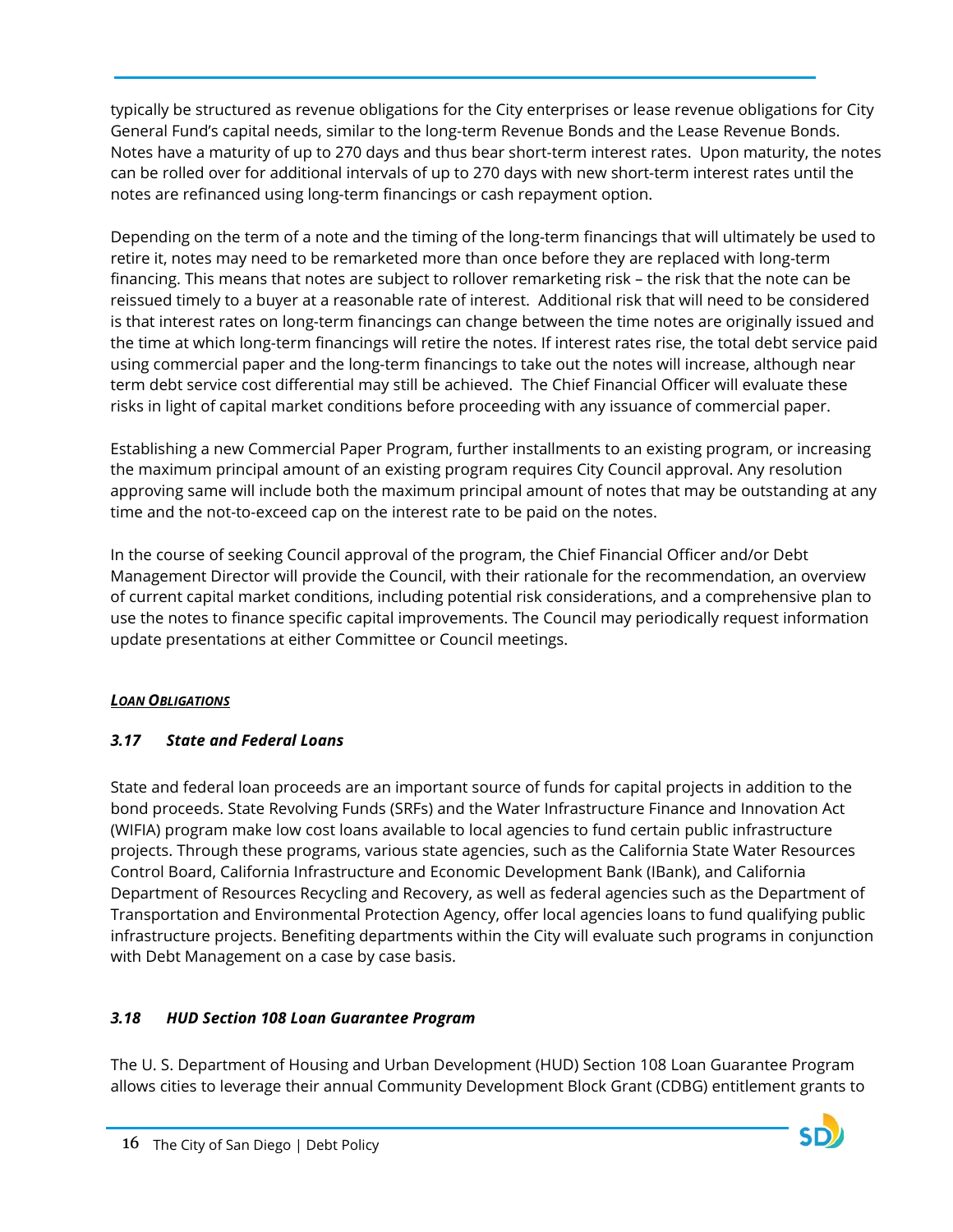apply for federally guaranteed loans large enough to finance major community development and economic development projects. In order to utilize the Program, the City must include the use of Section 108 Loans in its Consolidated Plan for HUD Programs.

The Economic Development Department currently oversees the fiduciary and reporting requirements of the City's current HUD Section 108 loans.

#### \*\*\*\*\*\*\*\*\*\*\*\*\*\*\*

In addition to some of the long and short-term financing instruments described above that the City may access, the City may also consider joint arrangements with other governmental agencies when a project serves the public interest beyond the City boundaries. Communication and coordination will be made with other local, state, and federal governments regarding potential jurisdictional overlap, joint projects, tax issues, and other issues that may arise. If the potential does exist, then the possibility of grants or cost sharing will be explored, quantified, and specific financial arrangements and liabilities negotiated. Municipal issuers are authorized to join together to create a separate entity, a Joint Powers Authority (JPA), to issue bonds on behalf of the municipality. The City Council may sit as the governing body of the agency or authority. Other governmental agencies that a municipal issuer can jointly issue bonds with include housing authorities. Typically, joint venture debt is repaid through revenues generated by the project and if structured as a JPA, a debt issuance associated with joint venture arrangements does not require voter approval. The City will only be liable for its share of debt service, as specified in a contract executed in connection with the joint venture debt.

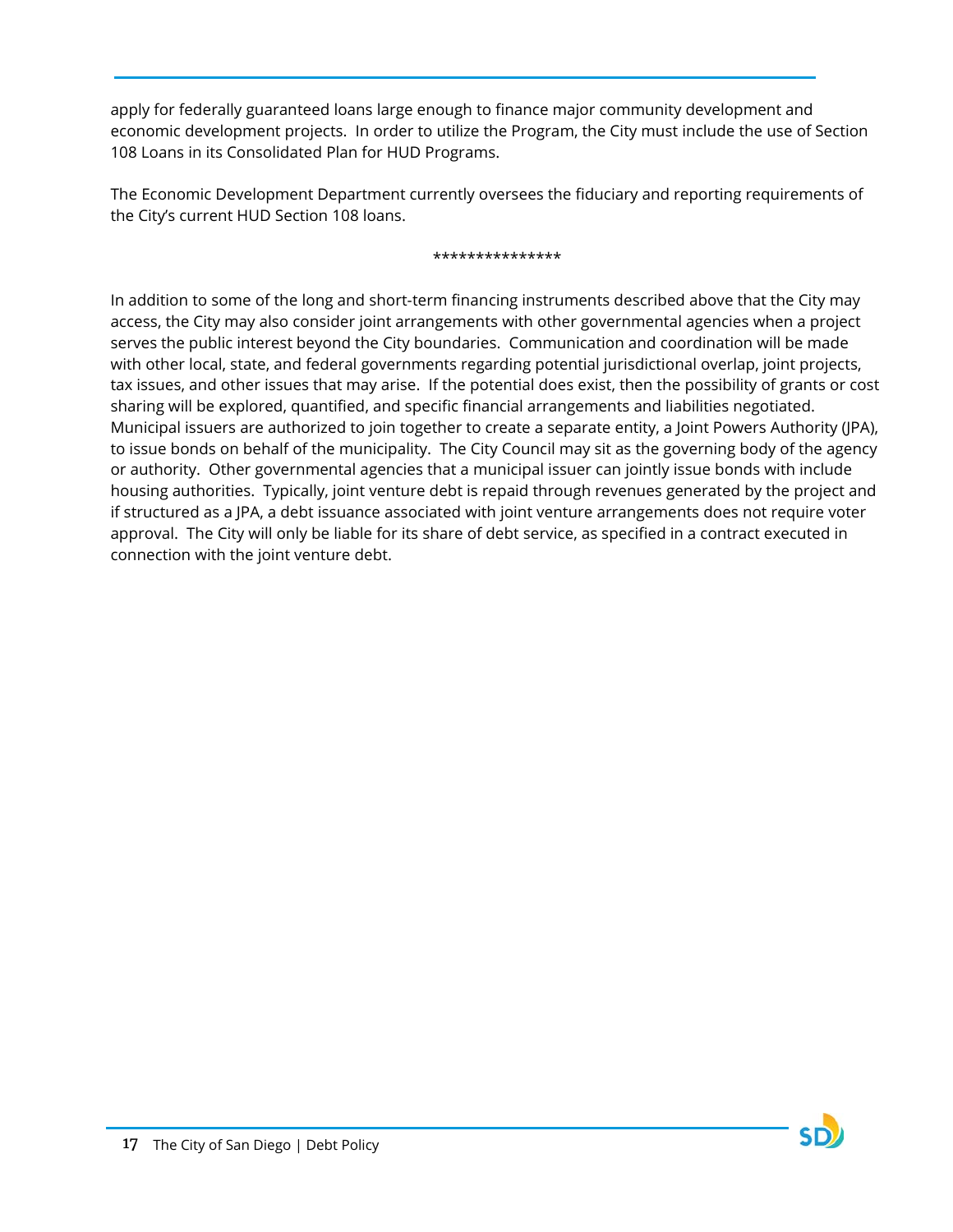# *CHAPTER IV - DEBT RATIO GUIDELINES*

<span id="page-18-0"></span>Given the significant restrictions in California on local agency revenue sources, especially those imposed under Proposition 218, the City is aware of the need to gauge the effect of ongoing debt service and other fixed obligations on its budgets and fiscal priorities over time. To provide a debt affordability plan and keep debt levels within acceptable ranges, the City will consider generally accepted debt affordability standards in evaluating when, why, and how much debt should be incurred. Debt ratio guidelines discussed in sections 4.1 and 4.2 below pertain only to the City's long-term general fund debt supported by tax levy or General Funds, and coverage ratios in section 4.3 pertain to revenue-supported debt such as those obligations issued by the City's Water and Wastewater utilities.

### <span id="page-18-1"></span>*4.1 General Obligation Bonds*

As discussed in Section 3.1, General Obligation Bonds are secured either by a pledge of full faith and credit of an issuer or by a promise to levy taxes in an unlimited amount as necessary to pay debt service, or both. Generally accepted measures of assessing the impact of general obligation bonds include:

- Debt per capita: This is the outstanding principal as a percentage of population.
- Debt as a percent of assessed valuation: This is the outstanding principal as a percentage of assessed valuation.

The City shall monitor and strive to achieve and/or maintain these debt statistics at a low to moderate classification, as generally viewed by the municipal bond market.

# <span id="page-18-2"></span>*4.2 General Fund-Supported Debt*

An important ratio used in analyzing the City's debt position with respect to General Fund supported debt securities (including lease revenue obligations and certifications of participation) is the required annual debt service/lease payment as a percentage of total available general revenues or expenditures (Debt Ratio). This analysis includes the annual debt service/lease payment for all long-term fixed obligations of the City such as lease revenue bonds, capital leases backed by the City General Fund excluding debt liabilities of the City's related agencies, debt supported by rates and user charges (e.g., enterprise fundbacked revenue bonds) or securitization of revenue such as tobacco settlement bonds. The City shall strive to maintain this Debt Ratio below 10%.

It is a strong financial management practice and an important planning tool to also evaluate the effects of other significant long-term fixed costs, such as pension and retiree health care (OPEB) costs, on the City's General Fund. Pension and OPEB costs and the City's annual contributions to meet these obligations are not controlled by this Debt Policy. However, these contributions need to be taken into account in calculating the City's overall debt burden. To that end, the ratio of the Actuarially Determined Contribution (ADC) to the pension system and retiree health care (OPEB) annual contributions as a percentage of available general revenues or expenditures (Pension/OPEB Ratio) shall also be taken into consideration for

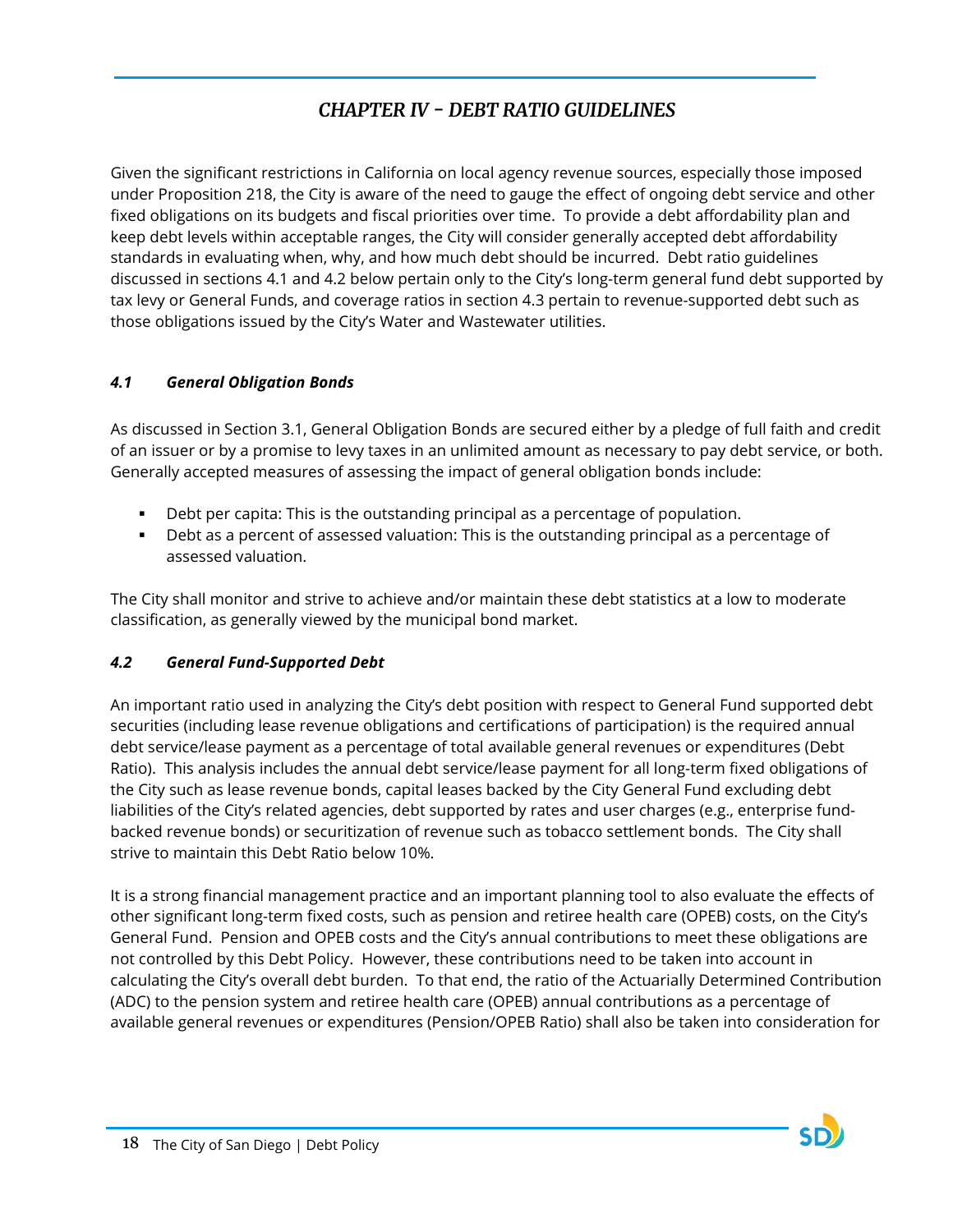sound financial planning. Taken together, the City will strive to maintain the combined Debt Ratio and Pension/OPEB Ratio below 25%. [3](#page-19-1)

Capacity analysis as determined by these measures will be undertaken when new General Fund-supported debt is issued or new Pension/OPEB benefits are examined. Further, the availability of sufficient suitable City properties to serve as lease properties if required for a lease revenue bond measure will also be evaluated (see Section 3.2 for annual fair rental value requirement). Whenever authorization is sought for a lease revenue bond, the City Council will be provided with an estimate of the amount of unpledged and suitable City properties that are expected to be available to support additional lease revenue borrowings.

#### \*\*\*\*\*\*\*\*\*\*\*\*\*\*\*\*\*\*\*\*\*\*\*\*

In addition to the City's direct debt (General Obligation bonds and other General Fund Supported debt), debt levels of underlying and overlapping entities such as counties, school districts, and special districts add to a City's overall debt burden. The City's proportional share of the debt of other local governmental units which either overlap it or underlie it is called overlapping debt. Overlapping debt is generally apportioned based upon relative assessed value. While the City does not control debt issuance by other entities, it recognizes that its taxpayers share the overall debt burden. The City shall include a statement of overlapping debt in its initial and continuing disclosure.

### <span id="page-19-0"></span>*4.3 Coverage Ratios for Revenue Bonds and Loans*

Long-term obligations payable solely from specific pledged sources, in general, are not subject to a debt limitation. Examples of such long-term obligations include those which achieve the financing or refinancing of projects provided by the issuance of debt instruments that are payable from restricted revenues or user fees (enterprise funds) and revenues generated from a project. Also see Section 3.3, Revenue Bonds.

The debt coverage ratio, which is the ratio of available annual revenues to annual debt service, is one of the primary indicators of the ability of an enterprise to meet its annual operating expenses and debt service payments. Generally, legal covenants requiring a minimum debt coverage ratio are set forth in the bond or loan documents. The City's Water and Wastewater Revenue Bonds require a debt coverage ratio of at least 120% for senior debt obligations and at least 100% for senior and subordinate debt obligations combined.

State and Federal loans may also have certain coverage ratio requirements for enterprise funds which are pledged as revenue sources for repayment of the loan. The City will evaluate criteria required by each agency, apply and actively negotiate favorable loan terms for each loan. Rate covenants for the bonds and loans will require a rate increase if coverage ratios are expected to fall below the legal coverage levels.

The City will also evaluate appropriate affordable target coverage levels (i.e., financial coverage ratios), for the outstanding bonds and new debt issue planning when conducting cost of service studies, which are undertaken periodically for the enterprises.

 $\overline{a}$ 

<span id="page-19-1"></span><sup>3</sup> As of Fiscal Year 2018 the combined Debt Ratio and Pension/OPEB Ratio was 20.4%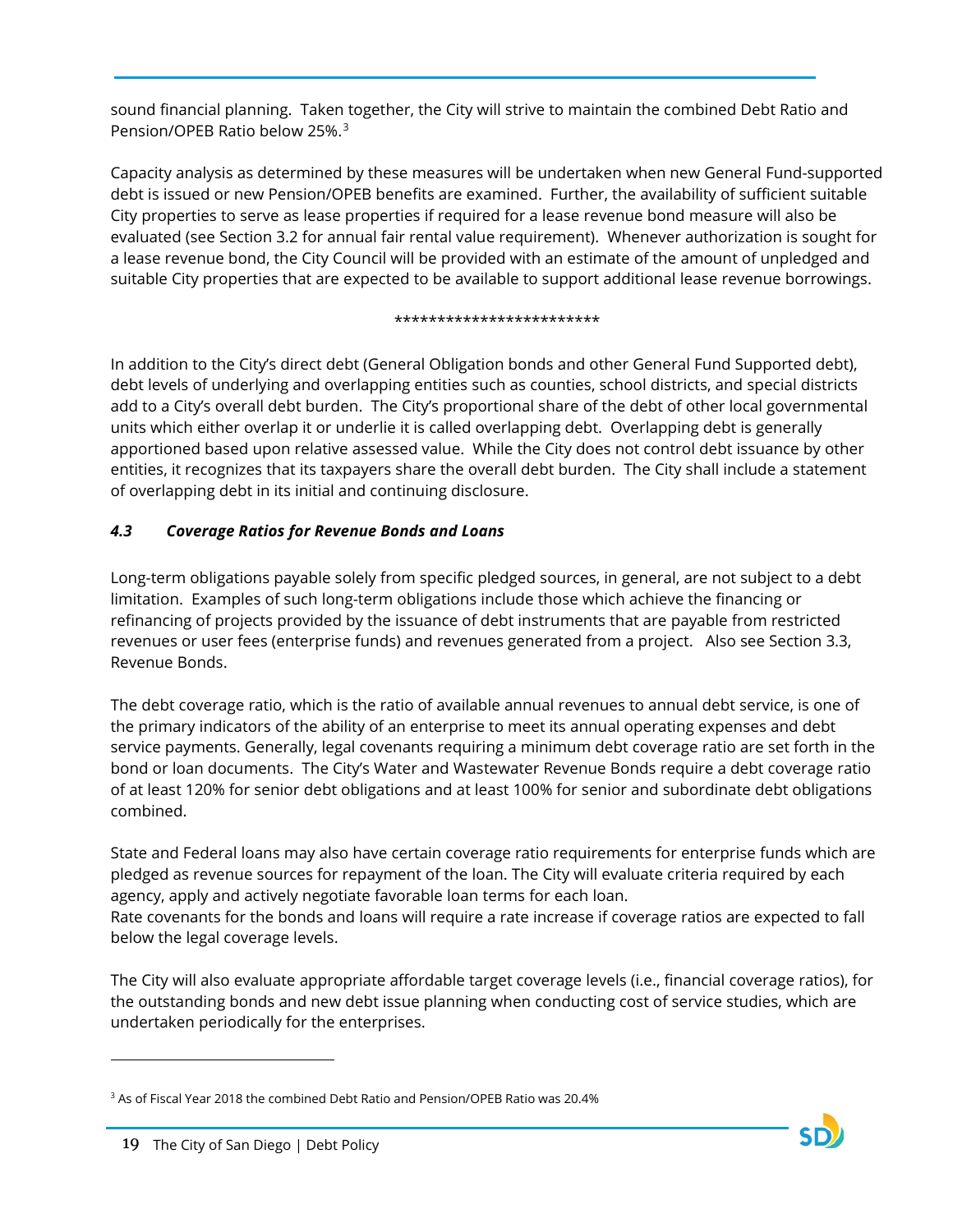# *CHAPTER V - STRUCTURE & TERM OF CITY INDEBTEDNESS*

## <span id="page-20-1"></span><span id="page-20-0"></span>*5.1 Term of Debt*

Debt will be structured for the shortest period possible, consistent with a fair allocation of costs to current and future beneficiaries or users. Borrowings by the City should be of a duration that does not exceed the useful life of the improvement that it finances and where feasible, should be shorter than the projected economic life. The standard term of long-term borrowing is typically 15-30 years but can be longer.

### <span id="page-20-2"></span>*5.2 Rapidity of Debt Repayment*

In structuring a bond issuance, Debt Management will manage the amortization of debt, and to the extent possible, match its cash flow to the anticipated debt service payments.

The City will typically seek to structure debt with aggregate level principal and interest payments over the life of the borrowing. The City has also utilized a customized debt structure for certain obligations and will continue to consider such an approach on a case by case basis; taking into consideration factors such as affordability, existing debt profile, and legal provisions of the debt instrument. The Debt Management Director, with input from a Municipal Advisor if appropriate, will determine whether a customized debt structure should be implemented. "Backloading" of debt service will be considered only when one or more of the following occur:

- Natural disasters or extraordinary or unanticipated external factors make payments on the debt in early years prohibitive
- The benefits derived from the debt issuance can clearly be demonstrated to be greater in the future than in the present
- Such structuring is beneficial to the City's aggregate overall debt payment schedule
- Such structuring will allow debt service to more closely match project revenues during the early years of the project's operation

#### <span id="page-20-3"></span>*5.3 Serial Bonds, Term Bonds, and Capital Appreciation Bonds*

Serial bonds are bonds maturing annually (or serially) in specified amounts comprising all or a portion of a bond issue.

Term bonds are those where all bonds, or a portion of the issue equal to that which would mature over a period of two or more years in a bond issuance, mature at a single time. Term bonds can be structured so that a portion of term maturity is mandated to be called or retired each year (called "sinking funds") to mirror a serial bond structure. The funds paid into the sinking fund each year may be used at that time to retire a portion of the term bonds ahead of their scheduled redemption. Sinking funds are preferred by investors since these funds provide the security of knowing that the issuer appropriately budgets and accounts for its expected future payments. The sinking fund also ensures that the payment of funds at maturity does not overtax the issuer's resources at that time. The decision to use term or serial bonds is typically driven by market conditions when bonds are issued.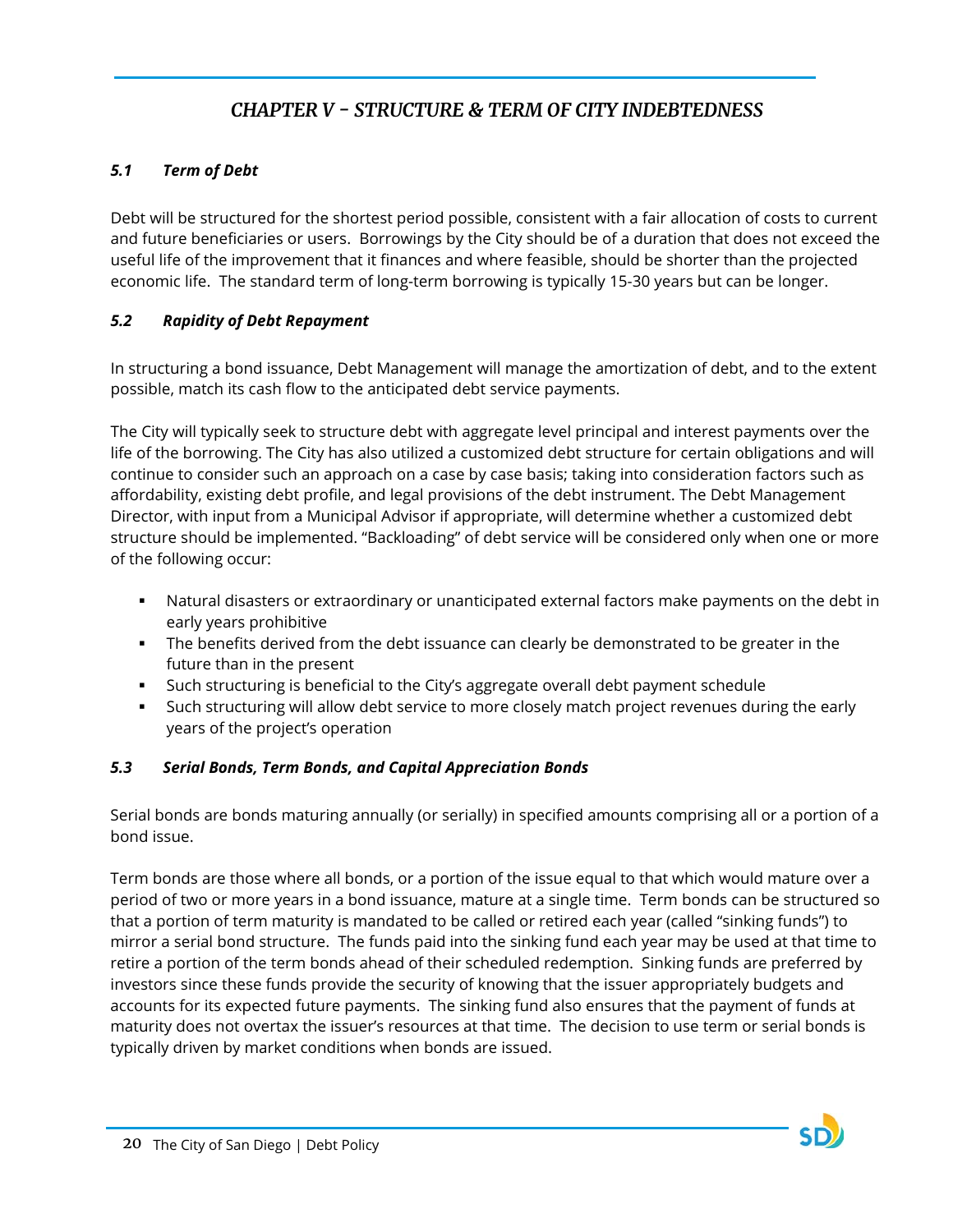Capital Appreciation Bonds (CABs), also known as Zero Coupon Bonds, do not pay periodic interest payments but are issued as deep discounted bonds that pay investors the principal amount invested plus the interest, compounded semi-annually at the original interest rate, of the bond at maturity. CABs can be utilized in certain cases to better match a project's cash flow to the bond's debt service but typically carry significantly higher interest rates than bonds that pay semi-annual or periodic interest payments.

For each issuance, the City will select serial bonds or term bonds, or both. On the occasions where circumstances warrant, CABs may be used.

#### <span id="page-21-0"></span>*5.4 Interest Rate*

The City currently issues securities on a fixed interest rate basis only. Fixed rate securities ensure budget certainty through the life of the securities and can be advantageous in a low interest rate environment.

#### <span id="page-21-1"></span>*5.5 Debt Instrument Rating*

The Debt Management Director, with a Municipal Advisor if appropriate, will assess whether a credit rating should be obtained for an issuance and make a recommendation to the Chief Financial Officer. If it is determined that a credit rating is desirable, the probable rating of the proposed debt issuance is assessed before its issuance, and necessary steps are taken in structuring the debt issuance to ensure that the best possible rating is achieved.

#### <span id="page-21-2"></span>*5.6 Credit Enhancement*

Credit enhancement may be used to improve or establish a credit rating on a City debt obligation. Types of credit enhancement include Letters of Credit, bond insurance or surety policies (see Section 5.7). The Debt Management Director will recommend to the Chief Financial Officer the use of credit enhancement if it reduces the overall cost of the proposed financing or if, in the opinion of the Chief Financial Officer, the use of such credit enhancement furthers the City's overall financial objectives.

A *Letter of Credit* is an arrangement with a bank that provides supplemental security, or in some cases, direct security that money will be available to pay debt service on an issue in the event insufficient funds are available to meet a debt service obligation. For a Commercial Paper program, a direct-pay Letter of Credit is obtained from a bank to represent a guarantee to pay, on behalf of the City, the principal and interest on Commercial Paper Notes when due for a defined period of time, and subject to certain conditions. In this case, the direct-pay Letter of Credit is directly drawn upon to make debt service payments. A Letter of Credit can enhance or substitute the credit rating by providing the City with access to credit under terms and conditions as specified in such agreements.

*Bond Insurance* is an unconditional pledge by an insurance company to make principal and interest payments on the City's debt in the event insufficient funds are available to meet a debt service obligation. Bond insurance may be obtained from an insurance company and is a potential means of enhancing the debt's rating.

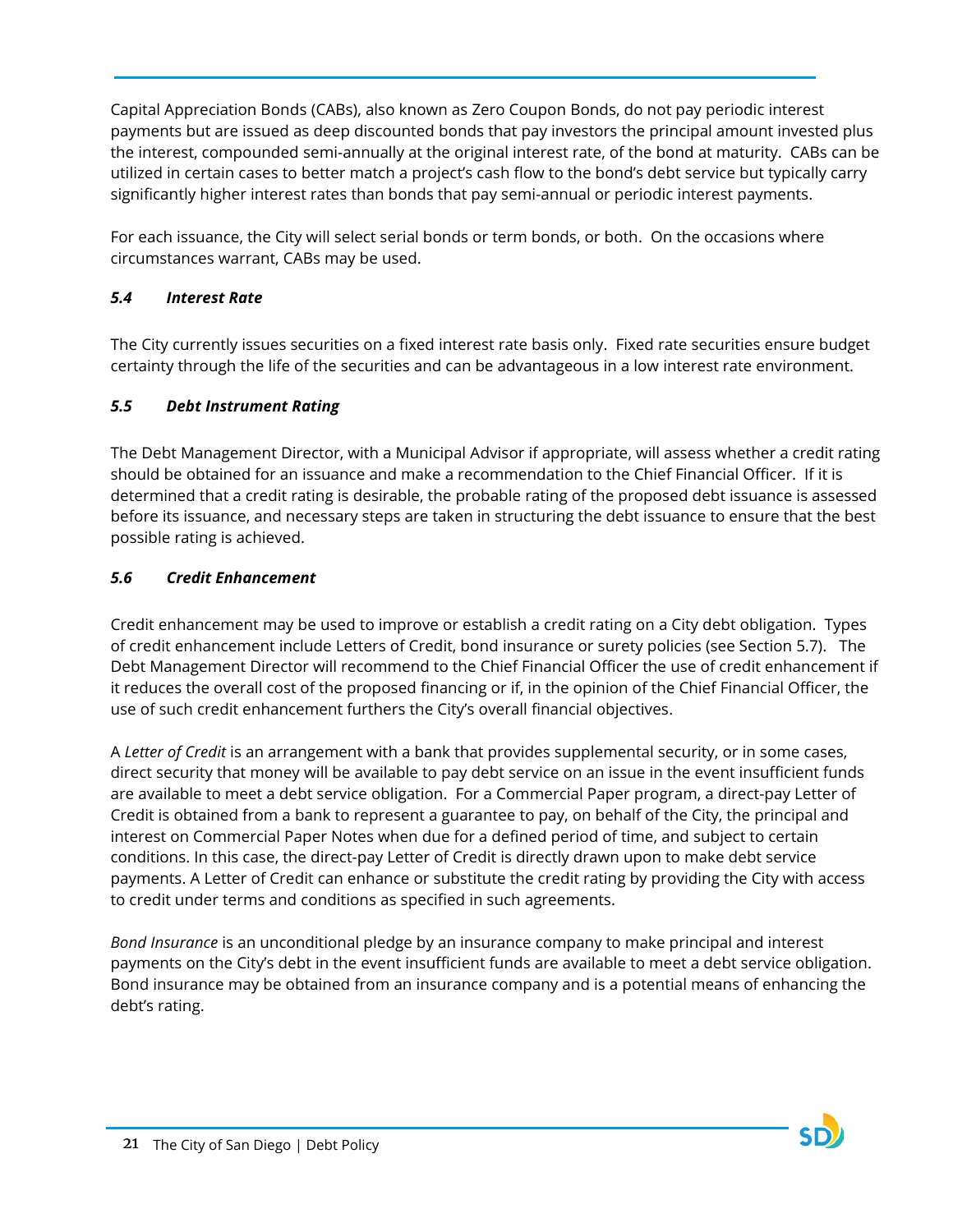# <span id="page-22-0"></span>*5.7 Debt Service Reserve Fund/Surety Policy*

Debt service reserve funds, if established for a bond series, are held by and are available to the bond Trustees to make principal and interest payments to bondholders in the event that pledged revenues are insufficient to do so. Debt service reserve funds may also be required under certain loan agreements.

The Chief Financial Officer will make a determination whether one will be included and, if so, the size of the debt service reserve fund on a case-by-case basis at the time of a new bond/loan issuance. Factors that are taken into consideration are cost of setting a debt service reserve fund over the life of the bond/loan issue compared to interest earnings, pricing or credit rating impacts, conditions in the bond/loan documents, if applicable, and other market conditions.

The maximum size of the reserve fund is governed by tax law, which permits the lesser of: 1) 10% of par; 2) 125% of average annual debt service; and 3) 100% of maximum annual debt service. The City may issue bonds with a debt service reserve fund that is sized at a lower level or without a reserve fund.

The reserve fund requirement may also be satisfied by a surety policy, a form of insurance provided by a bond insurer to satisfy a reserve fund requirement for a bond issuance. Under this arrangement, instead of depositing cash in a reserve fund, the issuer buys a surety policy by paying a one-time premium equal to a percentage of the face amount of the policy. The City may use a surety policy instead of a debt service reserve fund when economically feasible.

The City will not rely on any uncollateralized credit instruments for any reserve requirement unless justified by significant financial advantage. If a surety policy is used in lieu of a debt service reserve fund, a provider distinct from the bond insurer shall be used.

# <span id="page-22-1"></span>*5.8 Capitalized Interest*

Generally, interest shall be capitalized for the construction period of a revenue producing project so that [debt service](http://www.msrb.org/MSRB1/glossary/view_def.asp?param=DEBTSERVICE) expense does not begin until the project is expected to be operational and producing revenues. In addition, for lease back arrangements, such as those used for lease revenue bond transactions; interest may be capitalized for the construction period, until the asset is operational. When warranted, interest may be capitalized for a period longer than the construction period. Capitalized interest may also be referred to as "funded interest."

# <span id="page-22-2"></span>*5.9 Call Options/Redemption Provisions*

The Debt Management Director will evaluate and recommend to the Chief Financial Officer the use of a call option, if any, and call protection period for each issuance.

A call option, or optional redemption provision, gives the City the right to prepay or retire debt prior to its stated maturity. This option may permit the City to achieve interest savings in the future through refunding of the bonds with lower interest rates. Often the City must pay a higher interest rate as compensation to the buyer for the risk of having the bond called in the future. In addition, if a bond is called, the holder may be entitled to a premium payment (call premium). Because the cost of call options can vary widely, depending largely on market conditions, an evaluation of factors such as the following will be conducted in connection with each issuance:

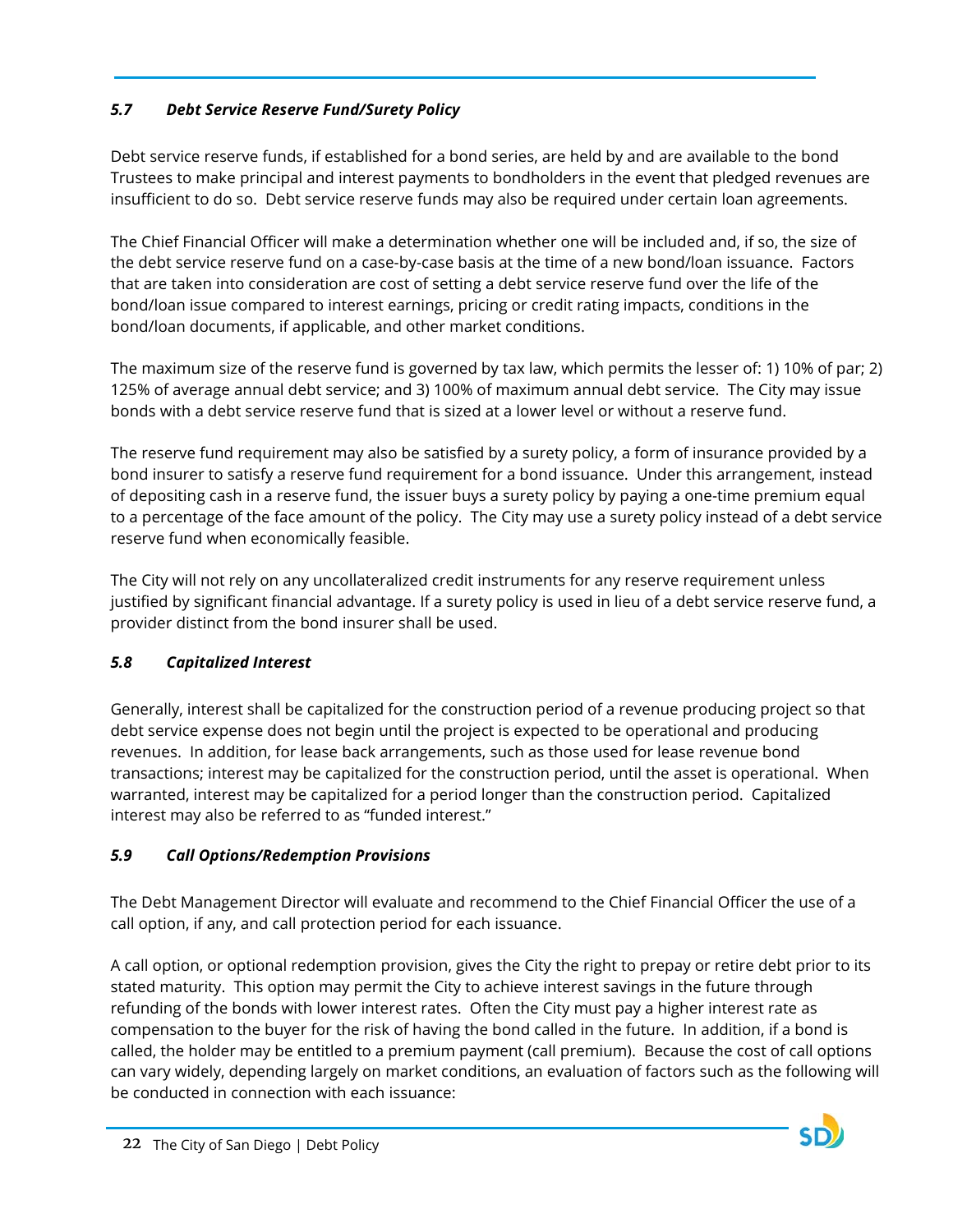- **Interest rate premium for adding call provision**
- **The call premium paid to the bond holder**
- **Level of rates relative to historical standards**
- **The time until the bonds may be called at a premium or at par**
- **Interest rate volatility**

Generally, 30-year tax-exempt municipal borrowings are structured with a 10-year call at no premium. From time to time, market conditions may facilitate shorter call options (6-9 years) with no premium.

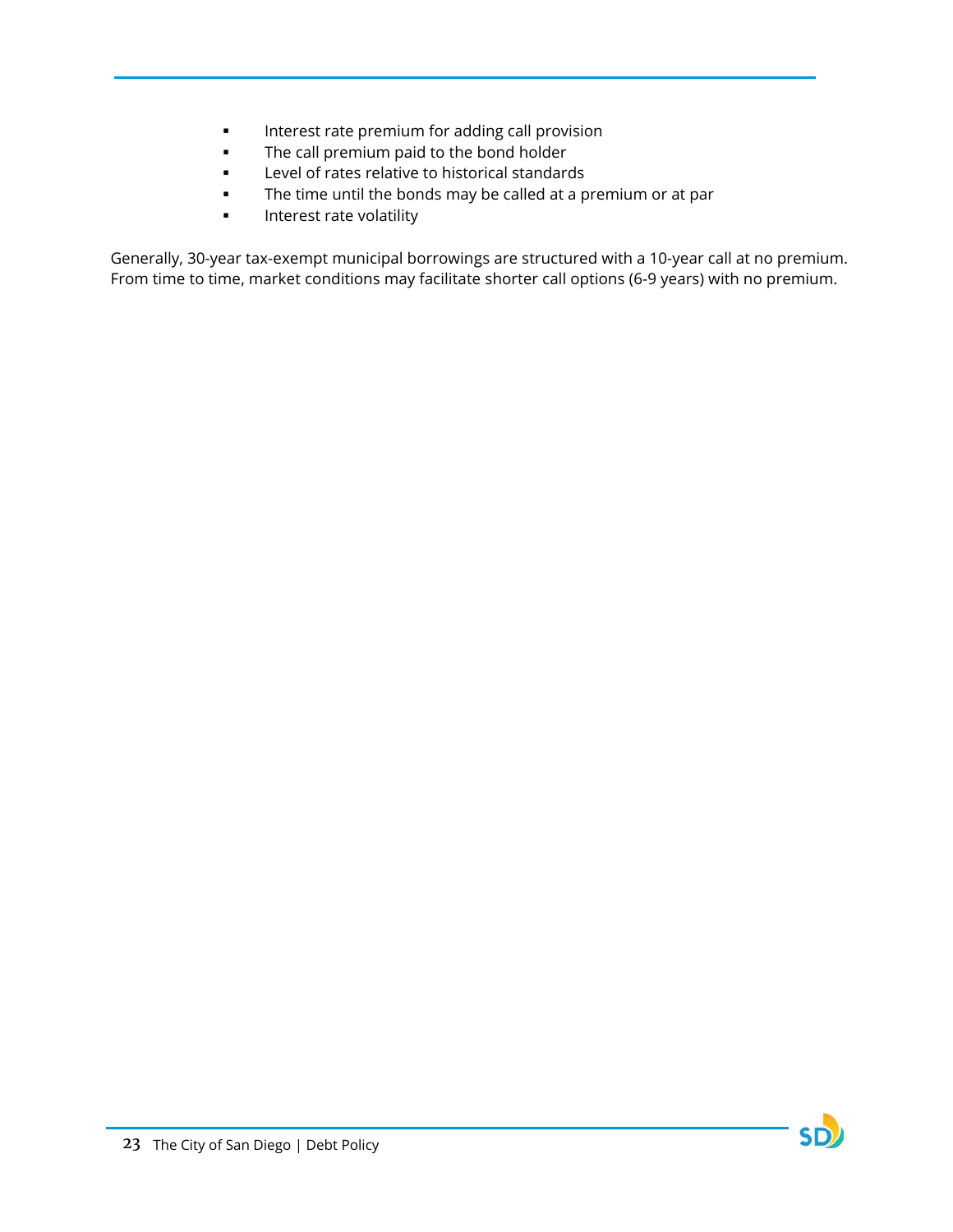# *CHAPTER VI - METHOD OF ISSUANCE & SALE*

<span id="page-24-0"></span>Under the direction of the Chief Financial Officer, Debt Management will coordinate the issuance of all debt, including issuance size, debt structure, cash flow analysis, and method of sale. The selection of the financing team and the role of the various consultants are discussed in Chapter VII.

#### <span id="page-24-1"></span>*6.1 Method of Sale*

Debt issuances are sold by a single underwriter or to an underwriting syndicate through either a public offering or a private offering. The selected method of sale will be that which is the most advantageous to the City in the judgment of the Chief Financial Officer, in terms of lowest net interest rate, most favorable terms in the financial structure used, and market conditions.

*Public Offerings* – Public offerings can be executed through either a competitive sale or a negotiated sale. Method of sale for each bond offering is based on the recommendation of the Chief Financial Officer with advice from the City's municipal advisor.

Competitive Sale – In a competitive sale, bids will be awarded on a true interest cost basis (TIC), providing other bidding requirements are satisfied. In such instances where the City deems the bids received unsatisfactory, it may, at the discretion of the Chief Financial Officer, enter into negotiation for sale of the securities or reject all bids. In general, the Competitive Sale method is recommended for "plain vanilla" financings with a strong underlying credit rating, if the bond is not expected to be treated as a "story bond" by the investors and generally stable and strong market conditions exist. In a Competitive Sale, the bidder's role is limited to its review of the offering circular released by the City, making a credit assessment based on the facts presented in the offering circular, and offering its bid per the bidding parameters established by the City.

Negotiated Sale –The negotiated sale process provides the City control over the financing structure and the issuance timing, and provides flexibility of distribution. Negotiated sales may be executed when competitive sales are not suitable or not a viable option. Examples of such circumstances include unusual financing terms, market volatility, and weaker credit quality. Special District bonds, which are often non-rated, are typically issued through a negotiated sale process. In a Negotiated Sale, the underwriter or the underwriting syndicate for the bonds is identified upfront through a competitive selection process along with other professionals for the transaction. The underwriter will actively assist the City in structuring the financing and marketing the bonds including providing assistance in preparing the bond offering circular.

*Private Offerings* – When determined appropriate by the Chief Financial Officer, the City will negotiate financing terms with banks and financial institutions for specific borrowings on a private offering basis. Typically, private offerings are carried out by the City when extraneous circumstances preclude public offerings, as an interim financing, or to avoid the costs of a public offering for smaller issuances.

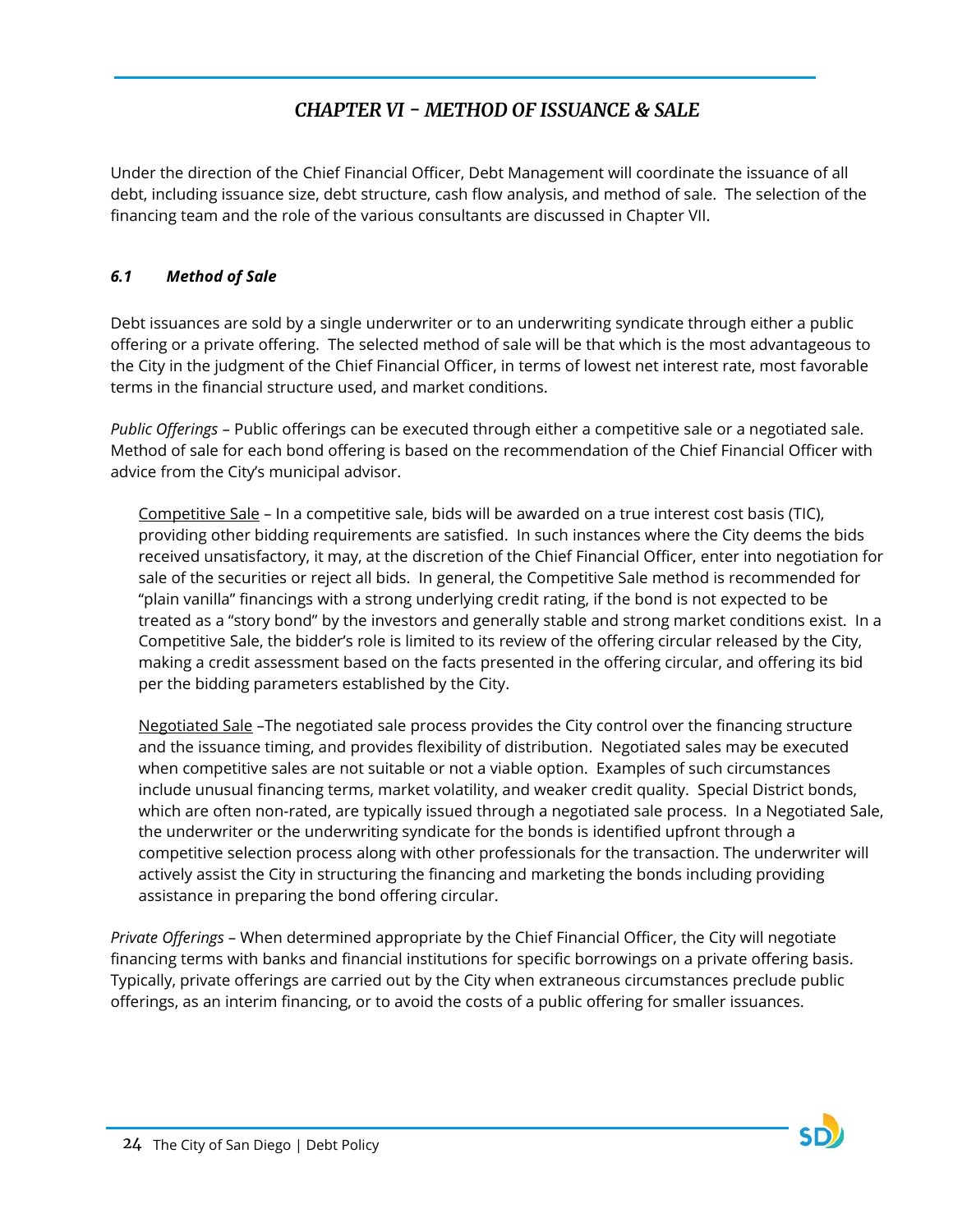#### <span id="page-25-0"></span>*6.2 Bidding Parameters*

In a Competitive Sale, the Notice Inviting Bids will be carefully constructed so as to ensure the best possible bid for the City, in light of existing market conditions and other prevailing factors. Parameters to be examined include:

- Limits between lowest and highest coupons
- **Discount or premium coupons**
- Use of bond insurance
- **Call provisions**

Pursuant to California Government Code Section 53693, Debt Management will publish the Notice Inviting Bids in a financial publication generally circulated throughout the state or reasonably expected to be disseminated among all prospective bidders for the proposed bond issuance.

# <span id="page-25-1"></span>*6.3 Initial Disclosure Requirements*

Debt Management, together with the City Attorney's Office and Disclosure Counsel, coordinates all the necessary documents for disclosure, with input from various other City departments (as applicable for a particular bond issuance) and outside consultants. Each publicly offered debt issuance will meet the disclosure requirements of the Securities and Exchange Commission (SEC) and other government agencies before and after the bond sale takes place. The disclosure documents, particularly the Official Statement, will provide the potential investor with full and accurate information necessary to make prudent investment decisions.

All primary disclosure documents, which are a part of the bond offering documents (e.g., Official Statement), will be approved by the DPWG before being taken to the City Council for approval (see Section 6.4). The City will also provide ongoing disclosure, in accordance with the Continuing Disclosure Agreements executed when the financing is authorized, as required by SEC Rule 15c2-12 (see Chapter IX). Ongoing disclosure will also be approved by the DPWG before it is disseminated to the markets.

The DPWG Disclosure Controls and Procedures (Appendix D) details the preparation and approval process of primary disclosure documents.

# <span id="page-25-2"></span>*6.4 Approval Process*

In coordinating the bond issuance process, Debt Management will work with the City Attorney's office, other responsible City departments, and outside consultants to compile all bond related documents (see Chapter VII for the role of various outside consultants). The City Attorney's office will assess any legal issues that may arise with respect to the issuance of the bonds. In circumstances where there may be legal uncertainty about some aspect of a proposed bond transaction, the City may pursue an active validation action to obtain judicial approval before the bonds are issued. If a bond transaction is controversial and gives rise to a reverse validation action, the City may find itself a party to that litigation.

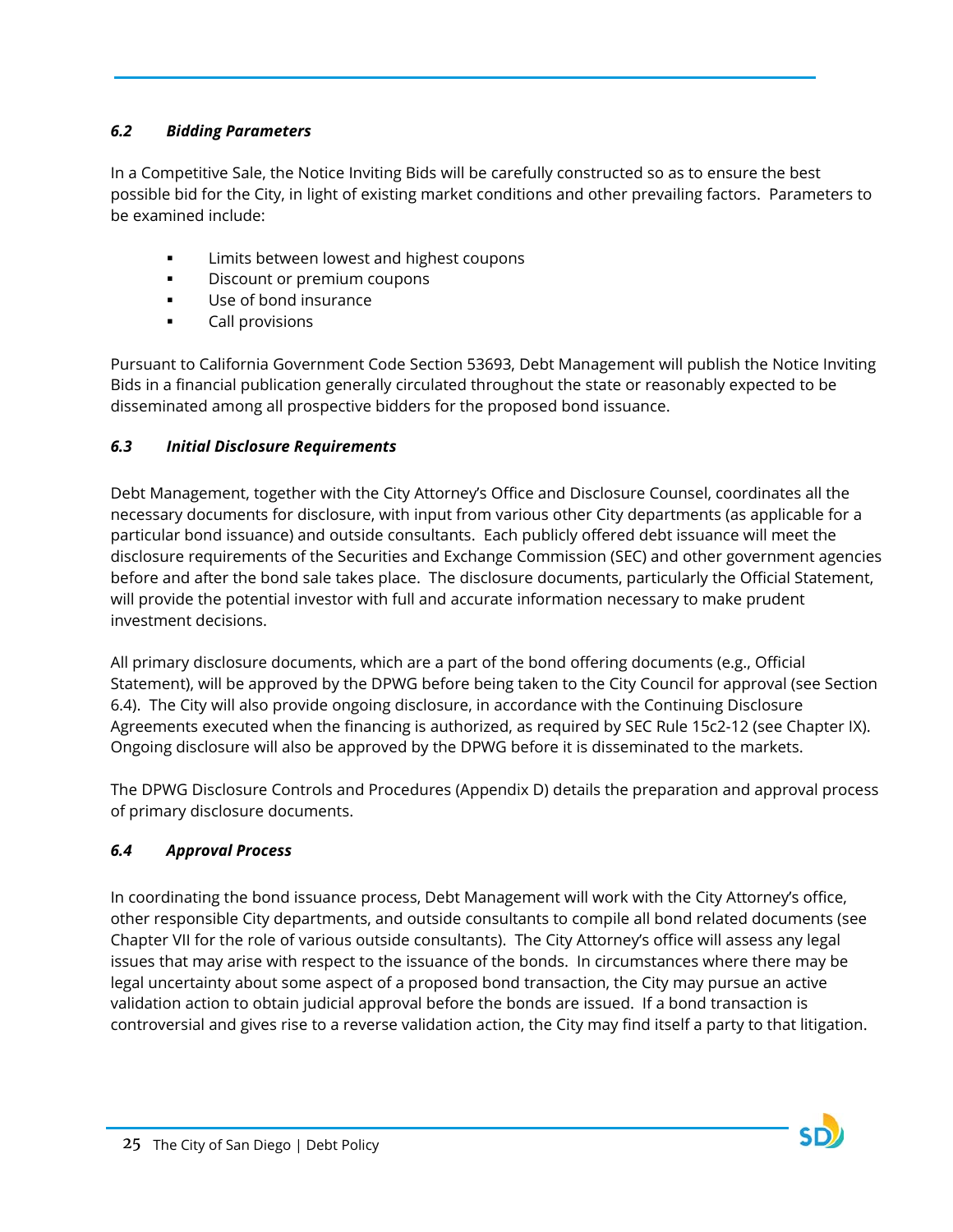All proposed debt financings shall be authorized by the City Council. To ensure accuracy, all disclosure and bond related documents will go through many levels of review prior to being submitted for City Council approval.

- As stipulated by City Ordinance O-19942, the City's DPWG will serve as an oversight body that is responsible to ensure accuracy of disclosure documents. See Appendix D for DPWG Disclosure Controls and Procedures.
- The City's Audit Committee will serve as an oversight body that is responsible to ensure accuracy of the audited financial statements.
- Pursuant to the City's Municipal Code, section 22.2301, the Independent Budget Analyst (IBA) assists the City Council with regard to its decisions. The IBA will be provided advance copies of all documents related to the proposed bond financings for its review.
- Bond related documents will be submitted by established docket deadlines. All efforts will be made to distribute documents to reviewers at the earliest possible date.
	- *▪* A form of the preliminary official statement (POS) will be provided to the City Council for review at least two weeks prior to approval request.
	- All updates to a POS or an official statement (OS) following City Council approval will be provided to the City Council and IBA for review approximately three (3) business days before they are printed, or as soon as practical, given the timing of updates and release to the market.
- Debt Management, the City Attorney's office, and other responsible City Departments will engage in briefing Councilmembers and their staffs regarding the proposed bond financing prior to the City Council hearing.

Pursuant to City Charter Section 99, all financial obligations of the City extending for a period of more than five years have to be authorized by ordinance adopted by a two-thirds majority vote of the City Council. Financial obligations of a shorter period may be authorized by a resolution.

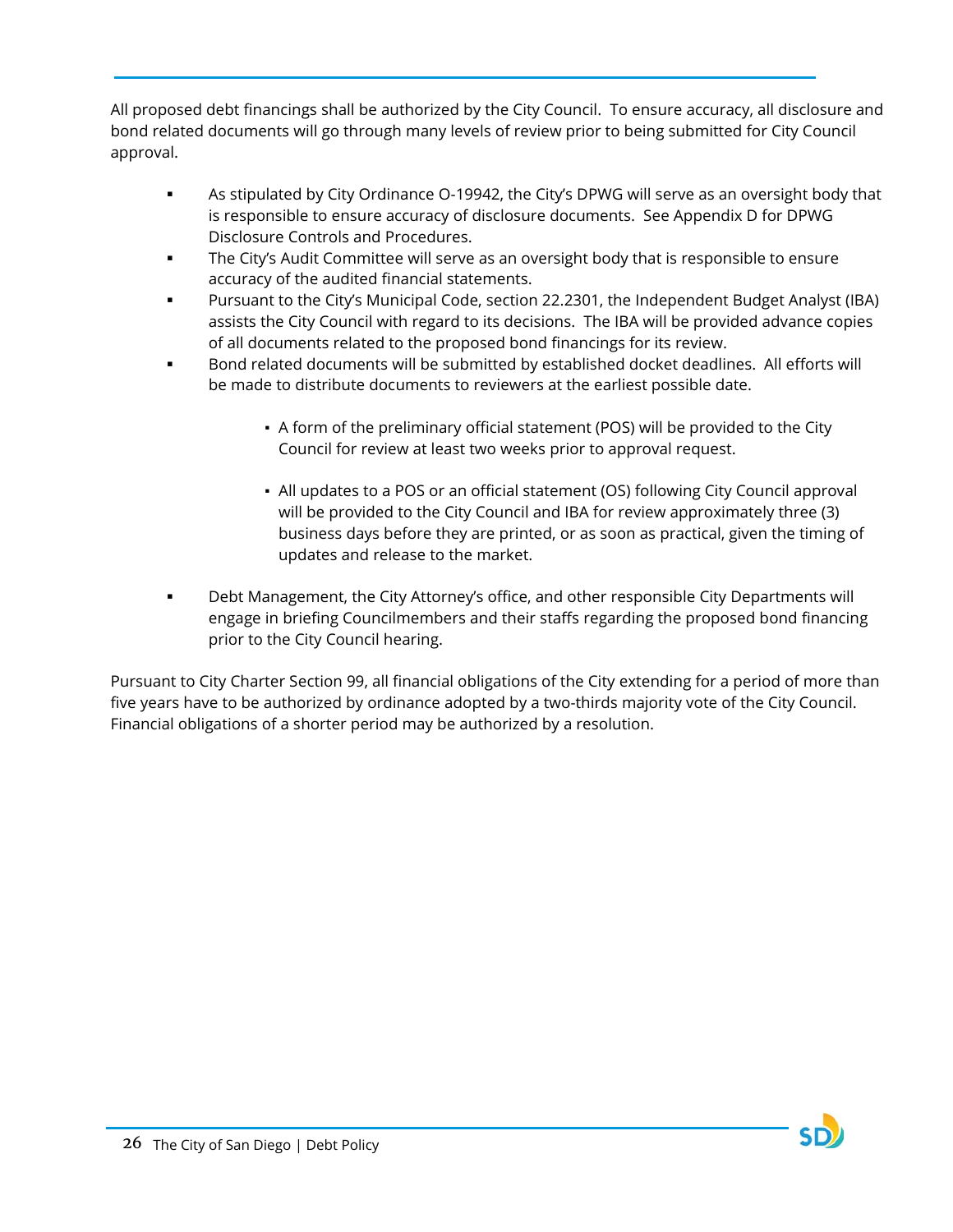# *CHAPTER VII – FINANCING TEAM – ROLES AND SELECTION PROCESS*

<span id="page-27-0"></span>The Debt Management Director, working with the City Attorney's Office and the City's Purchasing Department, shall be responsible for establishing a solicitation and selection process for securing professional services that are required to develop and implement a debt issuance. Goals of the solicitation and selection process shall include encouraging participation from qualified service providers, both local and national, and securing services at competitive prices.

# <span id="page-27-1"></span>*7.1 Selection and Compensation*

The identification of municipal advisors, trustees, and paying agents is accomplished through a selection process conducted by Debt Management, and may also be based upon recommendations from advisors that are specifically skilled in the type of bond issuance being proposed.

Selection of consultants will be made from either an as-needed pool, which is assembled via a Request for Qualifications (RFQ) process, or a separate Request for Proposals (RFP) issued for a specific bond issuance. Once the selection of a Municipal Advisor has occurred, the Municipal Advisor will assist the City in the selection of other service providers, including broker-dealers/underwriters, trustees, escrow agents, credit enhancers, verification agents, title and insurance companies, and printers.

Compensation for Bond Counsel, Disclosure Counsel, Municipal Advisor, and other consultants will be as low as possible, given desired qualification levels, and consistent with industry standards.

The City may encumber and advance the fees associated with municipal advisory services, which are later reimbursed from the bond proceeds, or may enter into contracts on a contingent basis. Compensation for the other service providers listed above is typically included in the cost of issuance, and paid from the bond proceeds. The ongoing trustee fee, semiannually or annually, for a bond issuance is budgeted under administration costs and appropriated in respective bond payment accounts.

The City Attorney's Office will take the lead in selecting the Bond Counsel and the Disclosure Counsel. Generally, Bond and Disclosure Counsel compensation is contingent on the issuance of bonds, and is either paid or reimbursed from bond proceeds. This practice is generally consistent with industry standards.

Eligible City staff costs related to issuance of long-term bonds may also be reimbursed from bond proceeds.

# <span id="page-27-2"></span>*7.2 Financing Team: Outside Consultants*

Contracts with Municipal Advisors, Bond Counsel, and Disclosure Counsel will be processed in accordance with Administrative Regulation 25.70, "Hiring of Consultants Other Than Architects and Engineers."

# A. Municipal Advisors

As needed, the Debt Management Director, in consultation with the Chief Financial Officer, will identify an independent Municipal Advisor. The primary responsibilities of the

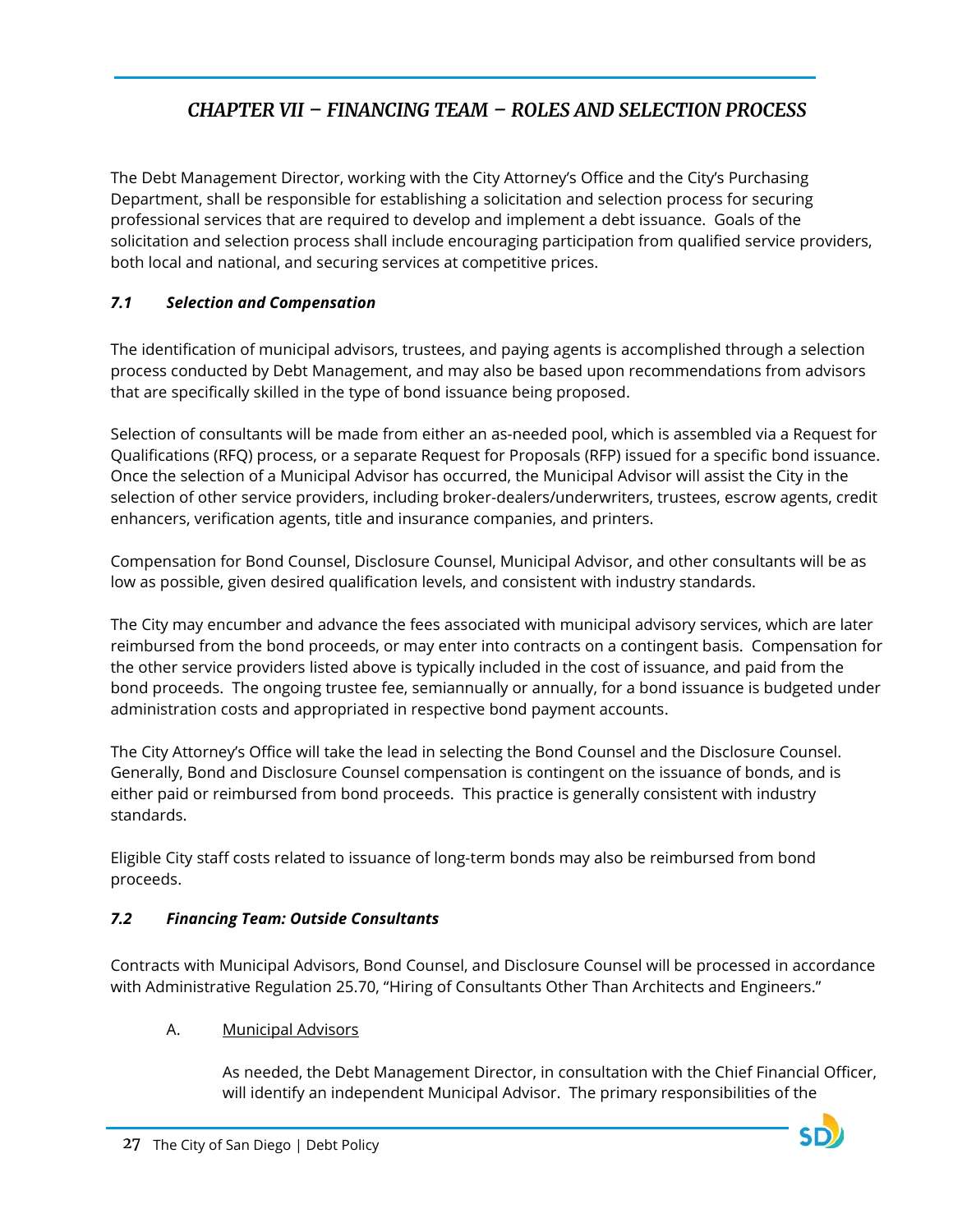Municipal Advisor are to advise and assist on bond or loan document negotiations, transaction structuring including advising on pricing and call provision options and timing of issuance, running debt service cash flow numbers, obtaining ratings on the proposed issuance, and generally acting as an independent financial consultant and economic and bond market expert

The Municipal Advisor will serve the City as a Municipal Advisor, as defined by and in accordance with the Dodd-Frank Wall Street Reform and Consumer Protection Act. The Municipal Advisor has a fiduciary duty to the City. Fiduciary duty is generally understood to encompass a duty of loyalty and a duty of care to the public agency.

#### B. Bond Counsel

The City will retain external Bond Counsel for all debt issuances. As part of its responsibility in the debt issuance process, the City Attorney will coordinate the selection of Bond Counsel. Bond Counsel will prepare the necessary authorizing resolutions, ordinances, agreements, and other legal documents necessary to execute the financing. All debt issued by the City will include a customary approving legal opinion of Bond Counsel. The City will also retain Bond Counsel for direct loans on a limited capacity, as necessary. Bond Counsel for direct loans will primarily provide a legal opinion of Bond Counsel and/or Tax Counsel opinion but may advise on other matters including legal agreements.

#### C. Disclosure Counsel

The City will retain Disclosure Counsel for all public issuances that entail City disclosure. Disclosure Counsel shall be required to deliver a customary 10(b)-5 opinion on City offering documents. The City Attorney shall oversee the selection of Disclosure Counsel. The Disclosure Counsel will work with City staff to draft all disclosure documents for a bond financing.

The City Attorney's Office may engage separate firms in the capacity of Bond and Disclosure Counsel or one single firm to perform bond and disclosure counsel functions.

The City also retains a General Disclosure Counsel to review the City materials that are to reach investors or the securities markets. The General Disclosure Counsel will also be a member of the City's Disclosure Practices Working Group.

#### D. Broker-Dealer/ Underwriters

For a competitive sale, the criteria used to select a broker-dealer/underwriter shall be the bid providing the lowest true interest cost to the City.

For a negotiated sale debt issuance, the Chief Financial Officer, working with Debt Management, will identify broker-dealers/underwriters. The Chief Financial Officer will recommend to the City Council the selected broker-dealer/underwriter or a syndicate of underwriters. Broker-dealers/Underwriters will be required to demonstrate sufficient

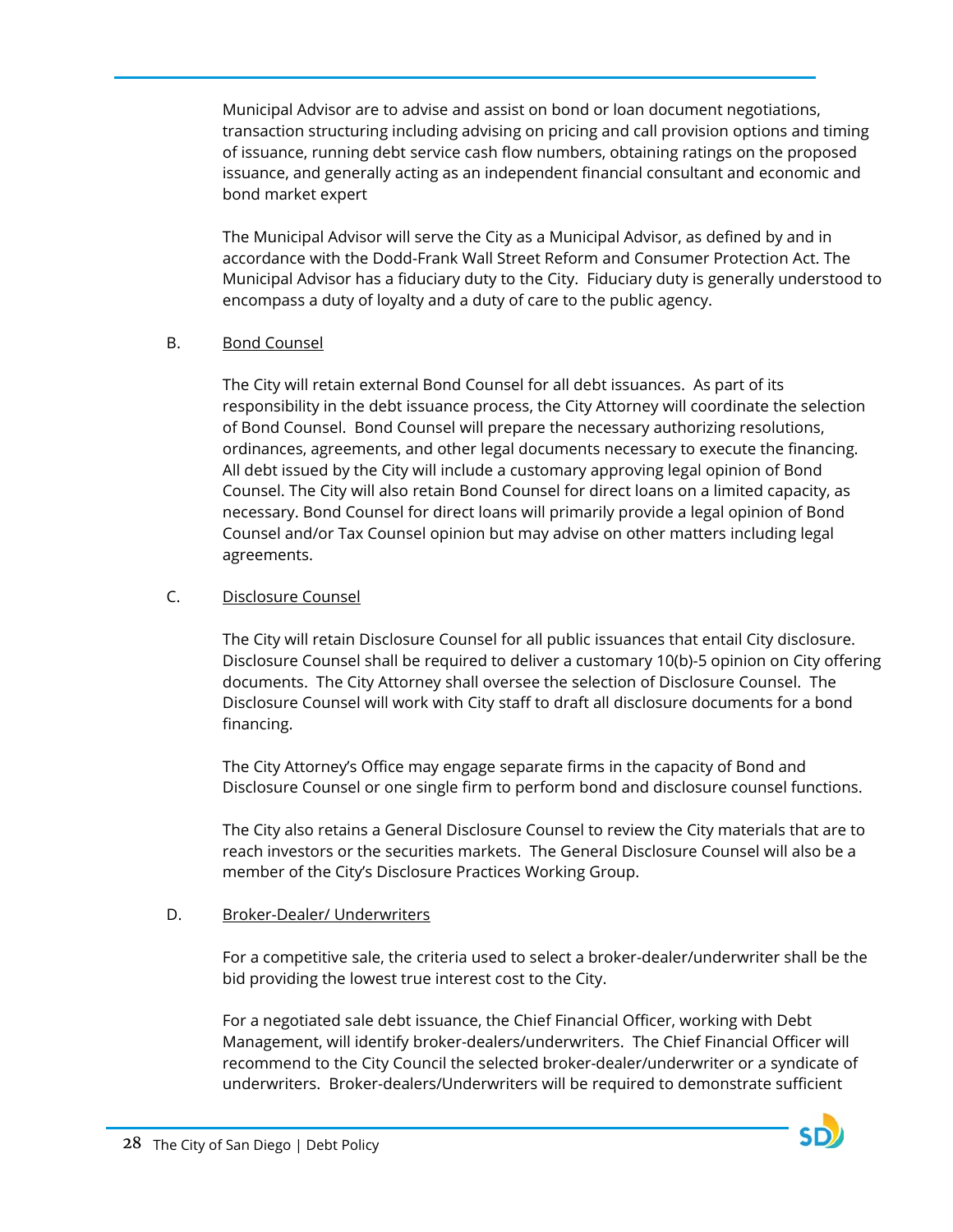capitalization and experience related to the debt issuance being proposed, among other criteria determined for each issuance. The Chief Financial Officer will consider the following criteria in selecting a broker-dealer/underwriter and/or a syndicate:

- Experience with the particular type of financing, and size of the financing
- Overall experience
- Familiarity with City issues
- Marketing expertise
- Distribution capability
- Previous experience as managing or co-managing broker-dealer/underwriter
- Financial strength, as evidenced by the firm's current financial statements
- Experience of the public finance team assigned to the financing
- Resources to complete the financing
- Compensation
- Community Reinvestment[4](#page-29-0)

#### E. Trustee / Paying or Fiscal Agent

A Trustee or Paying/Fiscal Agent is the institution – usually a commercial bank or trust company – appointed in the indenture or bond resolution to act as the agent of the issuer to pay principal and interest from monies provided by or on behalf of the issuer.

Paying or Fiscal Agent duties are typically limited to receiving money from the issuer and paying principal and interest to bondholders on behalf of the issuer. A Trustee, in addition to performing the duties of a Paying Agent, is responsible for establishing and holding the funds and accounts relating to the bond issuance, including accounts for bond proceeds and revenues, determining that the conditions for disbursement of proceeds and revenues have been met, and, in some cases, collecting revenues, and executing investments.

The Trustee/ Paying Agent solicitation and selection is typically coordinated by the Municipal Advisor in consultation with the Debt Management Director for a new bond issuance. The Debt Management Department will monitor the ongoing performance of a Trustee/Paying Agent. The Debt Management Director, in consultation with the Chief Financial Officer, may periodically solicit for trustees or paying agent services from qualified commercial and trustee banks.

#### F. Other Service Providers

Other professionals may be selected, at the discretion of the Chief Financial Officer, on an as-needed basis. These include the services of credit rating agencies, escrow agents, bond insurance providers, credit and liquidity banks, verification agents, title insurance companies, and services related to printing.

 $\overline{a}$ 

<span id="page-29-0"></span><sup>4</sup> In accordance with guidelines stated in Council Policy 900-09 "Community Reinvestment."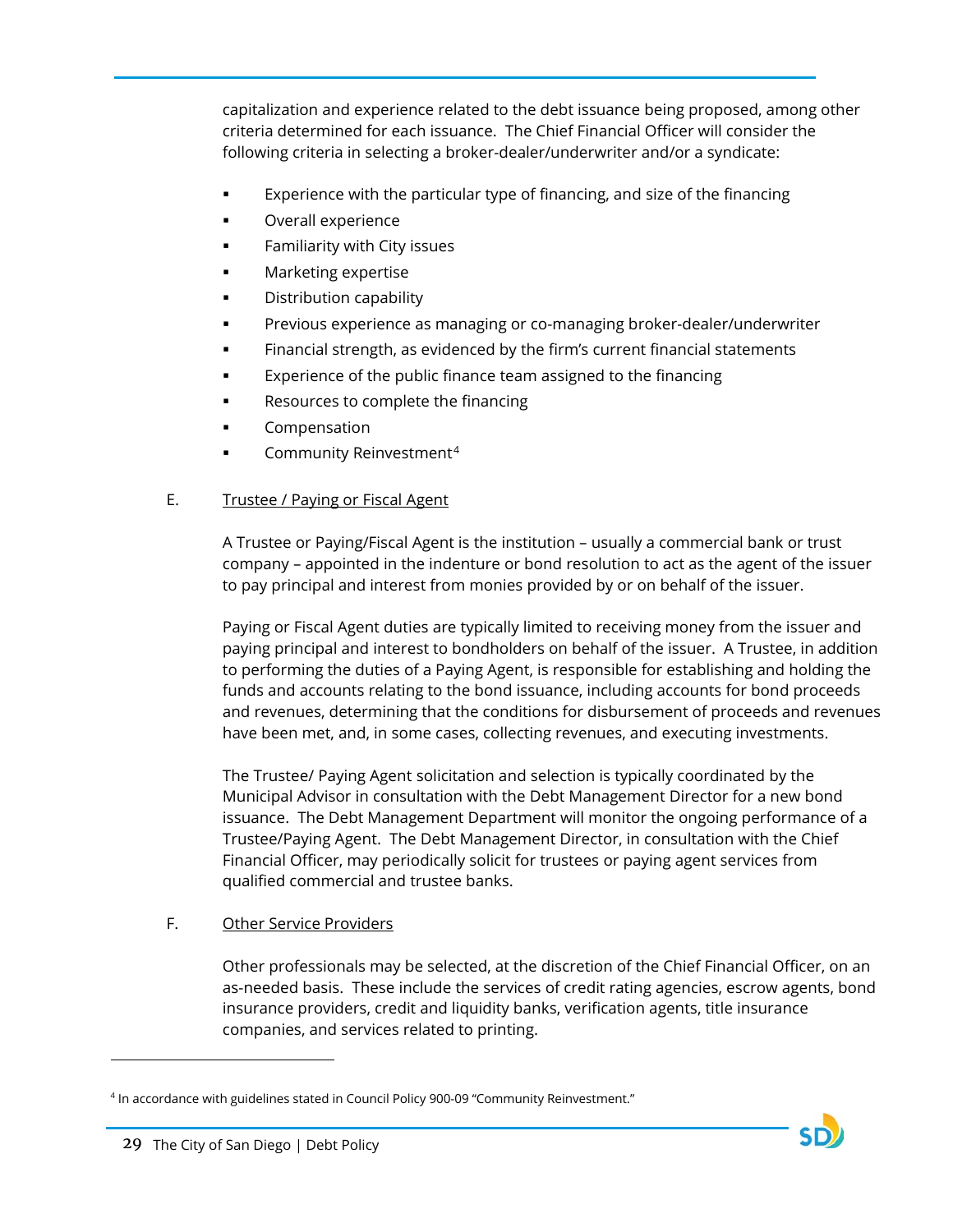# *CHAPTER VIII - REFUNDING OF CITY INDEBTEDNESS*

<span id="page-30-0"></span>The City will consider refunding its existing debt when benefits of the refunding outweigh the costs and risks. Refunding bonds are typically issued less than 90 days before the date upon which the refunded bonds will be redeemed or commercial paper will mature.

They may be undertaken to

- Take advantage of lower interest rates and achieve debt service cost savings
- **Eliminate restrictive or burdensome bond covenants**
- Restructure debt to either shorten/lengthen the duration of debt or free up reserve funds
- Refund outstanding indebtedness when existing financial structures impinge on prudent and sound financial management
- Pay down outstanding commercial paper

In some circumstances, the refunding bonds are issued more than 90 days prior to the date upon which the refunded bonds will be redeemed in order to refinance outstanding debt before the date the outstanding debt becomes due or callable. In these situations, proceeds of the advance refunding bonds are placed into an escrow account with a fiduciary and used to pay interest and principal on the refunded bonds and then used to redeem the refunded bonds at their maturity or call date. Under federal tax law changes enacted in December 2017, refundings issued more than 90 days prior to the date the outstanding debt becomes due or callable may no longer be executed on a tax-exempt basis. Such refunding transactions may be undertaken via alternative mechanisms such as taxable refundings.

Generally, the City will consider a refunding only when there is a net economic benefit (i.e., when there is an aggregate net present value savings, expressed as a percentage of the par amount of the refunded bonds, at 3% and above for a typical tax-exempt refunding, and 4% and above for a refunding enacted more than 90 days prior to the date upon which the refunded bonds will be redeemed). In addition, in the case of the latter situation, consideration is to be given to the impact of inefficient investment yields in the refunding escrow account (i.e., yield on the escrow investment is less than the yield on the refunding bonds. This inefficiency is also known as negative arbitrage.) Aggregate net present value savings should be greater than the aggregate amount of negative arbitrage to achieve an economic benefit. These savings requirements for a refunding may be waived by the Chief Financial Officer upon a finding that such a restructuring is in the City's overall best financial interest.

When an escrow account will be used, the City will seek to purchase State and Local Government Securities (SLGS) to fund its refunding escrows. However, at the discretion of the Chief Financial Officer, the City may choose to fund an escrow through purchase of treasury and agency securities on the open market when market conditions make such an option financially preferred or necessary.

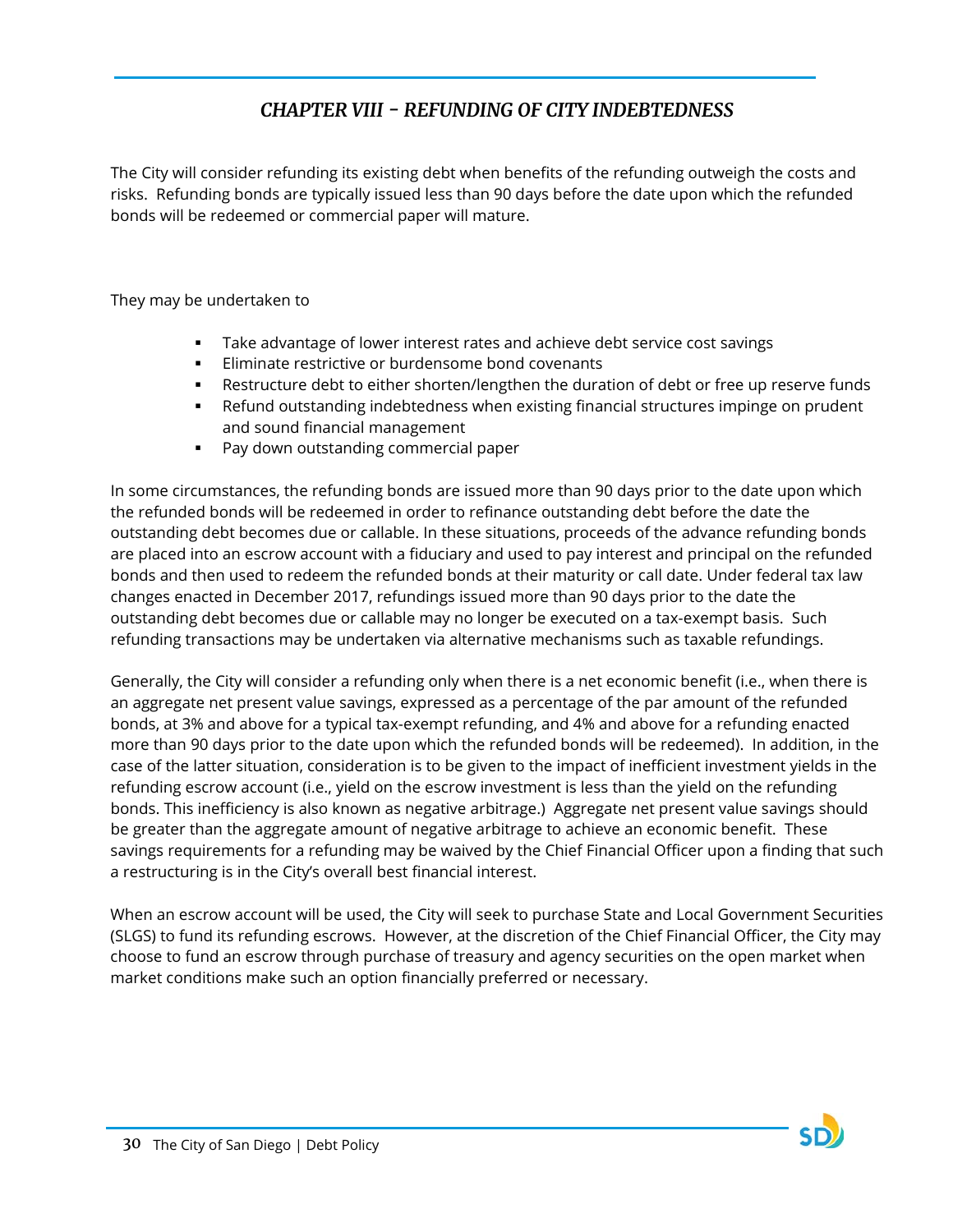# *CHAPTER IX – POST ISSUANCE COMPLIANCE & ADMINISTRATION*

# <span id="page-31-1"></span><span id="page-31-0"></span>*9.1 Investment of Bond Proceeds*

The proceeds of the bond sales will be invested until used for the intended project in order to maximize utilization of the public funds. The investments will be made to obtain the highest level of safety. The City of San Diego Investment Policy and the bond indentures govern objectives and criteria for investment of bond proceeds. The City Treasurer, or the bond trustees under the direction of the City Treasurer, will invest the bond proceeds in a manner to avoid, if possible, and minimize any potential negative arbitrage over the life of the bond issuance, while complying with arbitrage and tax provisions.

### <span id="page-31-2"></span>*9.2 Arbitrage Compliance*

The Department of Finance shall establish and maintain a system of record keeping and reporting to meet the arbitrage rebate compliance requirements as required by the federal tax code. This effort shall include tracking investment earnings on bond proceeds, calculating rebate payments in compliance with tax law, and remitting any rebate earnings to the federal government in a timely manner in order to preserve the tax-exempt status of the City's outstanding debt issuances. Additionally, general financial reporting and other tax certification requirements embodied in bond covenants shall be monitored to ensure that all covenants are in compliance. The ongoing compliance verification function will be coordinated by the Debt Management Department.

### <span id="page-31-3"></span>*9.3 Ongoing Disclosure*

The City will meet secondary disclosure requirements in a timely and comprehensive manner, as stipulated by the SEC Rule 15c2-12. The Chief Financial Officer (CFO) shall be responsible for providing ongoing disclosure information to the Municipal Securities Rulemaking Board's (MSRB's) Electronic Municipal Market Access (EMMA) system, the central depository designated by the SEC for ongoing disclosures by municipal issuers. The CFO is responsible for maintaining compliance with disclosure standards promulgated by state and national regulatory bodies, including the Government Accounting Standards Board (GASB), the National Federation of Municipal Analysts, the Securities and Exchange Commission (SEC), and Generally Accepted Accounting Principles (GAAP). The City may also employ the services of firms that improve the availability of or supplement the City's EMMA filings.

The City will provide full and complete financial disclosure to rating agencies, institutional and individual investors, other levels of government, and the general public to share clear, comprehensible, and accurate financial information using the appropriate channels/policies/procedures.

All disclosure information shall be reviewed and approved by the City's Disclosure Practices Working Group.

# <span id="page-31-4"></span>*9.4 Compliance with Other Bond Covenants*

In addition to financial disclosure and arbitrage compliance, once the bonds are issued, the City is responsible for verifying compliance with all undertakings, covenants, and agreements of each bond issuance on an ongoing basis. This typically includes ensuring: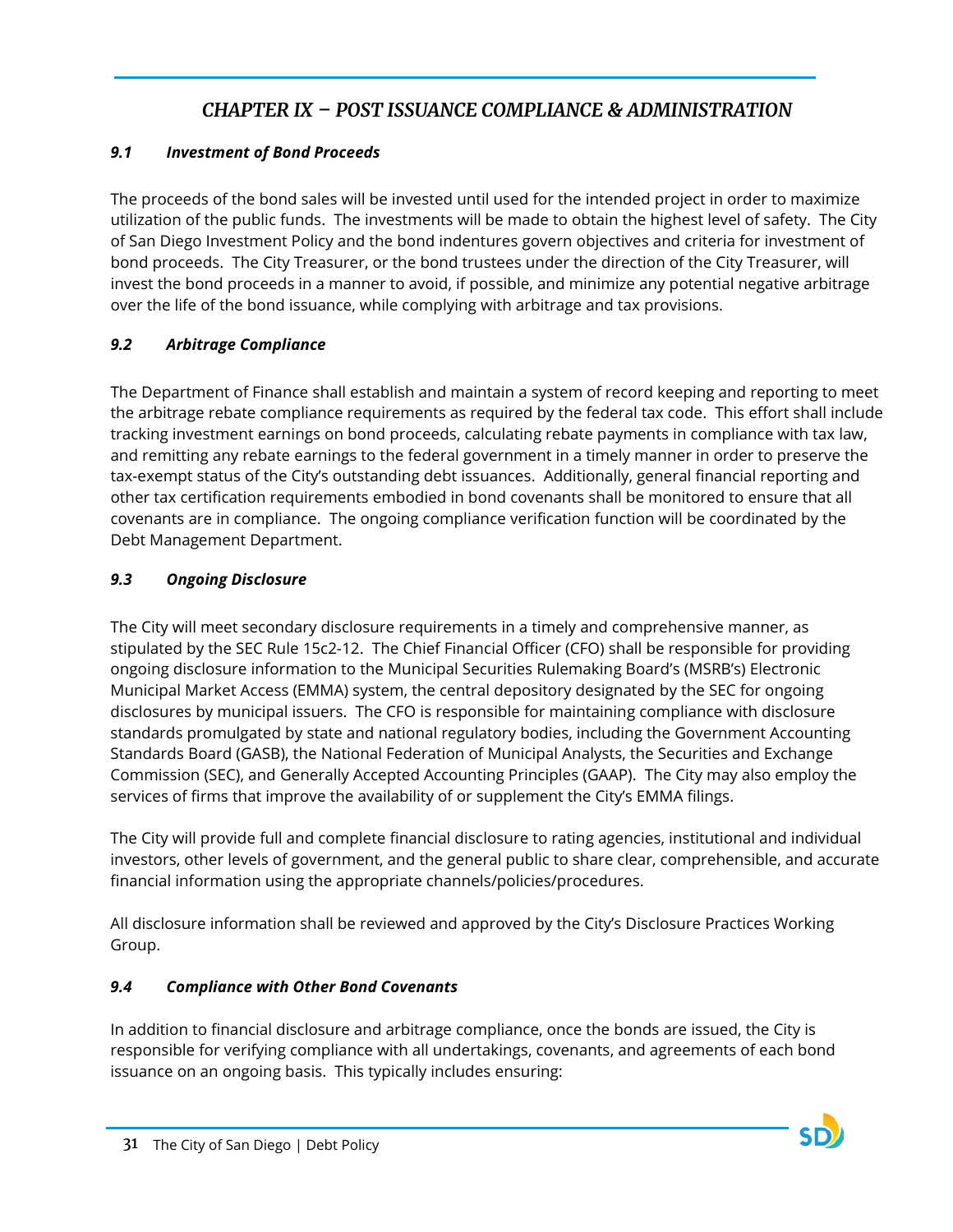- Annual appropriation of revenues to meet debt service payments
- **Taxes/fees are levied and collected where applicable**
- Timely transfer of debt service/rental payments to the trustee or paying agent
- Compliance with insurance requirements
- **EXECOMPLE COMPLEANCE COVERTS** where applicable
- Recordkeeping and continued public use of financed asset
- Compliance with tax covenants including the timely spend-down of project fund proceeds
- **Compliance with all other bond covenants**

The Debt Management Department will coordinate verification of covenant compliance and will work with the City Attorney's Office, the Department of Finance and all other responsible departments to monitor compliance with the aforementioned compliance requirements. In January 2006, the Debt Management Department implemented a Formal Centralized Monitoring Program (FCMP) to coordinate, monitor, and report ongoing compliance requirements.

# <span id="page-32-0"></span>*9.5 Compliance with State and Federal Reporting Requirements*

The City will meet required State and Federal reporting requirements related to bond and loan obligations. Effective January 1, 2017, Government Code Section 8855 was amended requiring state and local issuers, including the City, to submit an annual debt transparency report for any new issue of debt within seven (7) months of the close of the reporting period, which is defined as July 1 to June 30.

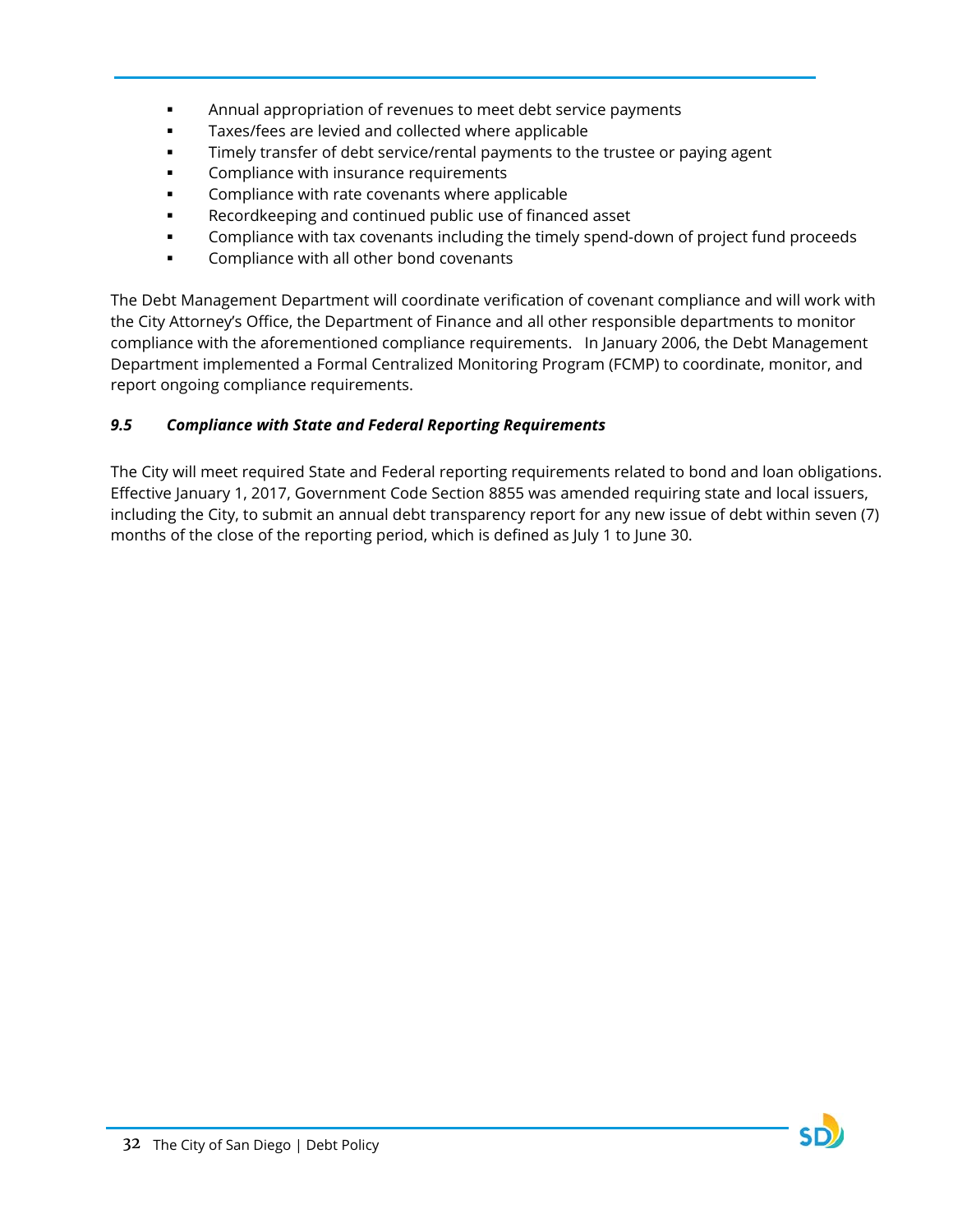# *CHAPTER X – COMPLIANCE WITH CITY DEBT POLICY*

<span id="page-33-0"></span>In the event there are proposed exceptions from the Debt Policy when a certain bond issue is structured, those exceptions will be discussed in the applicable staff reports when the bond issue is docketed for City Council consideration. Any exception will also be stated in the financing resolution or ordinance to be approved by City Council for the corresponding bond offering.

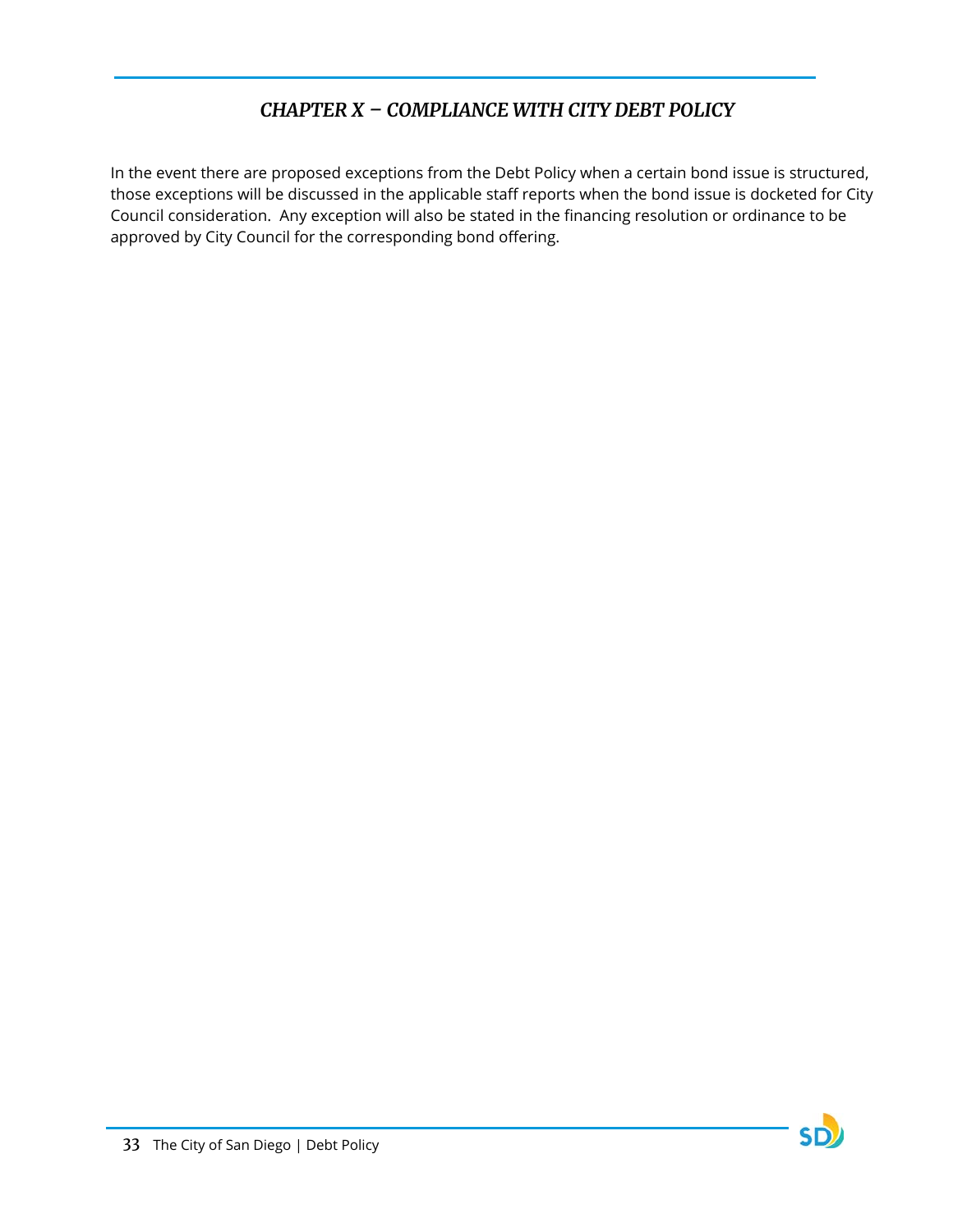### CITY OF SAN DIEGO DEBT POLICY

## HISTORY:

| Adopted by Resolution R-303152 | 11/16/2007 |
|--------------------------------|------------|
| Amended by Resolution R-304301 | 10/27/2008 |
| Amended by Resolution R-305810 | 5/03/2010  |
| Amended by Resolution R-306752 | 4/12/2011  |
| Amended by Resolution R-307375 | 4/10/2012  |
| Amended by Resolution R-308090 | 4/09/2013  |
| Amended by Resolution R-309577 | 3/27/2015  |
| Amended by Resolution R-311057 | 4/24/2017  |
| Amended by Resolution R-312484 | 5/22/2019  |

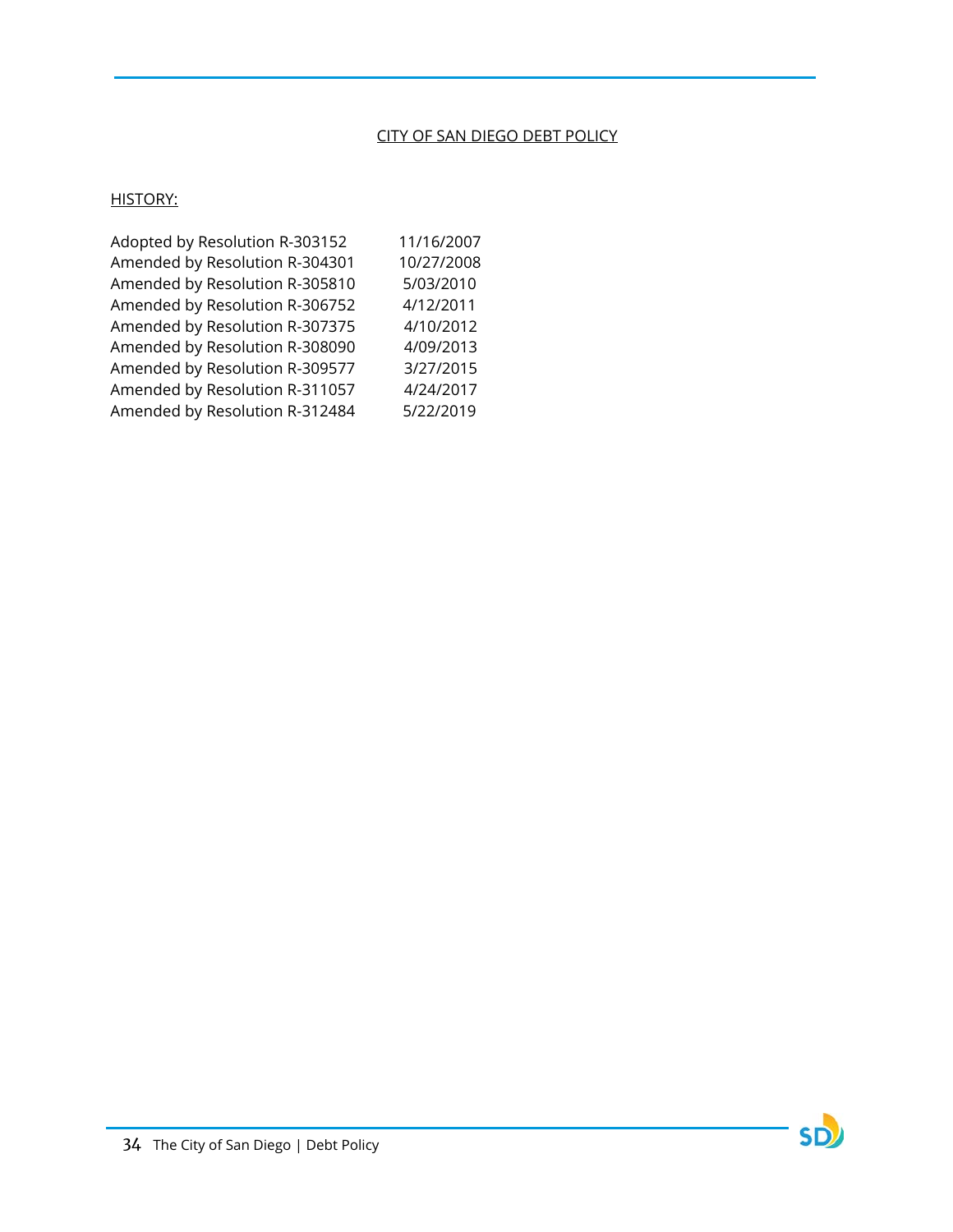# <span id="page-35-0"></span>*APPENDIX A – SPECIAL DISTRICT FORMATION AND FINANCING POLICY*

#### *Overview*

<span id="page-35-1"></span>The following Special District Formation and Financing Policy is enacted to provide a uniform guideline for Community Facilities District (CFD) and 1913/1915 Act Assessment District formation and financing. A Special District is typically formed to provide funding for public infrastructure in connection with new development, but may also be formed to finance improvements pertaining to developed properties. Subject to voter approval and once a district is formed, special taxes or assessments may be levied upon properties within a district to directly pay for facilities, and, in certain cases, services. Special taxes or assessments may also be levied to repay bonds issued to finance public improvements.

The City expects that private developers should have primary responsibility for providing public infrastructure required in connection with new development. With this policy as a guideline, the City will continue to consider requests for Special District formation and debt issuance to finance such public infrastructure when the requests address an extraordinary public need or benefit. However, due to the significant burden placed on the City to provide these conduit financings, and in light of potential impacts to the City's debt position, the Chief Financial Officer, working with the Debt Management Director, will consider each application for Special District debt issuance on a case by case basis, and may not proceed with such financing if it is determined that the financing could be detrimental to the debt position or best interests of the City. Whenever feasible, the City will consider authorizing qualified state joint powers authorities (JPAs) such as the CSCDA<sup>[1](#page-35-2)</sup> or the CMFA<sup>[2](#page-35-3)</sup> to provide conduit Special District formation and financing services and ongoing parcel administration for interested developers/property owners. In these cases, the developers/property owners and the JPA would still be required to adhere to the guidelines contained in the City's Special District Formation and Financing Policy unless extraordinary circumstances exist and a waiver of specific guidelines contained in the policy is provided when the City Council approves the authorizing resolution. Further, the JPA is required to present an informational report to the City Council at least 30 days prior to a debt issuance on behalf of the district.

*This Special District Formation and Financing Policy is specific to Special Districts and supplemental to the City's Debt Policy. As such, guidelines provided in the City's Debt Policy would, in many cases, also be applicable to Special Districts. In addition, the City will adhere to all state and federal laws concerning the issuance of Special Districts related debt.*

The City's Special District Formation and Financing Policy is specifically designed to:

- Establish parameters for the Special District formation and financing processes
- Assist concerned parties in following the City's approach for forming districts and issuing any related debt
- Facilitate the actual formation and financing processes by establishing important policy guidance in advance

 $\overline{a}$ 

<span id="page-35-2"></span> $1$  CSCDA is a joint powers authority created to enable local government and eligible private entities access to financing for public projects throughout the state. The City has been a member since 1988.

<span id="page-35-3"></span><sup>2</sup> CMFA is a joint powers authority created to assist with the financing of economic development throughout the state. The City joined CFMA as a member in September 2014.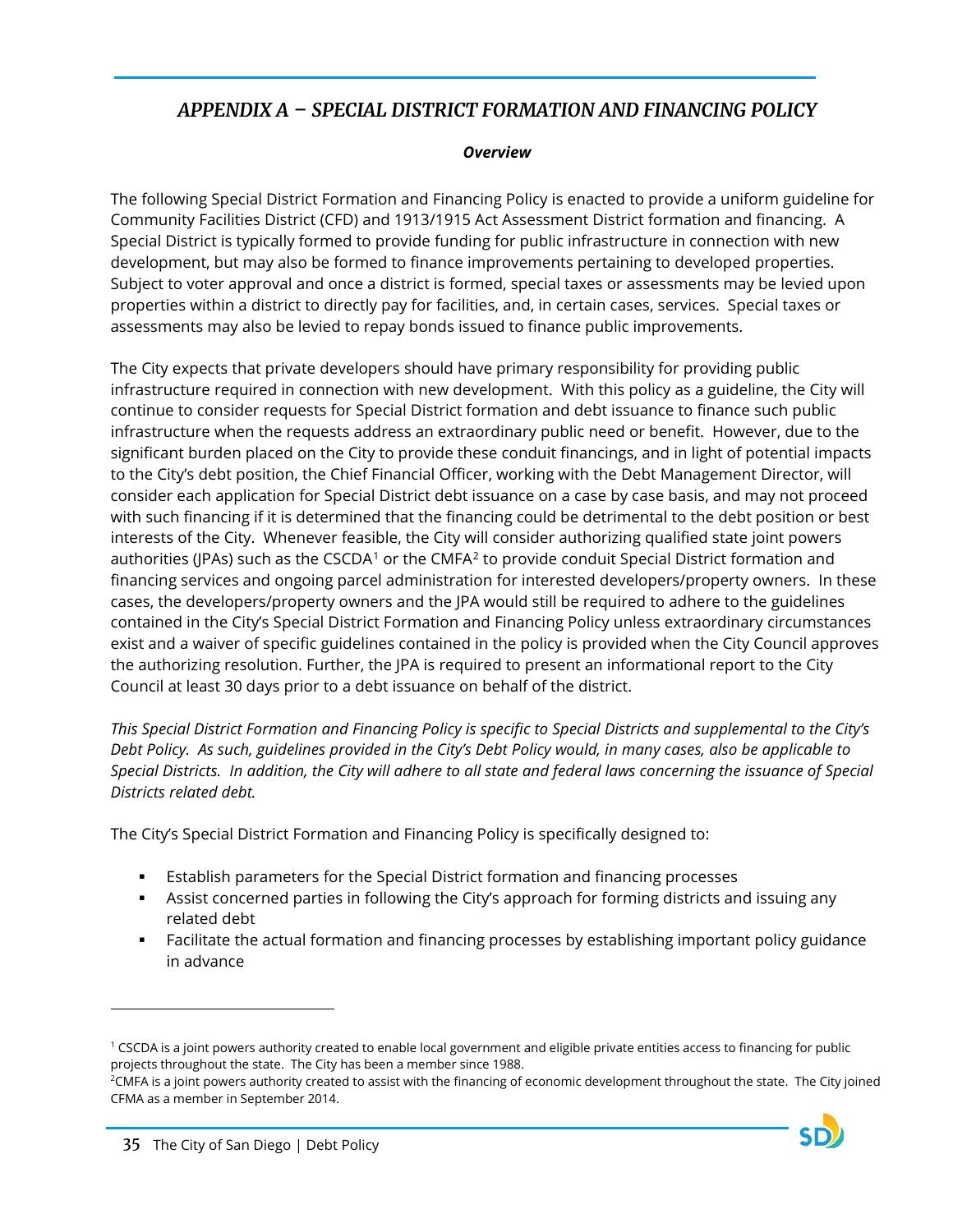Set forth the City's Local Goals and Policies for CFD formation and financing, as required by Section 53312.7 of the California Government Code

## *A1 Background: Types of Special Districts*

This Special District Formation and Financing Policy is intended to provide a uniform guideline for Community Facilities District (CFD)<sup>[3](#page-36-0)</sup> and 1913/1915 Act<sup>[4](#page-36-1)</sup> Assessment District formation and financing. These Special Districts are primarily developer initiated, whereby a developer seeks a public financing mechanism to fund public infrastructure required of it by the City in connection with development permits or agreements, and/or tentative or subdivision maps. Special District formation may also be initiated by an established community.

It is important to note that the formation and debt issuance processes related to Special Districts may be considered as distinct activities. That is, districts may be established and the assessments or special taxes levied could pay directly for improvements, and in certain cases, services. Alternatively, associated bonds may be issued by such districts to finance improvements, in which case the debt service would be paid with assessment or special tax revenues.

### A. Community Facilities District Financing – Mello-Roos Bonds

The Mello-Roos Community Facilities Act of 1982 (the "Mello-Roos Act") was enacted by the State to help growing areas finance certain essential public facilities that typically accompany major development projects. The Mello-Roos Act permits a public agency to create a defined area within its jurisdiction and, by a two-thirds majority vote of the registered voters within the district (or, if there are fewer than 12 registered voters, through a landowner vote), levy a special tax within the district to pay directly for public improvements or services, or pay debt service on bonds issued to finance improvements. CFD, or Mello-Roos, Bonds are not fiscal obligations of the City, and are limited obligations of the CFD, payable solely from special taxes levied upon property within the district. The special taxes are calculated and levied pursuant to a Rate and Method of Apportionment, or tax formula. Under the Mello-Roos Act, the formula must be reasonable.

Formation of a CFD may be initiated by the legislative body on its own or when the appropriate request or petition, as defined by the Mello-Roos Act, is filed with the City. Currently, there are no CFDs initiated by the City's legislative body. At the discretion of the CFO, the City may choose to self-initiate a CFD, and may give priority to the provision of public facilities and/or services benefiting the City to any CFD established by the City.

The financed public facilities must ultimately be owned and operated by a public entity, such as the City, and may include, among other things, parks, libraries, police and fire

<span id="page-36-1"></span><sup>4</sup> An Assessment District may be formed pursuant to the Streets and Highways Code Municipal Improvement Act of 1913. The associated bond acts, also contained within the Streets and Highways Code, include the Improvement Bond Act of 1915 and the Refunding Act of 1984, which provide for the issuance of bonds under various assessment proceedings and the refunding of assessment bonds, respectively.



 $\overline{a}$ 

<span id="page-36-0"></span><sup>&</sup>lt;sup>3</sup> The Mello-Roos Community Facilities Act of 1982 permits a public agency to levy a special tax within a defined area to finance certain essential facilities, or to pay for certain services, when specific voting requirements are met.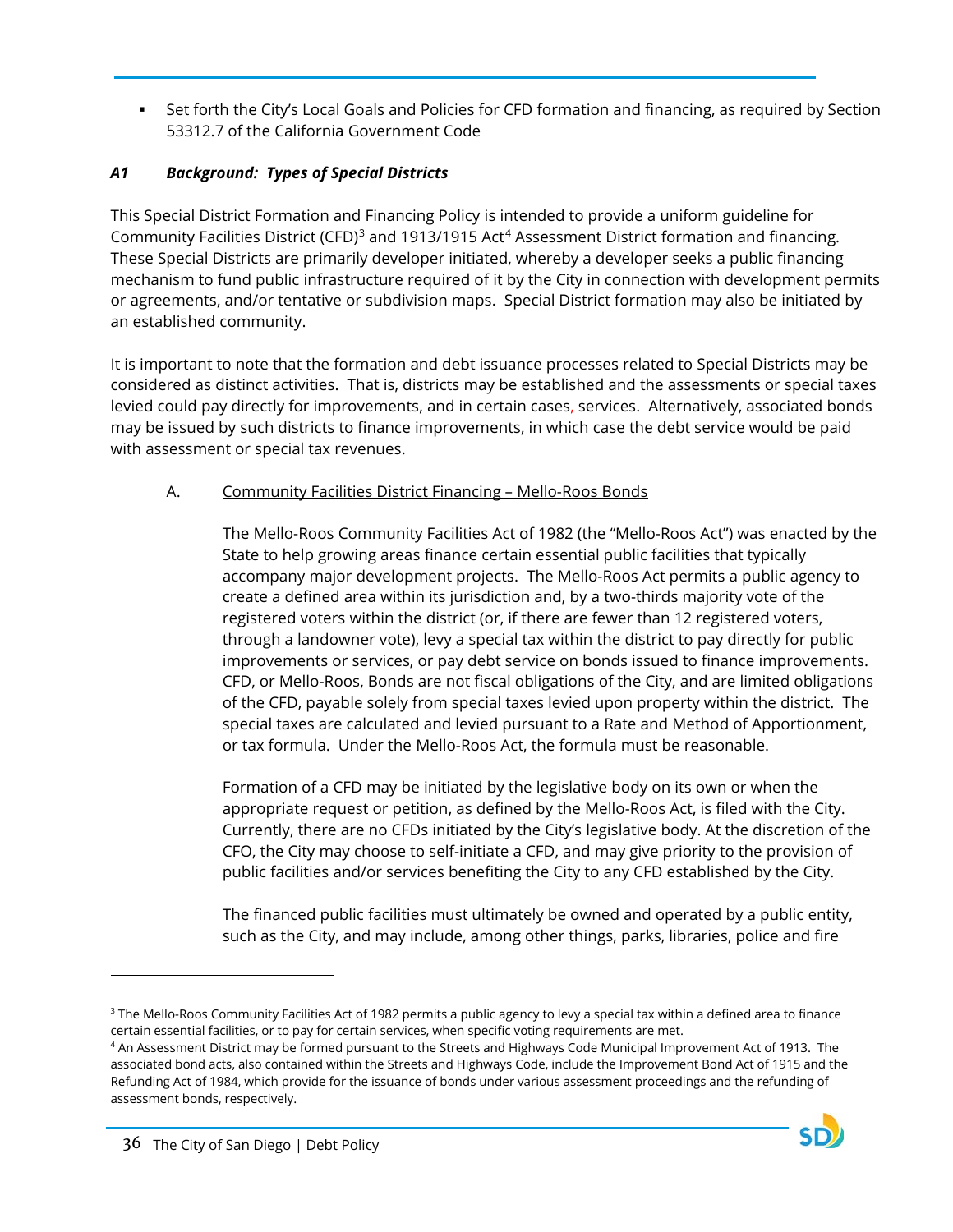facilities, roadways, and water and sewer infrastructure improvements that have a useful life of five years or more. In accordance with Section 53313 of the California Government Code, CFDs may also provide funds for certain public services, including police and fire services, recreation program services, and maintenance and operation, so long as they are in addition to, and do not supplant, services already provided within the territory.

## B. Assessment District Financing

The Municipal Improvement Act of 1913 provides for a local agency to form an Assessment District to finance certain infrastructure, including roadways, water and sewer facilities, storm drains, and other improvements often required in connection with new development. Assessment Districts formed under this Act may also finance, but in very limited circumstances, maintenance services. Assessment Districts may also be formed to provide for, among other things, the undergrounding of overhead utility lines or the abatement of hazardous geological conditions, upon a successful petition signed by owners of property who want the improvement.

An Assessment District must include all properties that will benefit directly from the improvements to be constructed, and formation of the district requires an election in which at least 50% of property owners vote in favor of the district. If an Assessment District is formed, the City may levy assessments that can be utilized to directly finance the public improvements, or may be pledged to support debt service on bonds, which may be issued under the Improvement Bond Act of 1915. The assessments that are levied upon each parcel must be based upon the direct and special benefit received by the property.

## *A2 Considerations for Authorization of Special District Financing*

The formation and financing processes related to Special Districts may be considered as two distinct processes. In order for a financing process to occur, a formation process is also necessary. However, a district could be formed without an associated bond financing. In this case, the special taxes or assessments that are levied would provide revenues to pay directly for public improvements, or, in certain cases, services (versus paying debt service on bonds issued to finance improvements). The following guidelines generally relate to the financing process for Special Districts.

## A. Credit Considerations

It is the City's policy to exercise caution in approving requests for Special District financing and that each request be weighed in the context of the City's total infrastructure and financing needs. Although the rating agencies consider Special District financings as overlapping debt (as compared to direct debt), if, and to the extent, the City's overlapping debt burden is viewed as excessive, there could be an impact to the City's credit. Such an impact could increase the costs of all future City bond financings. In light of potential impacts to the City's debt position, the Chief Financial Officer will consider each application for Special District financing on a case by case basis, and may not recommend such financing if it is determined the financing could be detrimental to the City's overall debt position or the best interests of the City.

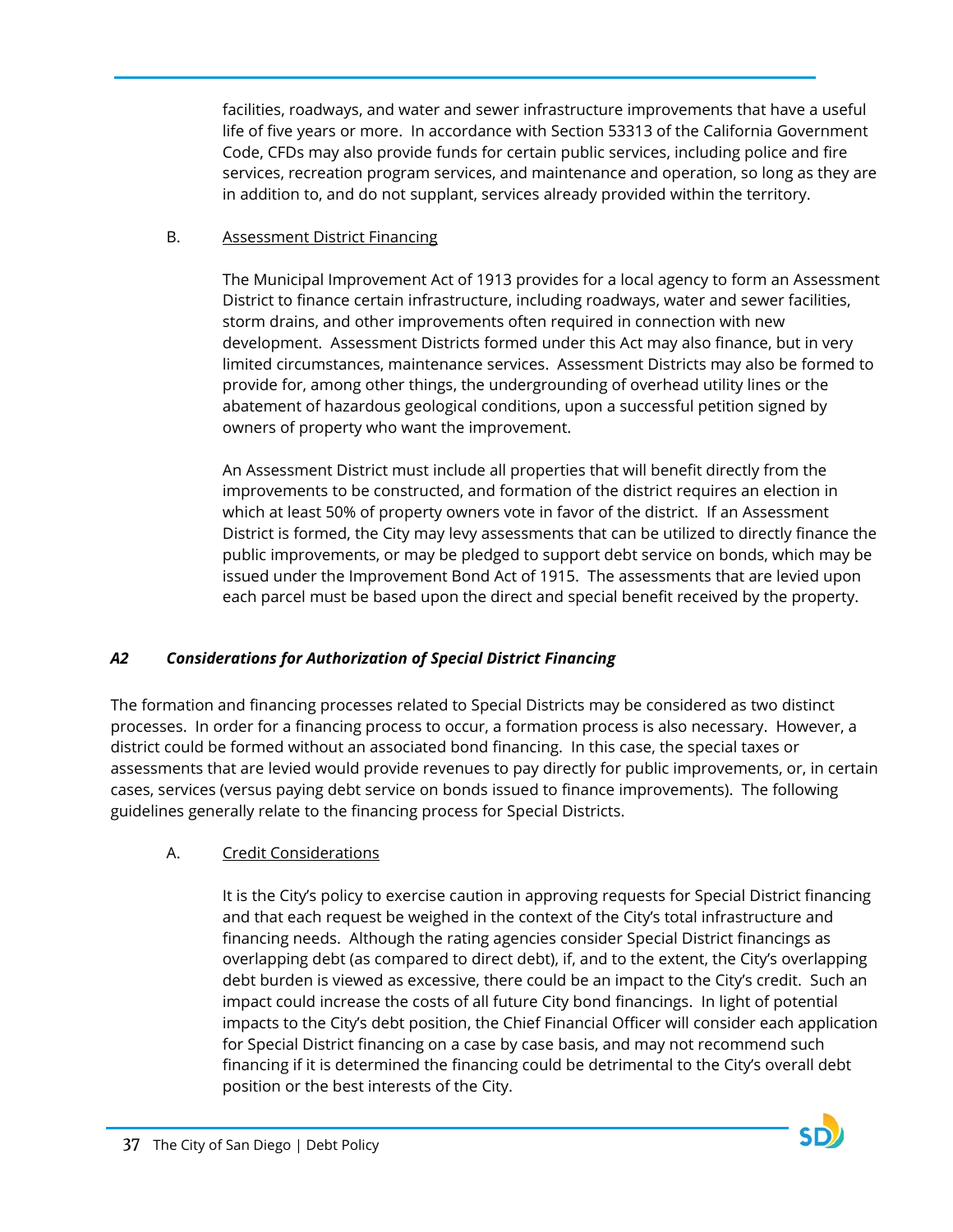### B. Extraordinary Public Benefit

With respect to CFD financing, the applicant should demonstrate that a proposed project will provide an extraordinary public benefit. This condition may be met if at least one of the following criteria is satisfied:

Regional Benefit - The improvements must be generally large in scope, and provide a community-wide or regional benefit. Examples of regional improvements are libraries, fire stations, and transportation improvements that result in a significant net improvement to the regional transportation system, and parks and recreational improvements of a unique or otherwise significant nature that are anticipated to serve residents from across the City.

 Additional Public Benefits – The proposed improvements must provide some other extraordinary benefit which otherwise would not be realized through the normal subdivision process. Examples of this type of benefit would include: the provision of the proposed improvements in a timelier fashion; facilitating a project that multiple properties/developments are responsible for providing; the provision of environmental benefits; the provision of public infrastructure undertaken in connection with affordable housing; or a similar benefit that the City finds acceptable.

### C. Competing Projects

The City's ability to provide the resources necessary to implement new Special District financings must be considered in the context of competing needs for general City and Water and Wastewater Utility debt issuances. Also, priority for Special District financing will generally be given to the projects that will confer the greater level of benefit to the City's residents.

It is the City's policy that bond financing will not generally be utilized in conjunction with the formation of smaller districts, defined as district projects totaling in the range of \$3.0 million - \$5.0 million and under. Such projects often benefit only a relatively small number of property owners and bond financing is not typically cost effective. Due to these factors, the allocation of limited staff resources would not generally be justified in relation to the City's other financing priorities. In these cases, an Assessment District may be formed, followed by a one-time enrollment of assessments to pay for the subject public facilities directly.

### D. Administrative Considerations

Although Special District financings are not fiscal obligations of the City, the City is required to provide extensive on-going annual disclosure with respect to each Special District financing in conformance with federal securities laws, and must also perform extraordinary on-going administrative work. Such work includes the calculation, enrollment, and collection of special taxes and assessments each year, the monitoring of delinquency activity and conducting of foreclosure activities if certain delinquency thresholds are reached, the calculation and processing of pre-payments and subsequent updating of debt

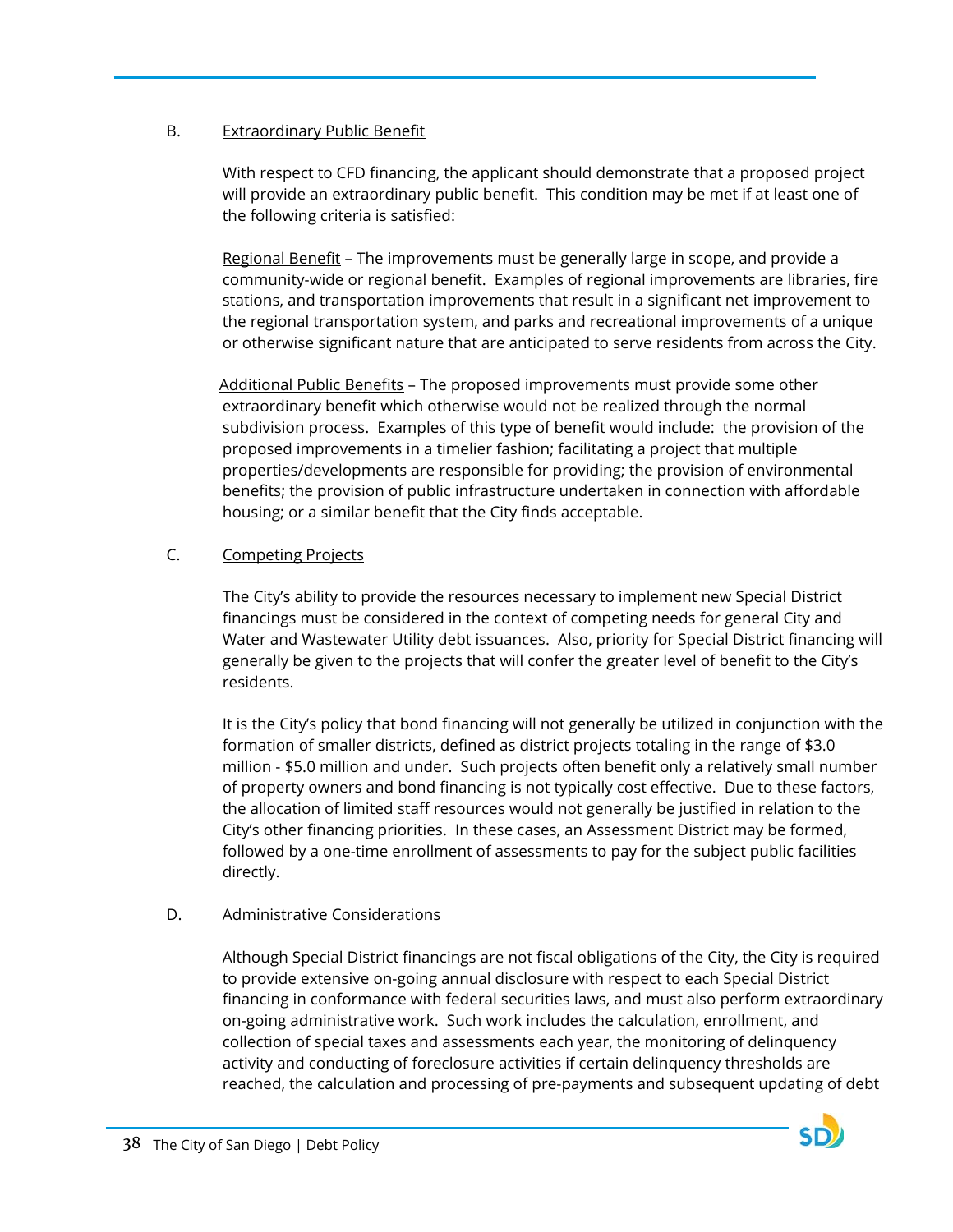service schedules, and preparation of additional annual disclosure pursuant to State law. In its assessment of each application for Special District financing, consideration will also be given to the significant burden placed on the City's limited resources to administer these conduit financings for the term of the bonds.

#### E. Recommended Method of Special District Financing

The generally recommended method of Special District financing is CFDs due to the following factors:

Flexibility of Taxing Formula: CFD financing offers more flexibility with respect to the taxing formula as compared to Assessment District financing (e.g., publicly owned property, such as property owned by a school district or the City, can be exempted from the payment of special taxes, and low-income housing can be assessed a nominal special tax thereby easing the burden on such properties).

Eligible Facilities: CFDs offer more flexibility than Assessment Districts with respect to the types of facilities and services that may be funded. In addition, eligible facilities under Assessment Districts are limited to facilities located within the district; this is not the case for CFDs.

Credit Strength: For a given project, CFD Bonds are perceived to be a stronger credit than Assessment District Bonds because the Mello-Roos Act permits greater than 100% debt service coverage and allows an administering agency to factor in a certain amount for delinquencies in the annual enrollment of special taxes. Comparatively, only 100% debt service coverage is permitted with respect to Assessment Districts and there is no allowance for delinquencies.

On-Going Costs: CFDs are less resource intensive than Assessment Districts to administer on a post-debt issuance basis (e.g., for Assessment Districts, any changes in parcel configuration require a costly and time-intensive reapportionment process under the State law).

### F. Mello-Roos Special Tax Elections

Notwithstanding Section 53326 of the Mello-Roos Act, which provides for a landowner election if there are fewer than 12 registered voters within a proposed district, or if the property subject to the tax will not be in residential use, due to the August 2014 California Court of Appeal ruling in City of San Diego v. Melvin Shapiro, et al., the City will only consider the formation of a CFD by landowner vote in proposed districts where there are no registered voters.

Unless circumstances warrant otherwise, it is the policy of the City to support CFD financing versus Assessment District financing for a given project. However, as noted above, in the case of districts that would finance smaller projects, such as those pertaining to established communities, an

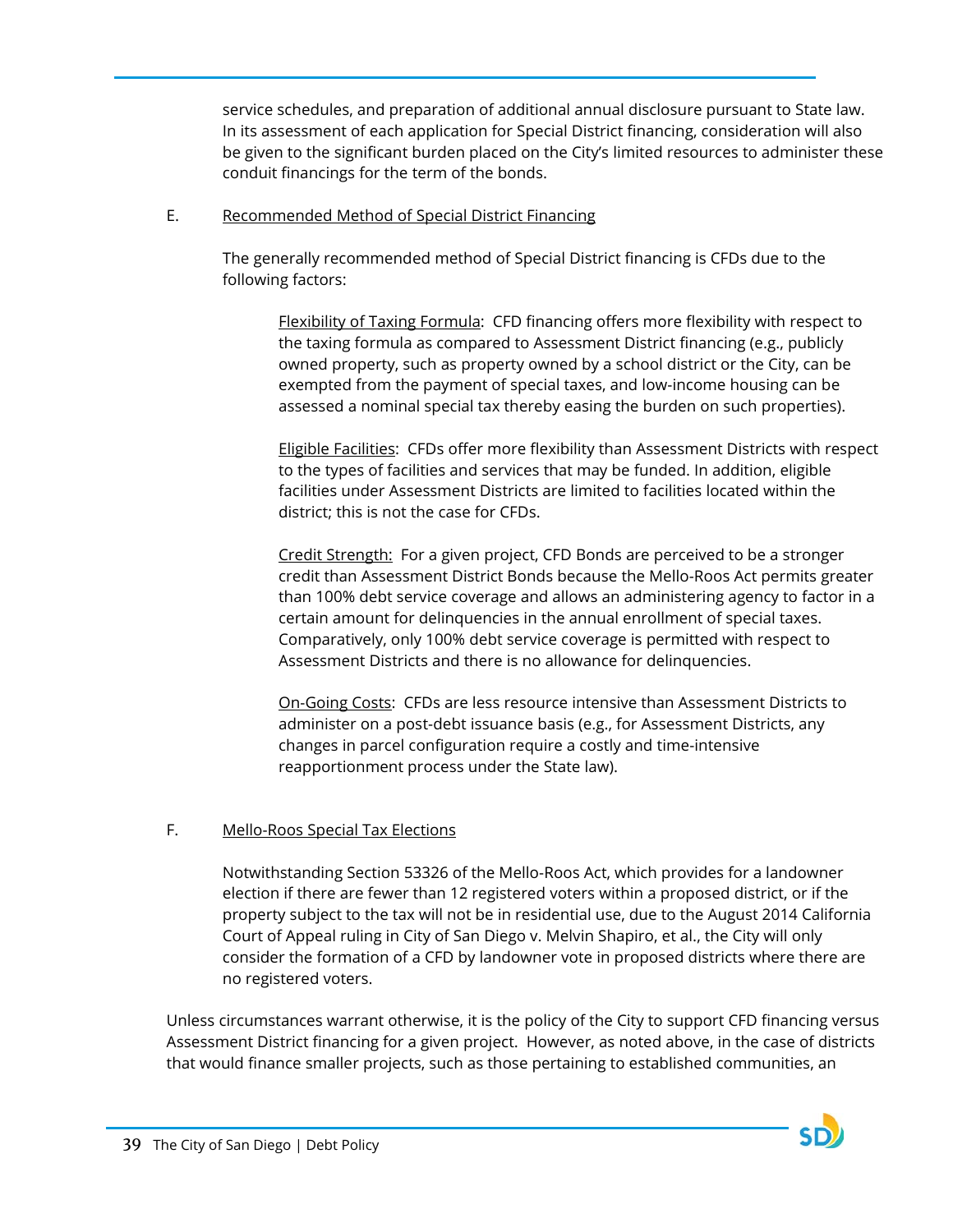Assessment District may be more appropriate. In such cases, a one-time enrollment of assessments (versus a bond financing) may also be recommended.

## *A3 Eligible Facilities and Priorities*

## A. Ownership and Useful Life of Proposed Facilities

The improvements eligible to be financed must be owned by a public agency or public utility, and must have a useful life of at least ten years. Notwithstanding the foregoing, private renewable energy, energy efficiency, and water conservation improvements may also be financed as prescribed under the San Diego Municipal Code Division 26, Sections 61.2601 through 61.2619.

## B. Types of Eligible Facilities

The list of public facilities eligible to be financed by a CFD may include, but is not limited to the following: streets, highways, and bridges; water, sewer, and drainage facilities; parks; libraries; police and fire stations; traffic signals and street lighting; recreation facilities; governmental facilities; flood control facilities; environmental mitigation measures; and public rights-of-way landscaping. Notwithstanding the foregoing, private renewable energy, energy efficiency, and water conservation improvements may also be financed as prescribed under the San Diego Municipal Code Division 26, Sections 61.2601 through 61.2619.

## C. Priority of Facilities

In general, with respect to CFDs, none of the types of facilities listed under Section A3B will have priority over the others; however, when a developer submits an application to finance more than one eligible facility, the applicable City departments (e.g., the Library Department, the Park and Recreation Department Public Works, Planning / Facilities Financing, etc.) will confer and determine the priority based on the estimated impacts (i.e., benefits conferred) of the eligible projects to the district and surrounding impacted communities.

### D. **Joint Communities Facilities Agreement(s)**

Under Section 53316.2 of the California Government Code, a CFD may be formed to finance facilities owned or operated (or to fund services to be provided) by a public entity other than the agency that created the district, if a Joint Communities Facilities Agreement (JCFA) or a joint exercise of powers agreement is adopted. The City will not enter into a JCFA or joint exercise of powers agreement for a CFD proposed to be formed by another public agency unless:

 The proposed CFD complies with the provisions of this Special District Formation and Financing Policy with regard to Sections A5C, "Maximum Tax and Assessment

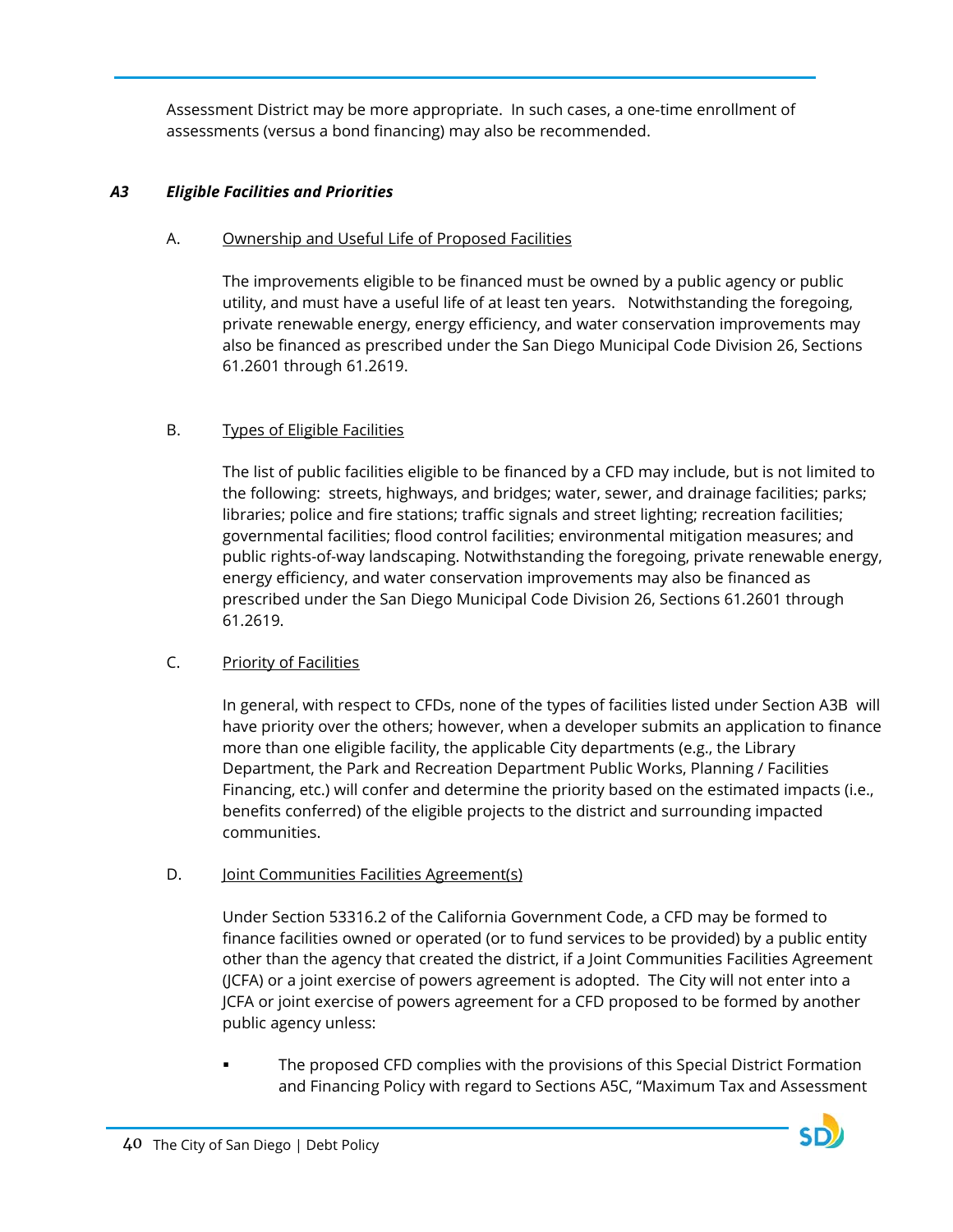Rates," Section A8C "Disclosure to Prospective Purchasers of Property," as well as any other provisions the Debt Management Director may deem applicable to the proposed CFD;

 The applicant/developer requesting CFD financing provides funds to reimburse City costs incurred to review and approve the JCFA.

All disclosures provided to prospective property owners within a CFD formed by another public agency in which the City has entered into a JCFA shall clearly specify that such public agency is solely responsible for the CFD, including formation of the CFD, the levy and administration of special taxes, and the bond financing.

### E. Services

Consistent with recent trends in other municipalities across the State, the Chief Financial Officer, working with Debt Management, recommends that services be included among the list of authorized items to be financed through a new CFD. Under Section 53313 of the California Government Code, a CFD may finance any one or more of the following types of services so long as they are in addition to the services provided in the territory before the district was established and do not supplant services already available in such territory: police protection services; fire protection services; recreation program services; library services; maintenance of parks, parkways, and open space; and flood and storm protection services.

In general, the City would expect that when a CFD provides for public facilities that require on-going City operations and/or maintenance (or when the impacts of the new development create other on-going service demands within the area), a mechanism would be established to off-set a portion of those associated costs through the CFD. Methods that could be employed may include: (1) the incorporation of some pre-determined amount into the special tax formula for services; or (2) a provision in the special tax formula that special taxes would be levied up to the maximum tax rates, with any amounts collected over and above the amount needed for debt service, replenishment of the Debt Service Reserve Fund, administrative costs, and any other periodic items required in connection with a bond issuance, to be allocated for services. The City will have complete discretion as to the method of incorporating a services component into the CFD, and would consult with its Bond Counsel and special tax consultant in developing the appropriate mechanism.

### *A4 Credit Quality Requirements for Bond Issuances*

It is the objective of the City to minimize the credit risks associated with Special District bonds. To this end, the following policies are established:

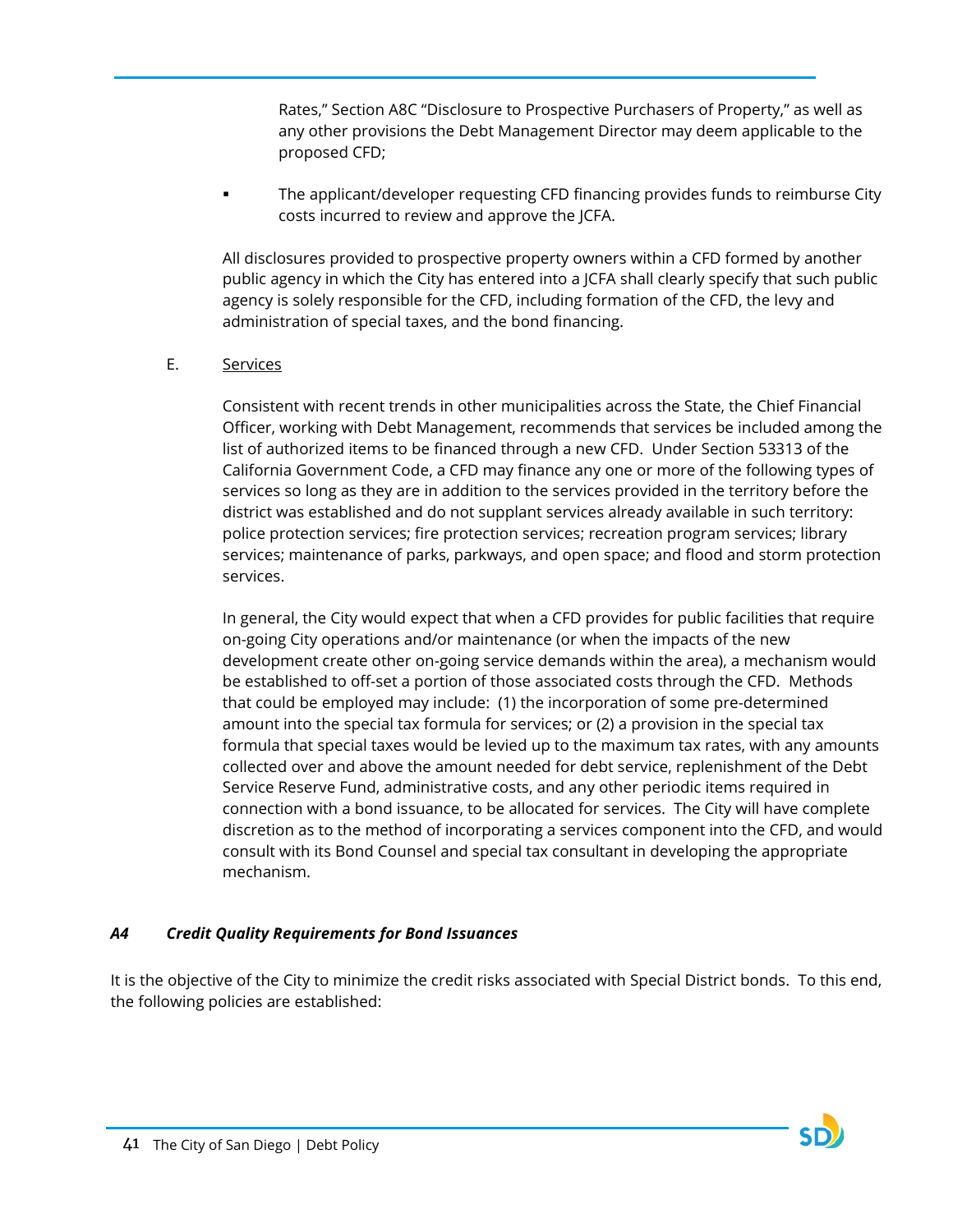### A. Value of Property

Bonds shall be sold in connection with a district or improvement area only if the value of each individual parcel of real property that would be subject to the special tax or assessment is at least four times the share of the bond principal allocable to such parcel and the share of principal allocable from any other outstanding bonds that are secured by a special tax or special assessment levied on the parcel. On a case by case basis, the City reserves the right to require a higher value to lien ratio. In determining the value to lien ratio, either assessed values for individual properties may be obtained from the County of San Diego Assessor's Office or the City may utilize an appraisal prepared by an independent appraiser under contract to the City.

To meet this policy, property owners may elect to prepay special taxes to comply with this requirement. In certain circumstances, the City may allow property owners to meet this requirement through the provision of credit enhancements to the satisfaction of the City. Also, in certain circumstances, the City reserves the right to require the provision of credit enhancement to the satisfaction of the City. These enhancements may include letters of credit or other appropriate assurance.

### B. Debt Service Coverage for CFD Bonds

The maximum tax rate adopted in each CFD must provide a minimum of 110% coverage of debt service (excluding earnings on a Debt Service Reserve Fund) in order to finance delinquencies out of special tax revenues.

### C. Capitalized Interest

Generally, for Special District financings, a capitalized interest account would be established from bond proceeds if such proceeds are necessary to pay principal and interest on the bonds prior to the enrollment and receipt of the first year of special taxes and assessments for the district. A capitalized interest account should be established if it will improve the credit quality of the bonds and result in lower borrowing costs. In no event will the capitalized interest period exceed two years.

### D. Debt Service Reserve Fund

A Debt Service Reserve Fund should be established for Special District financings. Generally, the Debt Service Reserve Fund for Special District financings should be the least of (i) maximum annual debt service on the bonds; (ii) 125% of average annual debt service on the bonds; or (iii) 10% of the original principal amount of the bonds.

### E. Maturity Date

No bonds shall be issued with a maturity date greater than the expected useful life of the facilities or improvements being financed.

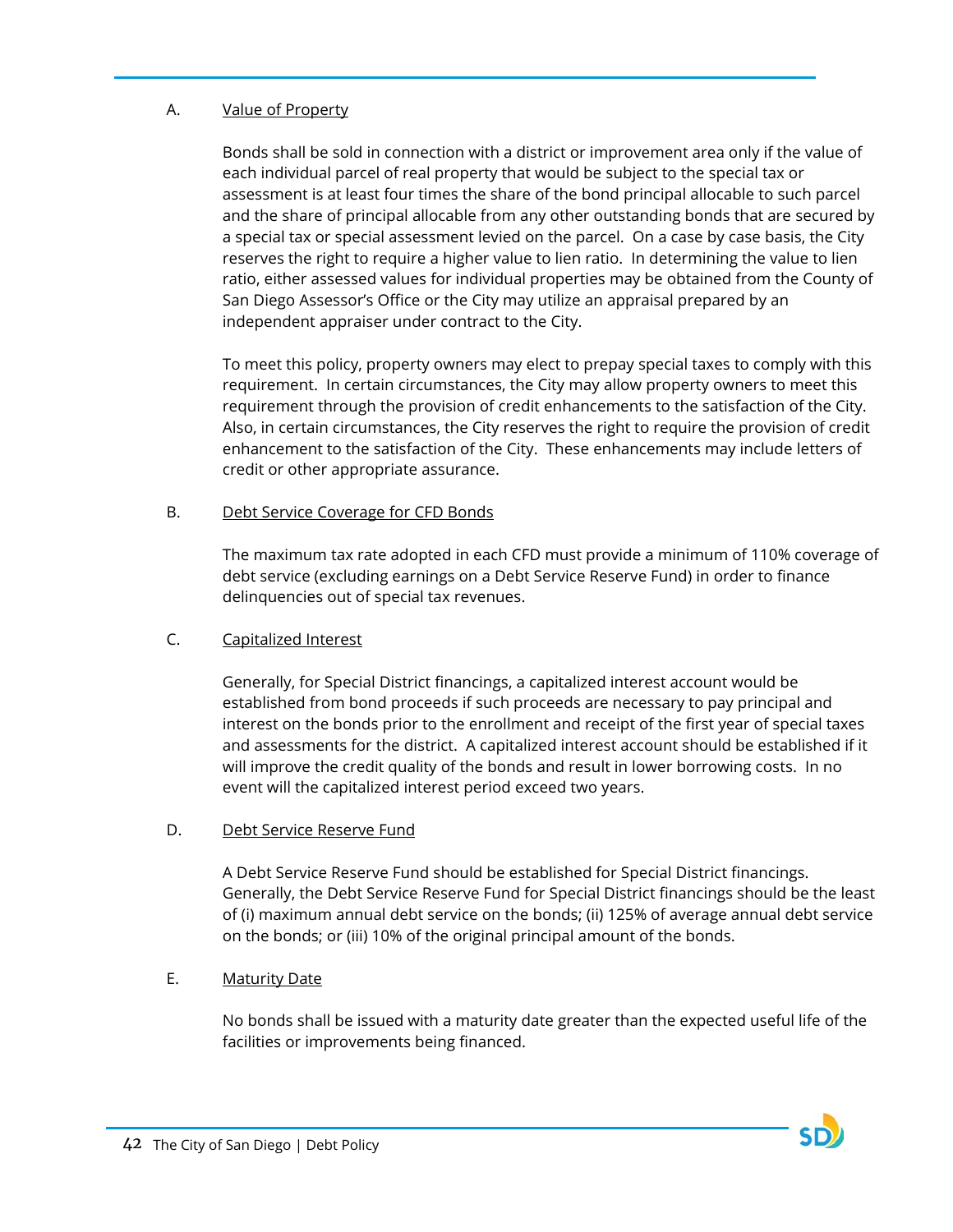### F. Acquisition Type Districts

Unless there are extraordinary circumstances, Special Districts will be formed as acquisition type districts whereby a developer will be reimbursed for projects only when discrete, useable facilities are deemed completed by the City, as opposed to merely completing a section of a facility. Acquisition type districts present stronger credit features, and better assure that the public facilities, which are ultimately paid for by assessment and special tax payers, are completed.

### G. Third Party Guarantee of Special Tax and Assessment Payments During Project **Development**

The greatest exposure to default on Special District bonds is the period between the issuance of bonds and project build out. The risk of default is increased when only a single or a few property owners are responsible for the special assessment or special tax payments. While the City's credit is not pledged to support the bonds, a default on Special District bonds can negatively impact the investment community's perception of the City.

To minimize the risk of default, the City may require a third-party guarantee for the annual special tax or assessment payments within a district while the project is being developed and until there is significant absorption of the new development. The need for, nature, and duration of any third-party guarantees will be evaluated by the City and its Financing Team on a case by case basis. However, a third party guarantee, such as a letter of credit (LOC), would be specifically required of a property owner/developer prior to a bond issuance when project build out is still occurring and in each year in which the property owner/developer owns or leases property within the district which is responsible for 10% or more of the special taxes or assessments levied to support the repayment of bonds; the LOC would provide for 100% of the of the special tax or assessment levy due in each applicable fiscal year for property owned or leased by such property owner/developer. If required, the third-party guarantee must be provided at least five business days prior to the release of the preliminary official statement to the market.

Third-party guarantees may include letters of credit, surety bonds, or some other mechanism which assures payment of special taxes or assessments while the project is being developed. When LOCs are required, they must meet any City standards for LOCs that exist at the time the LOC is provided.

### H. Foreclosure Covenants

Because Special District financings are generally solely secured by liens against property within the district, the investment market expects to see appropriate foreclosure covenants. Foreclosure covenants would compel the City to take action to file a foreclosure lawsuit against a parcel when certain delinquency thresholds are reached. For each financing, the Debt Management staff and its consultants will analyze key aspects of the district (e.g., number of parcels, special tax/assessment rates, and debt service) to structure foreclosure covenants in a manner that reduces the likelihood of a shortfall in special taxes/assessments to pay debt service. If a parcel reaches a foreclosure covenant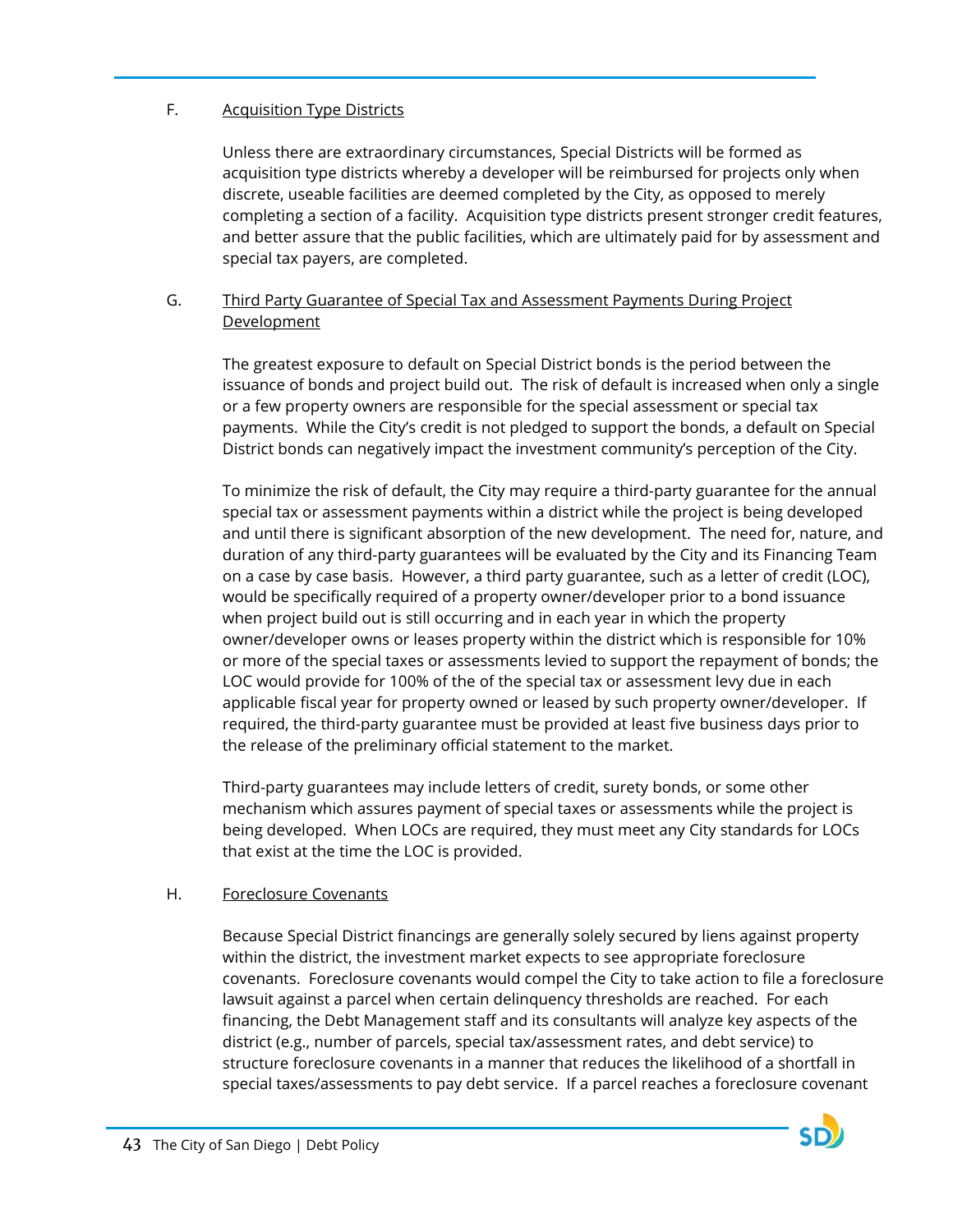threshold, the City would diligently proceed with the steps necessary to file a foreclosure lawsuit, as required under the applicable bond indenture.

### *A5 Tax and Assessment Allocation Formulas*

### A. Calculation and Allocation of Special Taxes and Assessments

Special Assessments – By law, the amount of an assessment must directly reflect the benefit received from the improvement. Typically, this means the total cost of the project, including any financing costs, is spread to property owners based on the appropriate property-based measure of benefit. The City will hire an outside assessment engineer, which specializes in the area of calculation and allocation of special assessments, to develop the appropriate assessment spread methodology.

Special Taxes – Significant flexibility is allowed for structuring CFD special taxes because the law does not require a direct relationship between the tax and the benefit received. However, the Rate and Method of Apportionment of the special tax must be both reasonable and equitable in apportioning the costs of the public facilities and/or services to be financed to each of the taxable parcels within the boundaries of the proposed district.

When a proposed special taxing formula gets developed for a new district, with advice from formation legal counsel and the special tax consultant, the City will determine an appropriate source of records that can be reasonably relied upon to base the tax categorization under the proposed taxing formula. Consideration will be given to industry standards. If bonds are to be issued for the district, bond market expectations existing at the time of CFD formation when the taxing formula is established will also be considered.

If building permit square footage is proposed as the tax basis for any new CFDs, the City's permitting department--Development Services/Chief Building Inspector--will provide technical assistance on permit matters during the RMA structuring process. The developer/CFD applicant will be required to work with Development Services through project build-out to ensure all building permit records match what is originally constructed. The developer/CFD applicant will also be required to provide necessary certifications to the City verifying the accuracy of the construction data provided to Development Services for building permits.

Exemptions to the payment of special taxes may be provided for parcels that are to be dedicated at a future date to public entities, held by a homeowners' association, or designated as open space. Also, consideration should be made with respect to minimizing the special tax burden on any affordable units. Because the tax structure for CFDs can be very complicated, special tax consultants, who specialize in the development of Rates and Methods of Apportionment, are required.

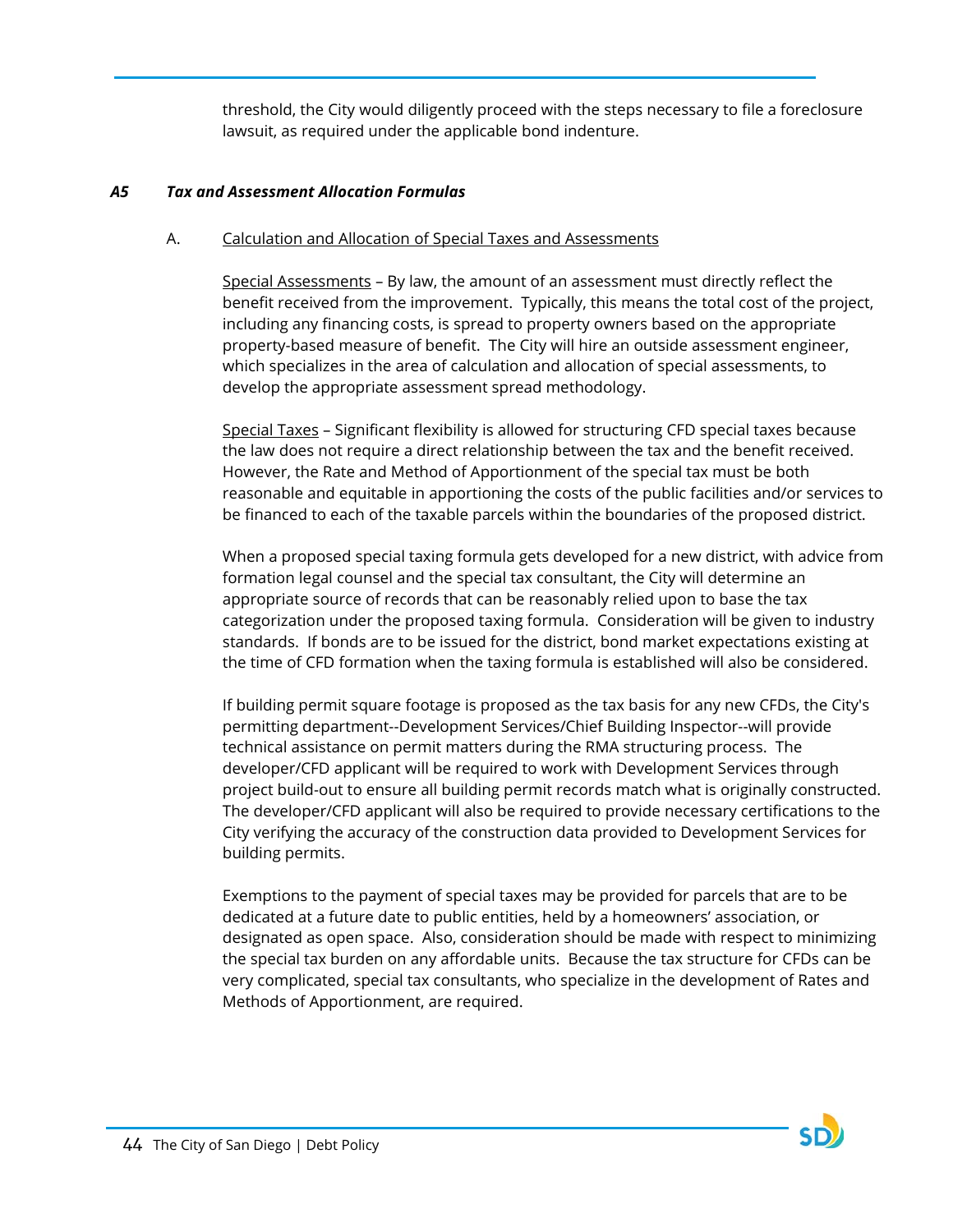## B. Administrative Expenses

The calculation of special taxes and assessments should also provide, whenever possible, for the full recovery of all administrative expenses and other periodic costs of the proposed district.

### C. Maximum Tax and Assessment Rates

For districts involving bond financing, the City desires to establish a maximum level of taxes to limit the overlapping debt burden on any parcel. As such, the total taxes and assessments collected through the property tax bill should not exceed 1.80% of the expected assessed value of the parcel upon final sale of the property to end users.

### D. Special Tax Coverage and Maximum Tax Rates

The maximum tax rate adopted in each CFD must provide a minimum of 110% coverage of debt service (excluding earnings on a reserve fund) in order to finance delinquencies out of tax revenues. An allowance for delinquent properties will be factored in when calculating the subsequent year's special tax (the special tax would still be levied against such delinquent parcels).

## E. Predictability of Special Tax Liabilities

Special tax formulas should promote stable and predictable tax liabilities, particularly for residential properties. With the exception of a variation for administrative expenses, the annual special tax levy on each residential parcel developed to its final land use shall be approximately equal each year. In the event special tax payments are supporting the provision of services, rather than, or in addition to, capital expenditures, an appropriate escalation factor may be incorporated into the Rate and Method of Apportionment to provide for the impact of inflation to on-going service costs.

### F. Term of Special Tax

The term of the special tax should be sufficiently in excess of the term of any bond issue which it supports to allow for delinquencies, refinancing, and/or acquisitions of pay-as-you go facilities. However, the Rate and Method of Apportionment should also specify that the levy of special taxes would cease once the bonds are repaid. The exception would be for any special taxes levied to provide for on-going services; in this case, the City may consider a special tax term in excess of the final maturity of any bonds issued to provide for the ongoing services.

## *A6 Appraisal Standards*

The City recognizes the California Debt and Investment Advisory Commission's Appraisal Standards for Land-Secured Financings (CDIAC Standards), released July 2004 (or any subsequently published update) as the basis for the conduct of appraisals performed in connection with Special District financings.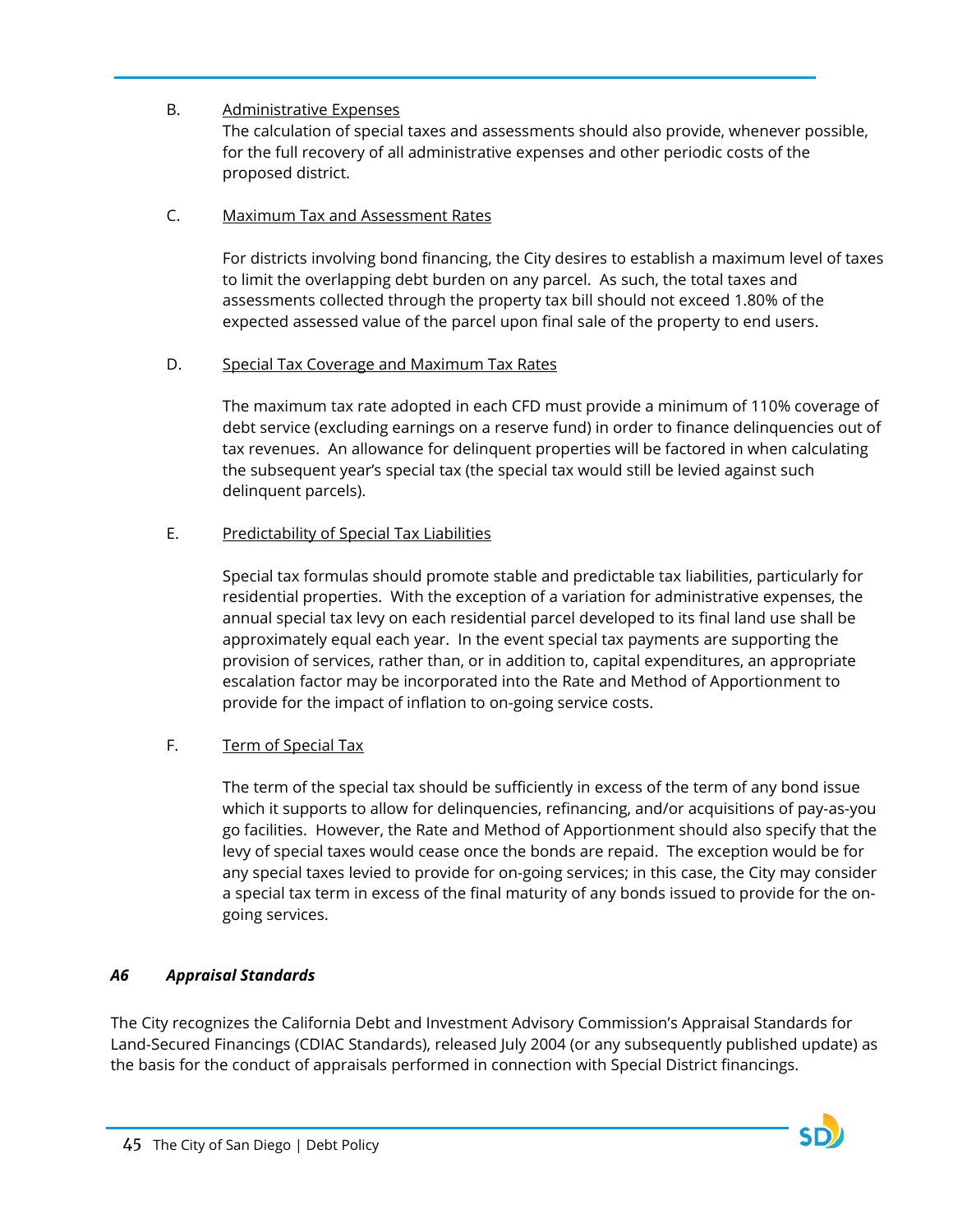## *A7 Sources of Payment for Special Districts Bonds*

As described above, Special District bonds are limited obligations of each district, payable from special taxes or assessments levied on property within the district. The bonds are not general or special obligations of the City and the City does not pledge its credit to payment of the bonds. The disclosure documents for each Special District bond offering will describe the sources of payment, and will include statements that the city is not pledging its credit to pay debt service on the bonds.

Although there is no legal requirement that the City step in to make payments from its general revenues in the event of a short-fall in special taxes or assessments due to delinquencies to pay debt service on Special District bonds, the City does have the discretion to do so. However, it will be the City's policy that if there is such a short-fall, the City will not step in to make payments from its general revenues.

Refer to Section A4, H, Foreclosure Covenants, for additional information.

### *A8 Non-City Disclosure Requirements*

### A. Initial Disclosure to Investors

The applicant/developer will be required, as requested by Debt Management and Bond Counsel, to supply any and all material needed from it to help ensure appropriate information is disclosed to prospective investors.

### B. Developer Continuing Disclosure to Investors

The City shall use all reasonable means to ensure that an appropriate Developer Continuing Disclosure Agreement is executed at the time a financing is issued to ensure that the developer and/or any affiliates deemed material to the district by Bond Counsel, are required to provide on-going disclosure to bond investors via the bond trustee so long as they remain material. Pursuant to Government Code Section 53357.1, the developer (including its affiliates) shall provide written consent for a notice of the Applicant/Developer Continuing Disclosure Agreement to be recorded in the office of the county recorder for the purpose of providing notice to a subsequent transferee.

### C. Disclosure to Prospective Purchasers of Property

The developer will be required to provide a certification to the City that it will provide full disclosure of the special taxes or assessments to prospective purchasers of property it sells within the district, and in accordance with all applicable state and local laws.

D. Disclosure Requirements of Other Entities

Any other entities which are deemed material to the district by Bond Counsel will be required to fulfill the same disclosure responsibilities described in this section as the developer.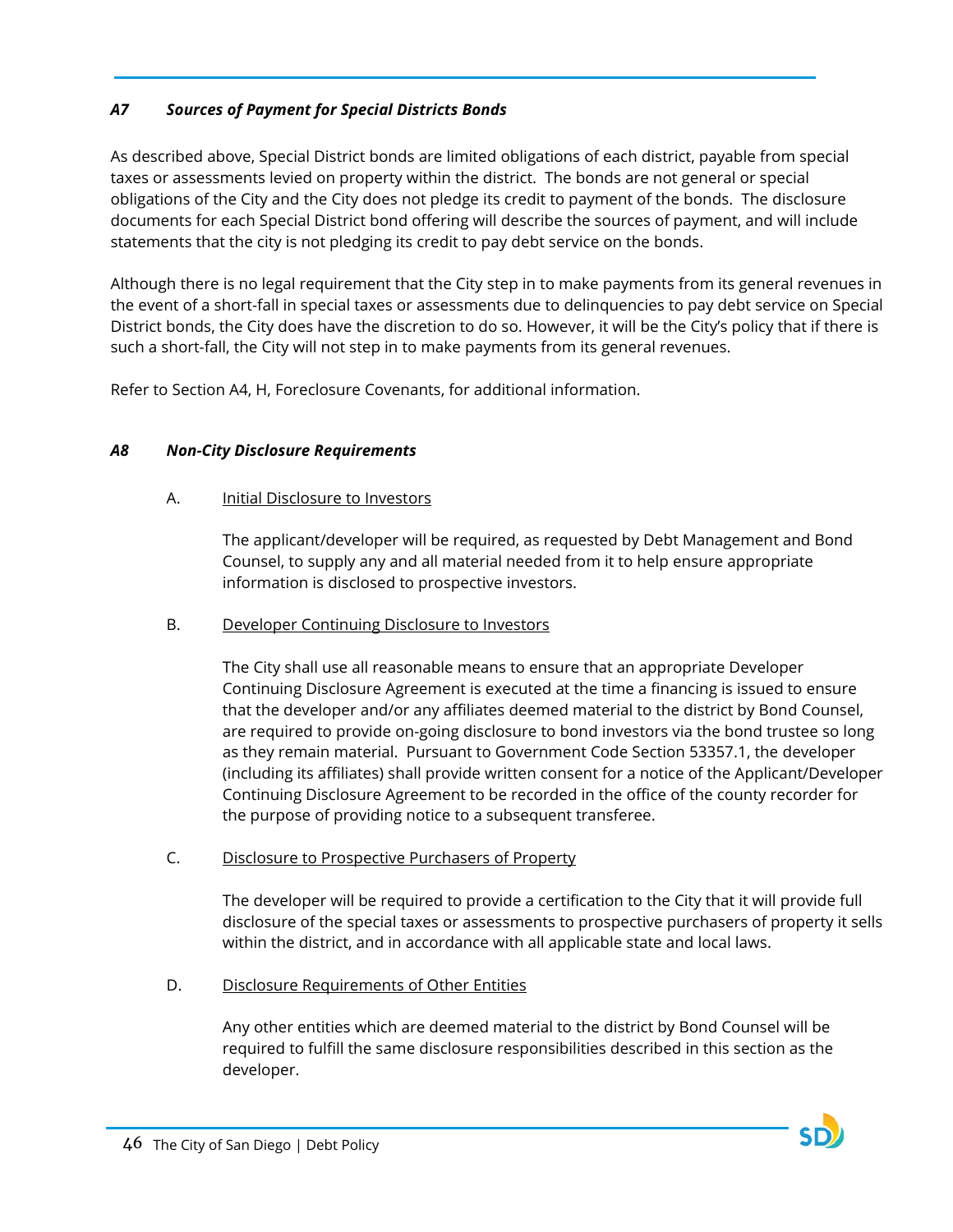### *A9 Application and Administrative Procedures*

As stated above, it is the policy of the City to exercise caution in approving requests for Special District financing and that each request be weighed in the context of the City's total infrastructure and financing needs. In light of potential impacts to the City's debt position, the Chief Financial Officer, working with the Debt Management Director, will consider each application for Special District financing on a case by case basis, and may not recommend such financing if it determines a financing could be detrimental to its overall debt position or the best interests of the City. Among other things, the guidelines below will help interested applicants understand the process for submitting a request for Special District formation and--if applicable--financing. (Also see Overview Section above for information concerning the provision of conduit Special District Formation and financing services by qualified JPAs.)

## A. Petition

Notwithstanding the minimum petition thresholds established under the State law, [5](#page-47-0) the City requires that a preponderance of the affected property owners (75%) petition the City to form a Special District. The higher threshold is established due to the following factors: (1) significant City resources would be directed to the advance work to form the district, and it is prudent to have some assurance that formation of the district would be successful; and (2) a successful petition and subsequent ballot process in an established community (e.g., where there is residential property owners) could result in a significant lien on property whose owners voted against the proposed district.

### B. Application Procedures

For developer initiated districts, an application may be obtained from, and filed with, the Finance Branch. The Finance Branch will review the application for completeness and, if necessary, request the applicant to provide further information. In consultation with any applicable departments (e.g., the City Attorney's Office, the City Planning Department, Public Works, etc.) the Finance Branch will consider the public benefits offered by the proposed project in the context of these policies, and will make a recommendation on whether to authorize a feasibility study, pursuant to Section C, below.

## C. Feasibility Study

For developer initiated districts, if authorized by the Chief Financial Officer, the City will hire an independent financial or feasibility consultant to perform a comprehensive project review and feasibility analysis of the proposed project that would ultimately provide for the payment of special taxes or assessments in connection with a bond financing. Such comprehensive review will include, but not be limited to, a review of the audited financial statements of all landowners who own more than 20% of the land contained within the

 $\overline{a}$ 

<span id="page-47-0"></span><sup>5</sup> Pursuant to Sections 53318 and 53319 of the California Government Code, proceedings to form a CFD may be commenced upon: (1) the written request of two members of the legislative body; (2) majority approval of the City Council; or (3) a petition signed by at least 10% of registered voters (or if fewer than 12 registered voters, by the owners of at least 10% of the land). Under the California Streets and Highway Code, district formation proceedings may be commenced if landowners of 60% of the land area file a petition in which such landowners waive the requirements of the Special Assessment Investigation, Limitation and Majority Protect Act of 1931.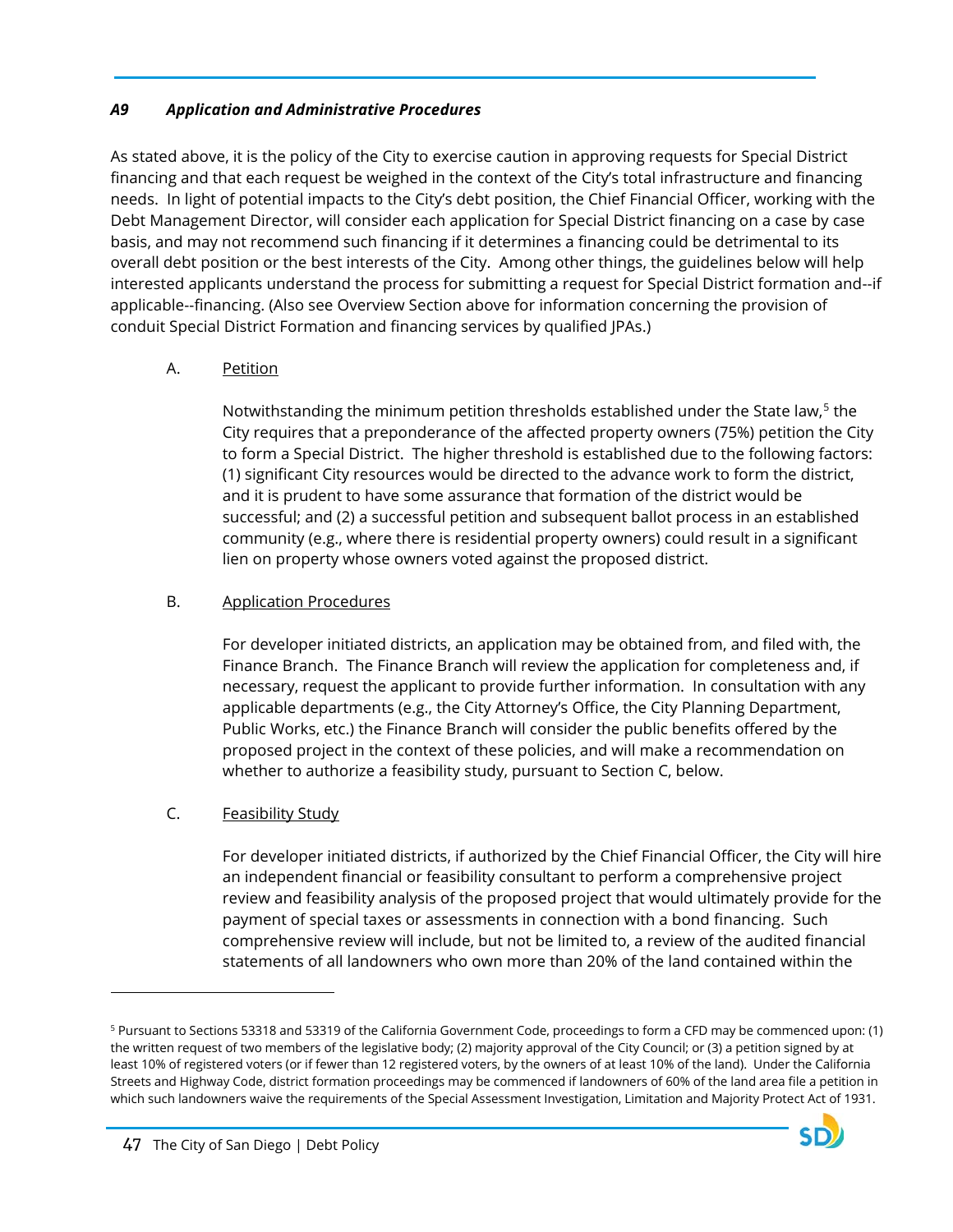proposed district in order to investigate the developer(s) financial strength and experience in large scale projects. In addition, the consultant will consider environmental requirements in connection with the development, and economic factors such as market absorption and how it relates to the project's overall feasibility. The consultant will also investigate and report on all liens against the property in question, the value to lien ratios, and other financial aspects of the project. For the Chief Financial Officer to consider a proposed financing, the study should conclude the project is feasible and could support the issuance of bonds, and that it is reasonable to proceed with formation of the district and the issuance of bonds.

### D. Fees

It is the City's policy that all City and consultant costs incurred in the evaluation of applications for Special District formation and financing, as well as any and all costs incurred in forming the district and, if applicable, issuing bonds shall be paid by the applicant(s) by advance deposit increments or as otherwise agreed in writing by the City. Accordingly, fees will be collected pursuant to a Deposit and Reimbursement Agreement between the City and the applicant executed prior to the City beginning its project review. Some or all of these fees may be recoverable from bond proceeds when a financing is completed and any surplus fees would be refunded (notwithstanding the foregoing, consultant and legal costs of the developer or applicant are not eligible for reimbursement). Additionally, the costs associated with administering a district after its formation will be included in the annual special tax or assessment for the district.

### E. Selection of Financial Consultants and Service Providers

The policies established in the City's Debt Policy for the solicitation and selection of professional services that are required to develop and implement the City's debt program shall apply with respect to Special District financings. In addition to the professional services outlined in the City's Debt Policy, there are consultants specific to Special District formation and financing that may be engaged, including an appraiser, a market absorption consultant, and a special tax consultant or assessment engineer.

### *A10 Timing*

If recommended by the Chief Financial Officer, and pursuant to the filing of an appropriate petition and application, and, if applicable, the completion of a Feasibility Study that concludes the project is feasible (all as set forth above in Sections A9 A, B, and C), the City will use its best efforts to form the district and, if a financing is contemplated, issue the bonds. However, the City will prioritize the formation and any financing activities as specified in Section A2 of this policy.

The City will not schedule any sale of Special District bonds so as to conflict with the sale of other securities issued for City purposes. In the event of any scheduling conflicts, the sale of bonds issued for City purposes will have priority.

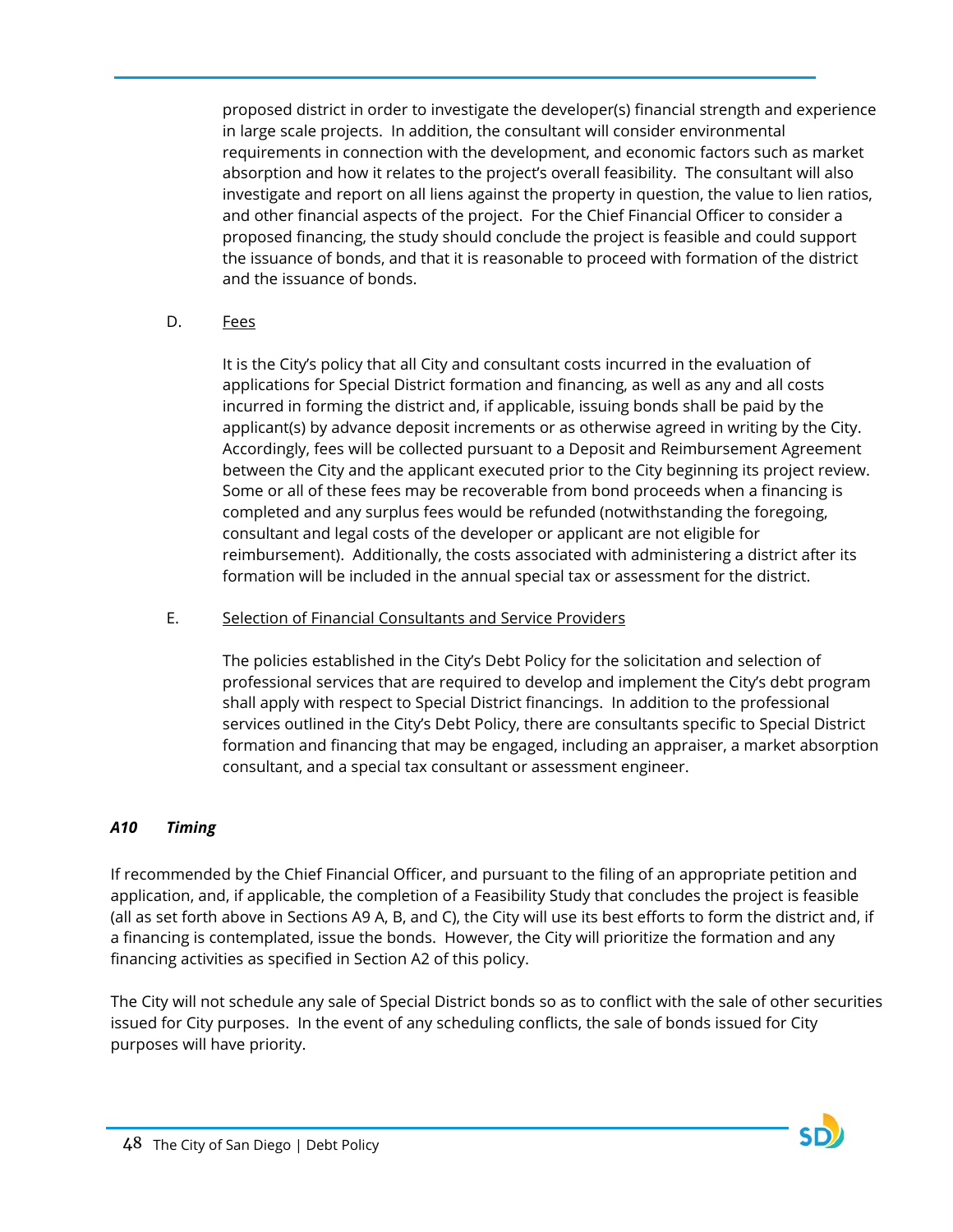## *A11 Policy Exceptions*

The City may find in limited and exceptional instances that a waiver to any of the above stated policies is reasonable.

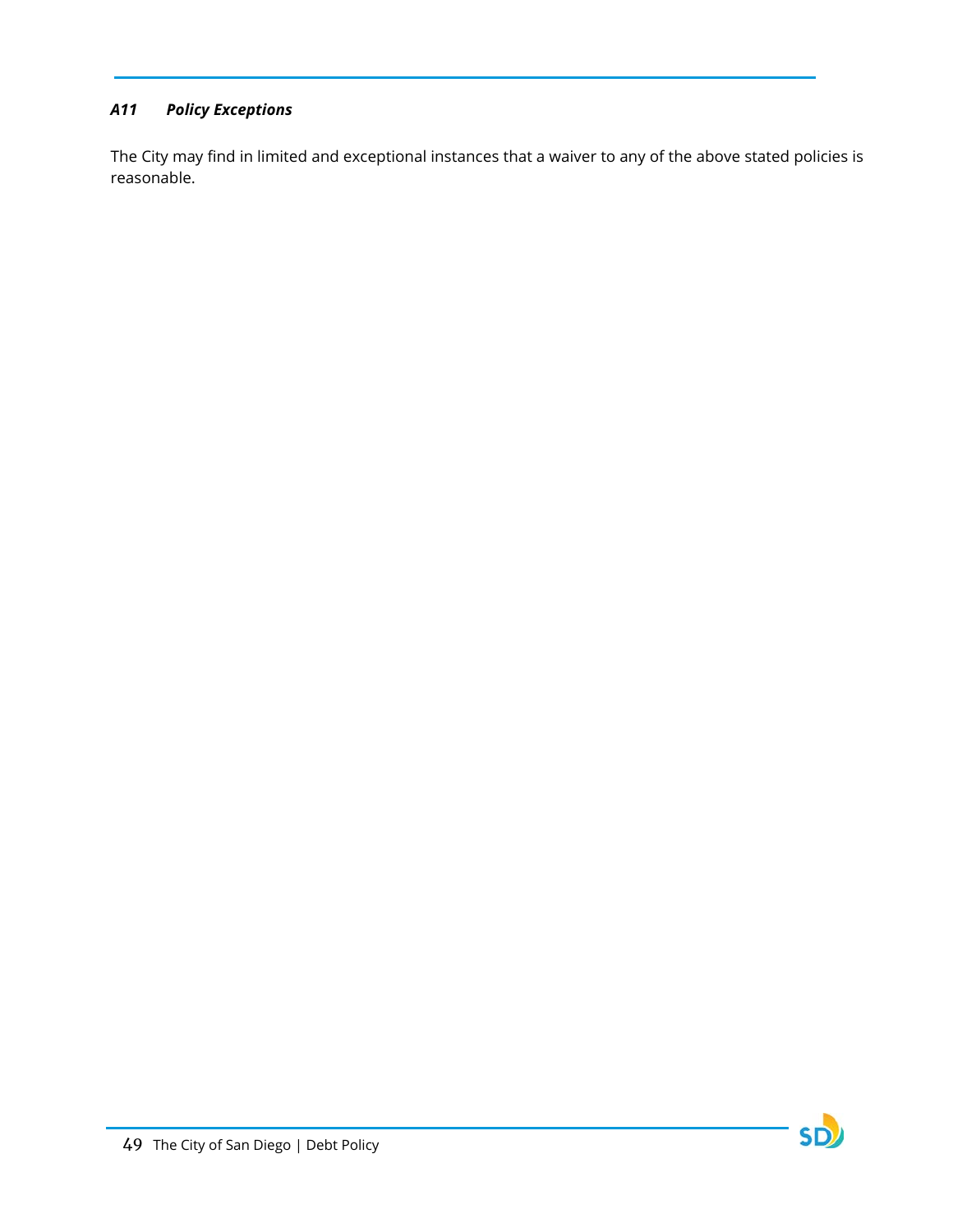### CITY OF SAN DIEGO SPECIAL DISTRICTS FORMATION AND FINANCING POLICY

#### HISTORY:

| 11/16/2007                                                                                                                                                                                                                                                                                                     |
|----------------------------------------------------------------------------------------------------------------------------------------------------------------------------------------------------------------------------------------------------------------------------------------------------------------|
| 10/27/2008                                                                                                                                                                                                                                                                                                     |
| 5/03/2010                                                                                                                                                                                                                                                                                                      |
| 4/12/2011                                                                                                                                                                                                                                                                                                      |
| 4/10/2012                                                                                                                                                                                                                                                                                                      |
| 4/09/2013                                                                                                                                                                                                                                                                                                      |
| 3/27/2015                                                                                                                                                                                                                                                                                                      |
| 4/24/2017                                                                                                                                                                                                                                                                                                      |
| 5/22/2019                                                                                                                                                                                                                                                                                                      |
| Adopted by Resolution R-303153<br>Amended by Resolution R-304301<br>Amended by Resolution R-305810<br>Amended by Resolution R-306752<br>Amended by Resolution R-307375<br>Amended by Resolution R-308090<br>Amended by Resolution R-309577<br>Amended by Resolution R-311057<br>Amended by Resolution R-312484 |

#### PREVIOUSLY ADOPTED AS:

*COUNCIL POLICY 800-03 - PUBLIC INFRASTRUCTURE FINANCING ASSESSMENT DISTRICTS AND COMMUNITY FACILITIES*

#### HISTORY:

| Adopted by Resolution R-183351  | 04/06/1965 |
|---------------------------------|------------|
| Amended by Resolution R-185734  | 12/14/1965 |
| Amended by Resolution R-188027  | 08/09/1966 |
| Amended by Resolution R-193345  | 04/04/1968 |
| Amended by Resolution R-212402  | 01/09/1975 |
| Amended by Resolution R-258118  | 03/21/1983 |
| Amended by Resolution R-274571  | 10/16/1989 |
| Repealed by Resolution R-303153 | 11/16/2007 |

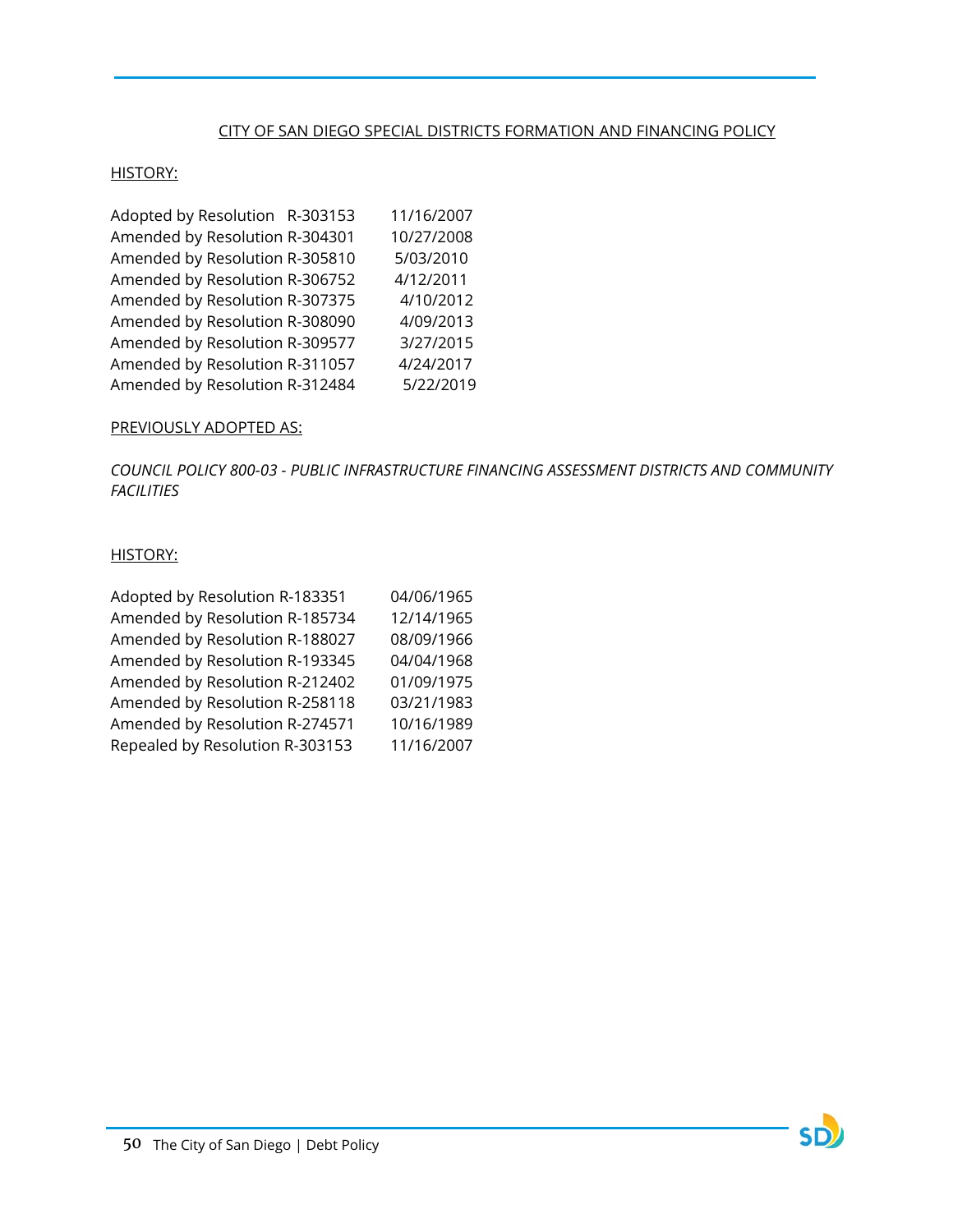# *APPENDIX B – COUNCIL POLICY 800-14 "PRIORITIZING CIP PROJECTS"*

SUBJECT: PRIORITIZING CAPITAL IMPROVEMENT PROGRAM PROJECTS POLICY NO: 800-14 EFFECTIVE DATE: November 13, 2013

## **Capital Improvement Program (CIP) Defined**

The City of San Diego's Capital Improvement Program (CIP) is defined as the City's financial plan for the repair and/or construction of municipal infrastructure. The term infrastructure in this Council Policy refers to capital assets within the City's span of responsibility and includes, but is not limited to: streets and related right-of-way features; storm water and drainage systems; water and sewer systems; public buildings such as libraries, parks, recreational and community centers; and public safety facilities such as police, fire and lifeguard stations. Capital investments are necessary for the construction of all parts of municipal infrastructure.

### **The Importance of Infrastructure**

The importance of quality infrastructure cannot be overstated. Without world class infrastructure the City's economic prosperity cannot be sustained. The quality of neighborhood infrastructure will directly determine the livability of the City's neighborhoods. The community's health, safety, and natural environment all depend on available and quality infrastructure. Decisions about capital investments affect the availability and quality of most government services, as well as many private services.

Infrastructure can also have a significant effect or improvement on the quality of life of the City's neighborhoods by providing fair, transparent and equitable services. The prioritization of CIP projects that create that infrastructure should take into consideration social, economic and geographic disadvantaged and under-served communities. Under-served community is defined as having documented low levels of access and/or use of City services.

### **CIP Needs List**

Typically, CIP projects are generated from needs list and implemented through an interrelationship of client departments, service departments, new private development, and multiple funding sources. For purposes of the CIP, needs lists are developed by Asset Owners (city departments) based upon input from several sources including, but not limited to: elected officials, community based organizations, private residents, operations and maintenance staff, or other stakeholders.

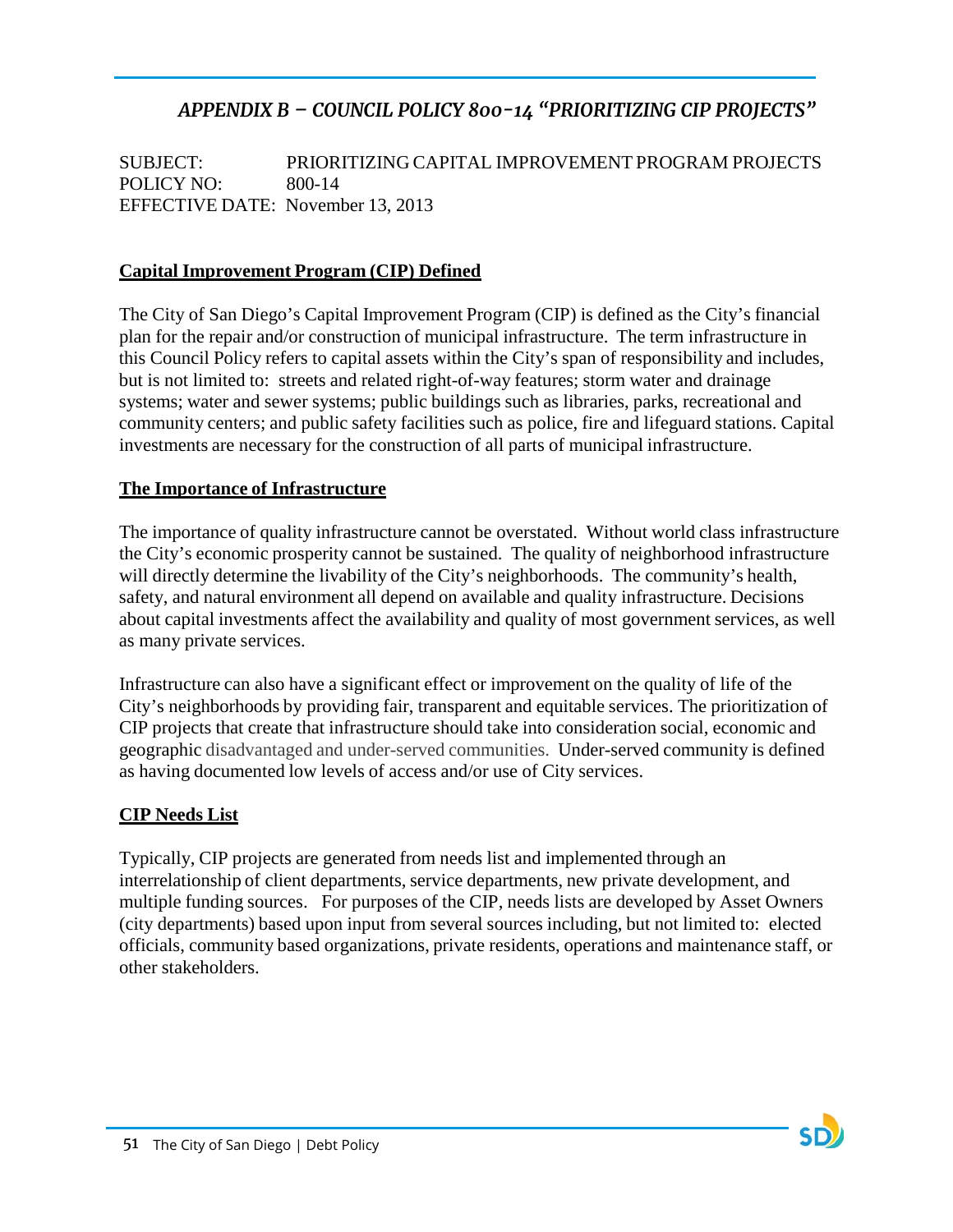A need to repair, replace, improve, or construct a new facility based on failing condition, lack of a facility, excessive maintenance requirements of existing facilities, or health and safety issues, is submitted to the Asset Owners. Needs are compiled for each asset within an asset category. These needs are then evaluated and appropriately grouped for capital improvement consideration as part of the proposals for the new fiscal year CIP budget submittal. Prior to initiating a planning phase, all projects competing for funding and being submitted for budget consideration will undergo simple level scoring as outlined in this policy. The CIP project is reassessed in detail during the planning phase and, if needed, reprioritized based on the updated scope, costs and available funding.

The commitment of resources to CIP projects within the City has traditionally not had the benefit of a comprehensive evaluation to determine overall needs so that projects can be ranked in priority order, efficiently funded and constructed. This approach may have unintentionally limited the overall effectiveness of available CIP resources by providing projects with less funding than needed to accomplish major project requirements, such as planning and design. This may have limited the City's ability to compete for outside grant funding, since grant programs often place emphasis on having the design and associated pre-construction activities completed prior to application for construction financing.

## **Purpose**

The purpose of this policy is to guide the Mayor's Capital Improvement Program Review and Advisory Committee (CIPRAC) in its CIP deliberations. The goal of this policy is to establish a capital-planning process that ultimately leads to policy decisions that optimize the use of available resources for projects competing from the same fund source or multiple fund sources.

CIPRAC shall use this policy as the exclusive methodology for ranking the relative needs and merits of CIP projects. This single CIP prioritization policy addresses all funding sources and asset categories, including enterprise funded projects (golf, water, sewer, airport facilities and landfill facilities), and non-enterprise funded projects (parks, transportation, drainage, buildings and major facility projects). This prioritization process shall be utilized for the purpose of analytical comparison of the costs and benefits of individual needs and projects, as well as an opportunity to evaluate projects against one another on their relative merits.

## **Process**

In order to implement a prioritization system, there must be an understanding of the constraints associated with each project's funding source(s), asset type (project category), or phase of development.

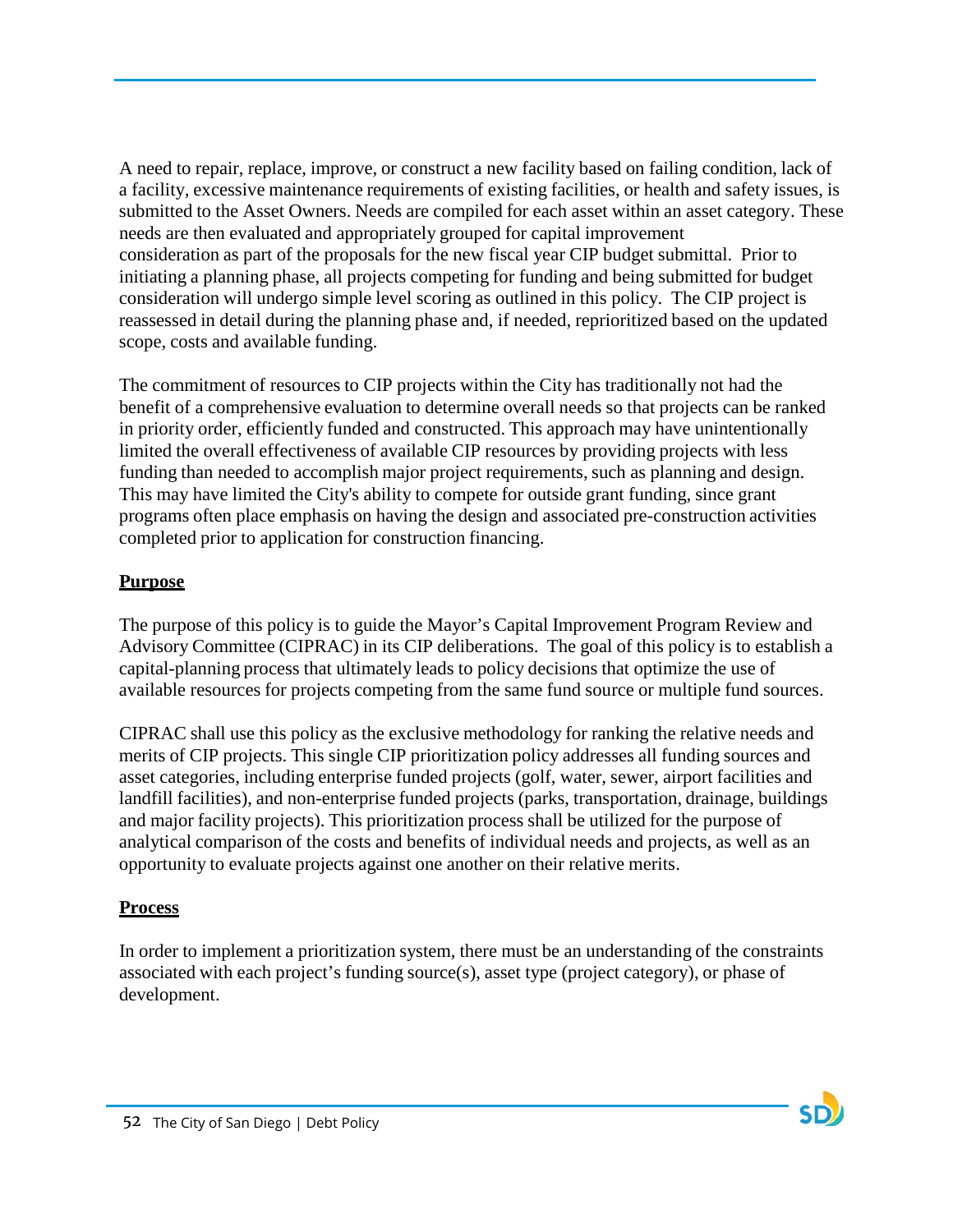An Asset Owner shall assess and plan projects in a needs list based on available information, including preliminary scope of work, and then create CIP projects that will be prioritized per this Council Policy for funding and budget approval. The project list shall have CIP projects with well-defined scopes of work for proposed improvements, such as replacement, relocation, realignment, upgrade, rehabilitation or new construction, as compared to a needs list that only defines the infrastructure need. Projects will not compete across the different funding sources, project categories, or project phases. However, projects within each of these areas will be evaluated according to the guidelines outlined below.

## **A. Project Funding**

I. Projects within restricted funding categories will compete only with projects within the same funding category. Prioritization within these restricted funding categories will occur in accordance with this CIP prioritization policy. For example, water system CIP projects are funded with enterprise funds paid by water ratepayers. All water CIP projects will be prioritized in accordance with this prioritization policy, but will not compete for funding with projects not funded by Water Enterprise funds.

The following is a partial listing of restricted funding categories:

- a. Community Development Block Grants
- b. Developer Impact Fees
- c. Enterprise Funds (Airport, Environmental Services, Golf, Undergrounding, Metropolitan Wastewater, and Water)
- d. Facilities Benefit Assessments
- e. Grants
- f. Regional Park Fund
- g. State and Federal Funds
- h. TransNet Funds
- II. Projects that are not within a restricted funding category will compete for capital outlay funds, General Fund or bond proceeds in accordance with this CIP prioritization policy. Although capital needs from the restricted funds or revenue-producing departments are often separate from the General Fund, the capital investments of all City departments should be planned together to allow better coordination of capital projects in specific parts of the City over time. Citywide coordination of capital project planning can increase the cost-effectiveness of the City's capital programs by facilitating a holistic approach to infrastructure investments.

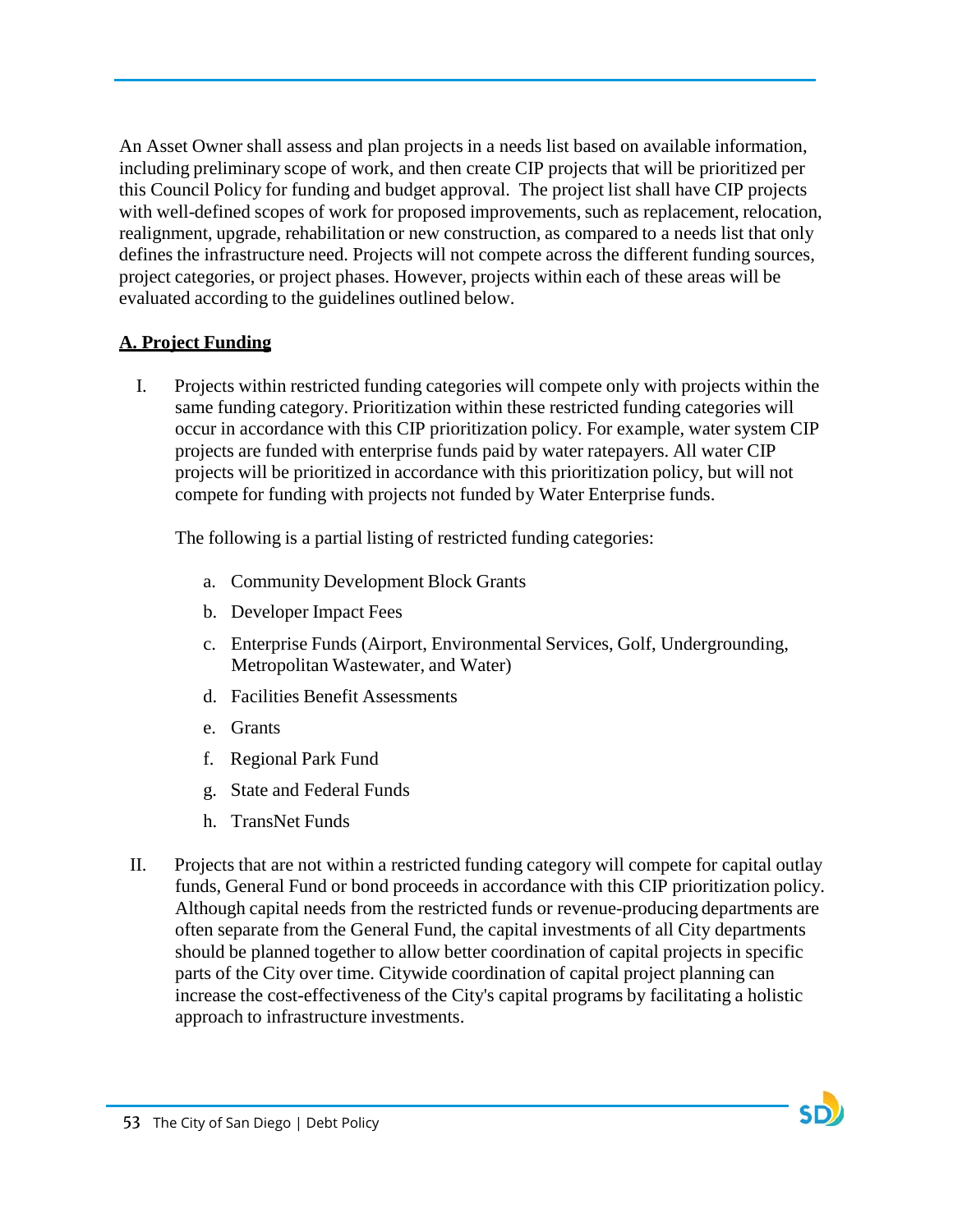## **B. Asset Categories**

To ensure that the comparison is conducted between similar types of projects, the needs and CIP projects shall be separated into categories according to the predominant type of asset and funding sources in the project. Project categories shall include the following asset categories:

- 1. **Enterprise-Funded Assets and Mandated Programs** assets or specific services that are funded directly by fees and charges to users. These include the services provided by Public Utilities, Environmental Services, Airports and Golf Courses. This category also includes assets or services that are required by legal mandate or consent decree.
	- a. Airport Facilities
	- b. Drainage Facilities Storm drain systems and improvements to create best management practices (BMPs, channels, pump stations, storm drain pipes and flood control systems) for treating storm water beyond the limits of roadways and streets
	- c. Golf Course and Facilities
	- d. Undergrounding Projects
	- e. Environmental Facilities **-** Landfills and supporting facilities and structures
	- f. Wastewater Pipelines and Facilities **-** Wastewater pipelines, facilities and structures (interceptors, mains, trunk sewers, treatment plants, pump stations, laboratories, land management and administration buildings)
	- g. Water Pipelines and Facilities **-** Water and reclaimed water pipelines, facilities, structures and land management (distribution mains, transmission mains, treatment plants, pump stations, reservoirs/dams, standpipes, wells and laboratories, land management and administration buildings)
- 2. **Mobility Assets** assets that increase mobility options and the functionality of local roadways, streets, sidewalks and public transport that shall include, but are not limited to:
	- a. Bicycle facilities (all classifications)
	- b. Bridges (pedestrian and vehicular), including replacement, retrofit, and rehabilitation
	- c. Erosion control, slope stabilization, and retaining walls supporting transportation facilities

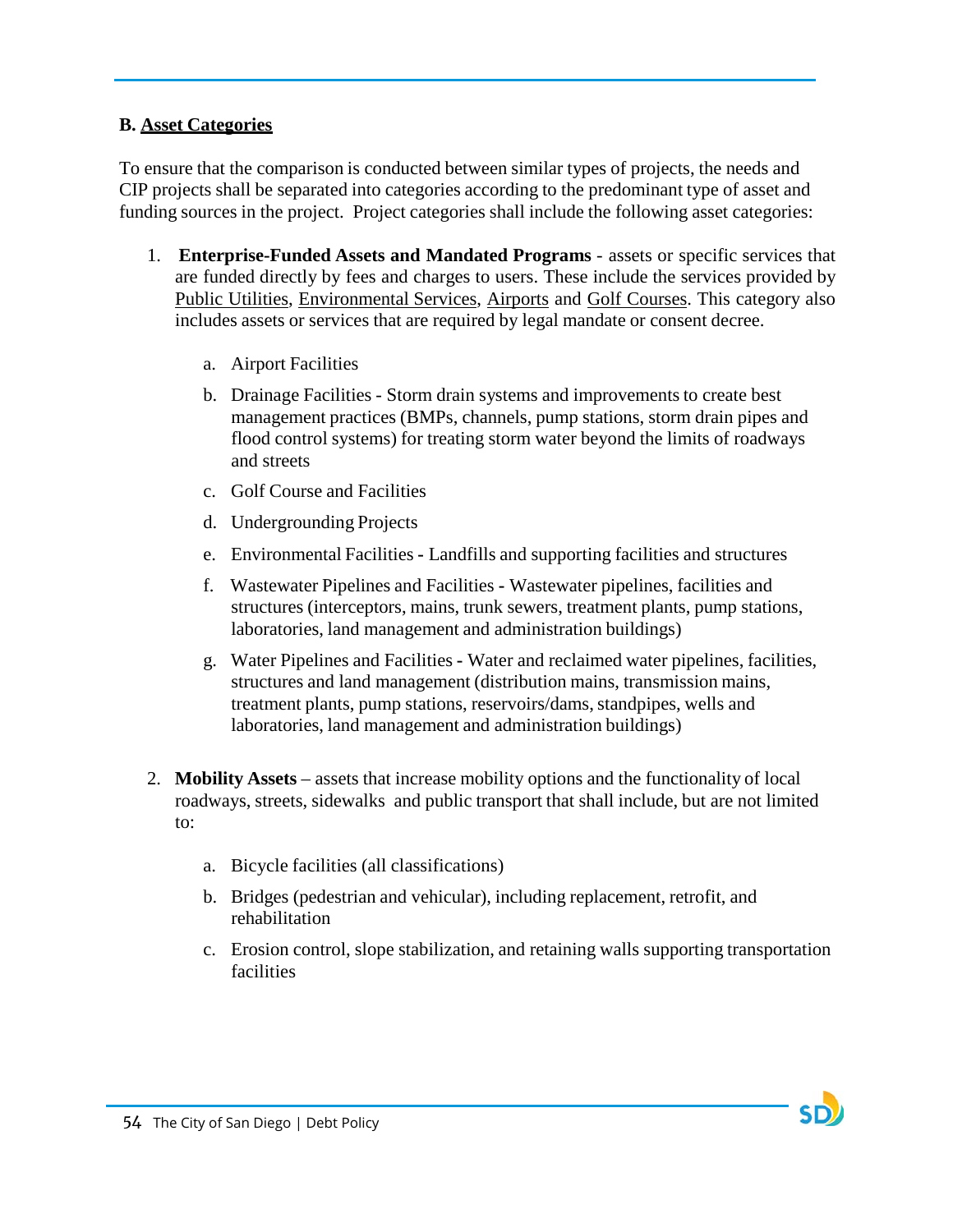- d. Roads, roadway widening, roadway reconfigurations, and street enhancements including medians and streetscape
- e. Guardrails, barrier rails, traffic calming, flashing beacons, speed abatement work and other structural safety enhancements
- f. Traffic signals, traffic calming, traffic signal interconnections,signal coordination work, and other traffic signal upgrades and modifications
- g. Pedestrian facilities including sidewalks, pedestrian accessibility improvements including curb ramps, street lighting including mid-block and intersection safety location
- 3. **Public Safety Assets** assets that protect, preserve and maintain the safety of the community, its environment and property that include:
	- a. Lifeguard stations
	- b. Fire facilities and structures
	- c. Police facilities and structures
- 4. **Neighborhood Assets** assets that improve the quality of life and services in the community both socially and economically. These include but are not limited to community support facilities and structures such as:
	- a. Libraries
	- b. Park and recreation facilities (mini and miscellaneous parks, neighborhood, open space) and structures, pool centers
	- c. Regional sport or event facilities
	- d. Community and civic facilities
	- e. Public arts and cultural facilities
	- f. Community gardens

CIP budgets shall reflect project allocations according to these categories. These project categories shall include resource allocation for all project components, including environmental mitigation, property acquisition, and all other activities necessary to complete the project.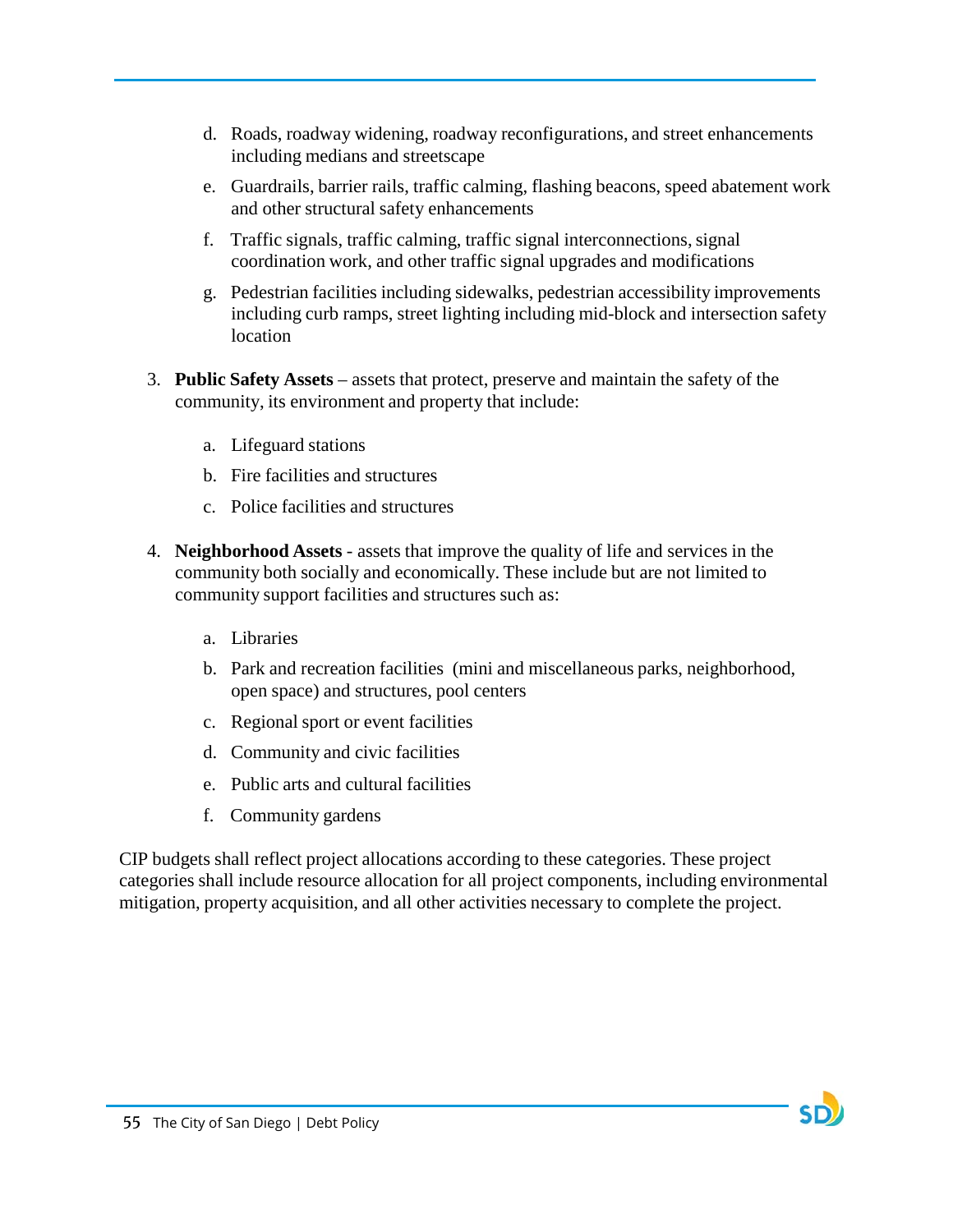# **C. Project Phases**

To ensure that the prioritization is conducted between projects with a similar level of completion, all CIP projects shall be separated into the following standard phases within each project category:

- I. Needs List Assessment (Prior to Inclusion in the CIP Budget): This process is for scoring and prioritizing a need before the project is submitted for inclusion to budget. Asset Owners will group the needs with similar scope, funding sources and functional category, when appropriate, and establish high level project score. This proposed project will undergo a simple methodology of scoring based on available information of the asset, including whether the need contributes to an overall service level goal or other citywide performance metric. Score will be used to determine whether or not to put the project into the next fiscal year CIP Budget.
- II. After CIP Budget: This process shall be used by CIPRAC for scoring and prioritizing a project that has been approved for inclusion into the CIP budget. This process constitutes a detailed and complex scoring methodology of a project in the following phases of project development after further research of the existing condition of the asset or the lack of an asset and constraints in implementing the project:
	- 1. Planning and pre-design includes assessment of the project based on existing condition of asset or absence of asset, and available information and development of a feasibility study and preliminary scope, schedule and budget.
	- 2. Design includes development of the construction plans, specifications, environmental document, contract documents, and detailed cost estimate for the CIP project.
	- 3. Construction includes site preparation, utilities placement, equipment installation, construction, environmental mitigation and project closeout.

# **D. Prioritization Factors**

Based on the prioritization factors listed below, Asset Owners shall prioritize capital needs and projects for available budgetary resources. Before utilizing these prioritization factors, each Asset Owner shall incorporate the following considerations as the sole basis for scoring projects.

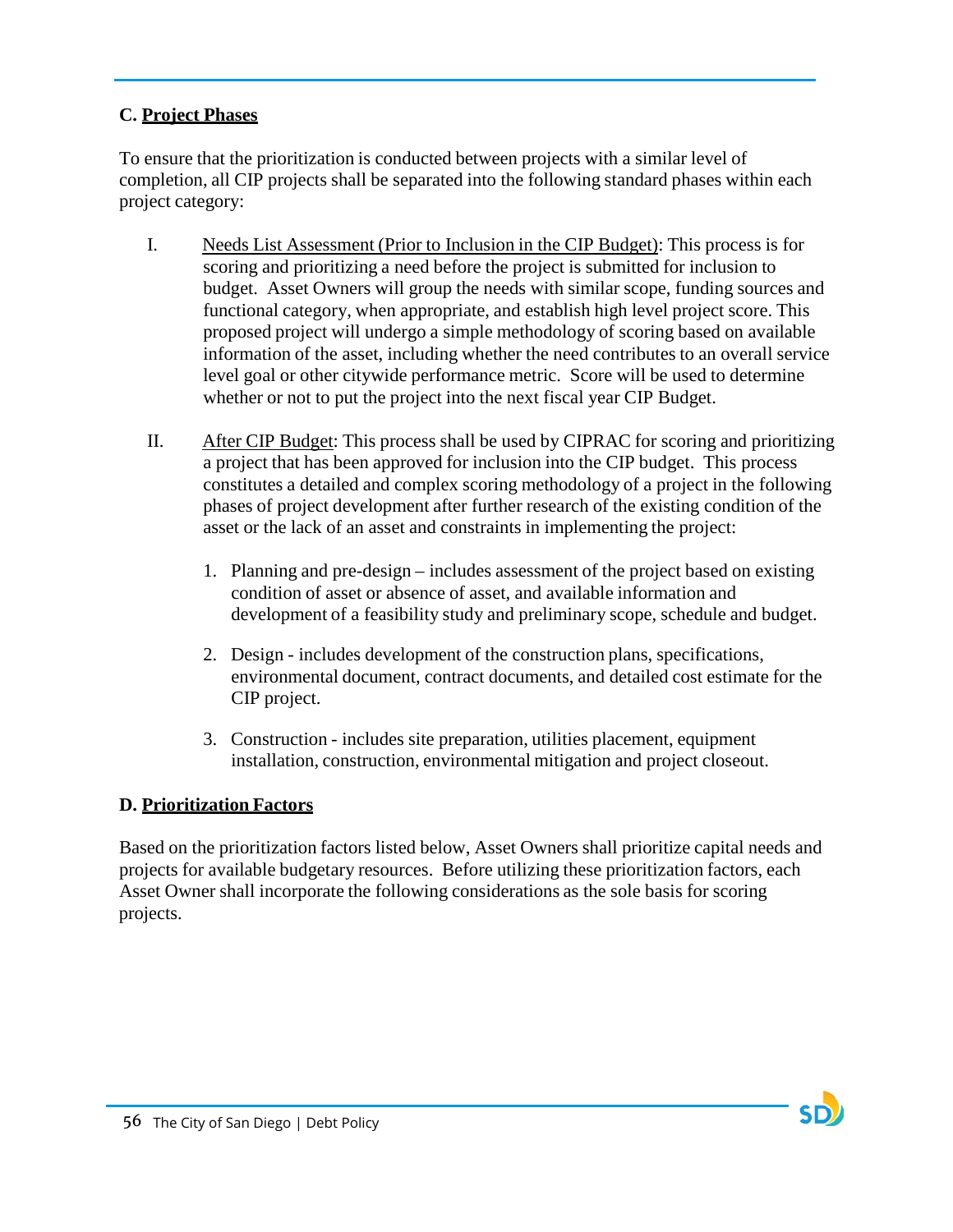- a. Asset Owners via CIPRAC shall identify the minimum level of service expected from the proposed projects and use said service level as a baseline for scoring.
- b. Identify operational and maintenance goals that are realistic and sustainable.
- c. Maintain a basic facility assessment program (asset management program) that will be used to identify facilities needing improvements.
- d. Maintain a basic infrastructure and facility program that will be used to identify city and neighborhood asset deficits as identified in the General Plan, community plans and master plans.
- e. Create a multi-year (ideally five-year) Capital Improvement Planning Program that will be maintained and assessed annually.
- f. Create and maintain a database of needs and CIP projects list with priority scoring system consistent among all other Asset Owners.
- g. Designate a single staff to score the needs, monitor the status of each need and maintain/manage the needs list (listed geographically and based on priority scores) for stakeholder review and input.

## **The following are the prioritization factors**:

## **1. Risk to Health, Safety and Environment and Regulatory or Mandated Requirements**:

- a. Project avoids or minimizes the risk to health, safety and environment associated with the infrastructure based on condition assessment of the asset, or the lack of an asset, that may include the age, size, material, capacity, and history of failure of the infrastructure.
- b. Urgency of the project to reduce the potential hazards to the public, property and environment.
- c. Project is required by legal mandate or consent decree (project specific or programmatic, e.g. Department of Health and Environmental Protection Agency's mandates).
- d. Project is required by other regulatory requirements (project specific or programmatic, e.g. General Permit Compliance).
- e. Project is required to comply with court orders and settlements or avoids plausible legal claims (project specific or programmatic).
- f. Project complies with General Plan, Community Plan, Regional Transportation Plan, and/or approved City-wide master plan.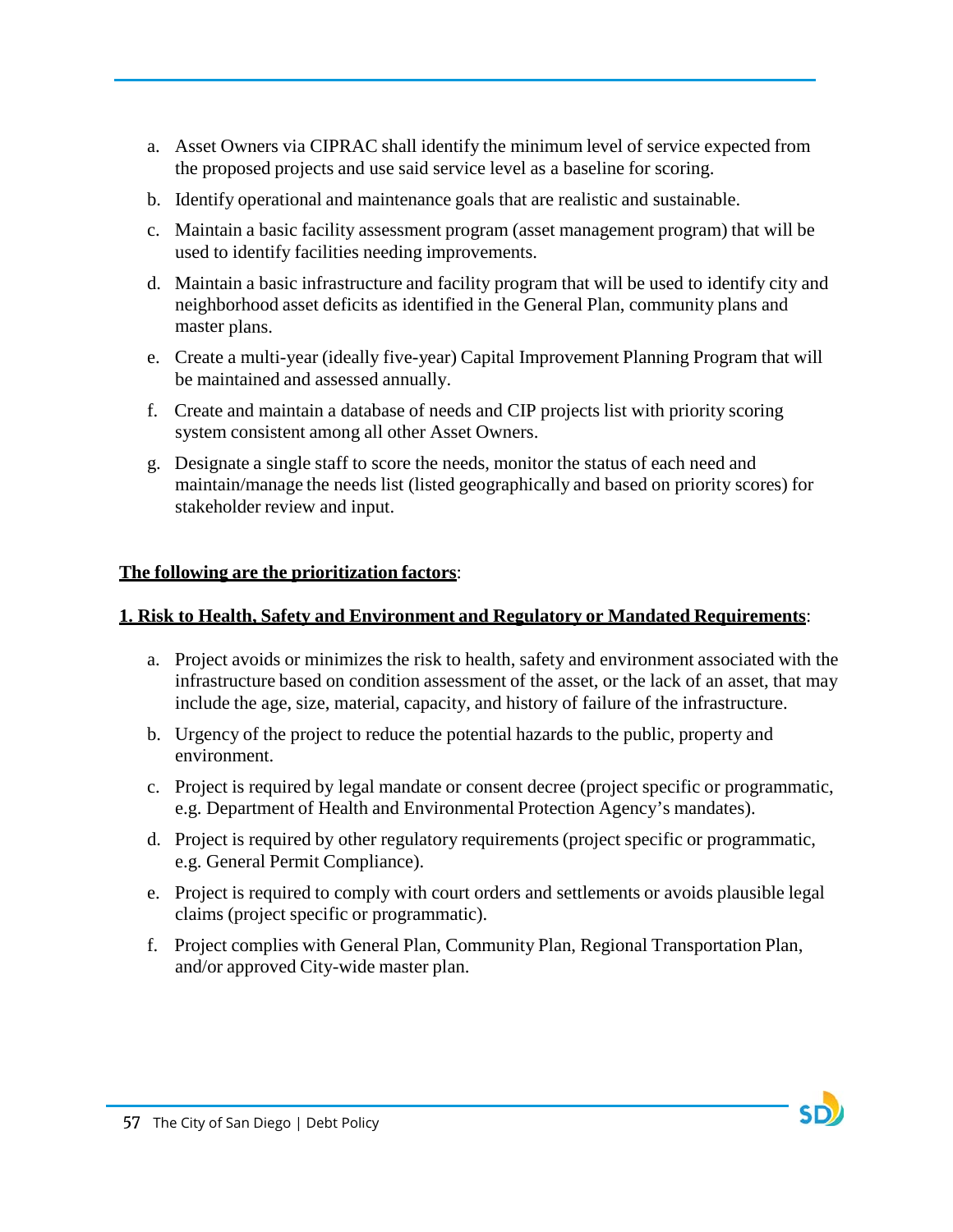g. For Public Safety, this factor will also evaluate the potential in reducing the risks to the staff's health and safety minimizing the failure or maintenance of the existing deficient infrastructure.

For example, scoring projects higher that result in:

- i. Reduction in accidents, main breaks, sewer spills and flooding problems.
- ii. Improved structural integrity and reliability of infrastructure.
- iii. Mitigation of health and environmental hazards.
- iv. Fewer or less severe mobility related accidents.
- v. Reducing emergency response times to minimum operational standards.
- vi. Addressing consent decrees, court orders, settlements and/or other legal mandates.
- vii. Compliance with the community plan.

# **2. Asset Condition, Annual Recurring Costs and Asset Longevity:**

- a. Existing conditions and capacity to meet the basic level of service is deficient.
- b. Avoids potential failure due to substandard conditions.
- c. The project improves the overall reliability of the capital asset and infrastructure system.
- d. There are major implications of delaying the project such as significant future costs, or negative community impacts.
- e. The extent to which the project reduces City operations and maintenance expenditures.
- f. The project increases the longevity of the capital asset or extends the useful life of the asset in the long term.

For example, scoring projects higher that result in:

- i. Reducing frequency and cost of repairs and bring the facility to current standards.
- ii. Reducing both maintenance requirements and energy consumption or the need for periodic cleaning.



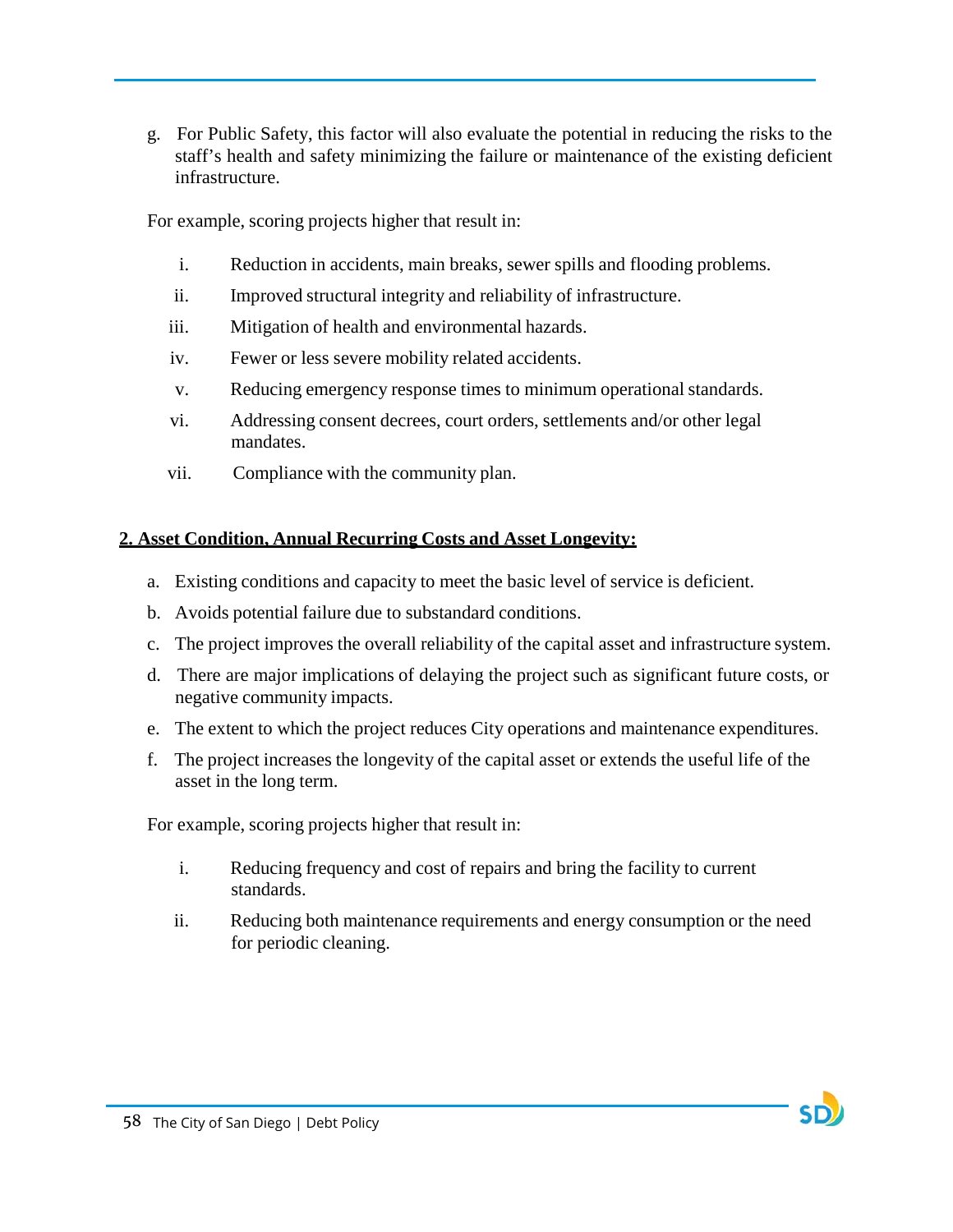## **3. Community Investment and Economic Prosperity:**

- a. The project contributes toward economic development and revitalization efforts.
- b. The project reduces or avoids impacts to the community when infrastructure fails.
- c. The project will benefit under-served communities including those with low income households, low community engagement and low mobility or access to transportation systems based on San Diego Association of Governments (SANDAG) census tract.
- d. The project implements the Economic Prosperity Element of the General Plan and/or other community plans.
- e. The project is located in a census tract that is deemed eligible for Community Development Block Grant (CDBG) funds.
- f. The project is located within half  $(1/2)$  mile of an existing affordable housing development.
- g. The project benefits communities that have the highest population served per acre.

For example, scoring projects higher that:

- i. Implement the City of Villages strategy.
- ii. Implement a corridor plan.
- iii. Implement an economic strategy to attract new employment centers or revitalize existing ones in neighborhoods where unemployment is above the city median.
- iv. Are located in CDBG eligible neighborhoods.
- v. Construct or renovate a library or other facility that would allow a low-income community to have more access to literacy services and other community services.

# **4. Level and Quality of Service:**

- a. The project improves existing conditions and capacity to meet the minimum level and quality of services that is deficient. Avoids potential failure due to substandard conditions.
- b. The project addresses an infrastructure or facility deficit identified in a community plan.
- c. The project addresses the need to install new facilities or improve existing facilities to provide access to City services that promotes growth and employment opportunities in under-served communities consistent with the City's Living Wage Ordinance.

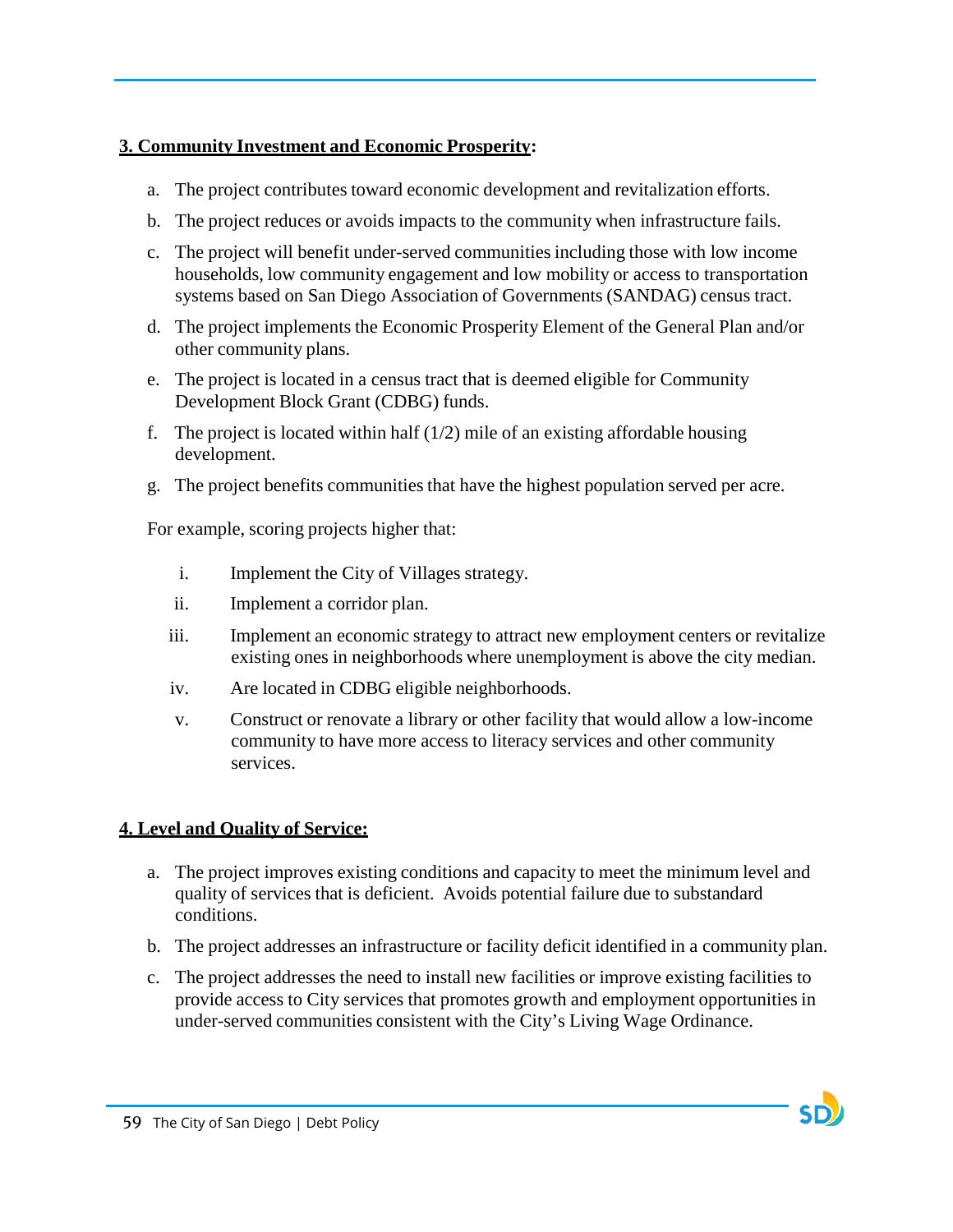For example, scoring projects higher that:

i. Brings a facility for the first time to a neighborhood as opposed to improving/expanding an undersized but existing functional facility.

## **5. Sustainability and Conservation:**

- a. The project improves the health of the community and natural environment through sustainable designs with improved regional air quality and reduced greenhouse gas emission that contributes to climate change.
- b. The project facilitates multiple transportation options (including walk-ability, bicycles, and public transportation) and reduces the need for auto-dependency.
- c. Where appropriate, the project promotes infill development, open space and land form preservation, habitat protection and biological diversity, and enhanced urban runoff management.
- d. The project incorporates design that meets or exceeds recognized federal and state standards in the field of energy efficiency, such as State of California Title 24 Energy Efficiency Standards, LEED building standards, etc.
- e. The project results in greener neighborhoods and reduces or avoids the potential public exposure to pollutants, contamination and other hazards to public health and environment.

For example, scoring projects higher that:

- i. Utilize renewable or green energy project materials and resources efficiently.
- ii. Promote community walk-ability and use of bicycles or public transit.
- iii. Promote community use of locally-sourced and environmentally friendly products and services.
- iv. Include planting of appropriate trees in street medians or adding park and open space.

## **6. Funding Availability:**

- a. The greater a project leverages City funds against external funds (grant funds or cost sharing from outside entities) the greater priority said project shall receive.
- b. The project's rank is increased based on assessment of the amount of funding needed to complete the current project phase and the entire project.

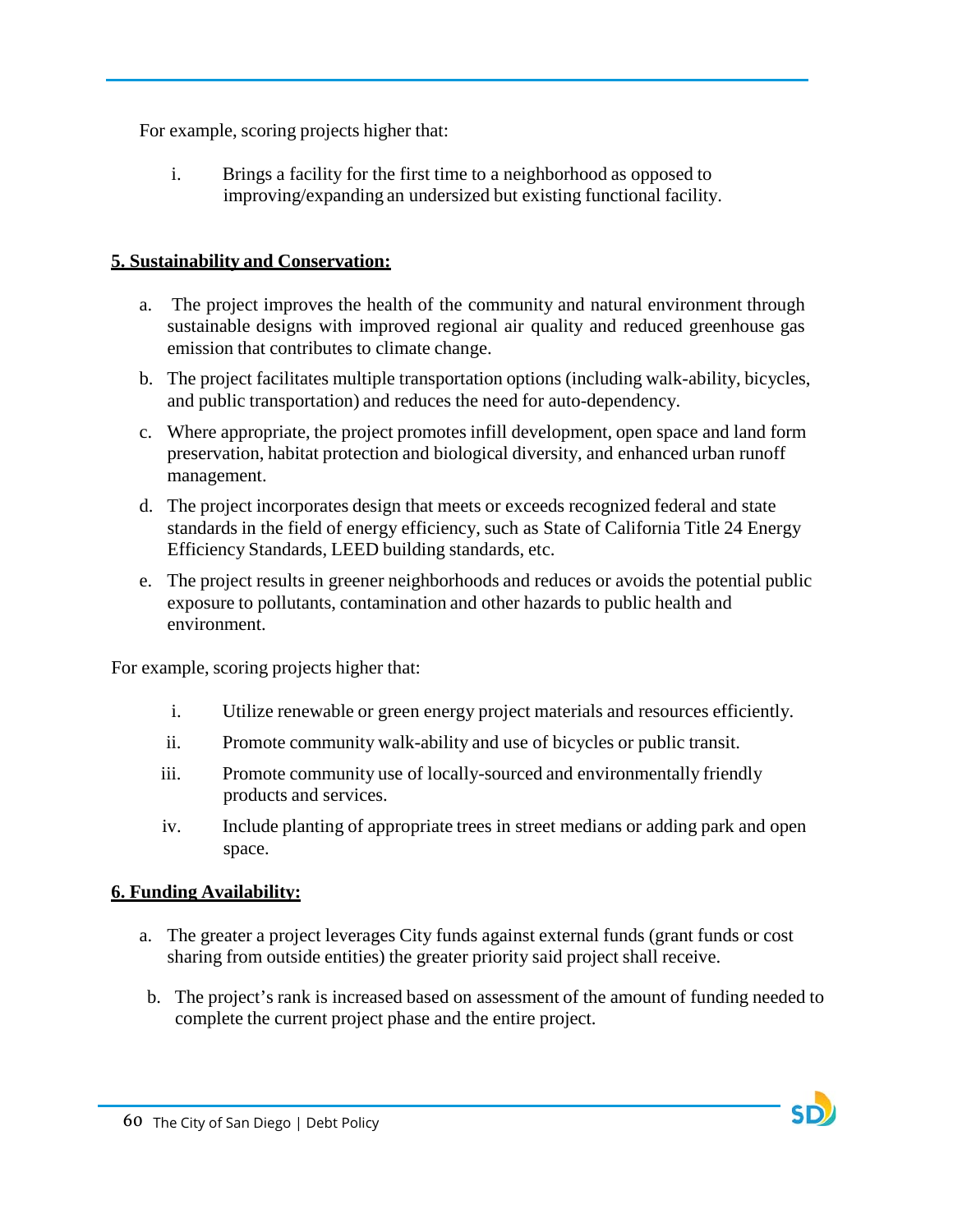For example, scoring projects higher that bring grant funds from an outside agency into the City and scoring projects lower that rely only on City funds.

# **7. Project Readiness**:

- a. The project is ready to enter the phase corresponding to the funding proposed. For example, a design-build project with a completed environmental document will score higher than a design-build project without a complete environmental document.
- b. The project shall be scored based upon the delivery method. Project that can be delivered most expeditiously shall be preferred.
- c. Assessment of non-engineering issues involved in completing the project. (e.g., significant environmental issues, project complexity, and level of public support). For example, projects with complex environmental issues or known significant legal challenges shall be scored lower than projects without said complications.

# **8. Multiple Category Benefit and Bundling Opportunities**:

- a. The project fulfills the prioritization factors described above across multiple scoring categories.
- b. The project reduces construction costs by potentially bundling with adjacent projects. c.

The project provides for partnering or bundling opportunities with other local, state, or federal agencies (e.g. leverages shared resources).

For example, scoring a project higher for:

- i. A roadway project that also provides for the replacement of a deteriorated storm drain.
- ii. A streetscape project that also provides street lighting at critical intersections.
- iii. A bikeway project that provides slope stabilization at an area of known erosion problems.

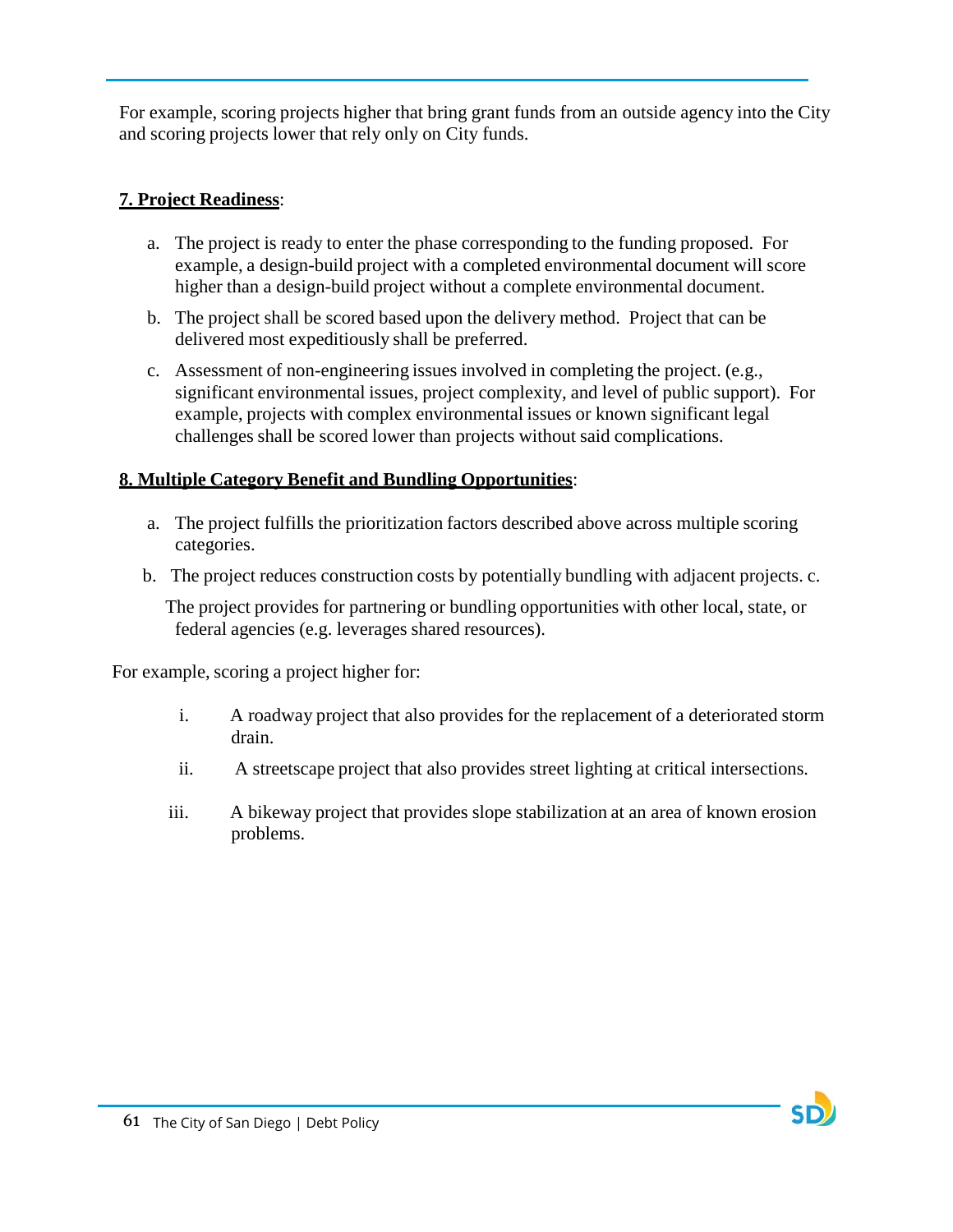# **E. Scoring Weights**

The following are the corresponding scoring weights in percentage for each factor per asset category:

| Factors                              | Enterprise-Funded          | Mobility | Public | Neighborhood |
|--------------------------------------|----------------------------|----------|--------|--------------|
|                                      | <b>Assets and Mandated</b> | Assets   | Safety | Assets       |
|                                      | Programs                   |          | Assets |              |
|                                      |                            |          |        |              |
| 1. Risk to Health, Safety and        | 25                         | 20       | 15     | 10           |
| <b>Environment and Regulatory or</b> |                            |          |        |              |
| <b>Mandated Requirements</b>         |                            |          |        |              |
| 2. Asset Condition, Annual           | 20                         | 20       | 20     | 15           |
| Recurring Costs and Asset            |                            |          |        |              |
| Longevity                            |                            |          |        |              |
|                                      | 20                         | 20       | 10     | 25           |
| 3. Community Investment and          |                            |          |        |              |
| <b>Economic Prosperity</b>           |                            |          |        |              |
| 4. Level and Quality of Service      | 10                         | 20       | 30     | 20           |
| 5. Sustainability and                | 10                         | 5        | 5      | 10           |
| Conservation                         |                            |          |        |              |
|                                      |                            |          |        |              |
| 6. Funding Availability              | $\overline{5}$             | 5        | 10     | 5            |
| 7. Project Readiness                 | 5                          | 5        | 5      | 5            |
|                                      |                            |          |        |              |
| 8. Multiple Category Benefit and     | 5                          | 5        | 5      | 10           |
| <b>Bundling Opportunities</b>        |                            |          |        |              |
| Total                                | 100                        | 100      | 100    | 100          |
|                                      |                            |          |        |              |

For consistent and accurate application of the prioritization factors each asset department shall develop asset-specific sub-criteria for each factor. These criteria shall be applied to their own projects at both the Needs List Phase and the Funding Phase.

**SD**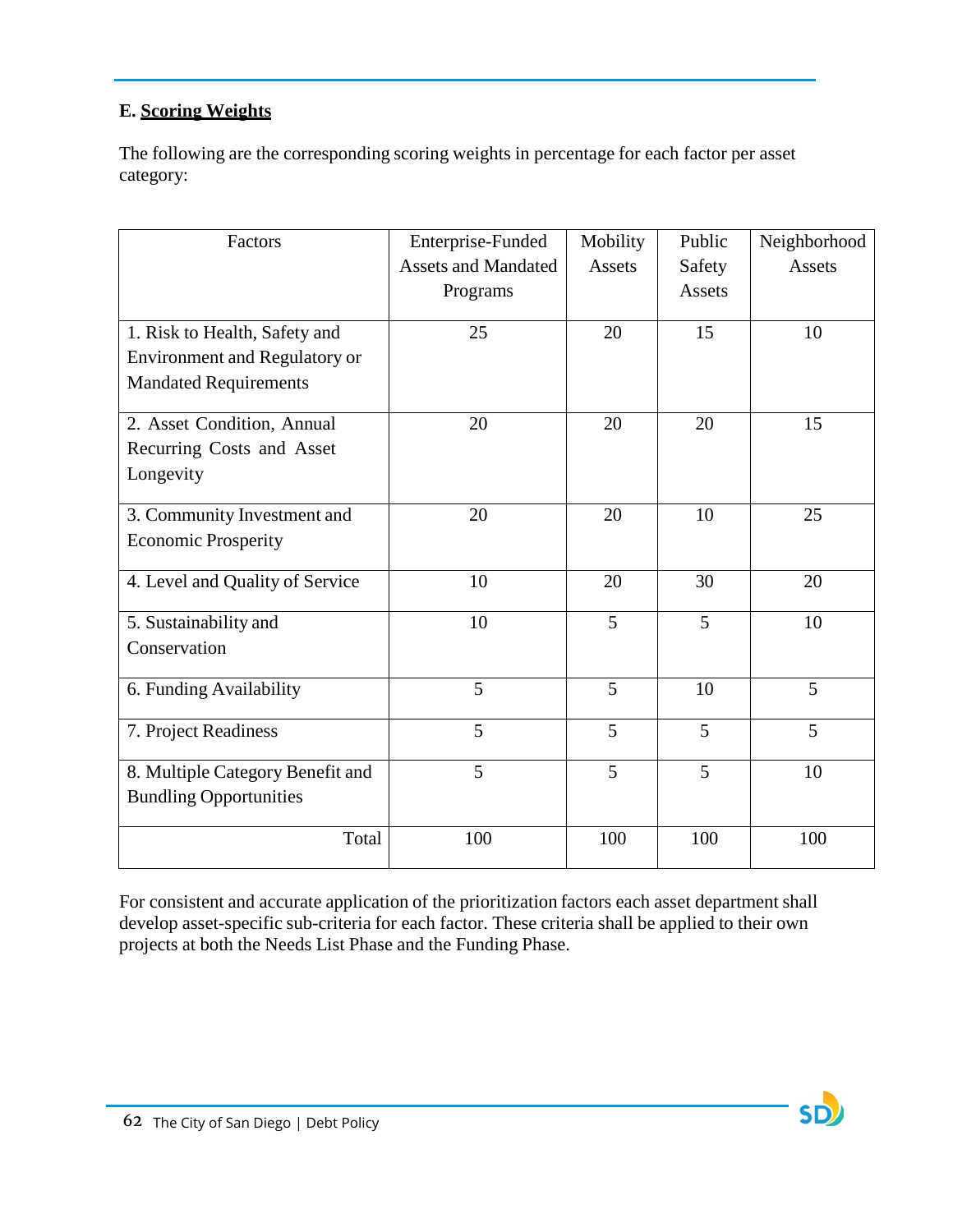## **F. Implementation Process**

The following process discusses the steps in prioritizing projects from a need through project implementation.

- 1. Stakeholder, including but not limited to: the public, Community Planning Group, elected officials, Asset Owners, and other stakeholders submits a need to the Asset-Owning Department (AO).
- 2. The AO reviews the needs and groups them with similar scope, funding sources and functional category, when appropriate. The AO prepares a preliminary scope, cost estimate and schedule, and establishes high level priority score.
- 3. The AO submits the project with the priority score to Capital Improvements Program Review and Advisory Committee (CIPRAC) for review and recommendation for Mayoral approval.
	- a. If the Mayor approves CIPRAC's recommendation the project is submitted as part of the Mayor's proposed CIP Budget.
	- b. If the Mayor rejects the recommendation the project goes back to the AO as a need for reconsideration for next budget cycle.
- 4. Once the project is in the Mayor's proposed CIP Budget:
	- a. If CIP project is approved during the budget process the AO submits the project to Public Works (PW) for further assessment of the scope, cost and schedule.
	- b. If CIP project is rejected during the budget process, the project goes back to the AO as a need for reconsideration for next budget cycle.
- 5. PW updates the priority score for the CIP project with complex and more detailed scoring using the policy's prioritization factors and weights. The detailed scoring is based on detailed research and available information that may require changes to the project scope, schedule, costs and prioritization score.
	- a. If a project with the final scope, cost, schedule and prioritization score is fully funded, PW starts design and implements the project through construction.
	- b. If project requires additional funding, the project is returned to AO for additional funding and to CIPRAC for review and approval.

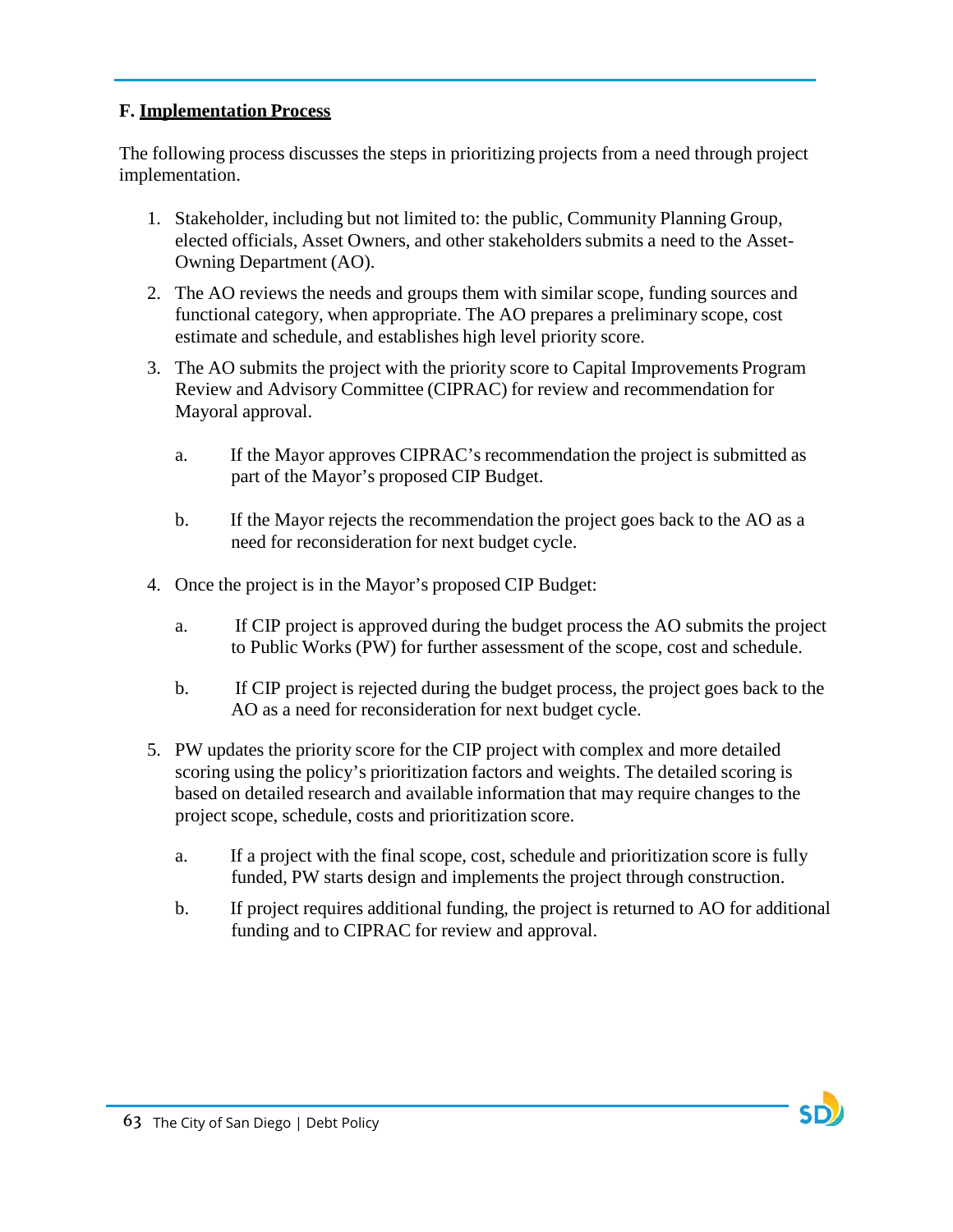## Conditions:

- 1. Emergency projects will automatically have 100% priority score.
- 2. The resultant ranking list for each category and phase of needs and CIP projects shall be reported by the Mayor to the Council as part of the annual CIP budget, with recommendations for funding.
- 3. Upon approval of the CIP budget by the Council, the Mayor shall pursue the completion of each project phase according to the priority ranking resulting from this prioritization process up to the total amounts authorized by Council for each project category. The Mayor shall also utilize the resultant priority ranking for the pursuit of all outside grant funding opportunities.
- 4. The Mayor will update the priority score as the conditions of each project change or other new information becomes available. For instance, if grant funding becomes available for a lower ranked project, the priority score would be reevaluated with this new information. When changes occur that would alter a project's priority ranking, the priority list will be revised. The City Council will receive an informational brief of changes to the priority list at mid-year, and the annual update of the list will be part of the budget process. Similarly, resources shall not be withdrawn from a project prior to the completion of its current phase, unless reallocation is authorized by the annual appropriation ordinance or approved by Council.

Review of this policy by the appropriate Council committee shall be performed one year after implementation of this policy and bi-annually thereafter to identify additional enhancements.

Implementation of this Council Policy is not intended to release or alter the City's current or future obligations to complete specific CIP projects by specified deadlines, as may be imposed by court order, or order of any federal, state or local regulatory agency.

HISTORY: Adopted by Resolution R-302291 - 01/16/2007 Amended by Resolution R-303741 - 05/30/2008 Amended by Resolution R-308535 - 11/13/2013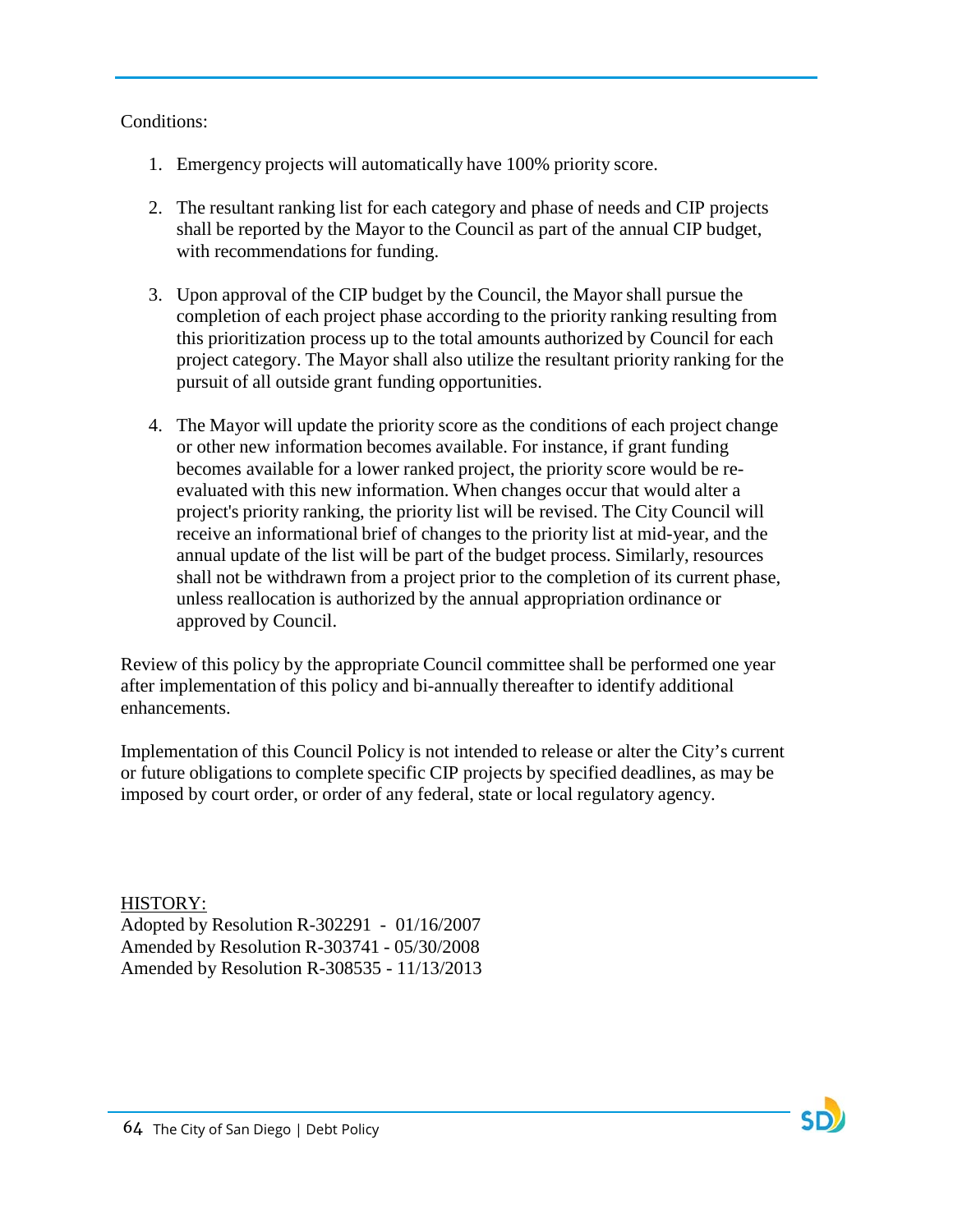# *APPENDIX C – BASIC LEGAL DOCUMENTS*

The following basic legal documents are found in most public finance transactions.

## *C1 Authorizing Resolution*

### Purpose:

The resolution authorizes issuance and sale of bonds, authorized execution and delivery of documents, and directs staff to take other actions necessary to complete financing.

| Substitutes:       | Authorizing Ordinance.            |
|--------------------|-----------------------------------|
| Principal Drafter: | Bond Counsel or Issuer's Counsel. |
| Parties:           | lssuer.                           |

Critical Provisions for Issuer Review:

Parameters for delegation of authority to sell bonds; maximum par amount and term of bonds; conformance to issuer's standard form of resolution.

### *C2 Bond/Note Purchase Agreement/Broker-Dealer Agreement*

### Purpose:

Provides for the sale of the bonds to the broker-dealer/underwriter; specifies discount, interest rates and terms for payment of purchase price; contains representations and warranties of the issuer; contains conditions precedent to underwriter's obligation to purchase the bonds at closing; specifies documents to be delivered at closing; specifies who will pay expenses.

| <u>Substitutes:</u>                    | Official Notice of Sale and Bid Form (competitive sales); Placement<br>Agreement (private placements). |  |
|----------------------------------------|--------------------------------------------------------------------------------------------------------|--|
| Principal Drafter:                     | Broker-Dealer/Underwriter's Counsel or Disclosure Counsel.                                             |  |
| Parties:                               | Broker-Dealer/Underwriter, Issuer, and Conduit Borrower.                                               |  |
| Critical Provisions for Issuer Review: |                                                                                                        |  |

All points listed under "Purpose" section.

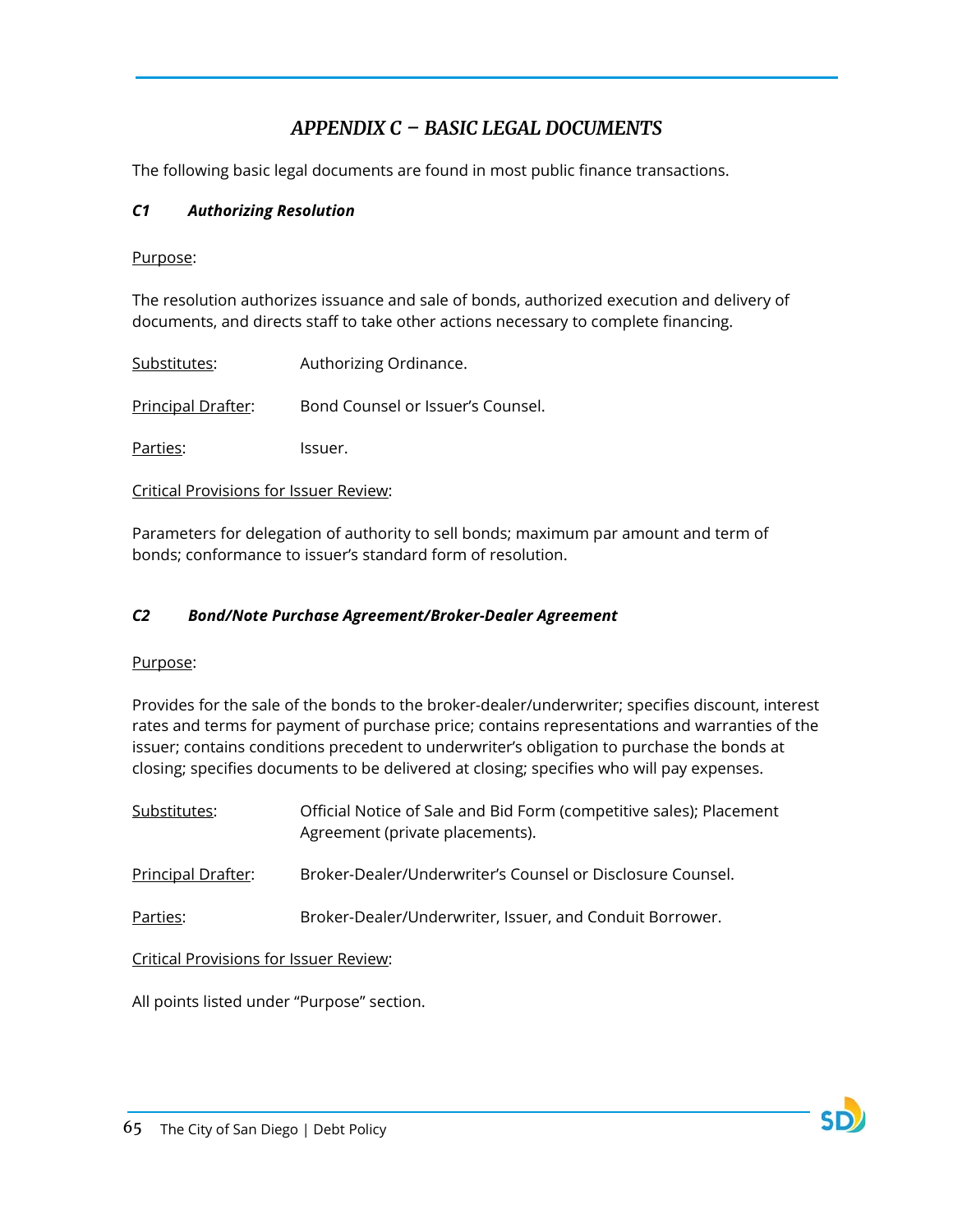### *C3 Closing Documents*

### Purpose:

Contains the certificates, receipts, written directions and requests, requisitions and similar documents, which are delivered at the closing of the issuance. These documents generally accomplish the following:

- A. Document the factual representations required by the purchase contract and accuracy and completeness of expertise portions of the disclosure;
- B. Document compliance with the requirements of law and contract for the issuance of the bonds;
- C. Document the flow of funds at closing; and
- D. Instruct parties to take certain actions upon closing; i.e., deposit funds in accounts, record documents, file reports, release security, etc.

Substitutes: None.

Principal Drafter: Bond Counsel.

Parties: All parties to transaction.

### Critical Provisions for Issuer Review:

Accuracy of all amounts for receipt and deposit of funds, accuracy of representations, warranties, and certifications. All requisitions should be reviewed to determine correctness of payments, deposits and transfers.

### *C4 Continuing Disclosure Agreement*

### Purpose:

The Continuing Disclosure Agreement contains the undertakings of the issuer to provide ongoing disclosure in the form of annual reports and event notices pursuant to SEC Rule 15c2- 12 and its subsequent amendments. The undertakings must remain in place for the life of the issuance, with certain exceptions for pool bonds.

Substitutes: Continuing Disclosure Certificate.

Principal Drafter: Broker Dealer/ Underwriter's Counsel, Disclosure Counsel, or Bond Counsel.

Parties: Issuer, Obligated Persons; Trustee.

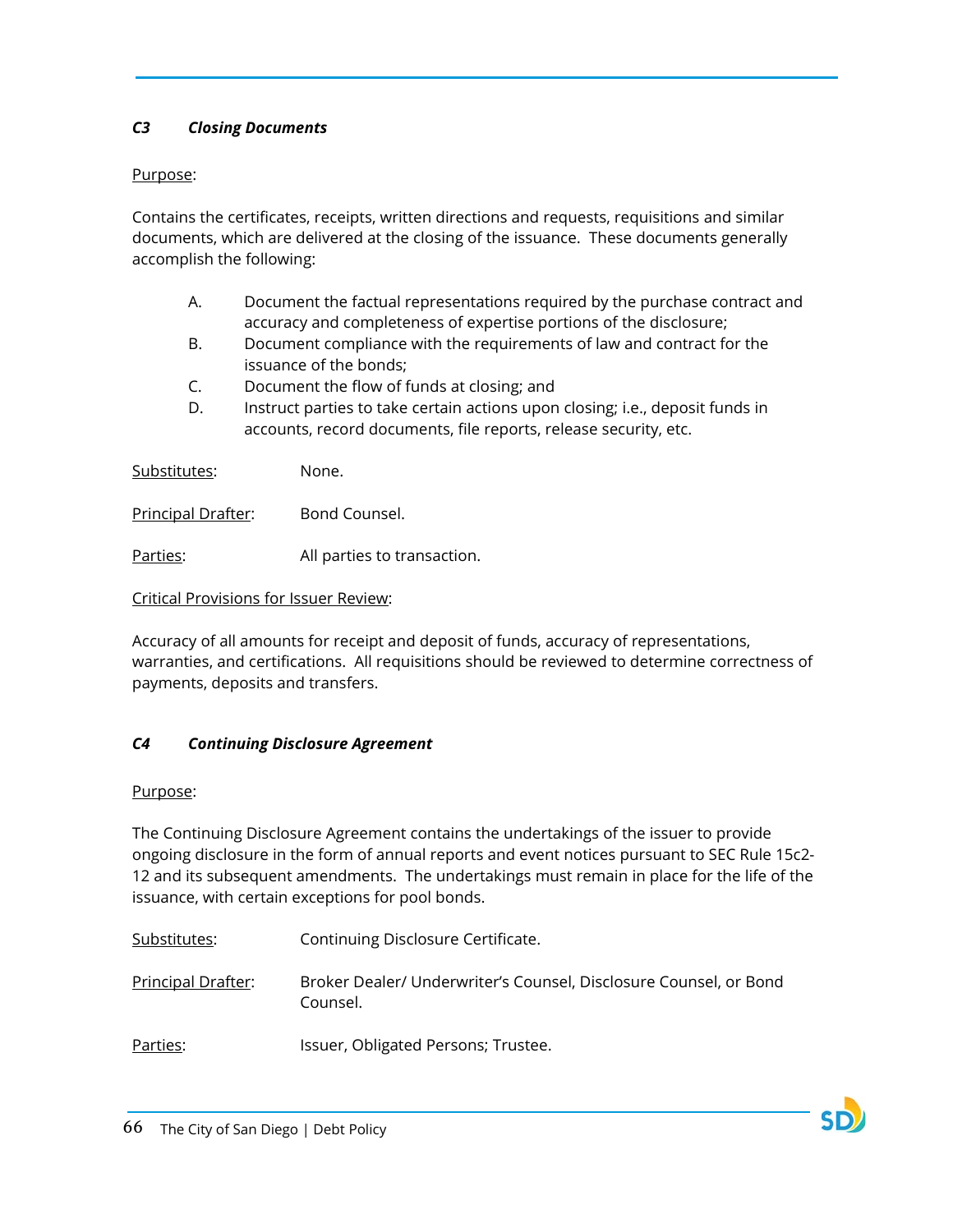### Critical Provisions for Issuer Review:

Contents of annual reports; deadline for filing annual reports; listed event notices; amendment provisions.

### *C5 Indenture*

Purpose:

The indenture is the basic security document of a bond transaction. It provides the terms of the bonds, including payment dates, maturities, redemption provision, registration, transfer and exchange, etc. The indenture creates the legal structure for the security for the bonds, including:

- · Creation and granting of the Trust Estate
- Pledge of revenues and other collateral
- **Covenants**
- Default and remedy provisions
- · Flow of funds
- · Parity debt provisions for issuance of additional bonds in the future
- · Trustee-related provisions

Substitutes: Trust Agreement; Fiscal Agent Agreement; Bond Resolution or Bond Ordinance.

Principal Drafter: Bond Counsel.

Parties: Issuer, Trustee.

Critical Provisions for Issuer Review:

Definitions of permitted investments and revenues; scope of trust estate and pledged collateral; payment and redemption terms of bonds; additional bonds test; flow of funds with special consideration to retaining the flexibility needed to use funds not otherwise needed for debt service; reserve fund provisions; covenants; default and remedy provisions; defeasance provisions.

### *C6 Loan Agreement*

### Purpose:

The loan agreement is the document under which proceeds are lent or otherwise provided for a project, vehicles, or equipment being financed and the user of the proceeds agrees to pay

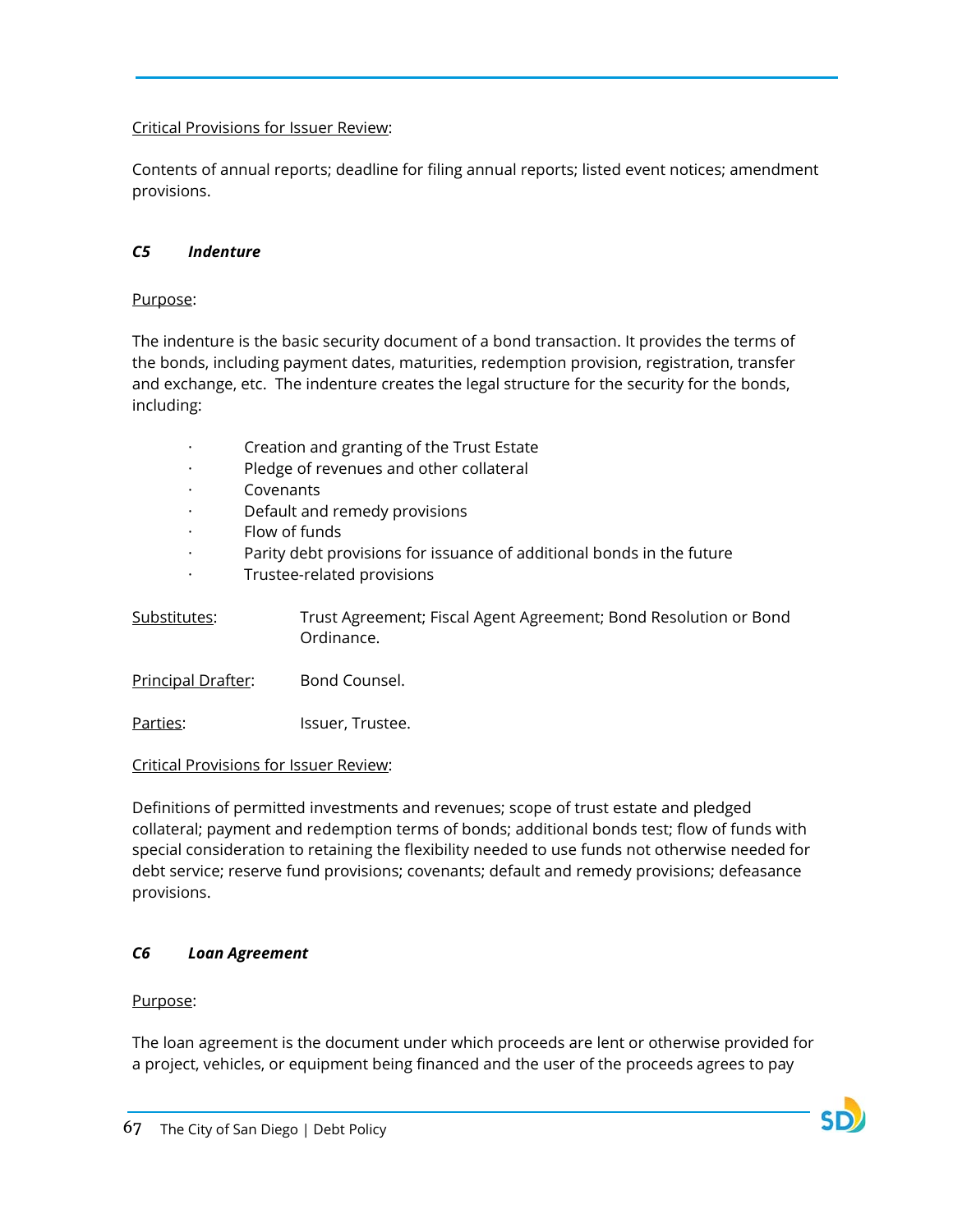the principal amount, plus interest. It provides for payment of loan, installment sale or lease payments sufficient in time and amount to pay debt service on the bonds, loan, or lease.

| Substitutes: | Installment Sale Agreements; Facilities or Project Lease; Master Lease |
|--------------|------------------------------------------------------------------------|
|              | Agreement                                                              |

Principal Drafter: Bond Counsel.

Parties: Conduit Borrower/Obligator, Issuer.

#### Critical Provisions for Issuer Review:

Representations and warranties; covenants; prepayment provisions; pledge provisions; title provisions; abatement provisions; insurance provisions.

### *C7 Official Statement*

#### Purpose:

The Official Statement is the document, which provides disclosures to investors and potential investors. Most financings are required to have Official Statements under SEC Rule 15c2-12. This document provides disclosure to prospective investors regarding term of bonds, security, risk factors, and financial and operating information concerning issuer and background information.

- Substitutes: Offering Memorandum; Limited Offering Memorandum, Offering Circular.
- Principal Drafter: Issuer, Disclosure Counsel.

Parties: Issuer.

### Critical Provisions for Issuer Review:

Security and sources of payment for the bonds; risk factors; financial and operating data regarding the entity responsible for payment; litigation; and general information about the issuer.

### *C8 Reimbursement Agreement*

Purpose:

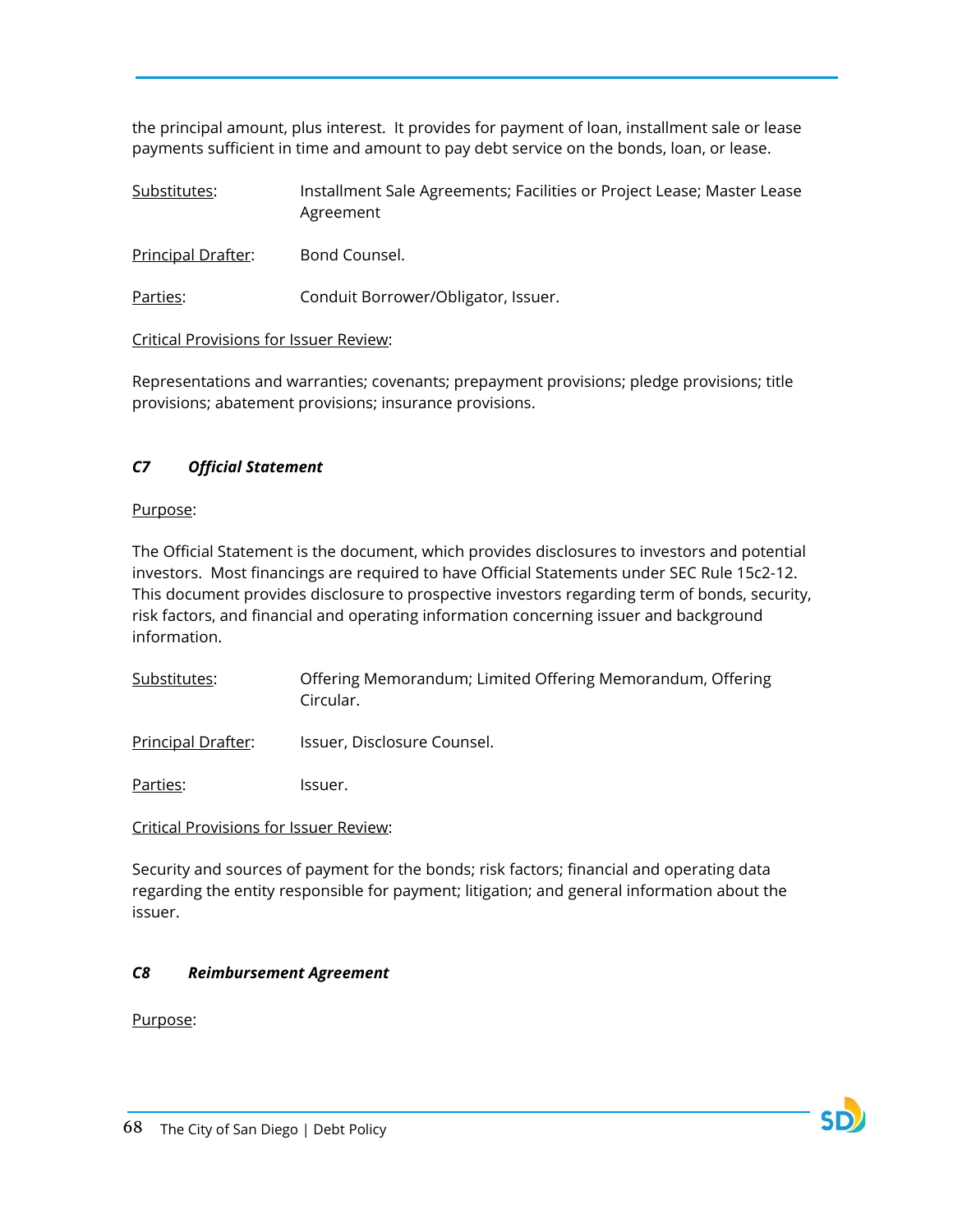The Reimbursement Agreement appears in transactions involving a letter of credit or surety policy guaranteeing payment on the bond, commercial paper notes, or draws against the reserve fund, respectively. It contains the obligation to repay the letter of credit bank amounts drawn on the credit facility. Term and conditions vary depending upon the type of transaction involved.

The Reimbursement Agreement provides for costs incurred prior to the bonds or commercial paper being issued to be reimbursed from such proceeds up to the date that is specified therein.

| Substitutes:       | Financial Guarantee Agreement.             |
|--------------------|--------------------------------------------|
| Principal Drafter: | Bank Counsel, Surety Provider Counsel.     |
| Parties:           | Issuer, Bank, and Trustee (in some cases). |

#### Critical Provisions for Issuer Review:

Representations and warranties; fees payable to bank; ability of bank to "participate" the credit facility to other banks; affirmative covenants; negative covenants; renewals and extensions of the credit facility; default and remedy provisions; collateral provisions; choice of law provisions.

#### *C9 Tax Certificate*

#### Purpose:

The Tax Certificate contains certifications required to be made by the issuer, and in case of a conduit issue, the borrower, in order to satisfy the requirements of the Internal Revenue Code and the regulations issued thereunder for the bonds to be tax-exempt. It also describes the rules applicable to the investment of bond proceeds under federal tax law.

Substitutes: Tax Agreement; Arbitrage or Non-Arbitrage Certificate.

Principal Drafter: Bond Counsel.

Parties: Issuer, Borrower.

Critical Provisions for Issuer Review:

Spend down requirements, yield restrictions, arbitrage filing dates.

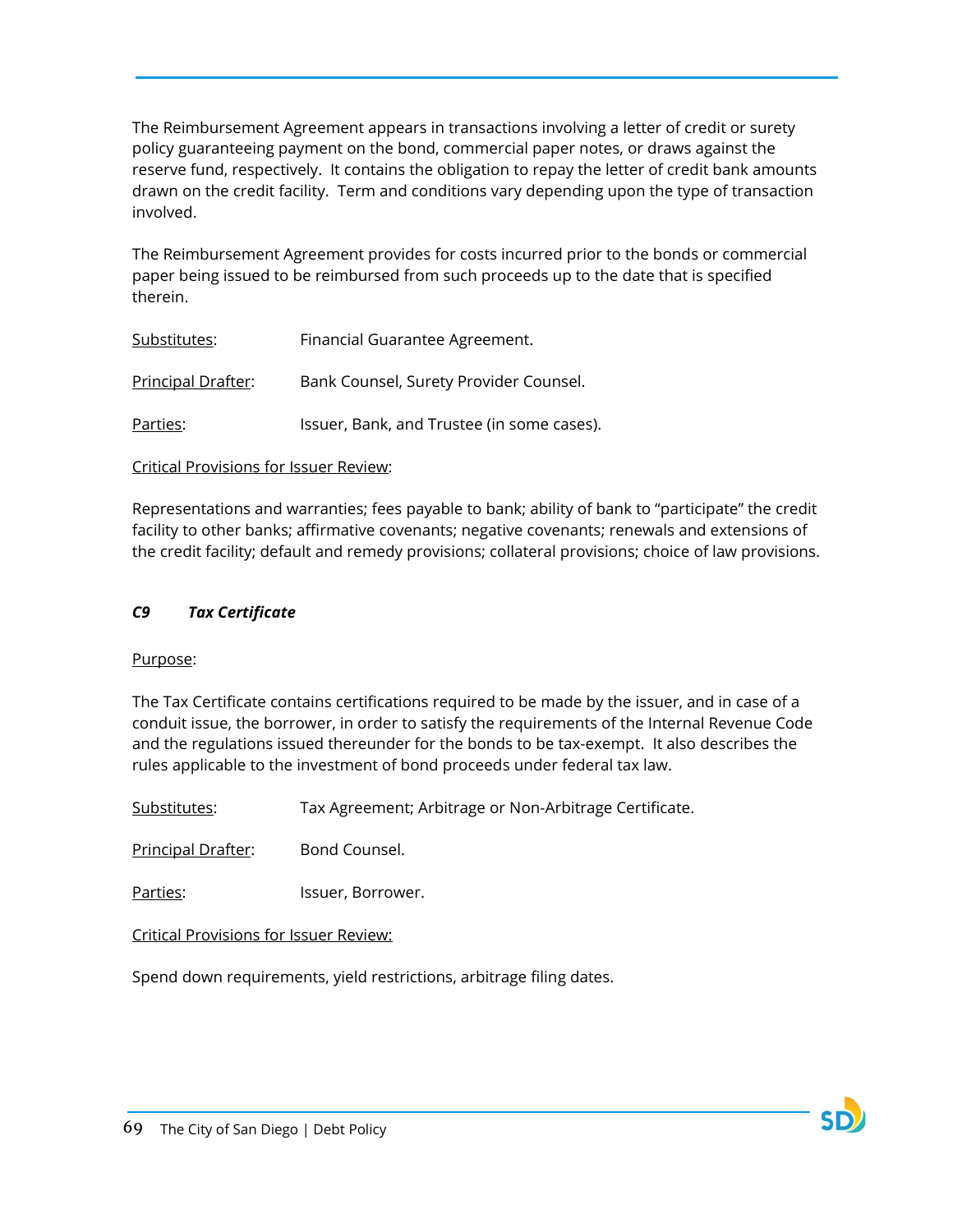## *APPENDIX D – DISCLOSURE PRACTICES WORKING GROUP*

## *DISCLOSURE CONTROLS AND PROCEDURES*

# City of San Diego Disclosure Practices Working Group

## Disclosure Controls and Procedures

#### Article I *General*

Section 1.1. Purpose. These Disclosure Controls and Procedures are designed to (i) ensure the accuracy of the City of San Diego's disclosures and the City's compliance (including the City Council, City officers, and staff) with all applicable federal and state securities laws, and (ii) promote best practices regarding disclosures relating to securities issued by the City and its Related Entities.

Section 1.2. Disclosure Practices Working Group. Pursuant to Sections 22.4101 and 22.4103 of the Municipal Code, a Disclosure Practices Working Group ("DPWG") has been established. Membership of the Disclosure Group shall be as set forth in Section 22.4103 of the Municipal Code.

Section 1.3. Responsibilities of DPWG. The DPWG shall have the responsibilities set forth in (i) subsection (b) of Section 22.4101 of the Municipal Code, (ii) Section 22.4107 of the Municipal Code, (iii) subsection (a) of Section 22.4108 of the Municipal Code, and such additional responsibilities as are set forth in the Municipal Code and these Procedures.

Section 1.4. Meetings of the Disclosure Group. In accordance with Section 22.4105 of the Municipal Code, DPWG shall meet as often as necessary to fulfill its obligations. Any member of the Disclosure Group may convene a meeting. Meetings may be attended in person or via telephone, however at least one in-person meeting is required for approval of Official Statements, CAFRs and other Disclosure Documents if so requested by any Member. The Disclosure Coordinator shall distribute an agenda for each meeting. The agenda shall be prepared in consultation with members of the DPWG or at the request of City staff. Any member or ex officio participant of the DPWG may place an item on the agenda.

Section 1.5. Quorum; Delegation. A quorum will consist of at least four of the six individuals identified in Section 22.4103(a) of the Municipal Code or the designees of those individuals. Members may designate appropriate individuals to attend DPWG meetings in the event that the Member is not able to attend. Disclosure Documents may only be approved by Members or designees specifically permitted under the Municipal Code.

Current as of March 12, 2019

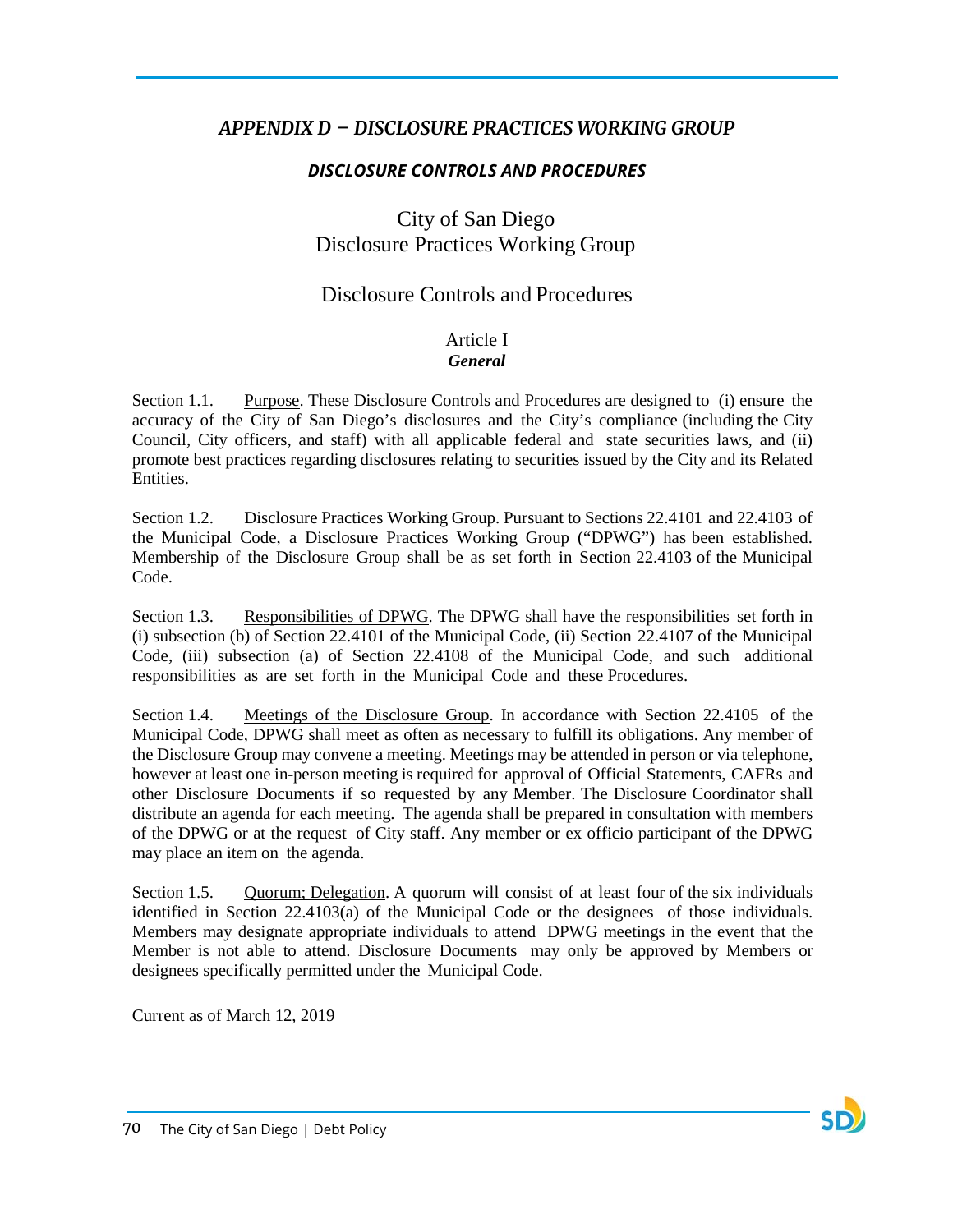### Article II *Definitions*

Section 2.1. Definitions. Capitalized terms used in these Disclosure Controls and Procedures shall have the meanings set forth below:

*"CAFR"* means the City's Comprehensive Annual Financial Report. "*City*"

means the City of San Diego, California.

"*Contributors*" means those persons contacted by the Financing Group or the Disclosure Group, or assigned by a department director, to assist with the review or preparation of a Disclosure Document as described in Section 4.3.

*"Deputy City Attorney for Finance and Disclosure"* means the attorney designated as such pursuant to Section 22.0302 of the Municipal Code.

"*Disclosure Coordinator*" means the Deputy City Attorney for Finance and Disclosure.

"*Disclosure Documents*" means those documents defined as such in Article III. "*EMMA"* 

*"EMMA"* means the Electronic Municipal Market Access reporting system of the Municipal Securities Rulemaking Board

"*Financing Group*" means, collectively, those persons identified as such pursuant to subsection A. of Section 4.3.

*"Member"* means the individuals identified in Section 22.4103(a) of the Municipal Code.

"*Municipal Code*" means the San Diego Municipal Code, as amended from time to time.

*"Preparer"* means those persons defined as such in subsection A. of Section 4.5.

*"Procedures"* means these Disclosure Controls and Procedures.

"*Related Entities*" means those entities as defined in Section 22.4102 of the Municipal Code. Related Entities include, but are not limited to, those Related Entities as set forth in Exhibit A.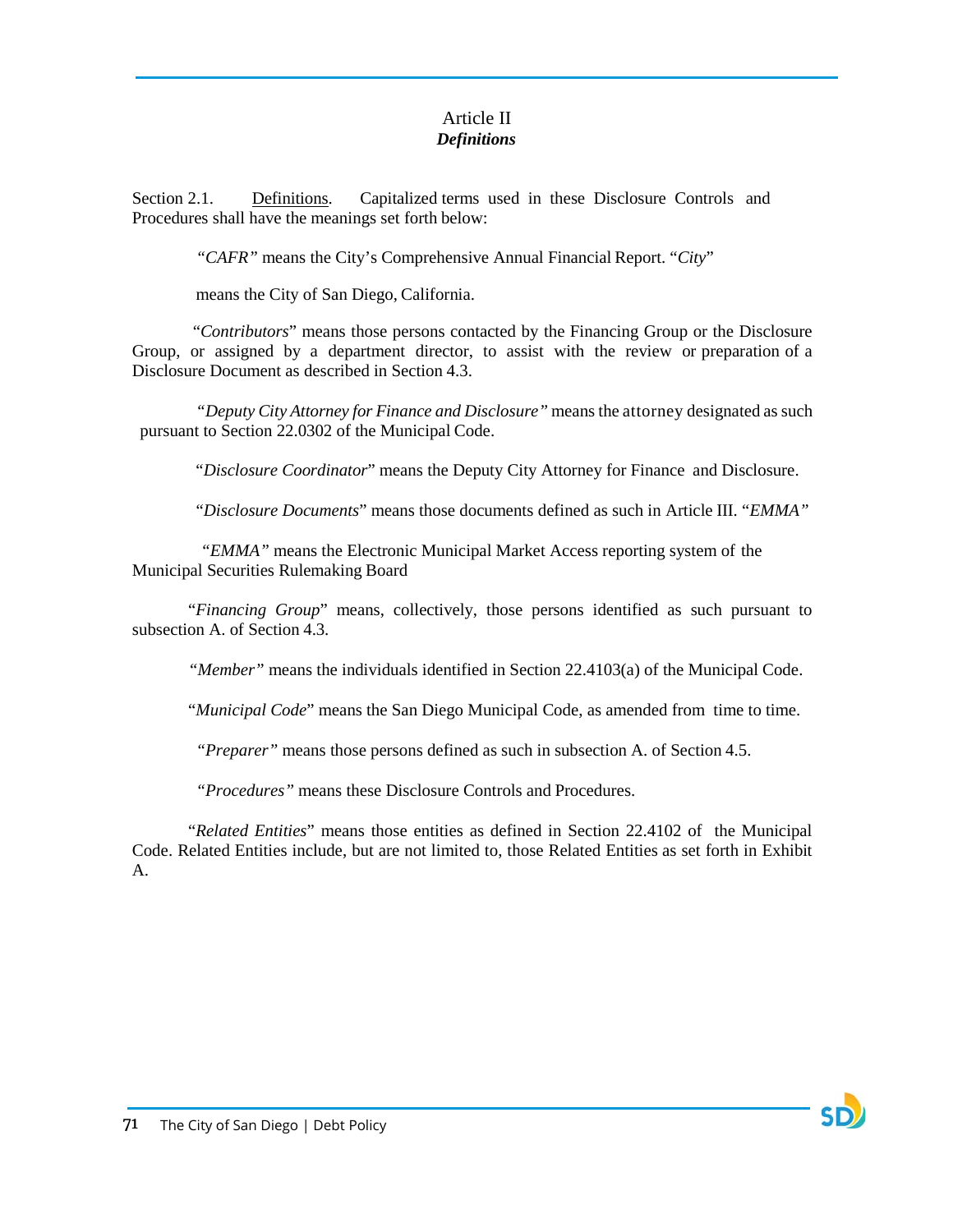## Article III *Disclosure Documents*

Section 3.1. Disclosure Documents. "Disclosure Documents" means (i) the City's documents and materials prepared, issued, or distributed in connection with the City's disclosure obligations under applicable federal and state securities laws relating to its securities and (ii) any other disclosure which, pursuant to the Municipal Code, the Disclosure Group has the responsibility to review and approve. Disclosure Documents shall include, but not be limited to, the following:

- A. Preliminary and final official statements, and preliminary and final private placement memoranda, relating to the City's securities, together with any supplements;
- B. the City's Financial Statements;
- C. any filing made by the City with EMMA, whether made pursuant to a continuing disclosure agreement to which the City is a party or made voluntarily;
- D. rating agency presentations, investor presentations and any postings on the City investor webpage, not including explanatory or informational items such as the forward calendar;
- E. any disclosure materials requiring, pursuant to the Municipal Code, approval and certification by the Mayor, City Attorney, or Chief Financial Officer;
- F. disclosures provided by the City in connection with securities issued by Related Entities, together with all of such documents and materials prepared, issued, or distributed in connection with such securities of such related entity, to the extent that the City, the City Council, or City officers, or staff have prepared or are responsible for the preparation of the form or content of such documents or materials;
- G. offering documents prepared by Related Entities if such documents are subject to the approval of the City Council (e.g. when the City Council is acting in its capacity as the governing board of the Housing Authority or the Successor Agency of the Redevelopment Agency or the legislative body of the Community Facilities Districts); and
- H. such portions of the City's adopted annual budget as the Disclosure Group determines to be appropriate, which shall at a minimum include the executive summary.

Section 3.2 Where a City Related Entity is a conduit issuer and no City or Related Entity financial information is being disclosed (e.g., Housing Authority multifamily housing revenue bonds), documents otherwise meeting the definition of Disclosure Document herein need not be reviewed by DPWG.

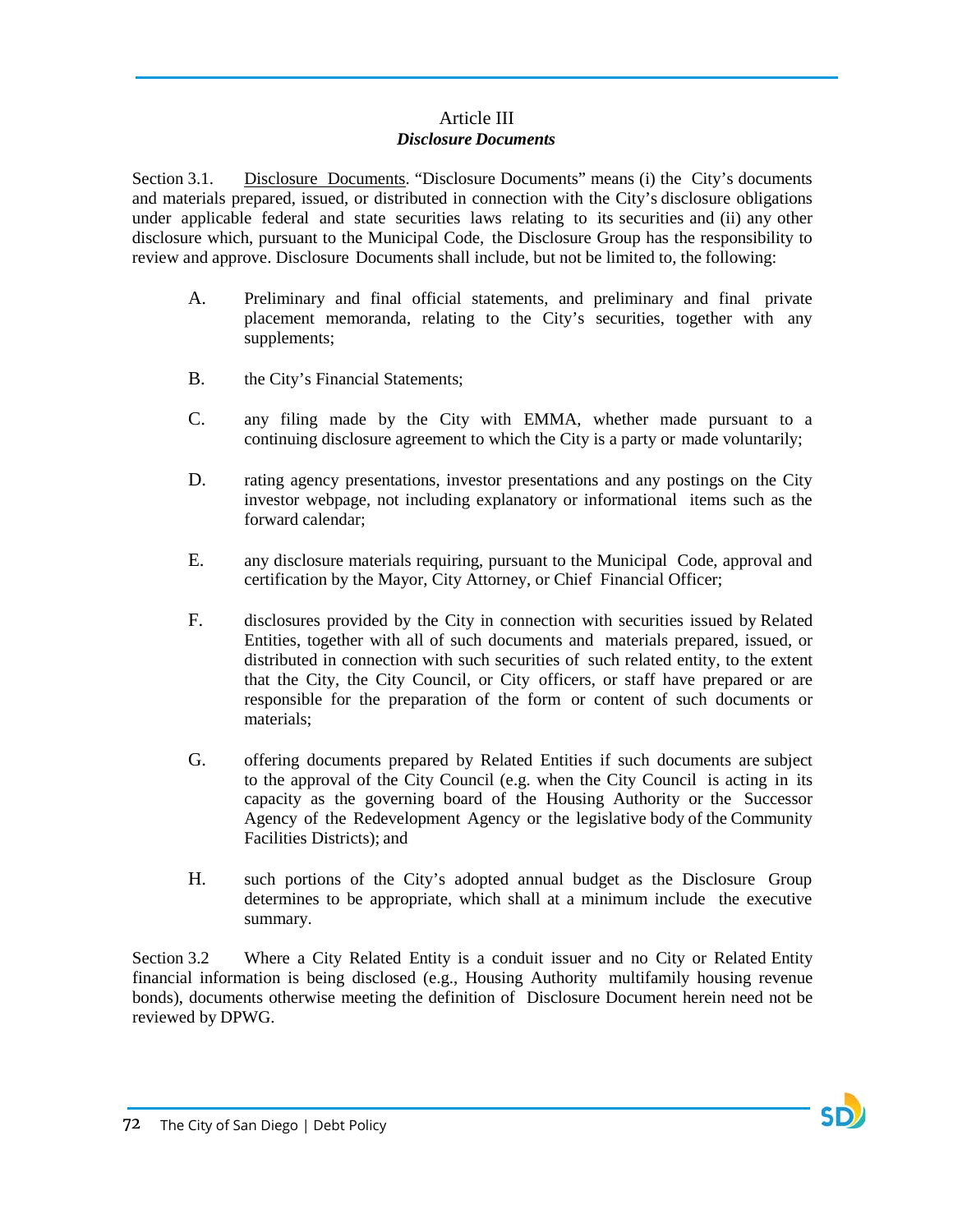## Article IV *Review Process*

Section 4.1. Determination of "Disclosure Document" status. Whether a particular document or other communication is a Disclosure Document shall be determined by DPWG, including but not limited to, the determination whether a document should be filed voluntarily with EMMA (Section 3.1.C. above). Any Member may seek the advice of DPWG to determine whether any document should be treated as a Disclosure Document. To assist DPWG in its determination whether a particular document is a Disclosure Document as described in subsection F. of Section 3.1, information shall be solicited from the appropriate Related Entity, if necessary.

Section 4.2. Review of Form and Content of Disclosure Documents. DPWG shall review the form and content of each Disclosure Document. DPWG may require the attendance of all persons responsible for the preparation or review of the Disclosure Document.

Section 4.3. Review of Official Statements. The following procedures shall apply to those Disclosure Documents described in subsections A. or G. of Section 3.1 (Official Statements):

- A. Financing Group. The Debt Management Director shall identify a Financing Group for each financing (the composition of which may differ for each financing), which shall include the Deputy City Attorney for Finance and Disclosure (or such other Deputy City Attorney designated to work on the matter by the Deputy City Attorney for Finance and Disclosure), such manager of Debt Management and other City finance and operations management staff as the Director of Debt Management determines is appropriate to interface with the bond financing team (i.e., bond counsel and/or disclosure counsel, underwriter(s), underwriter's counsel, financial advisors, and appropriate City staff).
- B. Responsibilities of Financing Group. The Financing Group shall (i) assist the bond financing team in the preparation of the Disclosure Document and (ii) the Director of Debt Management working with the Financing Group shall certify to DPWG that, to the best of his or her knowledge, these Procedures were followed in such preparation.
	- 1. The Financing Group shall be responsible for soliciting material information from City departments. The Financing Group shall identify Contributors who may have information necessary to prepare, or who should review portions of, the Disclosure Document. These Contributors should be timely contacted and informed that their assistance will be needed for the preparation of the Disclosure Document, which notification will contain the information set forth in Exhibit C. Contributors shall be provided with adequate time to fulfill their responsibilities under these Procedures.
	- 2. The manager of Debt Management assigned to the financing, together with the Deputy City Attorney for Finance and Disclosure, shall maintain or cause to be maintained by the transaction disclosure counsel an accurate log of all individuals or departments that contributed to the Disclosure Document, including what sections such individuals or department

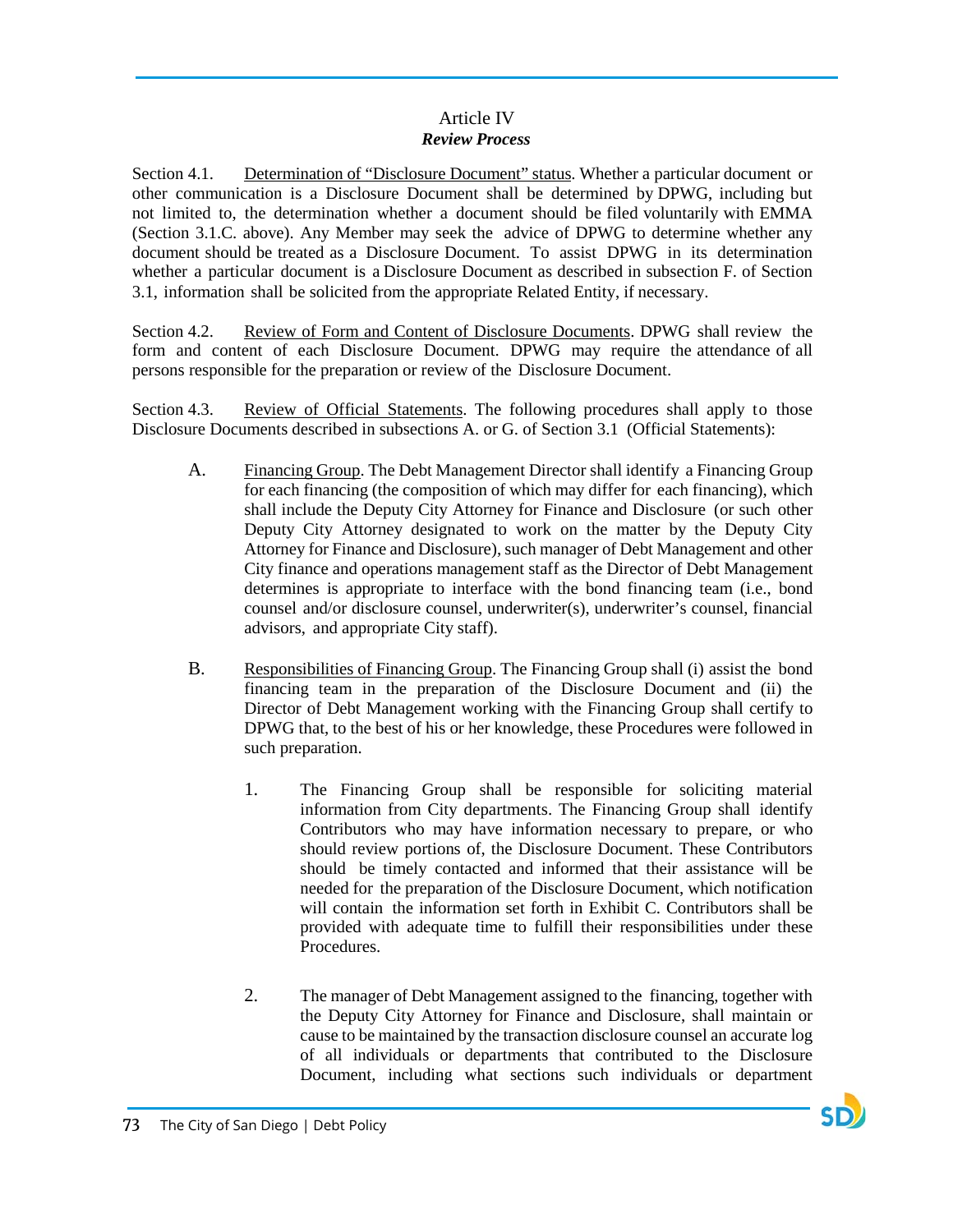prepared orreviewed. The Deputy City Attorney for Finance and Disclosure shall also be responsible for maintaining all certifications on behalf of DPWG.

- 3. The Financing Group shall confirm to and advise DPWG that each section of and all financial and operating information contained in the Disclosure Document has been reviewed by an appropriate person, as evidenced by the written material described in 2. above (which shall constitute the "audit trail" referenced in Section 22.4106(a)(4) of the Municipal Code). Of particular import is that the "Appendix A" and other information concerning the City be compared for accuracy against the City's CAFR.
- 4. The Financing Group shall report any significant disclosure issues and concerns to DPWG as they are discovered.
- 5. Where appropriate, the Financing Group may exercise the authority granted to DPWG under Municipal Code section 22.4111 to require information, assurances or certifications from officers and employees of the City or the City's component units or related entities. Any issues related to obtaining such information, assurances or certifications shall be referred to DPWG. Any issues related to obtaining information from parties outside the City, including consultants, shall also be referred to DPWG.
- C. Responsibilities of Contributors. A Contributor shall assist in reviewing and preparing the Disclosure Document using his or her knowledge of the City and by discussing the Disclosure Document with other members of the department in an attempt to ensure the accuracy of the information and to determine whether any other information should be discussed or disclosed. Once a Contributor is notified of his or her need to participate in preparing a Disclosure Document, the Contributor and the Contributor's department director shall cooperate with Financing Group and DPWG requests. Contributors who provide information incorporated into a Disclosure Document shall provide assurances to his or her department director as to the accuracy of such information and the Contributor's participation shall be noted in the director's certification to DPWG.
- D. Review and Certification by Department Directors. With respect to those Disclosure Documents described in subsection A. of Section 3.1, the directors of the departments identified below, or appropriate designees, shall participate in the activities of the Financing Group to ensure that information provided by or concerning the operational responsibilities of the department are accurate and complete. The departments and component units are as follows:
	- 1. Office of the City Comptroller (Exhibit D)
	- 2. Department of Financial Management (Exhibit D)
	- 3. Department of Risk Management (Exhibit D)

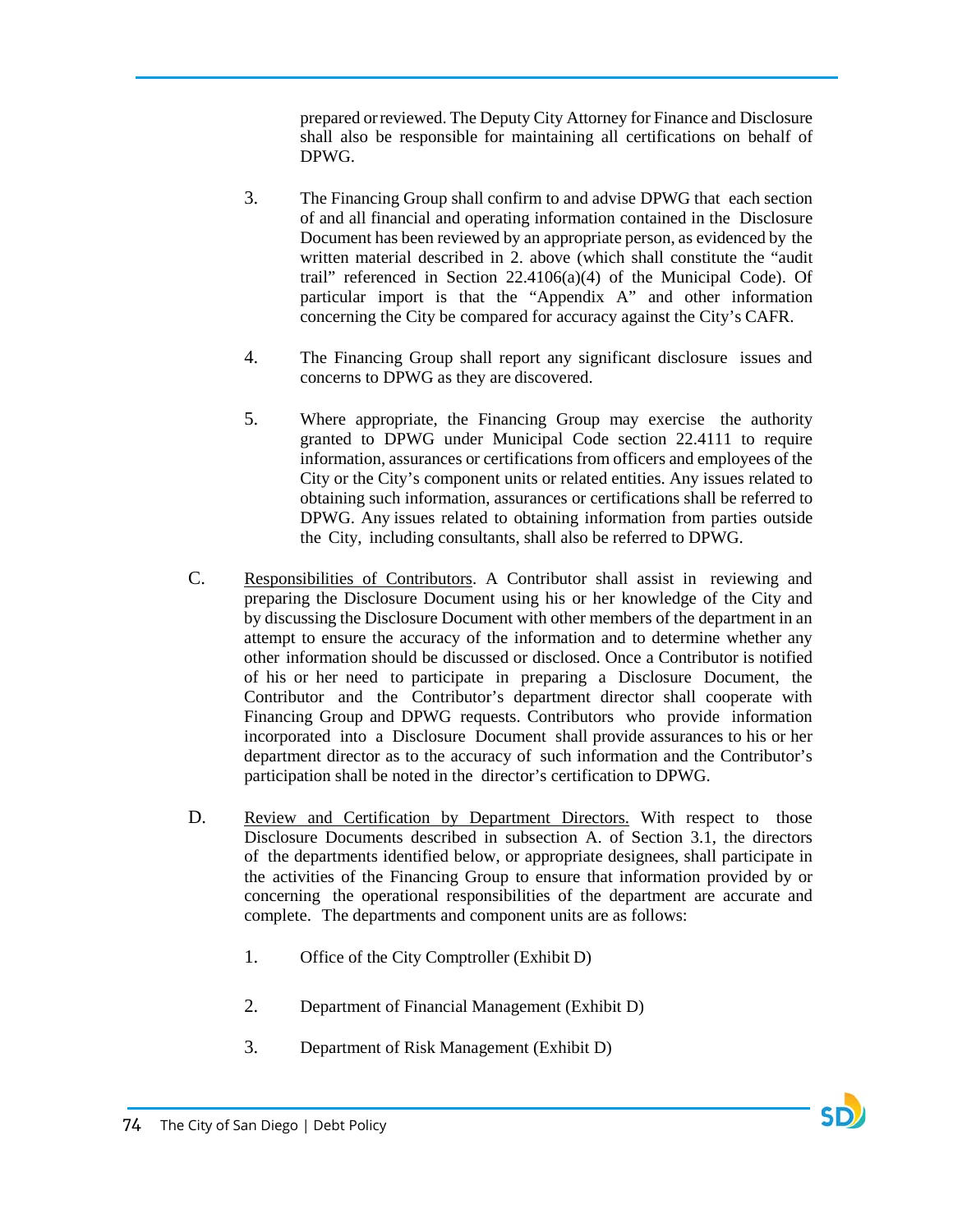- 4. Transportation and Stormwater Department (Exhibit D)
- 5. San Diego City Employees' Retirement System (Exhibit D)
- 6. Office of the City Attorney (Exhibit E)
- 7. Public Utilities Department (if a water or wastewater financing) (Exhibit D)

The Financing Group or DPWG may request certifications from any other department, component unit or related entity as needed. Certifications must be provided by department directors and not designees unless there are extenuating circumstances such as illness or absence. Certifications shall be addressed to DPWG.

E. Review by Chief Financial Officer. The Chief Financial Officer shall review the Disclosure Document in full to identify any material difference in presentation of financial material from the CAFR, any misstatement or omission in any sections that contain descriptions of information prepared by or of interest to the Chief Financial Officer. Any comments on the Disclosure Document shall timely be sent to the Financing Group. The Chief Financial Officer shall certify to DPWG that information presented in the Disclosure Document is consistent with the CAFR. (Exhibit F).

Section 4.4. Review of the City's Comprehensive Annual Financial Report. The City's CAFR is prepared at the direction of the City Comptroller. The City Comptroller shall require certifications from the director of any department or component unit providing information for inclusion in the CAFR where the City Comptroller considers such information material. Departments providing such certifications shall include:

- 1. Department of Risk Management.
- 2. Environmental Services Department.
- 3. Public Utilities Department.
- 4. Transportation and Stormwater Department.
- 5. Real Estate Assets Department.
- 6. San Diego City Employees' Retirement System.
- 7. Office of the City Attorney.

In the event that the City Comptroller determines that any department not specifically identified above is providing material information for inclusion in the CAFR, the City Comptroller shall require certification from such department. Certifications shall be addressed to the Chief Financial Officer and shall generally follow the form of Exhibit L.

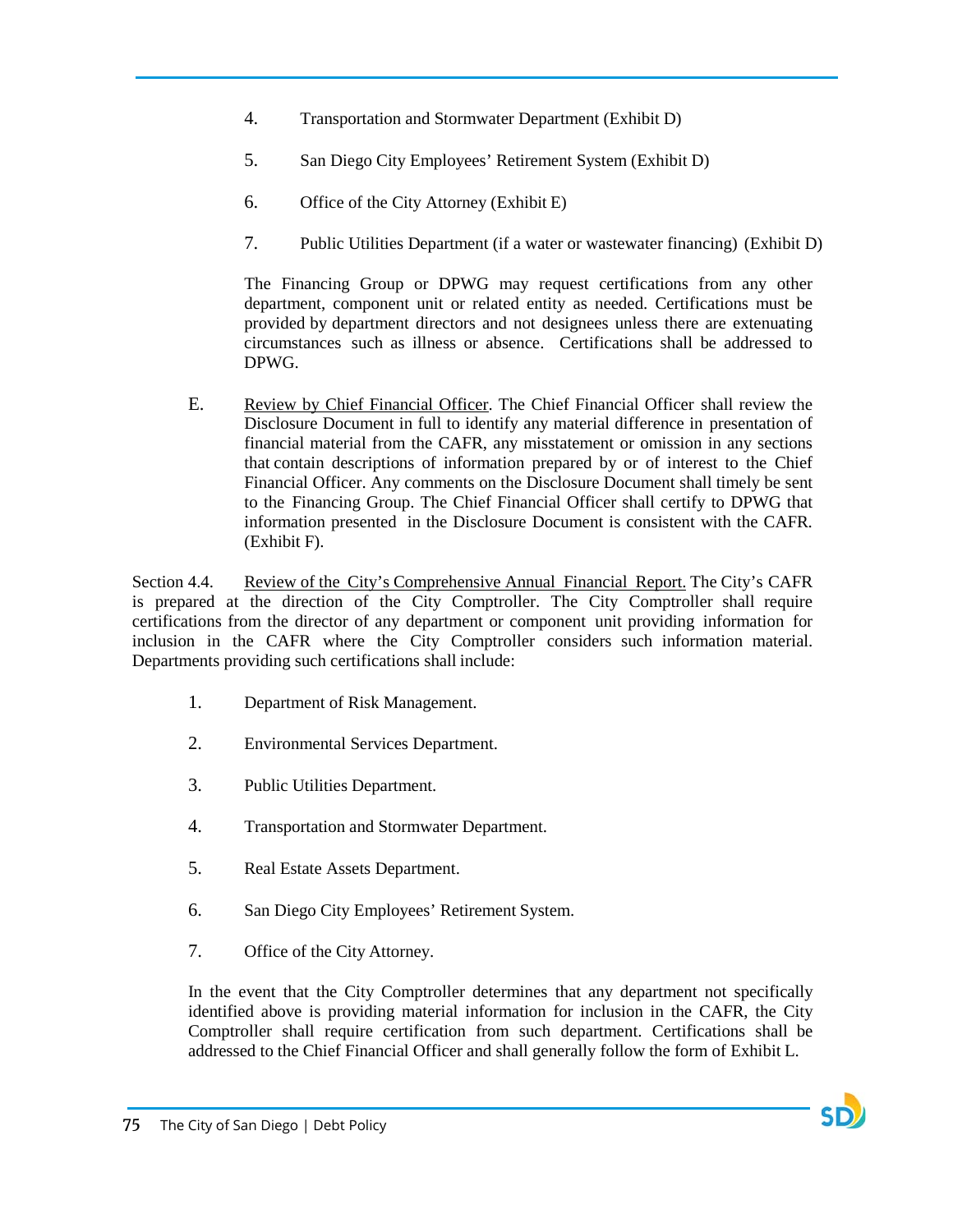Section 4.5. Review of Disclosure Documents other than Official Statements. The following procedures shall apply to those Disclosure Documents that are not addressed in Section 4.3 or Section 4.4:

A. Determination of Disclosure Document. Any person (each, a "Preparer") preparing any information for release to the public that could be considered a Disclosure Document and that is not otherwise identified as a Disclosure Document in the forward calendar referenced in Section 6.3, shall notify the Deputy City Attorney for Finance and Disclosure of such information. The Deputy City Attorney for

Finance and Disclosure shall, in consultation with the City's outside disclosure counsel, timely make a determination whether such information is a Disclosure Document pursuant to Section 4.1.

- B. Notify DPWG. If it is determined that a document is a Disclosure Document, the Preparer shall inform DPWG of the (i) expected completion date of the Disclosure Document and (ii) the expected or required dissemination date of the Disclosure Document.
- C. Involvement of Deputy City Attorney. The Deputy City Attorney for Finance and Disclosure, in consultation with the City's outside disclosure counsel as necessary, shall assist the Preparer to:
	- 1. identify material information that should be disclosed;
	- 2. identify other persons that may have material information or knowledge of any information omitted from such Disclosure Document; and
	- 3. determine when the Disclosure Document is final and ready for review by DPWG.
- D. Prepare Source List. The Preparer shall keep a list of individuals or groups that have contributed to the preparation of the Disclosure Document and a list of sources from which the information summarized or updated in the Disclosure Document was derived.

### Article V *Approval Process*

Section 5.1. General. DPWG shall review and approve the form and content of each Disclosure Document. To the extent feasible, DPWG should act through consensus decision-making. If DPWG is unable to reach consensus, any dissenting opinion shall be reflected in the certificate of DPWG. Those Disclosure Documents that (i) the City is contractually obligated to file with EMMA if determined to be a material event or as a result of the failure to file the required annual financial information and (ii) contain no discretionary content (e.g., rating changes), may be filed with the EMMA upon the approval of the City's outside disclosure counsel and the Deputy City Attorney

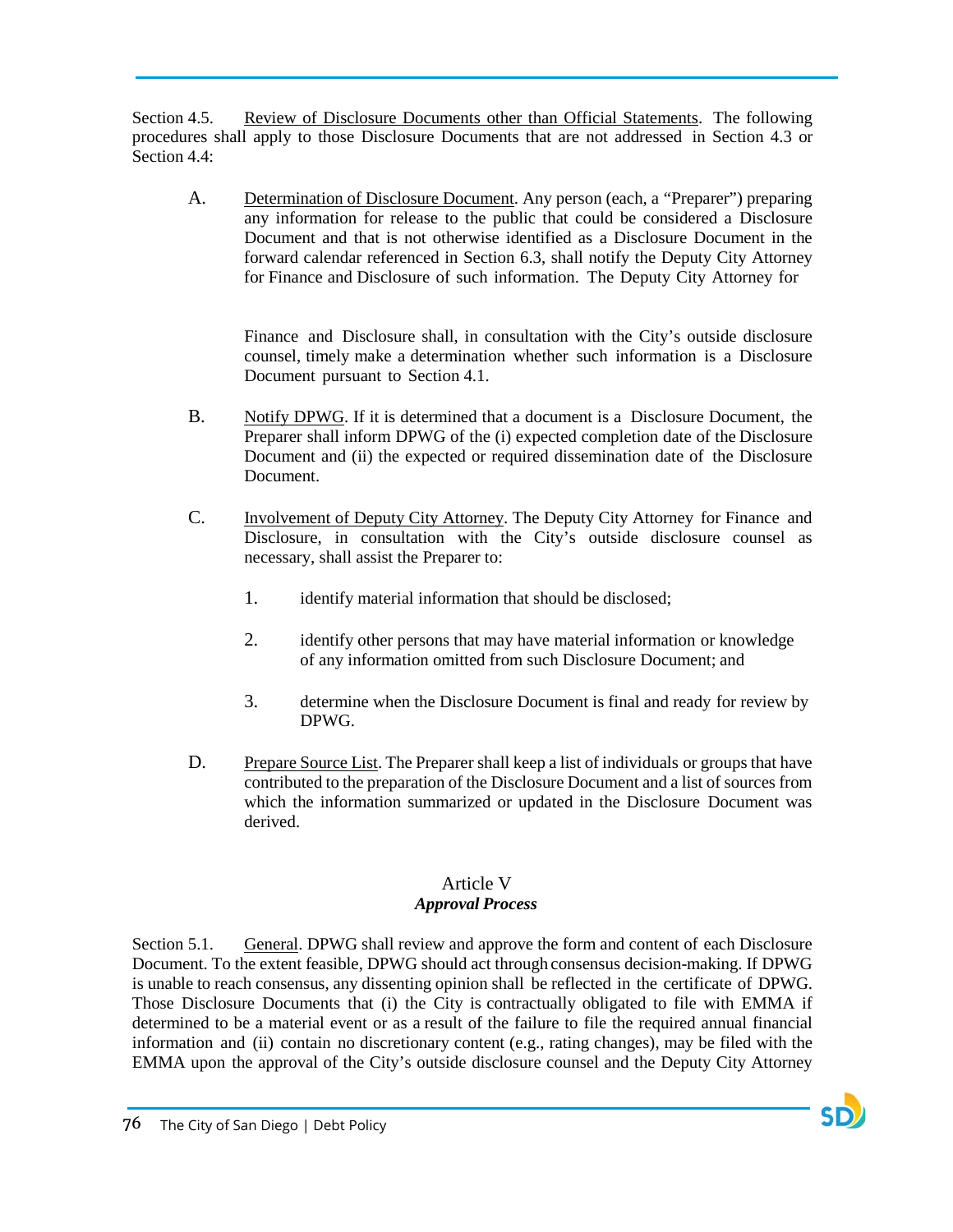for Finance and Disclosure. DPWG may so designate other approvals, as appropriate. DPWG may also approve Disclosure Documents via email after initial reviews are conducted via telephone or in person.

Section 5.2. Review of the Official Statements by Disclosure Group for Approval. The Financing Group shall submit any Disclosure Document described in Section 4.3 (Official Statements) to DPWG when (i) it has completed all the updates, and source documentation finalized as described in Section 4.3, and (ii) in its best judgment, the Disclosure Document is in substantially final form. The Financing Group, including the transaction disclosure counsel, shall present the Official Statement to DPWG to ensure the disclosures are accurate and complete. If necessary, documents may be submitted in parts.

DPWG shall evaluate the Disclosure Document for accuracy, and have the opportunity to ask questions of the Financing Group and of any Contributor or other person who reviewed or drafted any section of the Disclosure Document. DPWG may send the Disclosure Document back to the Financing Group for revisions. DPWG shall timely provide the Financing Group with any comments or questions on the Disclosure Document or the associated financing.

Section 5.3. Submission of Official Statements to Mayor and City Attorney. DPWG shall submit any Disclosure Document described in Section 4.3 to the Mayor and City Attorney when, in its best judgment, (i) the Disclosure Document is in substantially final form and (ii) DPWG has complied with these Procedures. Such submission shall be by means of the transmittal letter attached as Exhibit H.

The Mayor and City Attorney shall evaluate, or cause to be evaluated, the Disclosure Document for completeness and accuracy. The Mayor and the City Attorney shall meet with the Financing Group and DPWG at a mutually convenient time, and may ask questions of the Financing Group, DPWG, any Contributor, and any other person who reviewed or prepared any section of the Disclosure Document. The Mayor or City Attorney may send the Disclosure Document back to the Financing Group for revisions. Upon satisfaction with the Disclosure Document, the Mayor and City Attorney shall execute the certifications required by Section 22.4112(a) of the Municipal Code, in the form attached as Exhibit I, and provide a copy to DPWG.

Section 5.4. Chief Financial Officer Certification. Upon satisfaction with a Disclosure Document described in Section 4.3 or in subsection F. of Section 3.1, the Chief Financial Officer shall execute the certification required by 22.0707(b) of the Municipal Code, in the form attached as Exhibit J, and provide a copy to DPWG. With respect to each CAFR, the Chief Financial Officer shall execute the certification required by 22.0707(a) of the Municipal Code, in the form attached as Exhibit K, and provide a copy to DPWG.

Section 5.5. Submission of Official Statements to City Council for Approval. As part of the docketing process, DPWG shall submit any Disclosure Document described in Section 4.3 to the City Council for approval together with the certifications from the Mayor, the City Attorney, and the Chief Financial Officer promptly after the receipt of such certifications. The approval of such a Disclosure Document by the City Council shall be docketed on the adoption agenda and shall not be approved as a consent item. The City Council shall undertake such review as deemed necessary by the Deputy City Attorney for Finance and Disclosure and the City's outside disclosure counsel to fulfill the City Council's responsibilities under applicable federal and state securities laws.

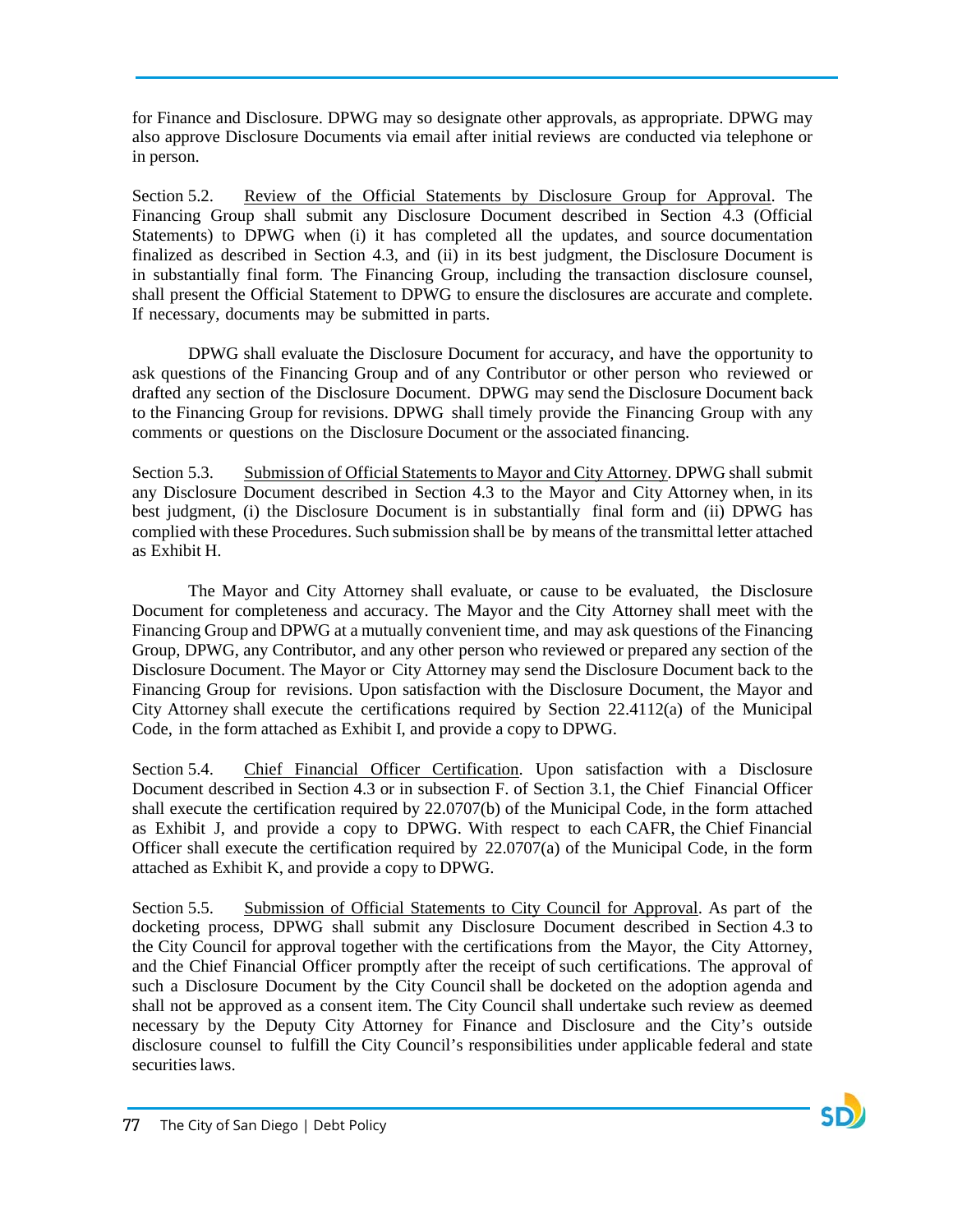Section 5.6. Approval of Disclosure Documents other than Official Statements. Any Disclosure Document shall be submitted to DPWG for approval when the Preparer, the Deputy City Attorney for Finance and Disclosure, and the City's outside disclosure counsel believe such Disclosure Document is ready for dissemination.

DPWG shall evaluate the Disclosure Document for accuracy and completeness, and have the opportunity to ask questions of the Preparer or any other person who reviewed or drafted any section of the Disclosure Document. DPWG may send the Disclosure Document back to the Preparer for revisions. DPWG shall communicate to the Preparer any comments or questions on the Disclosure Document or the associated financing in a timely manner.

Section 5.7. Review and Approval of Private Placements or Direct Loan instruments. DPWG shall review all borrowings proposed to be done on a private placement or direct loan basis of the City or its related entities to (i) ensure that adequate processes have been implemented to enable the purchaser to conduct due diligence on the project; (ii) determine if there is a disclosure document or annual reporting requirements; and (iii) ensure, if appropriate, that there are adequate controls in place restricting the transfers of such securities. If DPWG finds that there are disclosure requirements, they shall undertake the review required by Section 4.2. For any privately placed transaction, DPWG shall be provided with the final staff report describing the issue and such other documents as DPWG shall request.

# Article VI

# *Timelines for Review*

Section 6.1. Timeline for Review of Official Statements. The timeline for any particular bond financing for which a Disclosure Document as described in subsections A. or G. of Section 3.1 will vary depending on the financing timeline for the bond issuance, funding needs, and market conditions as determined by Debt Management in consultation with the Chief Financial Officer, provided that sufficient time is allowed to fully comply with these Procedures.

Section 6.2. Timeline for Review of Disclosure Documents other than Official Statements. The timeline for preparing any particular Disclosure Document will vary depending on the type of Disclosure Document and whether or not the Disclosure Document was on the forward calendar referenced in Section 6.3. Accordingly, the following timeline has been developed to assist DPWG and the Preparer in developing a schedule, but is intended only to provide general guidance in light of the unique characteristics of each Disclosure Document.

| Scheduled     | Unscheduled    |
|---------------|----------------|
| (measured by  | (measured from |
| days before   | days after     |
| Disclosure    | unexpected     |
| Document      | Disclosure     |
| dissemination | Document       |
| scheduled)    | revealed)      |

Action

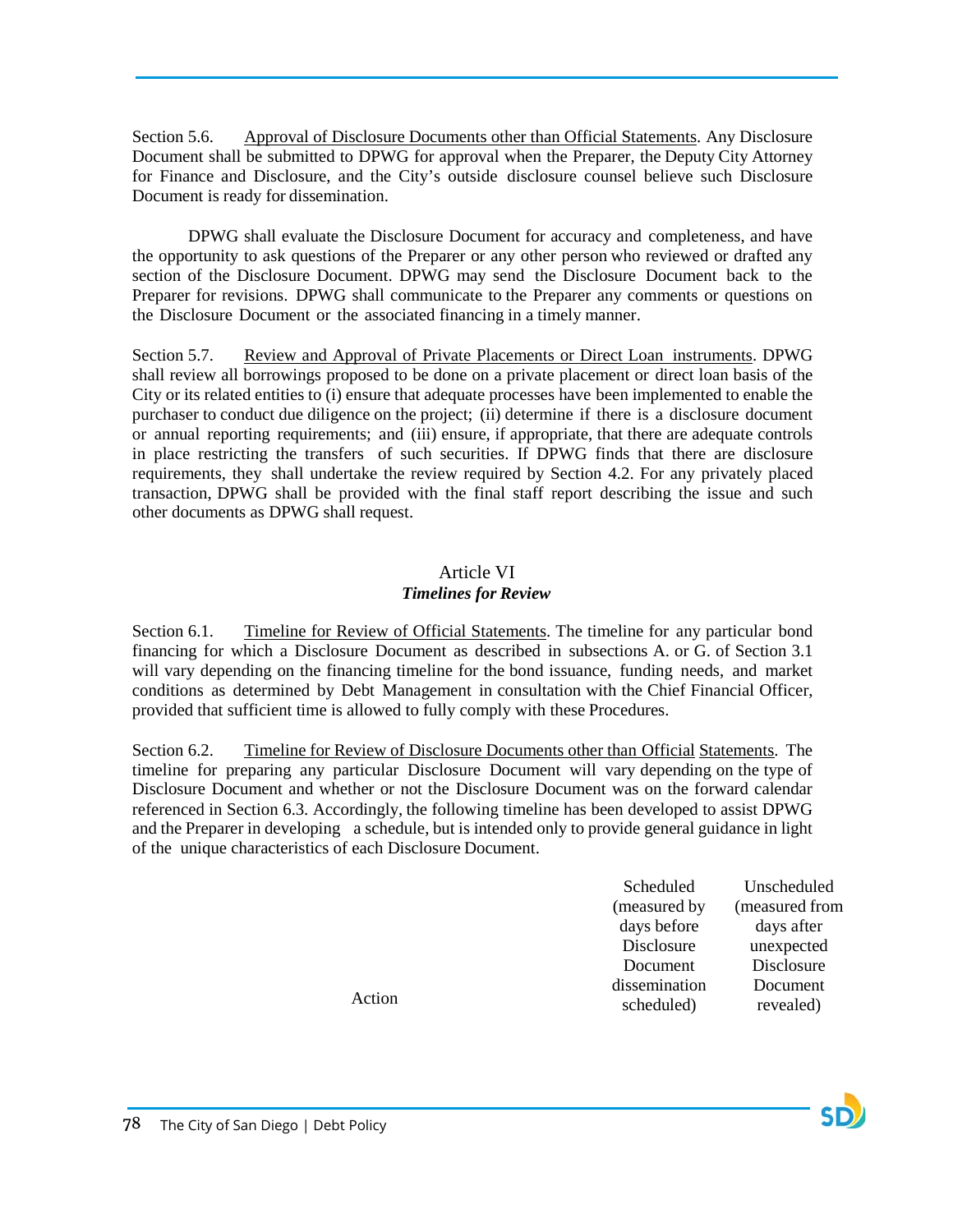| Disclosure Group notified of the potential Disclosure<br>Document                                                                                                                                                                            | 30 days      | ASAP                 |
|----------------------------------------------------------------------------------------------------------------------------------------------------------------------------------------------------------------------------------------------|--------------|----------------------|
| Preparer, Deputy City Attorney for Finance and Disclosure, or<br>the City's outside disclosure counsel identify other persons that<br>may have material information or knowledge of any<br>information omitted from such Disclosure Document | $15-30$ days | 4 business<br>days   |
| finalized<br><b>Disclosure</b><br>Document<br>and<br>transmitted<br>to<br>Disclosure Group                                                                                                                                                   | $7-15$ days  | 4-5 business<br>days |
| Disclosure Group reviews Disclosure Document and all related<br>approves Disclosure<br>materials,<br>and<br>Document<br>tor<br>dissemination                                                                                                 | 5 days       | ASAP                 |

Section 6.3. Forward Calendar. Debt Management shall maintain a forward calendar that sets forth, to the best judgment of the Department and in consultation with the Deputy City Attorney for Finance and Disclosure, the Chief Financial Officer, and other City finance departments as appropriate, a comprehensive list of Disclosure Documents including the audited financial statements and relevant sections of the City budget that are subject to the review and approval of DPWG in the upcoming month. The Director of Debt Management shall advise DPWG of all Disclosure Documents originating in Debt Management (particularly, those Disclosure Documents described in subsection A. of Section 3.1, and those Disclosure Documents filed by the City with EMMA pursuant to continuing disclosure agreements described in subsection C. of Section 3.1) that are expected to be submitted to DPWG for review and approval. In addition, the Deputy City Attorney for Finance and Disclosure shall advise DPWG of those Disclosure Documents described in subsections F. or G. of Section 3.1 that are expected to be submitted to DPWG for review and approval.

### Article VII *Training Policy*

Section 7.1. Training Sessions.

- A. Employees with responsibility for collecting or analyzing information that may be material to the preparation of a Disclosure Document shall attend disclosure training sessions conducted by the City's outside disclosure counsel, with the assistance of the Deputy City Attorney for Finance and Disclosure, and the Director of Debt Management. New employees shall review the video of such a session within three months of their first day of employment. Such training sessions shall include education on the City's disclosure obligations under applicable federal and state securities laws and their responsibilities and potential liabilities regarding such obligations. Such training sessions may be conducted in person or by video.
- B. The determination as to whether a class of employee or specific individual

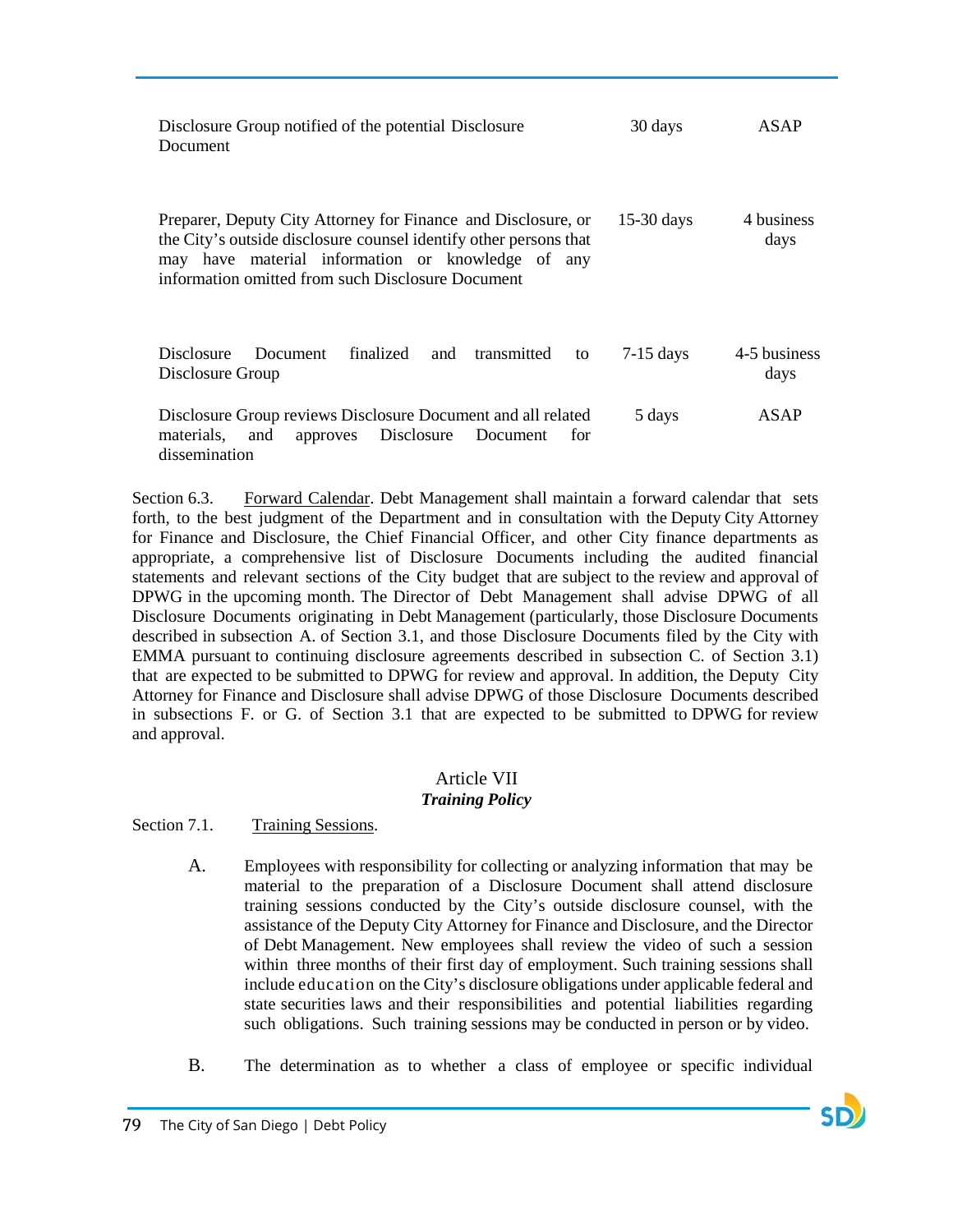employees or groups of employees shall receive such training shall be made by the Chief Financial Officer or the Deputy City Attorney for Finance and Disclosure, as appropriate. DPWG may also require training for a particular employee or employees not otherwise specified.

C. Separate training sessions shall be conducted by the City's outside disclosure counsel, with the assistance of the Deputy City Attorney for Finance and Disclosure, for the Mayor and City Council members.

### Article VIII *Document Retention Policies*

- Section 8.1. Official Statements.
	- A. Materials retained. In addition to closing transcripts, which shall be maintained by Debt Management, DPWG shall retain in a central depository, for a period of five years from the date of delivery of the securities referenced in a Disclosure Document described in subsections A. or G. of Section 3.1, executed copies of any certifications or logs prepared according to these Procedures and the following materials:
		- 1. the executed copies of the letters, requests, and certifications required pursuant to these procedures;
		- 2. the information and related sources referenced in the materials described in 1. above;
		- 3. any written certification or opinions executed by a City official relating to disclosure matters if such certifications are not contained in the closing transcript.
	- B. Materials not retained. DPWG shall not retain after the date of delivery of the related securities drafts of any materials.

Section 8.2. Disclosure Documents other than Official Statements. DPWG shall retain in a central depository, for a period of five years from the date the respective Disclosure Document is published, posted, or otherwise made publicly available:

- 1. the final version of the Disclosure Document,
- 2. all transmittal letters, requests, and certifications relating to information in the Disclosure Document,
- 3. the information and related sources referenced in the materials described in 2. above.

DPWG shall not retain the drafts of any such materials.

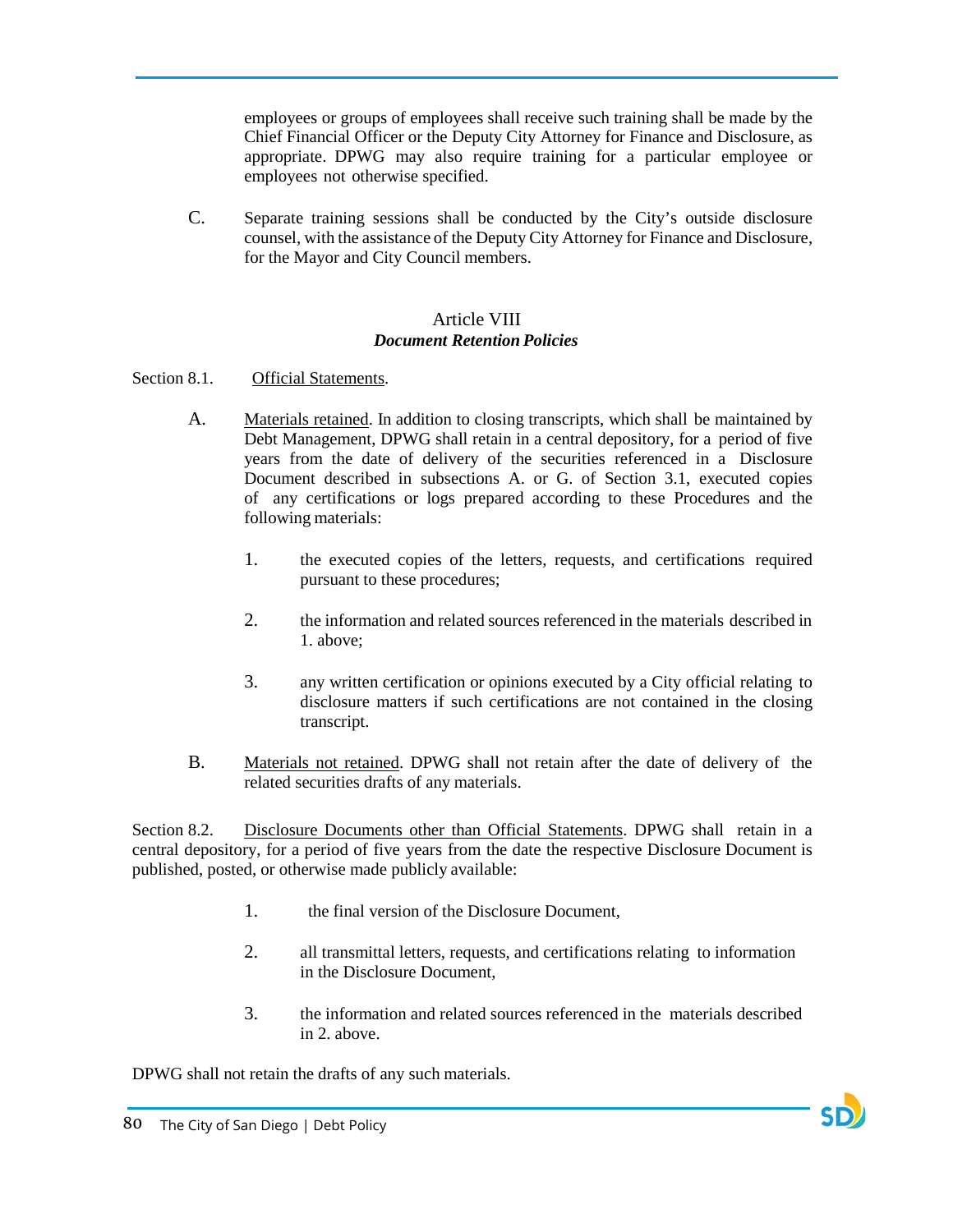# Article IX *Confidential Submissions*

Section 9.1. Deputy City Attorney for Finance and Disclosure. The City shall encourage City employees to contact the Deputy City Attorney for Finance and Disclosure with any disclosure questions or concerns. To the extent permitted by law, upon the employee's request, the Deputy City Attorney for Finance and Disclosure shall keep the employee's identity confidential.

Section 9.2. Fraud Hotline. Anonymous submissions related to disclosure matters may also be made through the fraud hotline maintained by the City Auditor, if appropriate.

## Article X *Annual Review*

Section 10.1. Annual Review. DPWG shall conduct an annual evaluation of these Disclosure Controls and Procedures and also prepare an annual report of the activities undertaken by DPWG during the year, in accordance with the procedures and the dates established by Section 22.4107 of the Municipal Code.

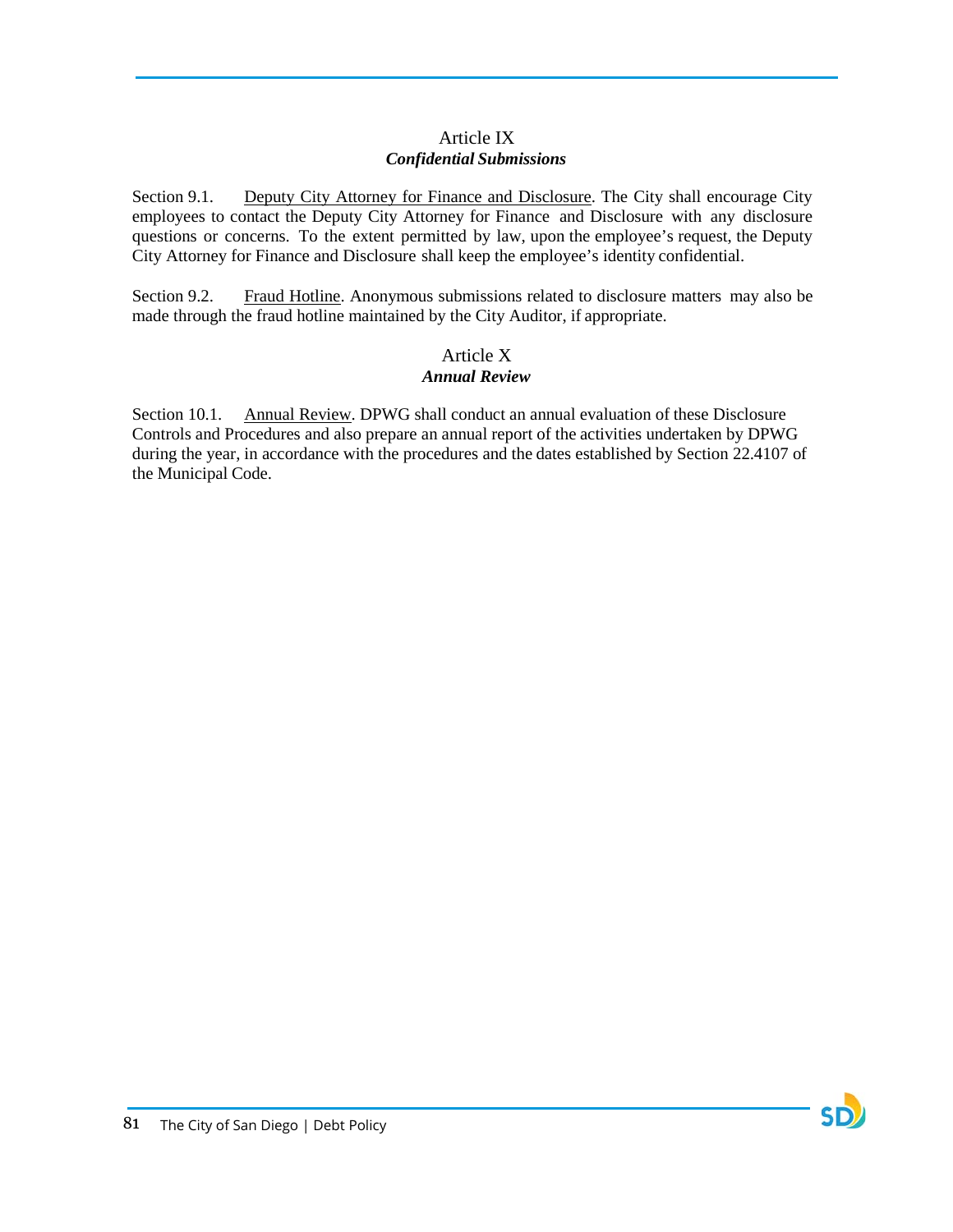# **Exhibits**

- A. List of Related Entities
- B. Related Entity Letter
- C. Request for Information from Contributors
- D. Certification by Department Director to DPWG
- E. Certification by City Attorney's Office Regarding Litigation
- F. Certification by Chief Financial Officer to DPWG
- G. Transmittal of Official Statement by Financing Group to DPWG
- H. Transmittal of Official Statement by Disclosure Group to Mayor and City Attorney
- I. Certifications by City Attorney and Mayor
- J. Certification by Chief Financial Officer Regarding Official Statements
- K. Certification by Chief Financial Officer Regarding CAFR
- L. Certification by Department Director to the CFO Regarding CAFR

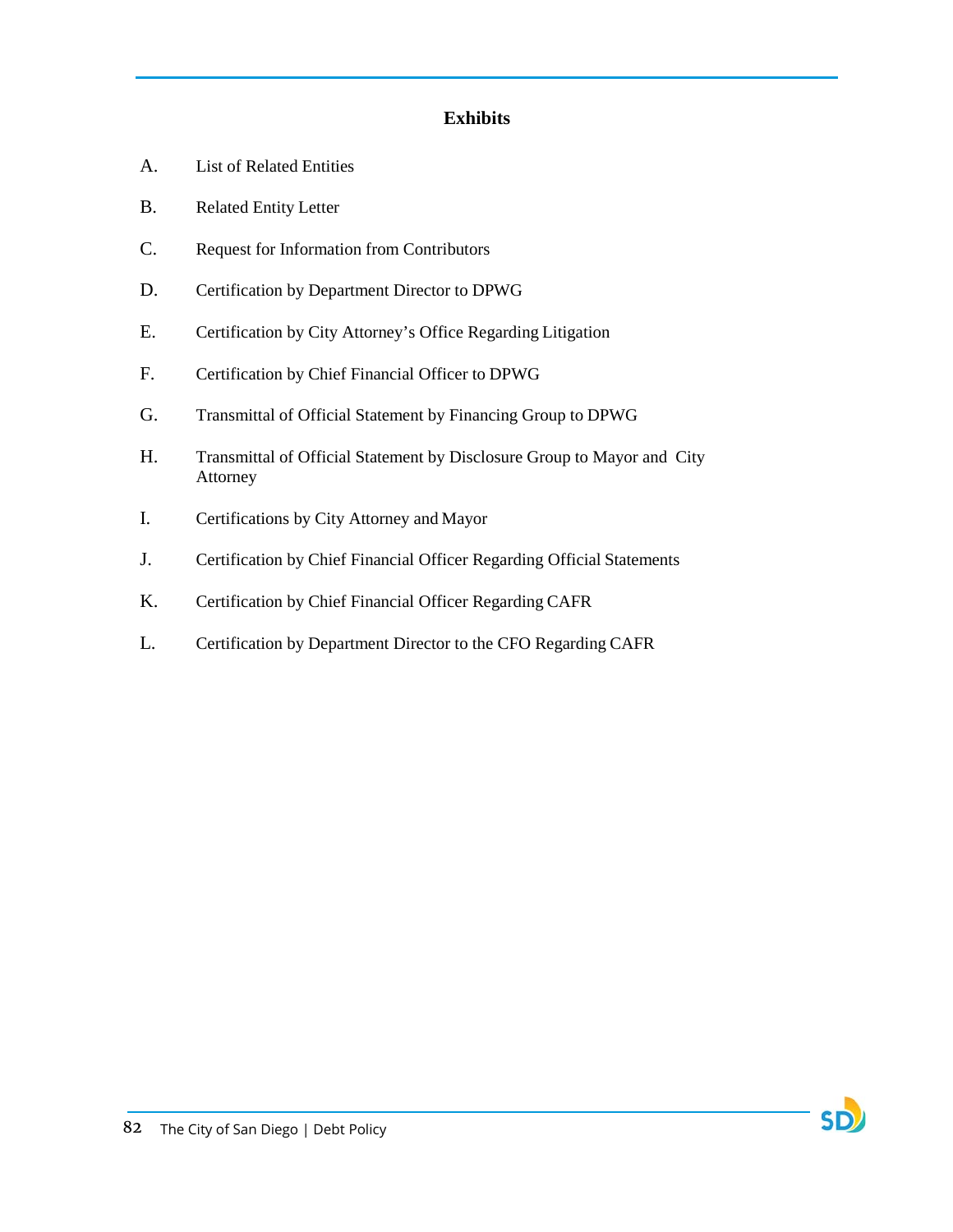### Exhibit A

SD

# **Related Entities**

Assessment District 4096 (Piper Ranch Business Park)

- Community Facilities District No. 1 (Miramar Ranch North)
- Community Facilities District No. 2 (Santaluz)
- Community Facilities District No. 3 (Liberty Station)
- Community Facilities District No. 4 (Black Mountain Ranch Villages)
- Convention Center Expansion Financing Authority
- Public Facilities Financing Authority of the City of San Diego
- Reassessment District No. 1999-1
- Reassessment District No. 2003-1
- City as Successor Agency to Redevelopment Agency of the City of San Diego
- San Diego Facilities and Equipment Leasing Corporation
- San Diego Housing Authority
- San Diego Housing Commission
- San Diego Tobacco Revenue Funding Corporation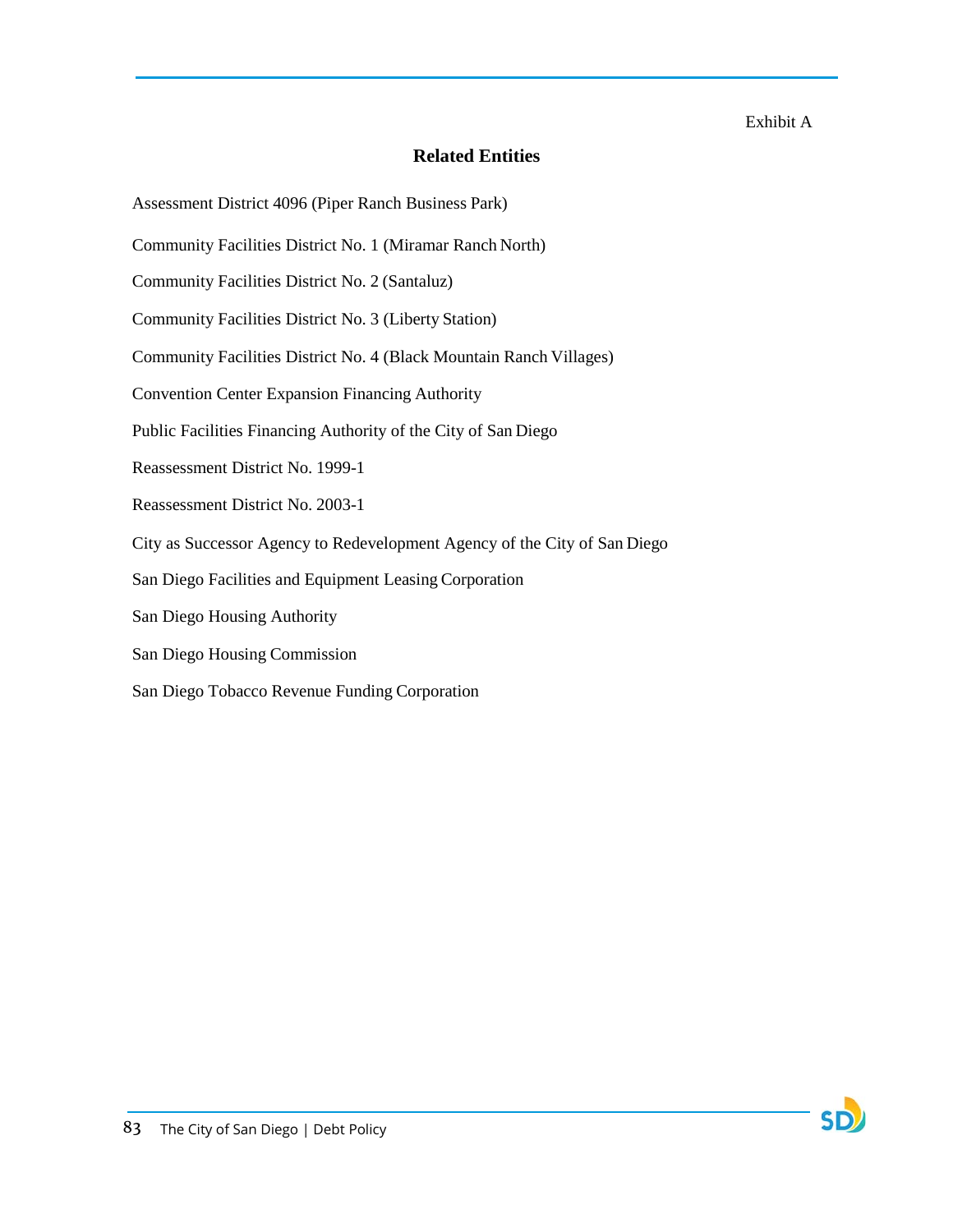Exhibit B

# **Related Entity Letter**

Pursuant to Municipal Code §22.4101 *et seq.* (Code), the Disclosure Practices Working Group (Group) has the responsibility to review the form and content of information disclosed by the City in connection with securities issued by Related Entities (as defined in the Code). Accordingly, in order to fulfill such responsibility, you must submit this letter for approval by the Group, and you understand and agree that you will not docket the Preliminary Official Statement or other offering document for consideration by the City Council prior to submitting this letter to the Group.

You have received this letter because [name of issuer] is a Related Entity of the City. Please advise, by checking the appropriate box below, whether you are in receipt of any information of the type referenced in the preceding paragraph.

□ We did not request, and did not receive, any information from <sup>a</sup> City employee that we intend to include in the Preliminary Official Statement or other offering document that is being prepared in connection with the securities being offered by [name of Related Entity].

□ We received information from [name of City employee], a copy of which is attached, which we intend to include in the Preliminary Official Statement that is being prepared in connection with the securities being offered by [name of Related Entity]. We understand and acknowledge that we are not authorized to include this information in such Preliminary Official Statement or any other disclosure document until we receive written authorization from a representative of the Group to include such information.

Related Entity:

Authorized Officer:

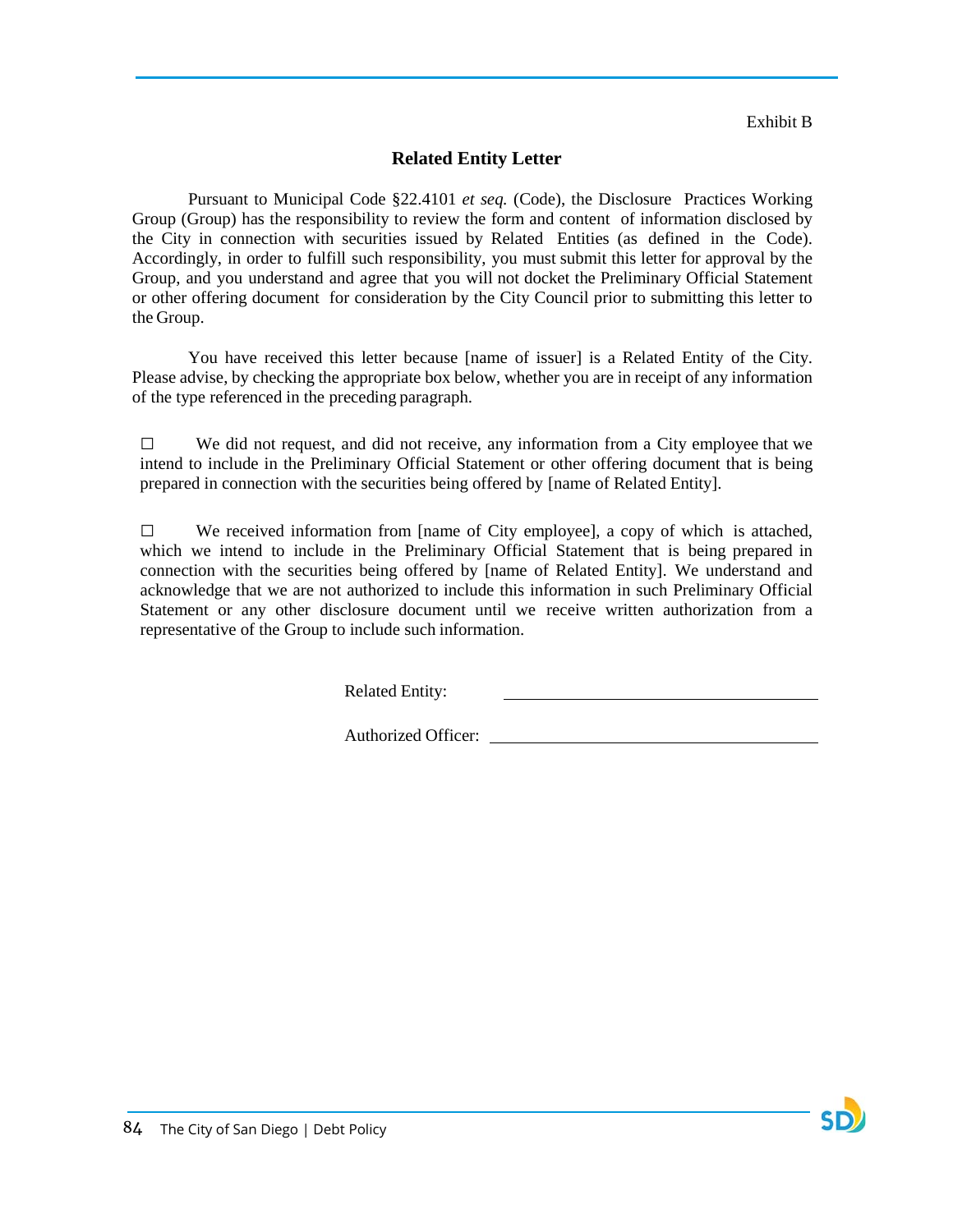# **Request for Information from Contributors**

The Debt Management department of the City is requesting information from [department or division name] to be included in a detailed disclosure of the City's financial and operating data for an [official statement] [annual report] to be issued by the City in connection with [the sale of bonds or other securities] [federal annual reporting requirements for municipal securities]. This information will be disseminated publicly to the investing public, including bondholders, rating agencies, financial advisors and other members of the investment community.

Federal securities laws require that the information be complete, accurate, and in no way misleading. Please review carefully and critically the information you are providing to be certain, to the best of your knowledge after reasonable inquiry of the appropriate persons, that it is accurate, complete and not misleading. Please be certain that the source documentation is reliable and auditable, should any future inquiry arise. Please provide a copy of all source documentation. Please describe any exceptions or other caveats to the information you are providing.

Please review the information in its entirety, rather than simply updating that which has already been provided, to determine whether any material changes have occurred or if any new or additional information should be included to make the information you are providing not misleading and as complete and accurate as possible.

Please provide the information by no later than [X date], and please advise of any subsequent changes to such information through [Y date].

If you require additional information regarding this request for information, please contact  $\qquad \qquad$ at x . Thank you for your assistance.

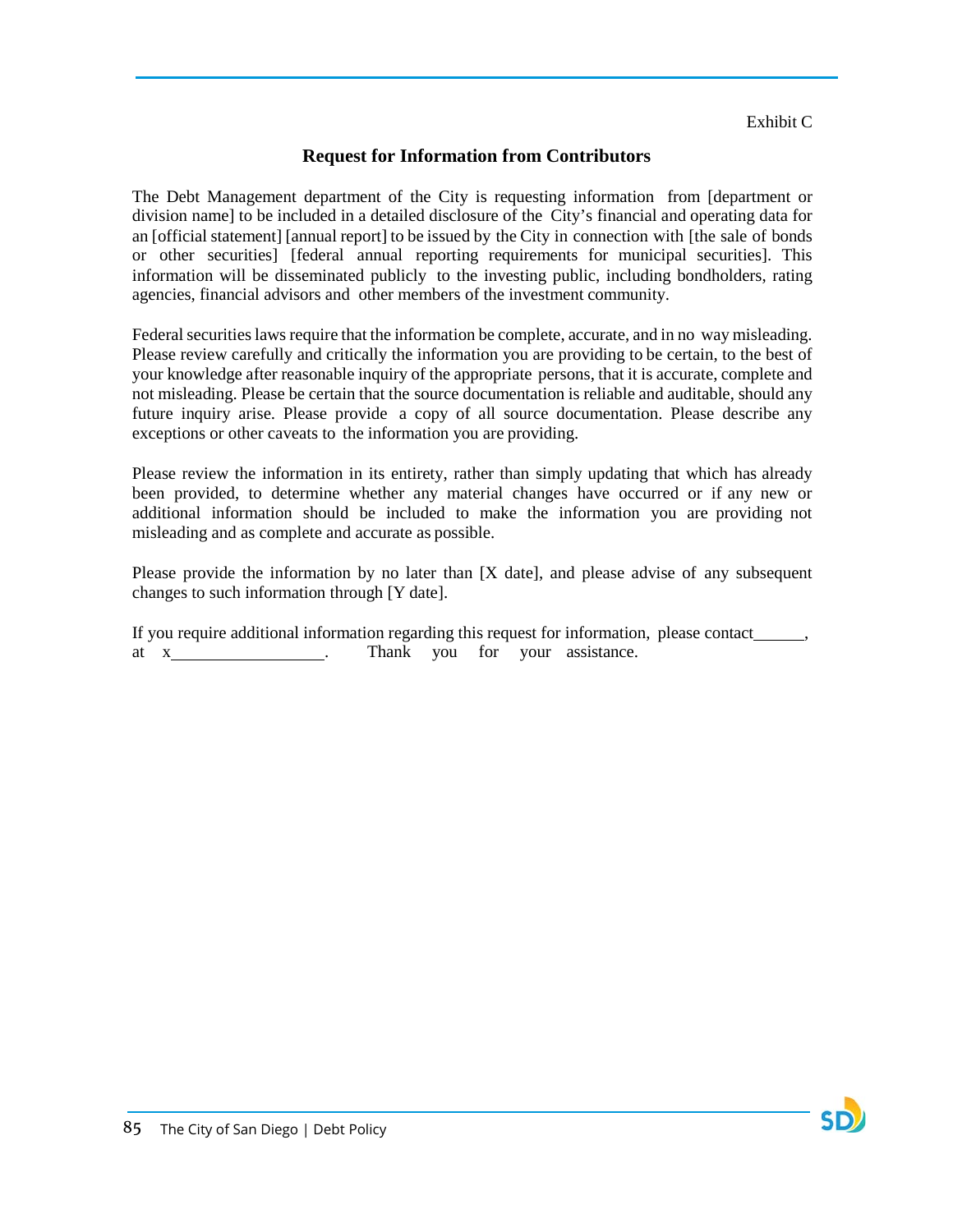SD

# **Certification from Department Director to DPWG**

DPWG:

I am the [Department Director/Other Title] of the [Name of Department]. [Department Name] has provided information for the [type of Disclosure Document] for the [Name of Transaction] ("Disclosure Document") and I, along with other individuals in [Department Name] are Contributors as that term is used in Disclosure Controls and Procedures. I, with the assistance of Contributors on my staff, have reviewed the information we have provided or which concerns my area of operational responsibility. Such assistance includes obtaining assurances from the Contributors as to their review and the information contributed. I understand that I am responsible for the information provided by my department. By this certification, I am representing to DPWG that the information provided by or concerning the [Name of Department] is, to the best of my knowledge, accurate and complete. I hereby certify that the [Name of Department] has complied with the requirements of the Disclosure Controls and Procedures and that I have attended the federal securities law training seminar conducted by the City's outside disclosure counsel or viewed a recorded version thereof. This certification is provided as of the date below. In the event of any material change to the information provided between the date of this certification and the scheduled delivery date for the bonds (X date), I shall promptly advise DPWG.

[Department Director/Title]

Contributors: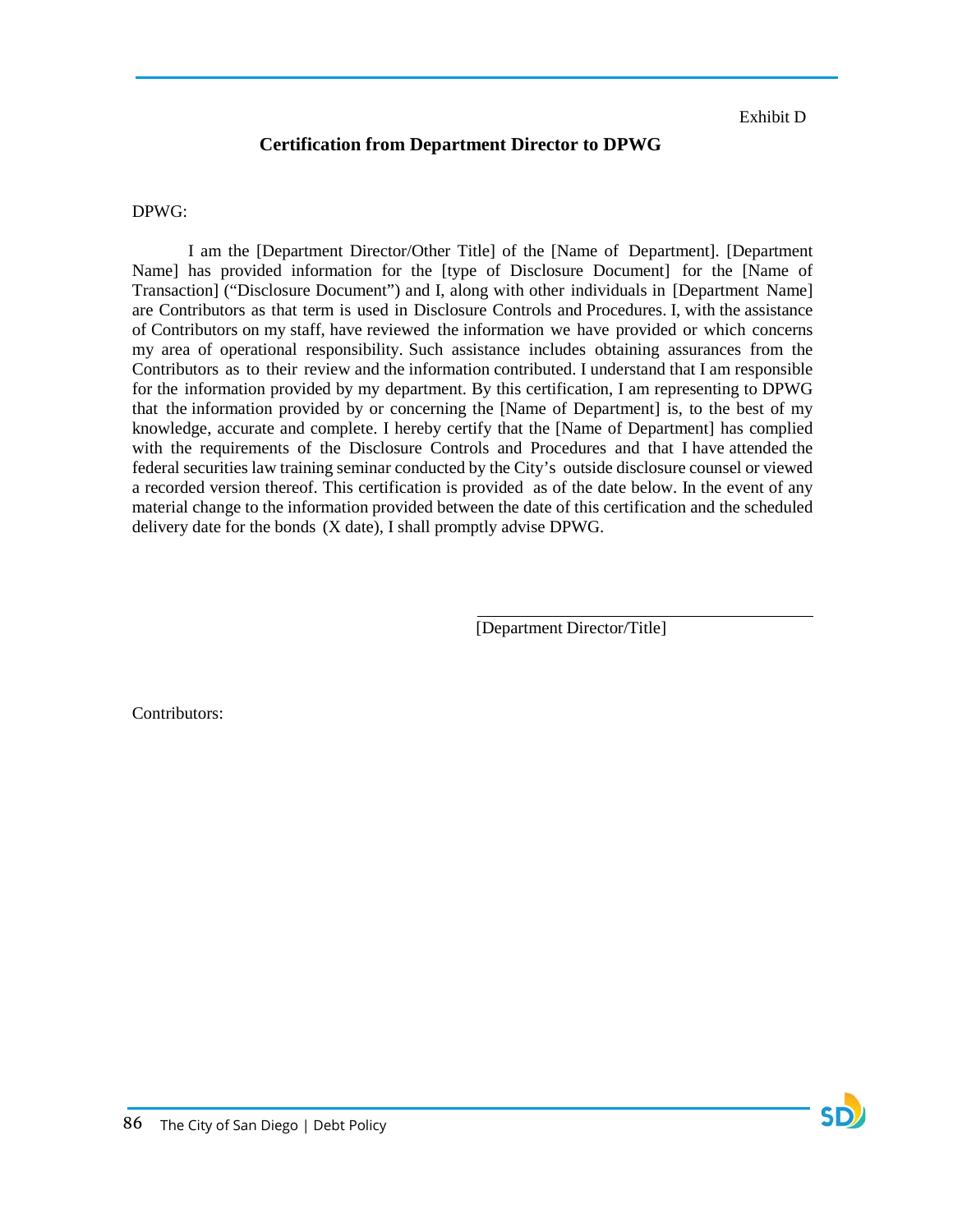### Exhibit E

# **Certification from City Attorney's Office Regarding Litigation**

### DPWG:

The litigation section of the Disclosure Document has been reviewed by the appropriate attorneys, and the attached disclosure reflects all material current, pending or threatened litigation, and describes any material settlements or court orders. For purposes of this letter, the term "material" means (i) any litigation threatened, pending or commenced against the City seeking to prohibit, restrain or enjoin the issuance, sale or delivery of the Bonds, or contesting or affecting the validity or enforceability of, the pledge of revenue for, or the power of the City to issue, the Bonds, (ii) any litigation or pending regulatory action the potential exposure for which is greater than \$10,000,000. In the event of any material change to such information between the date of this letter and the scheduled delivery date for the bonds (X date), I shall immediately advise the DPWG.

> Deputy City Attorney for Finance and Disclosure

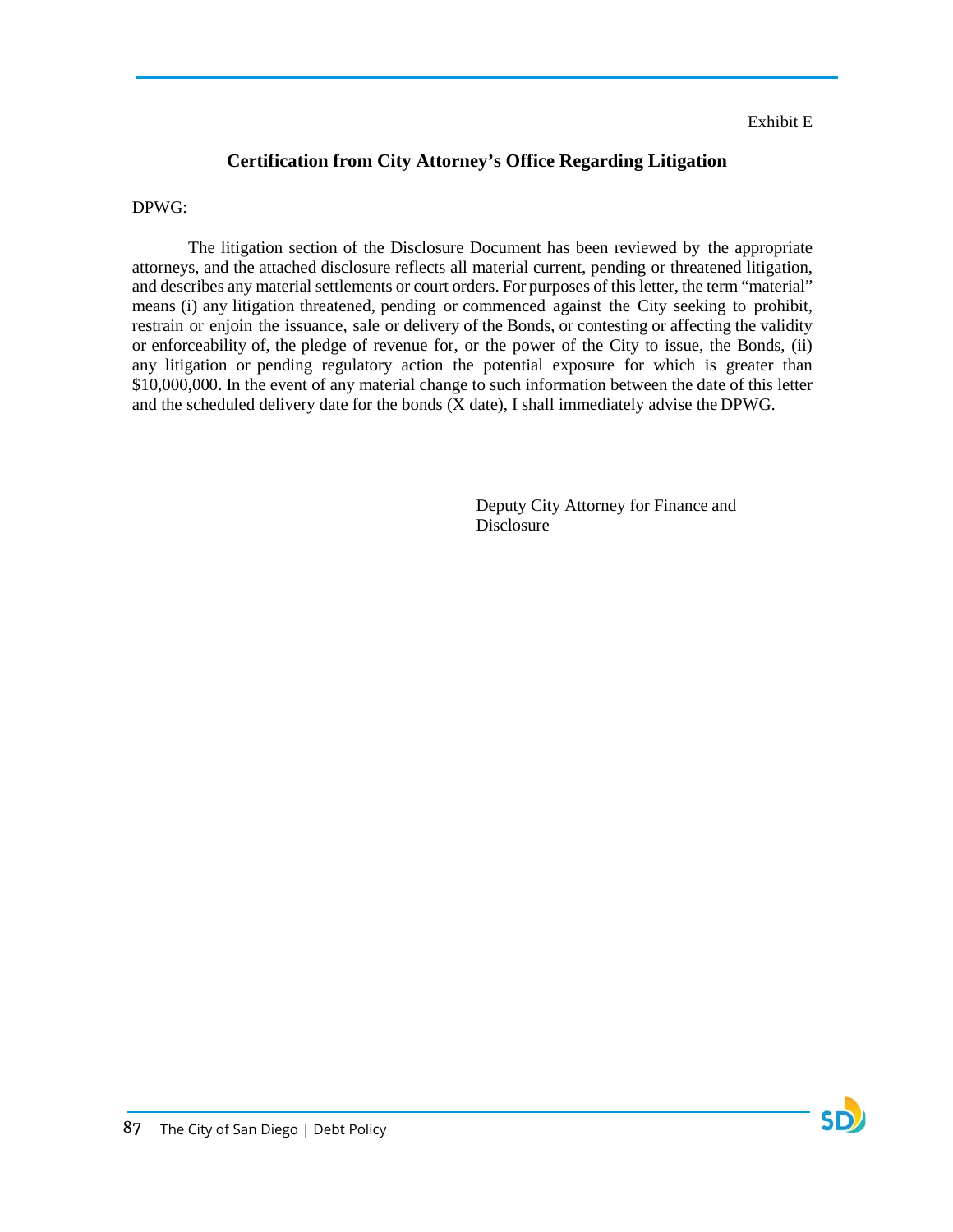# **Certification of Chief Financial Officer to DPWG**

DPWG:

I have reviewed the information in the [Official Statement/Offering Memorandum], including particularly the financial disclosures, and I have compared the financial disclosures in the Disclosure Document to the City's Comprehensive Annual Financial Report. I have also read and understand the directions that were provided to me in the letter from the Financing Group. To the best of my knowledge, there are no misstatements or omissions in any sections of the Disclosure Document that contain descriptions of information prepared by or of interest to the Chief Financial Officer. In the event of any material change to the attached disclosure between the date of thisletter and the scheduled delivery date for the bonds (X date), I shall immediately advise the Financing Group. [I have no comments. /My comments are attached.]

Chief Financial Officer

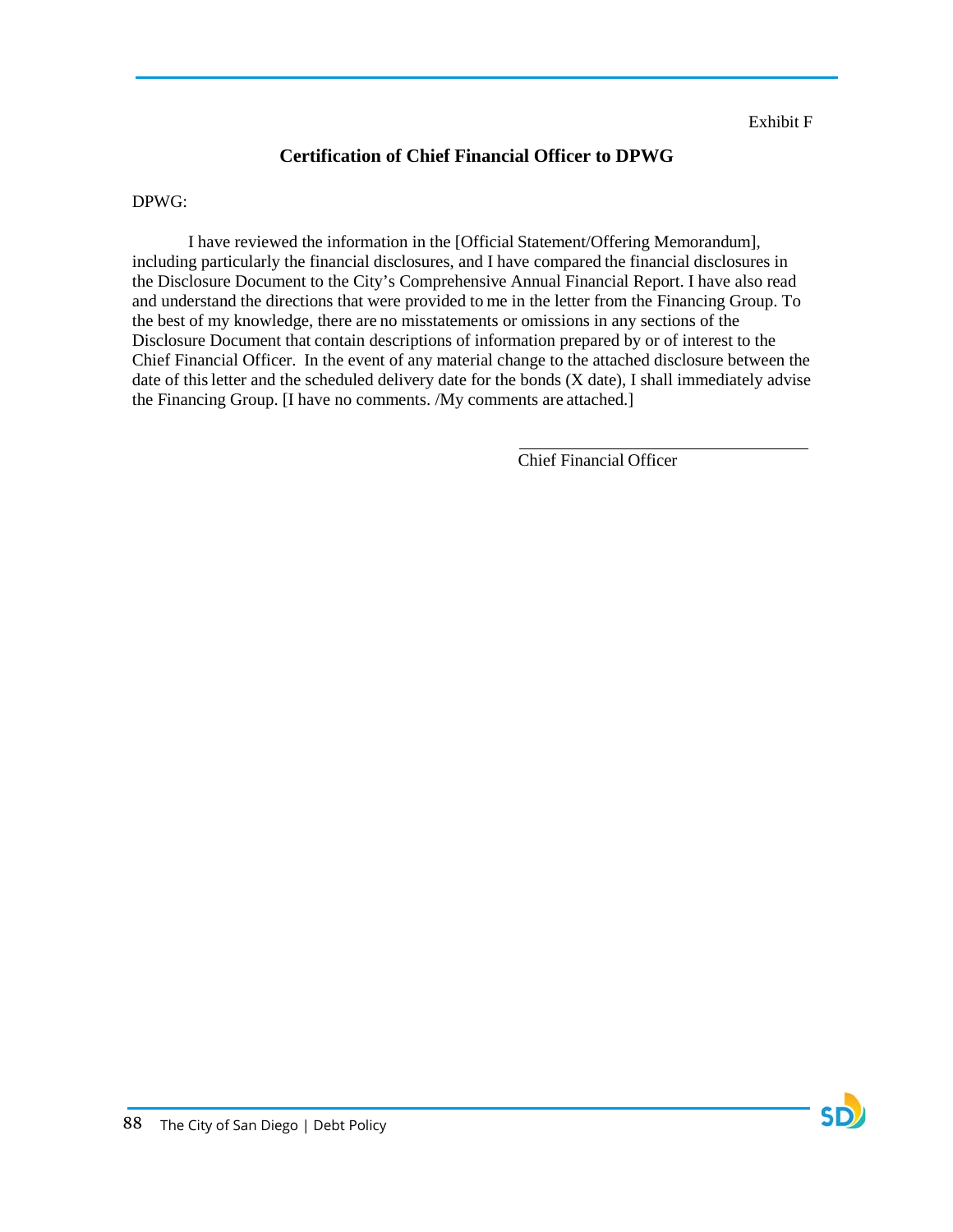### Exhibit G

# **Transmittal of Official Statement by Financing Group to DPWG**

### DPWG:

The Financing Group has, with respect to the [Official Statement/Offering Memorandum], (i) performed the responsibilities set forth in subsection B. of Section 4.3 of the Disclosure Controls and Procedures, (ii) obtained all the approvals and source documentation described in said Section 4.3, copies of which are attached, and (iii) in our best judgment, the Disclosure Document is in substantially final form and ready for review by DPWG.

Representative of Financing Group

[Financing Group Members]

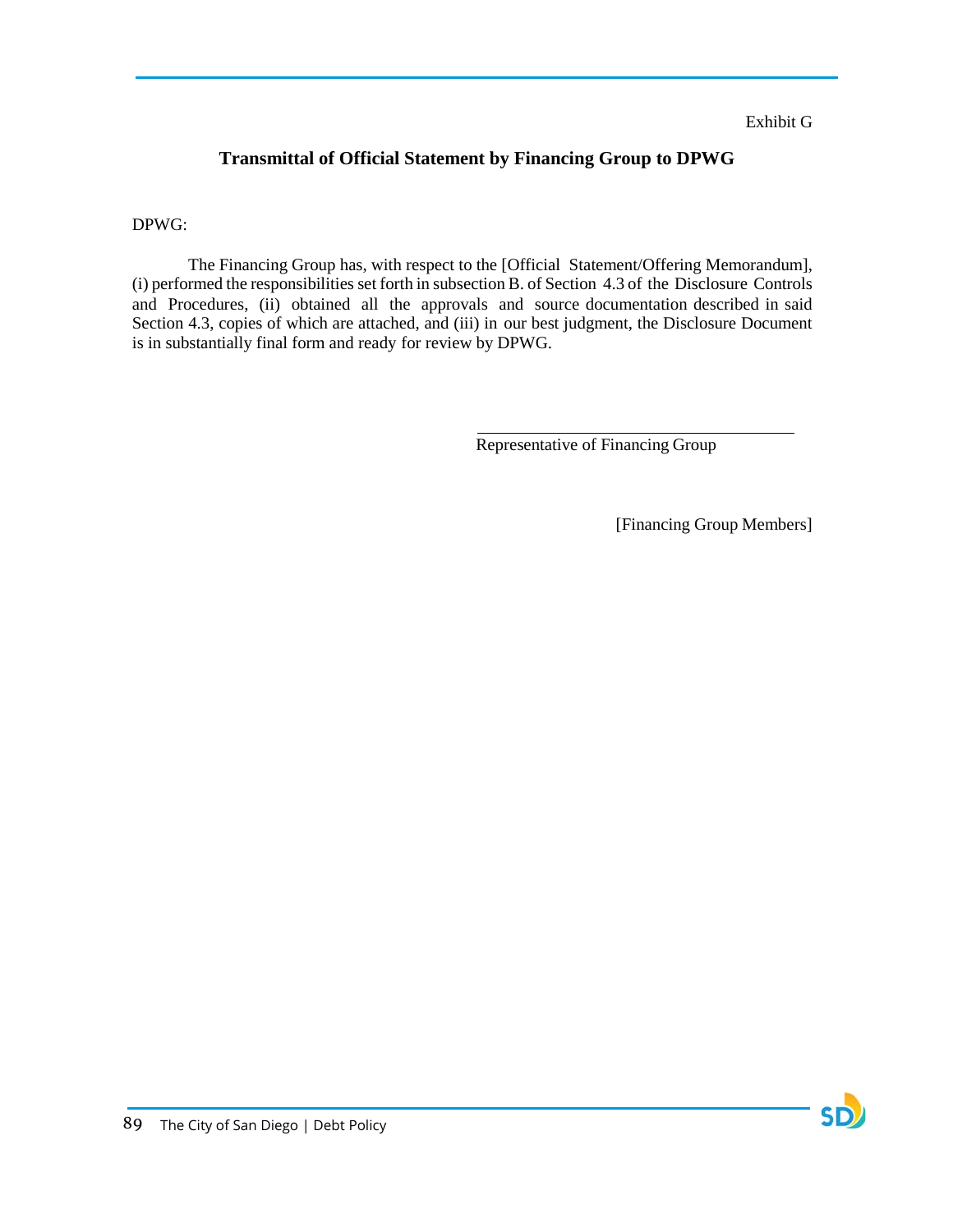# **Transmittal of Official Statement by DPWG to Mayor and City Attorney**

Mayor and City Attorney:

DPWG has reviewed and approved the [Official Statement/Offering Memorandum] in accordance with the procedures set forth in Section 5.2 of the Disclosure Controls and Procedures. In the best judgment of DPWG, the Disclosure Document is in substantially final form and DPWG has complied with the Disclosure Controls and Procedures.

Representative of DPWG

[DPWG Members]

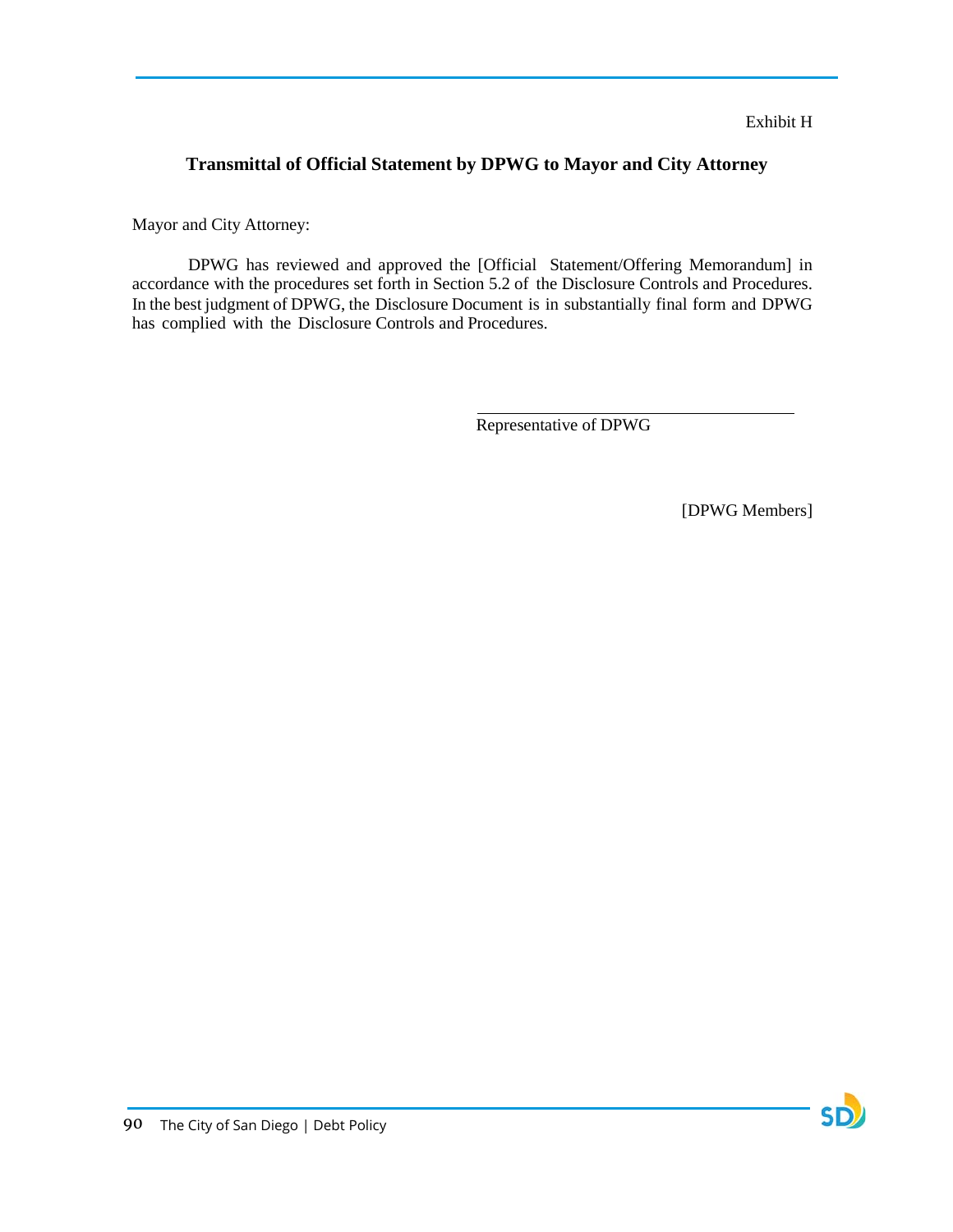Exhibit I

# **Certifications by City Attorney and Mayor**

City Council:

I have reviewed the [description of Official Statement or Offering Memorandum], and I have met with and asked questions of the Financing Group, DPWG, any Contributor, any other person who reviewed or drafted any section of the [Official Statement/Offering Memorandum], and any other person that I thought necessary or appropriate. I hereby certify that, to the best of my knowledge, the [Official Statement/Offering Memorandum] does not make any untrue statement of a material fact or omit to state a material fact necessary in order to make the statements made, in the light of the circumstances under which they were made, not misleading.

City Attorney/Mayor

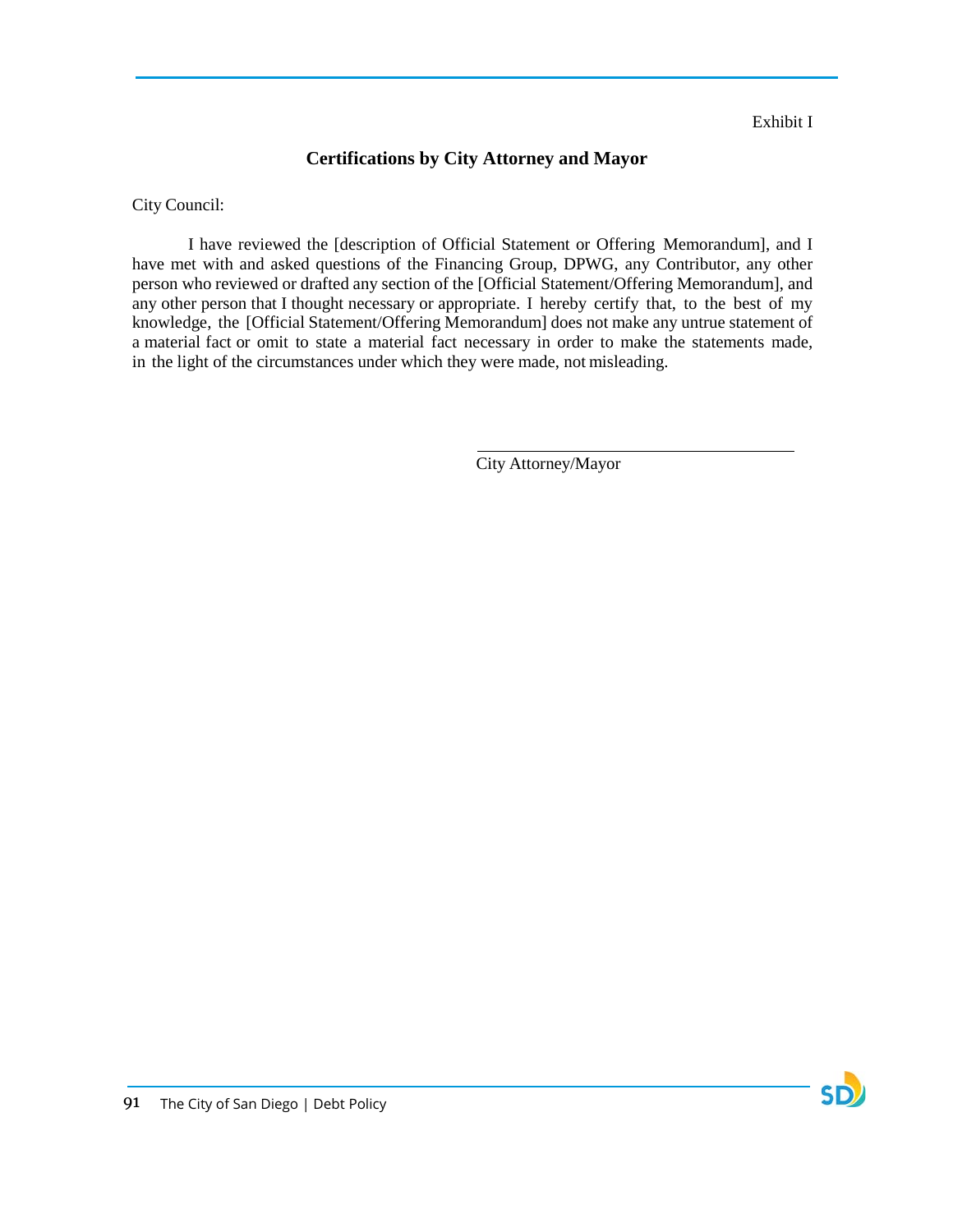### Exhibit J

# **Certification of Chief Financial Officer Regarding Official Statements**

City Council:

I have reviewed the [description of Official Statement or Offering Memorandum] and compared the City CAFR with the Disclosure Document. In addition, I have reviewed the Disclosure Document in full to identify any misstatement or omission in any sections that contain or omit descriptions of information prepared by or of interest to the Chief Financial Officer. I hereby certify that, to the best of my knowledge:

1. the Disclosure Document fairly presents, in all material respects, the financial condition and results of operations of the City;

2. the Disclosure Document does not make any untrue statement of a material fact or omit to state a material fact necessary in order to make the statements made, in the light of the circumstances under which they were made, not misleading; and

3. that the financial statements and other financial information from the City CAFR included in such Disclosure Document, if any, fairly present in all material respects the financial condition and results of operations of the City as of, and for, the periods presented in the City CAFR.

Chief Financial Officer

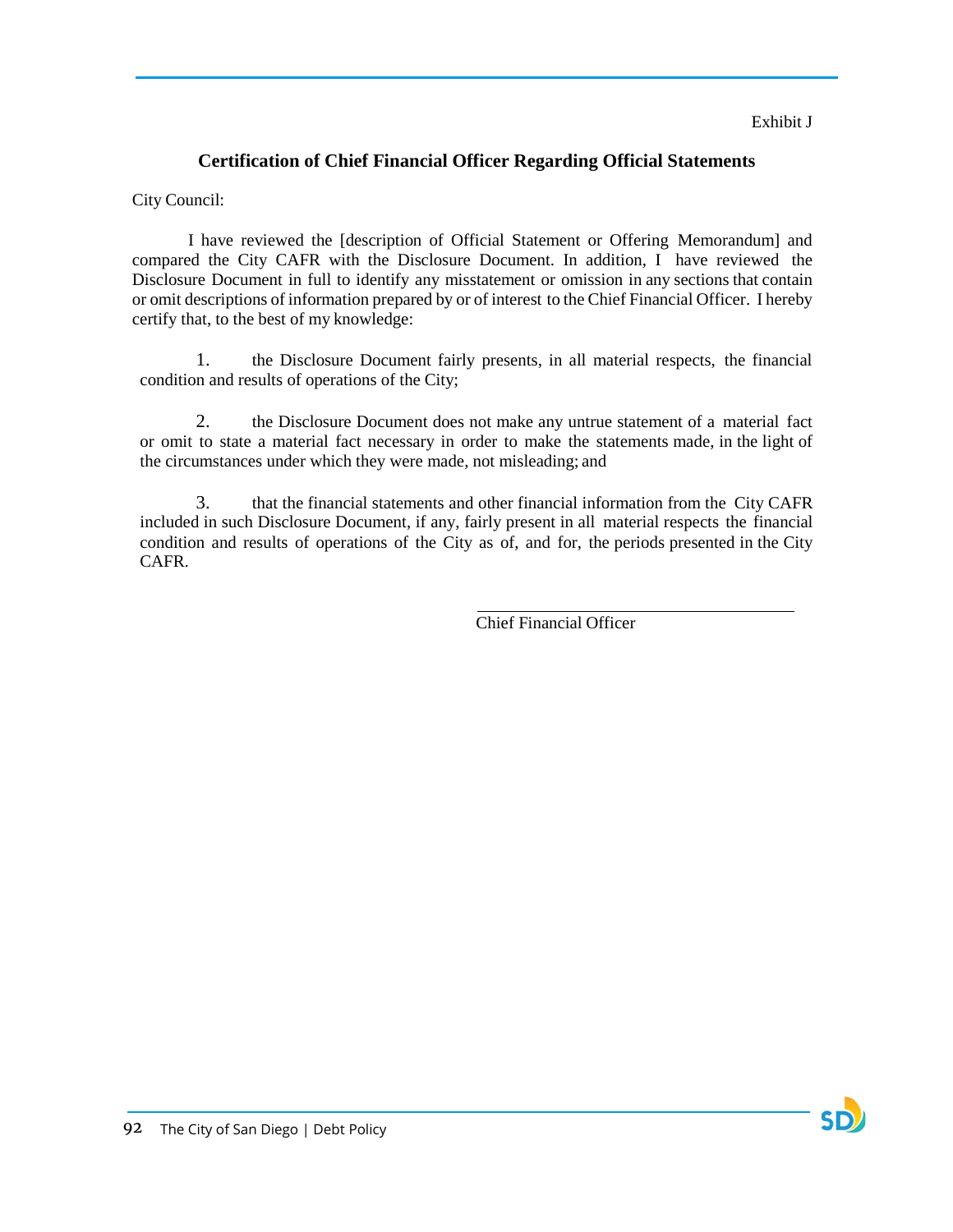Exhibit K

# **Certification of Chief Financial Officer Regarding CAFR**

City Council:

I hereby certify that, to the best of my knowledge, as of the date of theCAFR:

1. the information contained in the [Fiscal Year] CAFR fairly presents, in all material respects, the financial condition and results of operations of the City as of, and for, the periods presented in the CAFR; and

2. the CAFR does not make any untrue statement of a material fact or omit to state a material fact necessary in order to make the statements made, in the light of the circumstances under which they were made, not misleading.

Chief Financial Officer

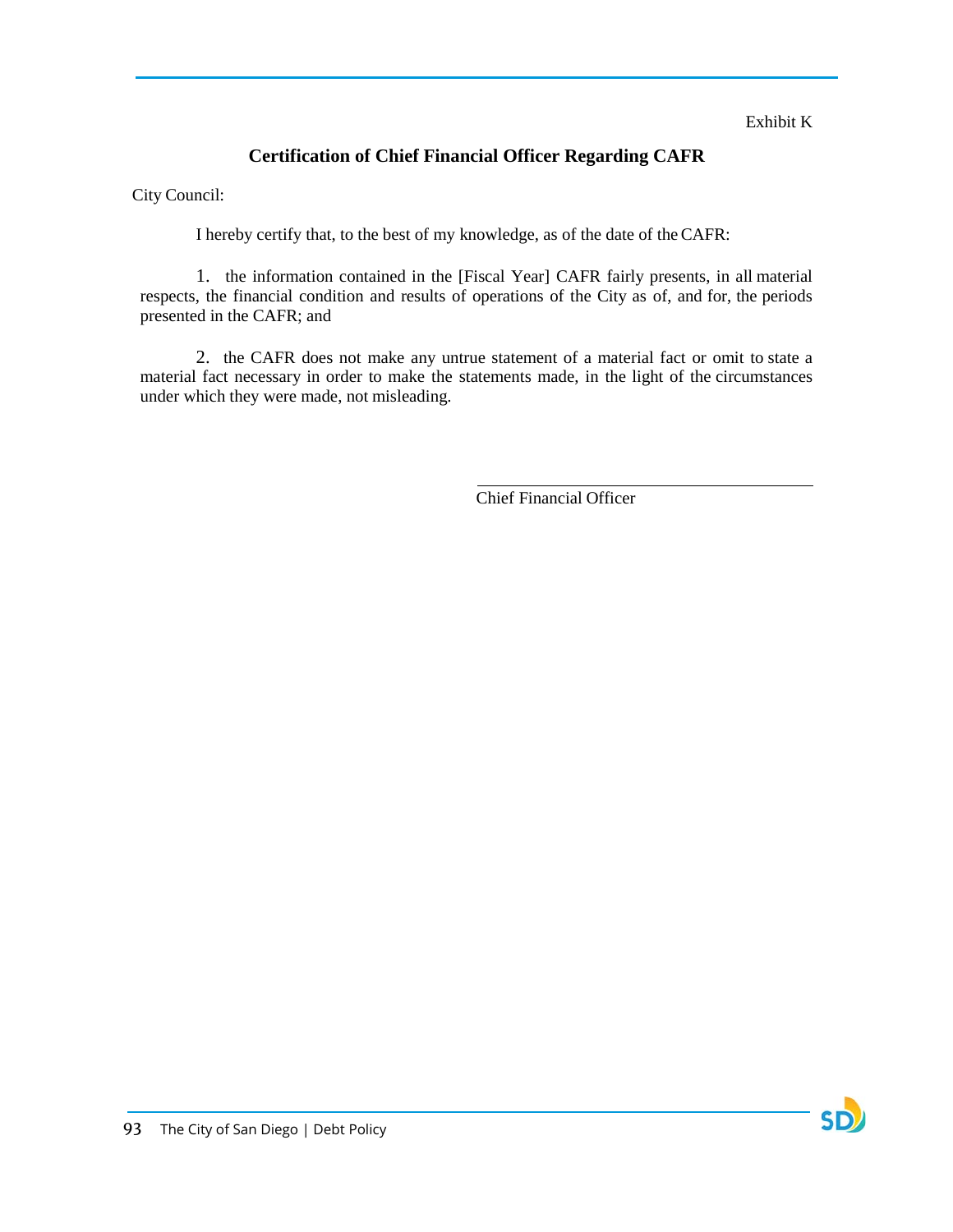# **Certification of Department Director to the CFO Regarding CAFR**

Chief Financial Officer:

I am the [Department Director/Other Title] of the [Name of Department]. [Department Name] has provided information that is intended to be incorporated into the City's Comprehensive Annual Financial Report ("CAFR"). I, with the assistance of individuals on my staff, have reviewed the information in the CAFR that we have provided or which concerns my area of operational responsibility. Such assistance includes obtaining assurances from individuals under my supervision as to their review and the accuracy of the information provided. I have also implemented procedures within my department to ensure the accuracy and completeness of such information. I understand that I am responsible for the information provided by my department. By this certification, I am representing to you that the information provided by or concerning the [Name of Department] is, to the best of my knowledge, accurate and complete. I hereby certify that the [Name of Department] has complied with the requirements of the Disclosure Controls and Procedures and that I have attended the federal securities law training seminar conducted by the City's outside disclosure counsel or viewed a recorded version thereof.

I acknowledge that you will rely on this certification in connection with representations you will make to the City Council and to the City's independent auditors with respect to all information in the CAFR, including the information provided by my department. This certification is provided as of the date below. In the event of any material change to the information provided between the date of this certification and the expected completion date of the CAFR, I shall promptly advise you.

Dated:

[Director/Title]

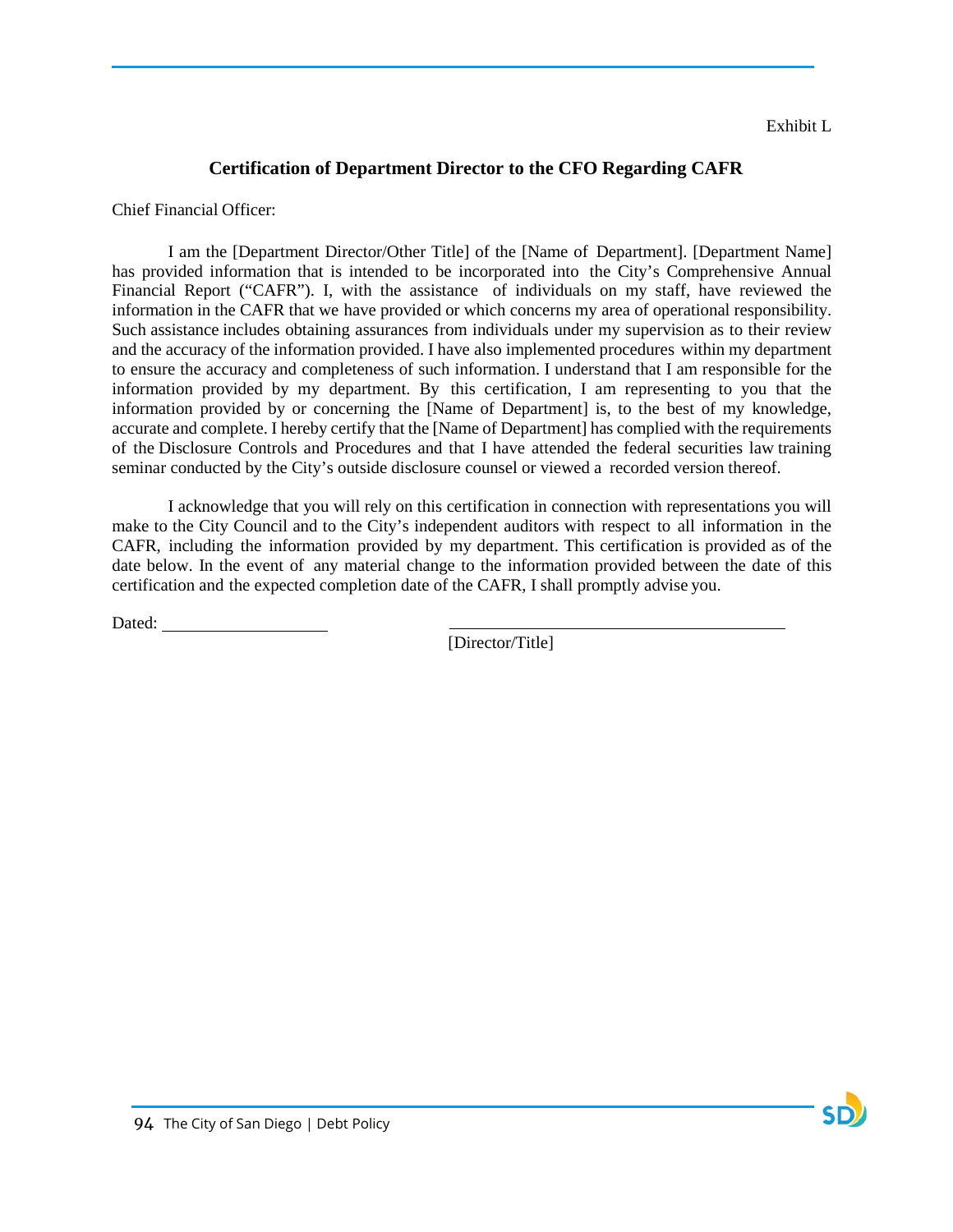# *APPENDIX E – GLOSSARY*

## Arbitrage

With respect to municipal bonds, arbitrage is the profit made from investing the proceeds of taxexempt bonds in higher-yielding securities.

### Assessment

A charge levied against a parcel of land for the benefit that is generated by the underlying improvement project, or in certain cases public services. The governing body of the entity levying the Assessment must make a finding of special benefit in order to validate this process.

# Backloading

Debt repayment is scheduled towards the back-end.

# Assessment District

A Special District is formed by a local government agency and includes property that will receive direct benefit from the construction of a new public improvement or, in certain cases, from the maintenance of existing public improvements.

California Debt and Investment Advisory Commission (CDIAC)

A California commission under the Office of the State Treasurer which acts as the State's clearing house for public debt issuances. It monitors and provides transparency on all public debt issued by state and local agencies.

### Community Facilities District

A common and popular type of Special Tax district that can fund ongoing maintenance services, capital projects, or both. It is allowed under the Mello-Roos Community Facilities Act of 1982 and California Government Code Section 53311 et seq.

# Conduit Financing

A financing in which the proceeds of the issue are loaned to a nongovernmental borrower who then applies the proceeds for a project financing or, if permitted by federal tax law for a qualified 501(c)(3) bond, for working capital purposes.

### Continuing Disclosure

The ongoing disclosure provided by an issuer or obligated person pursuant to a Continuing Disclosure Agreement to allow the broker-dealer/underwriter to comply with SEC Rule 15c2-12 and its subsequent amendments.

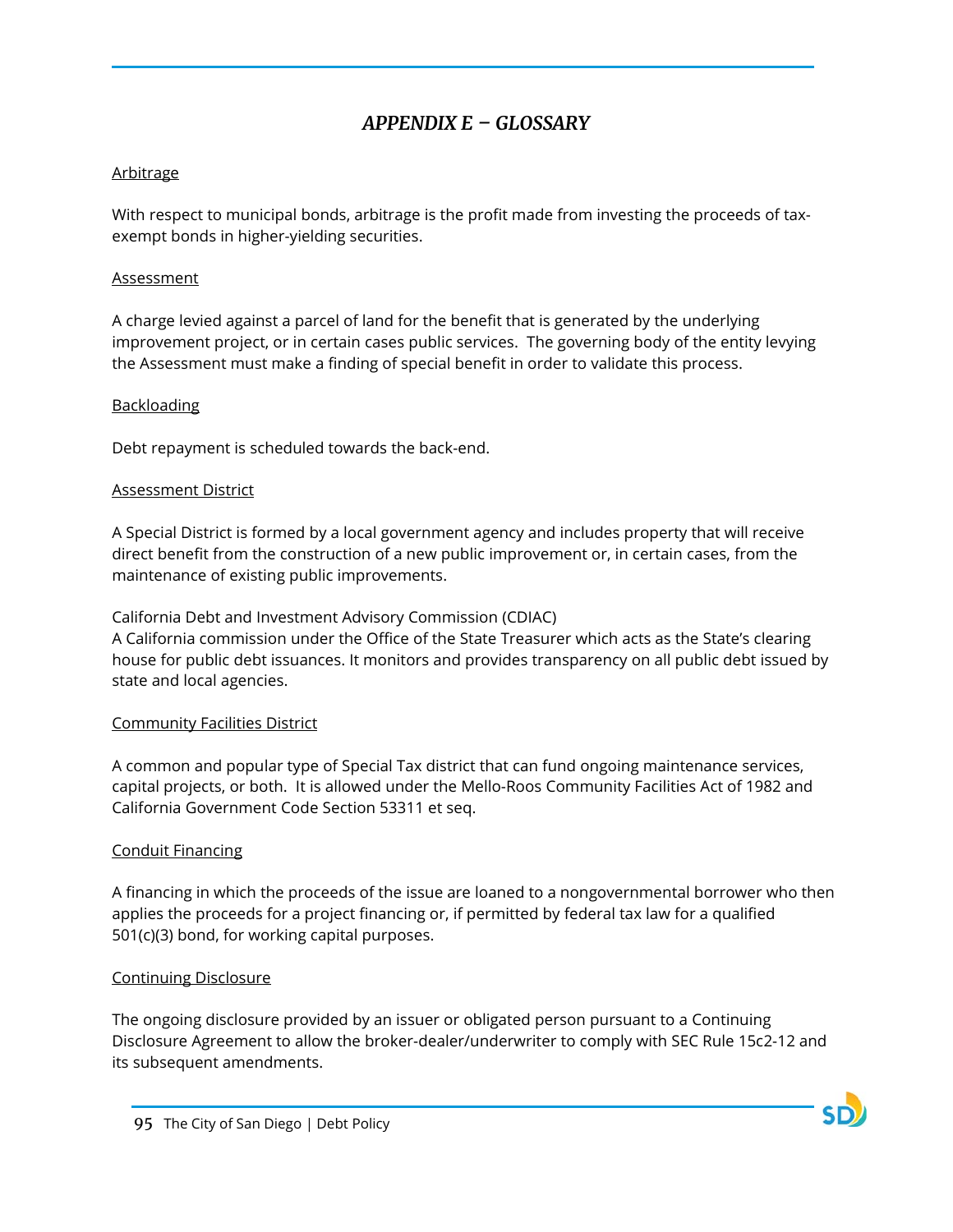### Debt Service

The total interest, principal and mandatory sinking fund payments due at any one time.

### Debt Service Reserve Fund

An account from which monies may be drawn to pay debt service on an issue of bonds if pledged revenues and other amounts available to pay debt service are insufficient. The size of the debt service reserve fund and investment of monies in the fund/account are subject to restrictions contained in Federal Tax law for tax-exempt bonds.

Dodd-Frank Wall Street Reform and Consumer Protection Act Financial reform legislation enacted by Congress in 2010 that amended various federal laws including the federal securities laws**.** Electronic Municipal Market Access (EMMA) System

The EMMA system created by the MSRB is a comprehensive, centralized online source for market transparency data, educational material about the municipal securities market, and free access to municipal disclosures. Effective July 1, 2009, EMMA became the single, official repository for continuing disclosure documents as a result of changes mandated by the SEC in December 2008.

### Escrow Agent

With respect to a refunding performed more than 90 days prior to the bonds' call date, the commercial bank or trust company retained to hold the investments purchased with the proceeds of the refunding and, customarily, to use the amounts received from such investments to pay debt service on the refunded bonds as it becomes due. Once the bonds become callable, the Escrow Agent will then use the investment proceeds to pay the outstanding principal of the bonds.

### Generally Accepted Accounting Principles (GAAP)

A widely accepted set of rules, conventions, standards and procedures for reporting financial information, as established by the Financial Accounting Standards Board.

### Government Accounting Standards Board (GASB)

A standard-setting body, associated with the Financial Accounting Foundation, which prescribes standard accounting practices for governmental units.

### Joint Powers Authority

A public authority created by a joint exercise of powers agreement between any two or more governmental agencies. The authority may be given power to perform any function which both parties to the agreement are empower to perform and which will be of benefit to both parties.

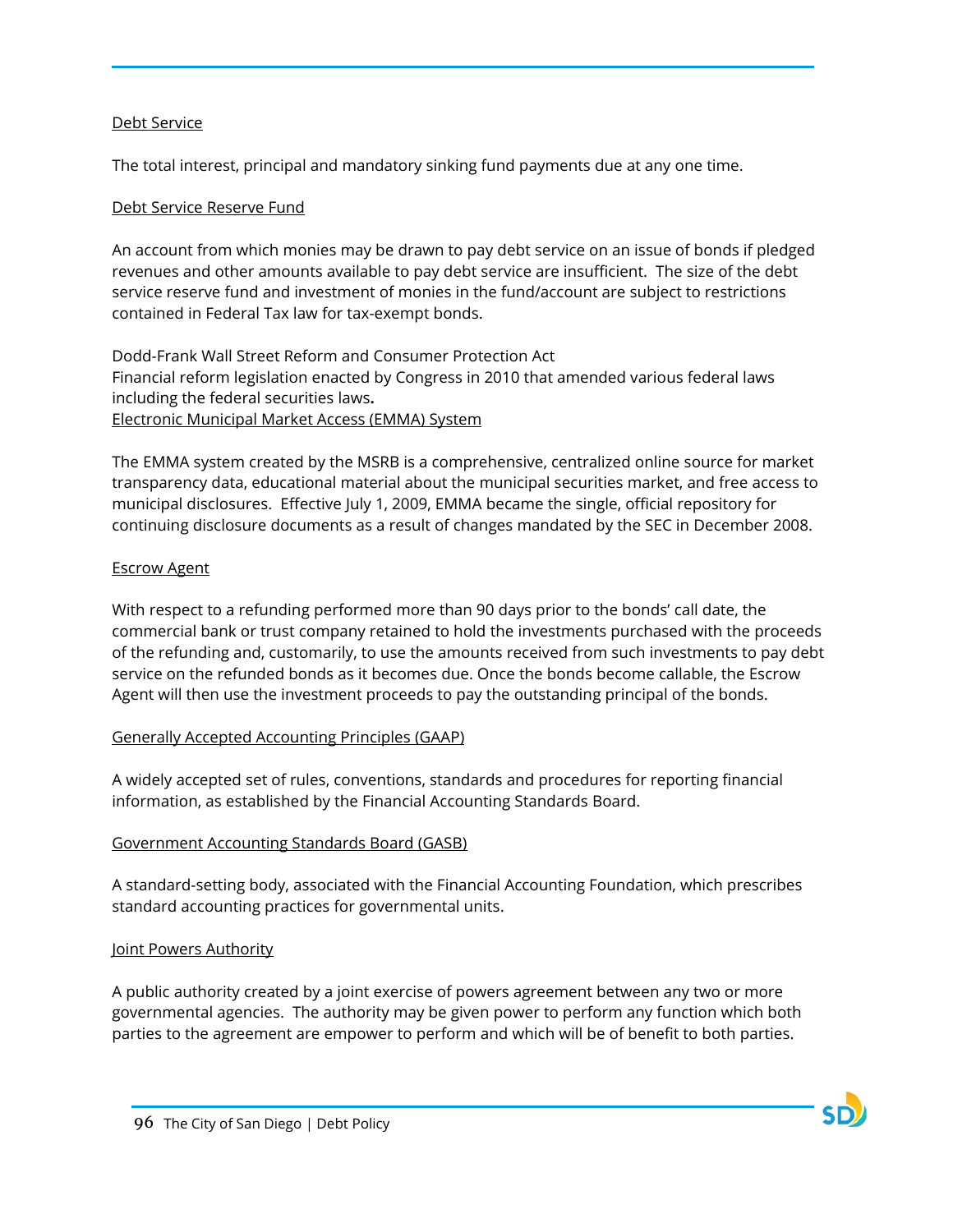## Municipal Standards Rulemaking Board (MSRB)

An independent self-regulatory organization established by the Securities Acts Amendments of 1975, which is charged with primary rulemaking authority over dealers, dealer banks, and brokers in municipal securities.

### Rollover

Payment of maturing commercial paper with a new issue of commercial paper.

### SEC Rule 15c2-12

An SEC rule governing the obligations of dealers regarding municipal securities disclosure under the Securities Exchange Act of 1934 (a federal securities legislation that provides regulation of the marketplace for securities).

### Securities and Exchange Commission (SEC)

A federal agency which oversees and regulates stock, bond, and other financial markets.

### Special Assessment

See "Assessment."

### Special Tax

A financial charge that is calculated via some type of special tax formula (or Rate and Method of Apportionment, in the case of a Community Facilities District), and is levied annually on property for a defined period of years.

### State and Local Government Series (SLGS)

SLGS is an acronym (pronounced "slugs") for a type of U.S. Treasury obligation, the complete name of which is United States Treasury Securities – State and Local Government Series. SLGS are special United States Government securities sold by the Treasury to states, municipalities and other local government bodies through individual subscription agreements. The interest rates and maturities of SLGS are arranged to comply with arbitrage restrictions imposed under Section 103 of the Internal Revenue Code. SLGS are most commonly used for deposit in escrow in connection with the issuance of refunding bonds.

### True Interest Cost (TIC)

A method of calculating bids for new issues of municipal securities that takes into consideration certain costs of issuance and the time value of money.